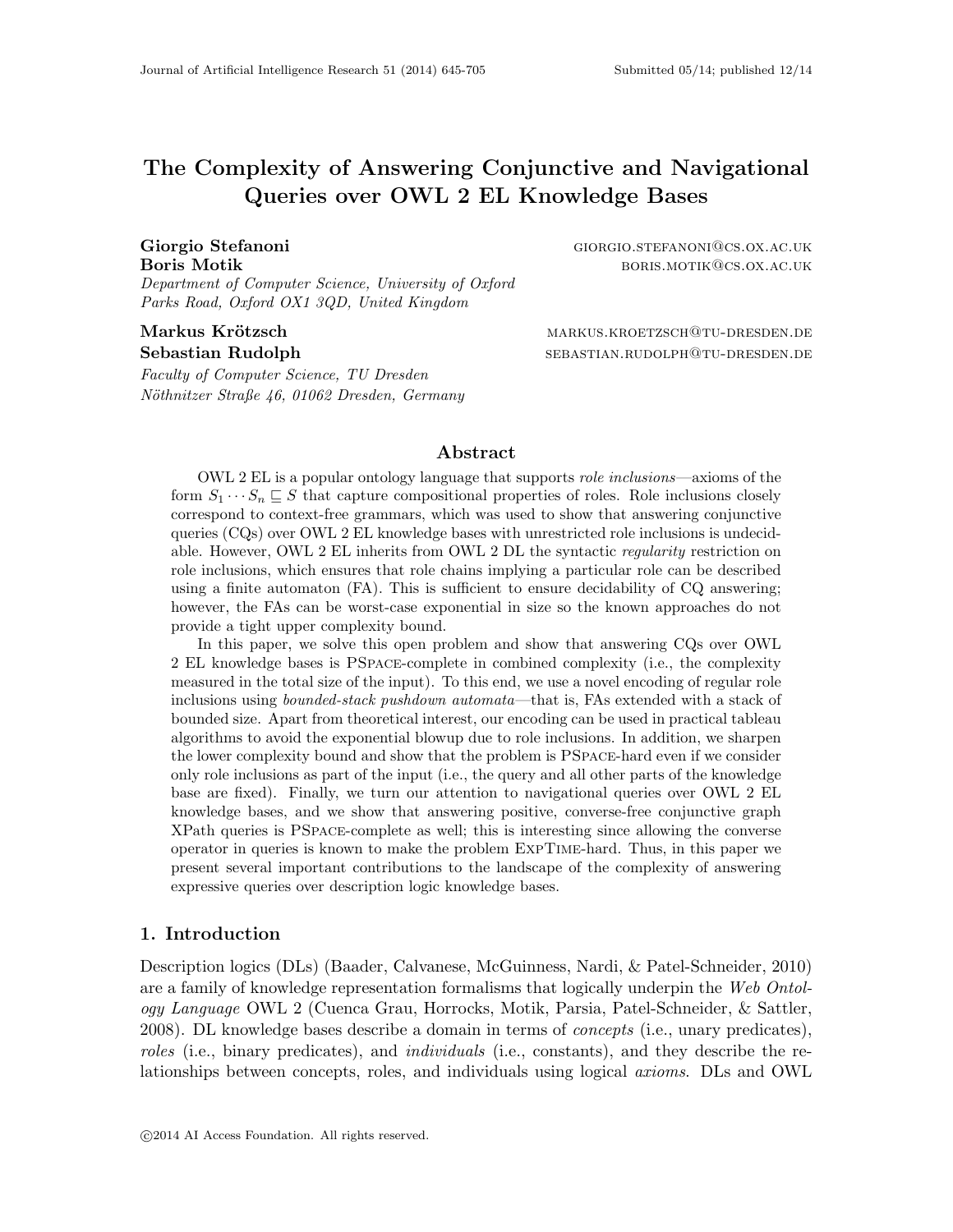2 have been steadily gaining in popularity because they provide the developers of modern information systems with a flexible graph-like data model that is natural in countless application areas, such as the Semantic Web (Gutierrez, Hurtado, Mendelzon,  $\&$  Pérez, 2011), social network analysis (Fan, 2012), and network traffic analysis (Barrett, Jacob, & Marathe, 2000). Answering queries over DL/OWL knowledge bases is the core service in applications as diverse as monitoring financial products within the Italian Ministry of Economy and Finance (De Giacomo et al., 2012), accessing real-time diagnostic data of turbines (Giese et al., 2013), and integrating configuration data of air traffic control systems (Calvanese et al., 2011). Due to the practical importance of query answering, theoretical investigation of the expressivity and computational complexity of query languages has been high up on the research agenda of the knowledge representation community in the past decade.

Conjunctive queries (CQs) (Chandra & Merlin, 1977) are the basic class of queries in relational databases. Querying DL knowledge bases using CQs has been studied in a diverse range of settings (Calvanese, De Giacomo, Lembo, Lenzerini, & Rosati, 2007; Pérez-Urbina, Motik, & Horrocks, 2010; Rudolph & Glimm, 2010; Kontchakov, Lutz, Toman, Wolter, & Zakharyaschev, 2011; Ortiz, Rudolph, & Simkus, 2011; Gottlob & Schwentick, 2012; Venetis, Stoilos, & Stamou, 2012). However, conjunctive queries are first-order definable and thus cannot express certain important properties such as graph reachability. Regular path queries (RPQs) (Cruz, Mendelzon, & Wood, 1987; Barcelo, 2013) are an alternative query language capable of describing connections between graph vertices using regular expressions, allowing users to 'navigate' inside a graph. For example, the RPQ (isPartOf<sup>∗</sup> · hasLocation) retrieves all pairs of vertices connected via zero or more isPartOf edges followed by one hasLocation edge. Furthermore, 2RPQs extend RPQs with the converse operator (i.e., backward navigation) (Calvanese, Vardi, De Giacomo, & Lenzerini, 2000); nested regular expressions allow for existential quantification over paths (Pérez, Arenas, & Gutierrez, 2010); and  $C(2)RPQs$  extend both (2)RPQs and CQs to conjunctions of (2)RPQs (Calvanese, De Giacomo, Lenzerini, & Vardi, 2000; Bienvenu, Ortiz, & Simkus, 2013). Finally, inspired by the XPath query language for XML, *graph XPath queries* (GXQs) have been recently proposed as a language for querying graph databases (Libkin, Martens, & Vrgoč, 2013) and DL knowledge bases (Kostylev, Reutter, & Vrgoc, 2014; Bienvenu, Calvanese, Ortiz, & Simkus, 2014). GXQs extend 2RPQs with negation on regular expressions, and checking properties of vertices using Boolean combinations of node tests that is, concepts or existential quantifications over paths. For example, the graph XPath  $\mathrm{query}\ (\textsf{isPartOf}^*\cdot \textsf{test}(\textsf{Cell} \wedge \neg \langle \textsf{hasSpeciality}\rangle) \cdot \textsf{hasLocation}) \text{ refines the aforementioned RPQ}$ by requiring that the node between the isPartOf edges and the hasLocation edge is an instance of the Cell concept and does not have an outgoing has Speciality edge. Graph XPath queries can be straightforwardly extended to *conjunctive graph XPath queries* (CGXQs). A query in any of these languages is Boolean if it has no answer variables; hence, an answer to such a query is a Boolean value.

#### 1.1 Problem Setting

Although computing answers to a query over a DL knowledge base is a function problem, it is common in the literature to consider the complexity of the associated decision problem that is, of checking whether a Boolean query is entailed by the knowledge base. In this article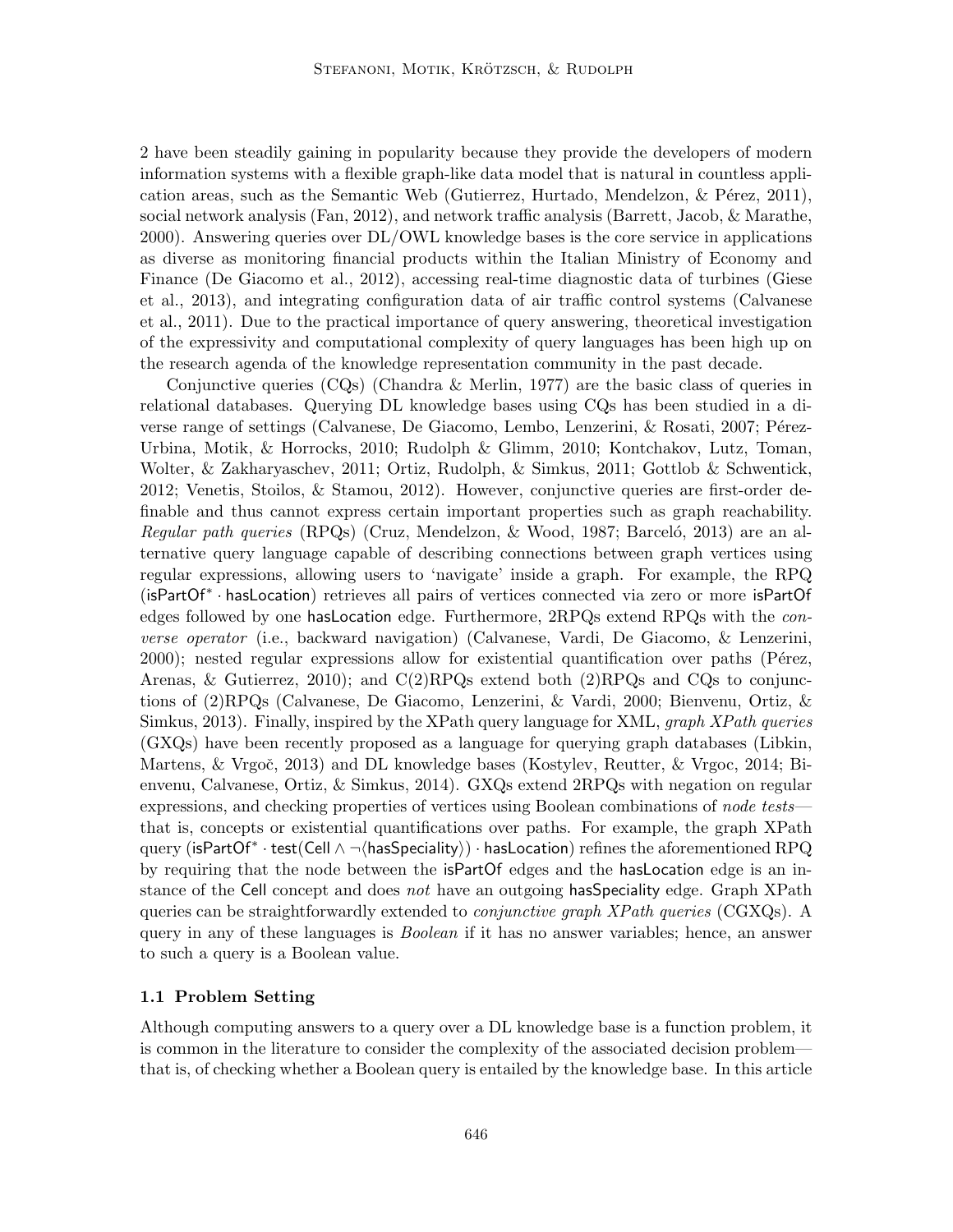we follow this well-established practice and analyse the computational properties of several query languages over DL knowledge bases. We follow Vardi (1982) and measure the input size in two ways: *combined complexity* measures the complexity in terms of the combined size of the query and the knowledge base, while *data complexity* measures the complexity in terms of the size of the data (i.e., the query and all other parts of the knowledge bases are considered to be fixed).

The computational properties of query answering over DL knowledge bases depend on the expressivity of both the constructs used in the knowledge base and the query language used. In particular, conjunctive query answering over expressive description logics is at least exponential in combined complexity (Glimm, Lutz, Horrocks, & Sattler, 2008; Lutz, 2008) and intractable in data complexity (Calvanese, De Giacomo, Lembo, Lenzerini, & Rosati, 2013; Ortiz, Calvanese, & Eiter, 2008). The problem becomes tractable in data complexity for the RL (Grosof, Horrocks, Volz, & Decker, 2003; ter Horst, 2005) and the QL (Calvanese et al., 2007; Artale, Calvanese, Kontchakov, & Zakharyaschev, 2009) profiles of OWL 2, and several worst-case optimal algorithms have been proposed that perform well in practice (Urbani, van Harmelen, Schlobach, & Bal, 2011; Rodriguez-Muro & Calvanese, 2012). In this paper, however, we focus on the OWL 2 EL profile of OWL 2, which is based on the  $\mathcal{EL}$  family of DLs (Baader, Brandt, & Lutz, 2005). Basic reasoning problems for OWL 2 EL, such as checking concept subsumption and instance checking, can be decided in polynomial time (Baader et al., 2005; Krötzsch, 2011), which makes this language very interesting for practical applications. Motivated by this observation, in this paper we present several novel complexity results for answering queries over OWL 2 EL knowledge bases.

One of the important modelling constructs of OWL 2 EL are role inclusions—axioms of the form  $S_1 \cdots S_n \sqsubseteq S$  that express compositional properties of roles. For example, the following inclusions state that role is PartOf is transitive and that, if  $x$  is located in  $y$  and  $y$ is part of z, then x is located in z.

#### isPartOf  $\cdot$  isPartOf  $\sqsubseteq$  isPartOf hasLocation  $\cdot$  isPartOf  $\sqsubseteq$  hasLocation

Prior to the introduction of the  $\mathcal{EL}$  family, role inclusions had already been identified as a source of undecidability in expressive DLs because they loosely correspond to context-free grammars: if each inclusion  $S_1 \cdots S_n \sqsubseteq S$  in a knowledge base is seen as a production rule  $S \to S_1 \cdots S_n$ , then the knowledge base induces a context-free language  $\mathcal{L}(S)$  for each role S. Using this correspondence, Wessel (2001) showed that checking satisfiability of  $\cal{ALCR}$ knowledge bases with unrestricted role inclusions is undecidable. To regain decidability, Horrocks and Sattler (2004) proposed a syntactic regularity restriction on role inclusions ensuring that each language  $\mathcal{L}(S)$  is regular and can thus be recognised using a finite automaton (FA); Kazakov (2008) later showed that, in some cases, the size of this automaton is necessarily exponential in the knowledge base size. The OWL 2 DL profile of OWL 2 extends  $ALCR$  and thus incorporates the regularity restriction into its definition.

Even with unrestricted role inclusions, all standard reasoning problems for  $\mathcal{EL}$  can be solved in polynomial time (Baader et al., 2005). Moreover, Stefanoni, Motik, and Horrocks (2013) showed that answering CQs over OWL 2 EL knowledge bases without role inclusions is NP-complete. However, using the correspondence between role inclusions and contextfree grammars, Rosati (2007) and Krötzsch, Rudolph, and Hitzler (2007) independently proved that answering CQs over  $\mathcal{EL}$  knowledge bases with unrestricted role inclusions is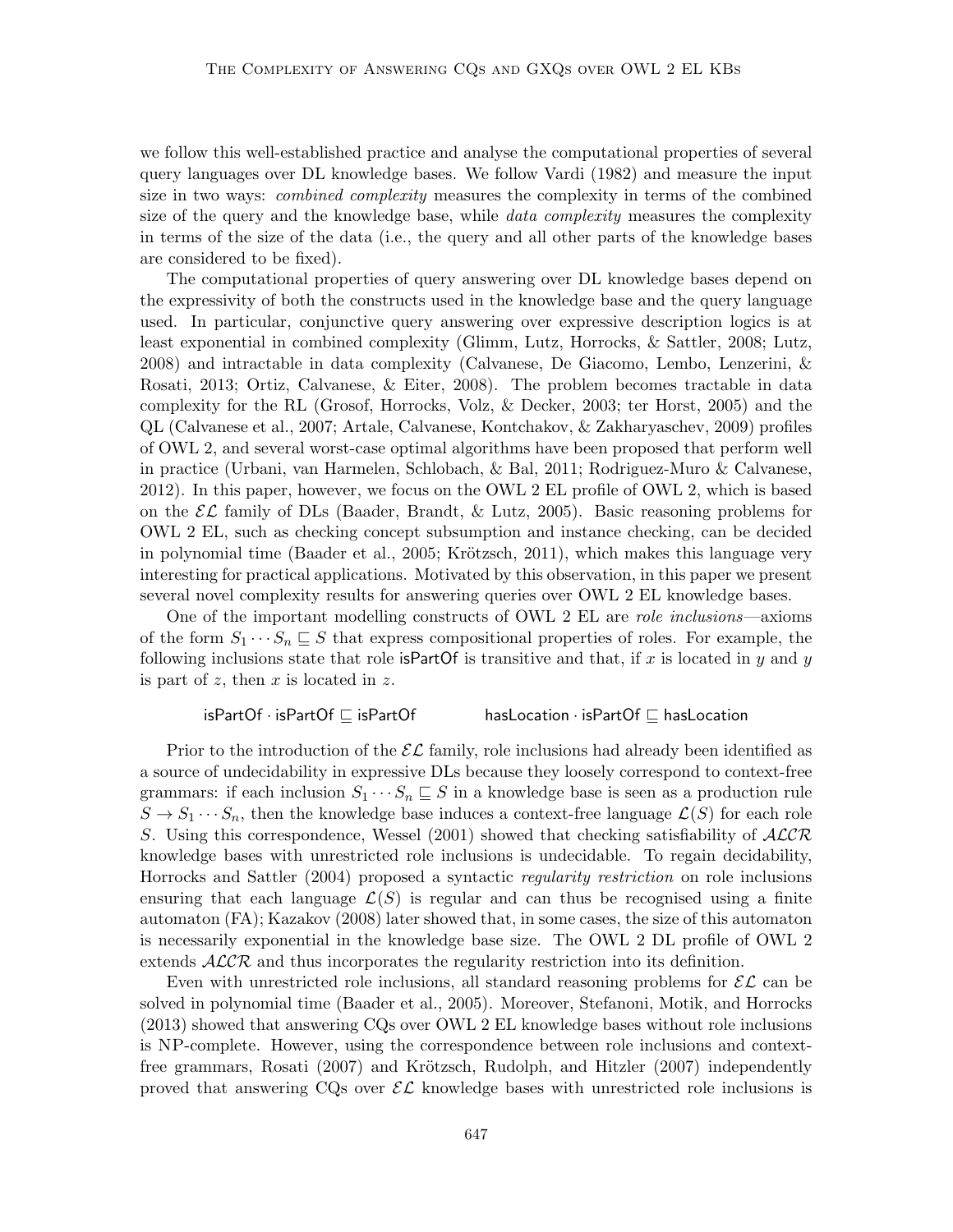undecidable; furthermore, Krötzsch et al.  $(2007)$  also showed that checking concept subsumptions over  $\mathcal{EL}$  knowledge bases with inverse roles and unrestricted role inclusions is undecidable.

OWL 2 EL inherits the regularity restriction from OWL 2 DL, and so the undecidability proofs by Rosati (2007) and Krötzsch et al. (2007) do not apply to OWL 2 EL. In fact, Krötzsch et al. (2007) showed that answering CQs over  $\mathcal{EL}$  knowledge bases extended with regular role inclusions is PSpace-hard in combined complexity, and they proposed a CQ answering algorithm for a fragment of OWL 2 EL with regular role inclusions. This algorithm, however, runs in PSPACE only if, for each role S, language  $\mathcal{L}(S)$  can be represented using an automaton of polynomial size; due to the mentioned result by Kazakov (2008), this approach does not provide us with a matching PSpace upper bound for the problem. Ortiz et al. (2011) proposed a different algorithm for answering CQs over OWL 2 EL knowledge bases (with regular role inclusions and without any restriction on the usage of other features). Similarly to the algorithm by Krötzsch et al.  $(2007)$ , the algorithm by Ortiz et al. (2011) also encodes regular role inclusions using finite automata. Hence, while both of these algorithms run in time polynomial in the size of the data and thus settle the question of data complexity, they do not settle the question of combined complexity.

There are comparatively few works on studying the complexity of (conjunctive) graph XPath queries over DL knowledge bases. In particular, Kostylev et al. (2014) observed that GXQs are closely related to propositional dynamic logic with full negation (Harel, Tiuryn, & Kozen, 2000), which immediately shows that answering GXQs over DL knowledge bases is undecidable even with respect to the empty knowledge base. Several GXQ fragments were proposed as a possible solution to this problem: *path-positive*  $GXQs$  disallow negation over role expressions, and *positive GXQs* further prohibit negation over concepts as well. Kostylev et al. (2014) showed that answering path-positive GXQs is intractable in data complexity already for queries without the transitive closure operator and for knowledge bases containing only instance assertions. Recently, Bienvenu et al. (2014) showed that answering positive GXQs in a fragment of OWL 2 EL is tractable in data complexity, but ExpTime-complete in combined complexity.

#### 1.2 Our Contributions

In this paper, we present several novel complexity results on answering queries over OWL 2 EL knowledge bases.

First, we present the first CQ answering algorithm that can handle all of OWL 2 EL (with regular role inclusions but without any restriction on the size of the FAs) and that runs in PSpace, and thus we settle the open question of the combined complexity of CQ answering for OWL 2 EL. Our result is based on a novel encoding of the languages induced by regular role inclusions using pushdown automata (PDAs)—that is, FAs extended with a stack. We show that, for each role  $S$ , we can construct in polynomial time a PDA that accepts language  $\mathcal{L}(S)$  and whose computations use a stack of size linear in the number of role inclusions. Bounded-stack PDAs (Anselmo, Giammarresi, & Varricchio, 2003) recognise precisely the class of regular languages and can be exponentially more succinct than finite automata (Geffert, Mereghetti, & Palano, 2010). To obtain a CQ answering algorithm running in PSPACE, we extend the algorithm by Krötzsch et al.  $(2007)$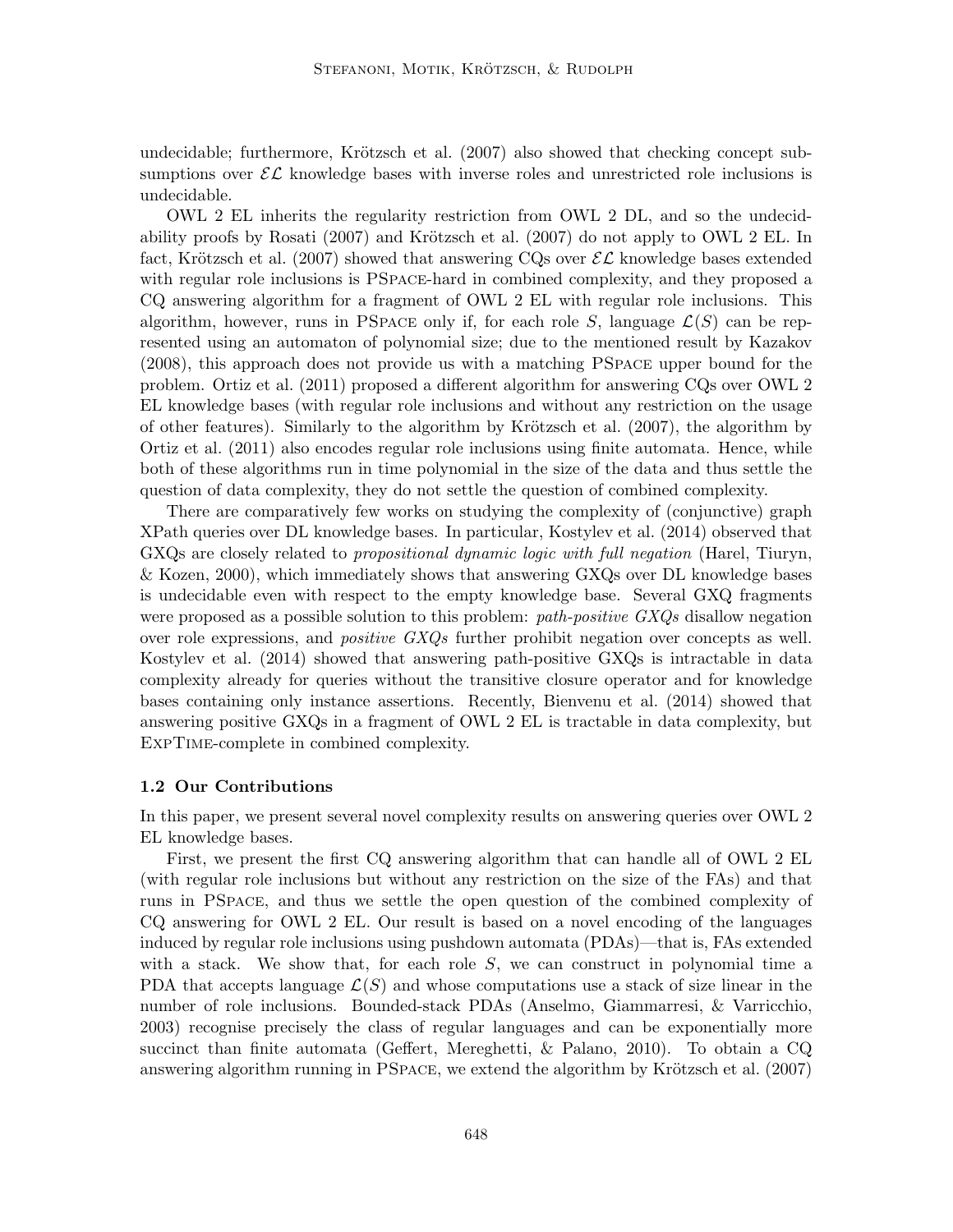|          | $\mathcal{ELHO}^{dr}_+$  | OWL 2 EL      | Horn-SHOIQ           | Horn- $\mathcal{SROIO}$ |
|----------|--------------------------|---------------|----------------------|-------------------------|
| data     | <b>PTIME</b>             | <b>PTIME</b>  | <b>PTIME</b>         | <b>PTIME</b>            |
|          | (Ortiz et al., 2011)     | (Theorem 31)  | (Ortiz et al., 2011) | (Ortiz et al., $2011$ ) |
| combined | NΡ                       | <b>PSPACE</b> | <b>EXPTIME</b>       | 2EXPTIME                |
|          | (Stefanoni et al., 2013) | (Theorem 31)  | (Ortiz et al., 2011) | (Ortiz et al., 2011)    |

Table 1: The complexity landscape of CQ answering (all are completeness results)

to handle the *universal role*, keys, self-restrictions, and reflexive roles, thus covering all features of the EL profile apart from datatypes, and we adapt it so that it can handle regular role inclusions encoded using PDAs. Apart from allowing us to obtain the complexity results presented in this paper, the tableau algorithm by Horrocks, Kutz, and Sattler (2006) used in popular reasoners such as Pellet (Sirin, Parsia, Cuenca Grau, Kalyanpur, & Katz, 2007) and FaCT++ (Tsarkov & Horrocks, 2006) can be straightforwardly modified to use bounded-stack PDAs instead of FAs, which could eliminate a potential source of inefficiency in practice. Finally, for brevity and simplicity we do not deal with datatypes in this paper; however, the set of OWL 2 EL datatypes has been designed so as to enable datatype reasoning using an external datatype checking procedure (Baader, Brandt, & Lutz, 2008; Cuenca Grau et al., 2008) that can be easily incorporated into our algorithm.

Second, we improve the PSPACE lower bound by Krötzsch et al.  $(2007)$  by showing that answering CQs in OWL 2 EL is PSpace-hard already if just the role inclusions are considered as part of the input (i.e., the conjunctive query, the TBox, and the ABox are all fixed). Furthermore, we show that CQs can be answered in polynomial time if the query and the role inclusions are fixed, which emphasises the observation that role inclusions are the main source of the problem's PSpace-hardness.

Third, we show that *positive, converse-free CGXQs*—that is, CGXQs that do not allow for negation over paths, negation of concepts, and the converse operator—can be answered over OWL 2 EL knowledge bases using polynomial space. In particular, OWL 2 EL allows for role inclusions, self-restrictions, and reflexive roles, which allow us to polynomially reduce answering a CGXQ to answering a CQ over an extended knowledge base. We also show that answering positive, converse-free GXQs (i.e., CGXQs with a single atom) can be done in time polynomial in the input size. This result is interesting because Bienvenu et al. (2014) proved that answering positive GXQs over  $\mathcal{EL}$  knowledge bases is EXPTIMEcomplete; hence, adding the converse operator increases the complexity of GXQs. Our results thus show that answering GXQs and CGXQs is as difficult as instance checking and answering conjunctive queries, respectively, which at least from a theoretical perspective makes GXQs and CGXQs appealing as query languages for OWL 2 EL knowledge bases.

#### 1.3 Summary of the Complexity Landscape

Table 1 summarises the complexity landscape of answering CQs in various DLs related to OWL 2 EL. Here,  $\mathcal{ELHO}_{\perp}^{dr}$  is the fragment of OWL 2 EL obtained by allowing only simple role inclusions of the form  $T \subseteq S$ , and by disallowing the universal role, reflexive roles, self-restrictions, and datatypes, and the combined complexity result for this logic is due to Stefanoni et al. (2013). Furthermore, Horn- $\mathcal{SHOLQ}$  extends  $\mathcal{ELHO}^{dr}_{\perp}$  with inverse roles and Horn qualified number restrictions, and Horn- $\mathcal{SROLQ}$  extends Horn- $\mathcal{SHOLQ}$  with role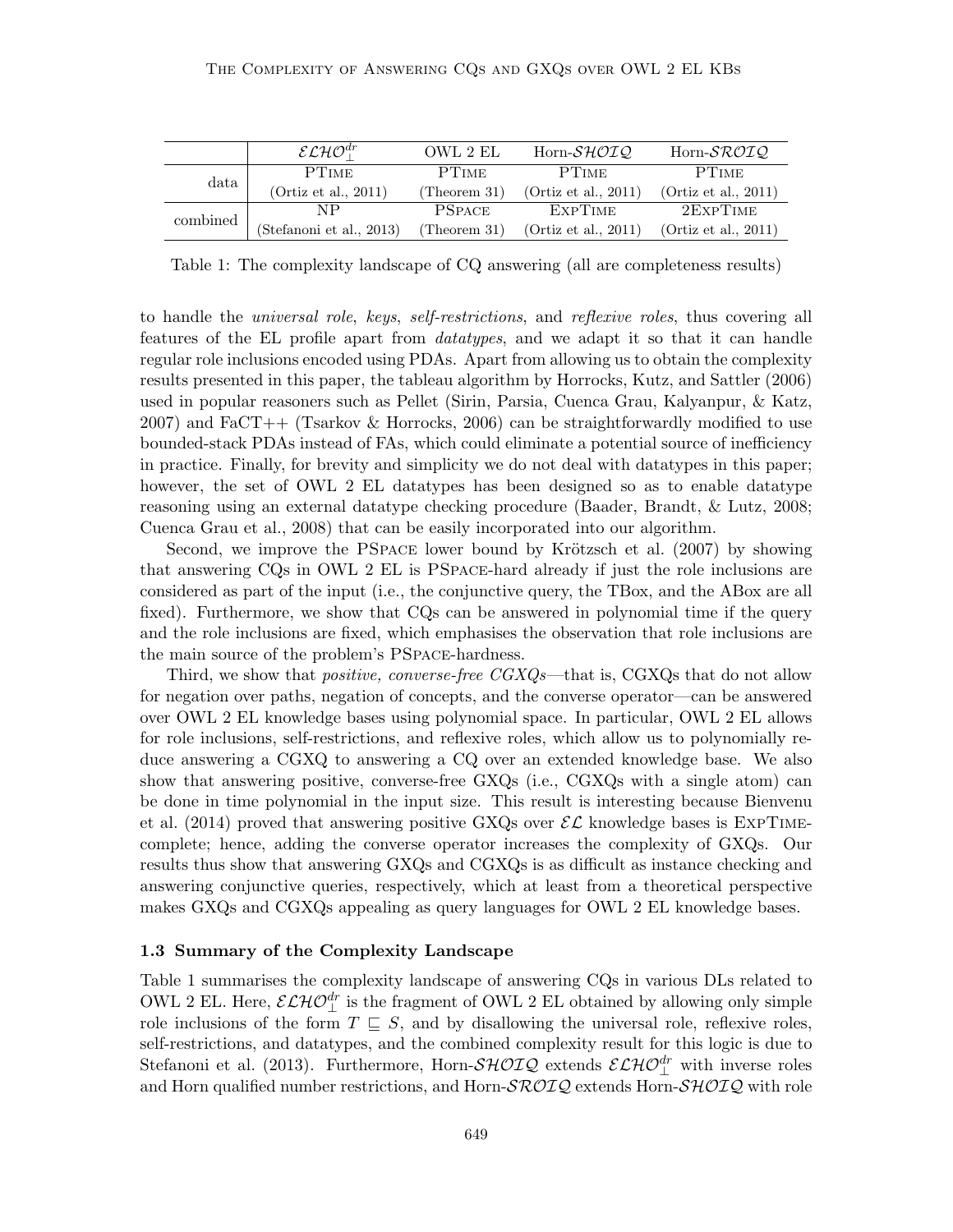|          | $\rm GXOs$           | positive positive<br>converse-free converse-free<br>$_{\rm CGXOs}$ | positive<br><b>GXQs</b>                                                                           | path-positive<br>GXQs | GXQs        |
|----------|----------------------|--------------------------------------------------------------------|---------------------------------------------------------------------------------------------------|-----------------------|-------------|
| data     | $PTIME-c$            | $\rm PTIME\text{-}c$                                               | $PTIME-h$                                                                                         | $coNP-h$              | $coNP-h$    |
|          |                      |                                                                    | (Theorem 34) (Theorem 34) (Bienvenu et al., 2014) (Kostylev et al., 2014) (Kostylev et al., 2014) |                       |             |
| combined | $\rm PTIME\text{-}c$ |                                                                    | PSPACE-c EXPTIME-h EXPTIME-h                                                                      |                       | undecidable |
|          |                      |                                                                    | (Theorem 34) (Theorem 34) (Bienvenu et al., 2014) (Bienvenu et al., 2014) (Kostylev et al., 2014) |                       |             |

Table 2: The complexity of answering navigational queries over OWL 2 EL knowledge bases ('c' means 'complete', and 'h' means 'hard')

inclusions; the results for these logics are due to Ortiz et al. (2011). CQ answering is PTimecomplete in data complexity in all cases, which is essentially due to the fact that all of these logics are Horn so no disjunctive reasoning is needed. For the combined complexity, the table illustrates how the presence of different constructs affects the complexity of answering CQs. In particular, extending  $\mathcal{ELHO}_{\perp}^{dr}$  with role inclusions increases the complexity from NP to PSpace; by our PSpace lower bound, this increase is solely due to role inclusions. Furthermore, extending  $\mathcal{ELHO}^{dr}_{\perp}$  with inverse roles increases the complexity from NP to ExpTime. Finally, extending OWL 2 EL with inverse roles increases the complexity from PSpace to 2ExpTime.

Table 2 summarises the complexity landscape of answering navigational queries over OWL 2 EL knowledge bases. As one can see, adding the converse operator increases the combined complexity of GXQs to ExpTime (Bienvenu et al., 2014). Moreover, adding negation over node tests increases the data complexity of GXQs to coNP, whereas adding negation over path expressions leads to the undecidability in combined complexity (Kostylev et al., 2014). In contrast, existential quantification over paths does not increase the complexity: answering positive, converse-free (C)GXQs over OWL 2 EL knowledge bases is as difficult as answering (C)RPQs over  $\mathcal{EL}$  knowledge bases (Bienvenu et al., 2013).

#### 1.4 Organisation of the Article

The rest of this article is organised as follows. In Section 2, we present the basic definitions of finite automata, pushdown automata, the DL underpinning OWL 2 EL, and conjunctive queries. In Section 3, we introduce our novel encoding of regular role inclusions using PDAs of bounded stack size. In Section 4, we present the CQ answering algorithm for OWL 2 EL and discuss its complexity. In Section 5, we present our improved PSpace lower-bound of answering CQs in OWL 2 EL. Finally, in Section 6, we introduce (conjunctive) graph XPath queries, we show how to reduce the problem of answering positive, converse-free conjunctive graph XPath queries to answering ordinary conjunctive queries, and we present the aforementioned complexity results.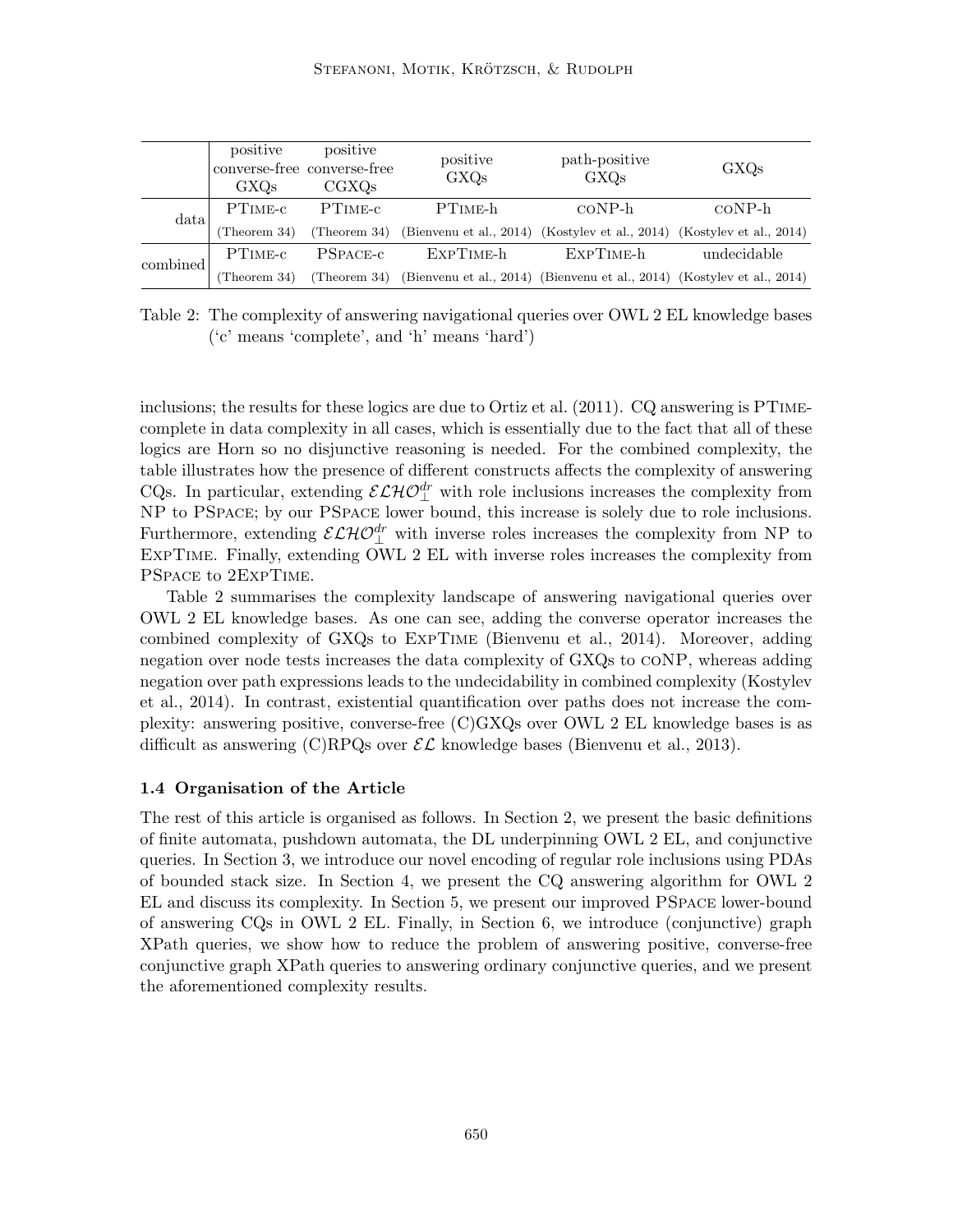# 2. Preliminaries

In this section we recapitulate the basic definitions of finite automata, pushdown automata, the DL  $\mathcal{ELRO}^+$  underpinning OWL 2 EL, and conjunctive queries. In the rest of the paper, [i..j] is the set containing each natural number  $k \in \mathbb{N}$  such that  $i \leq k \leq j$ .

#### 2.1 Automata and Language Theory

In this article, we use the standard notions of *alphabets* (which must be finite), *strings*, *string* concatenation, Kleene operators, and languages from formal language theory (Hopcroft, Motwani, & Ullman, 2003). We assume that alphabets do not contain the special symbol  $\varepsilon$ , which we will use to label transitions in automata that do not consume input symbols. Furthermore,  $\epsilon$  is the empty word. Finally, for w and w' words, |w| is the number of symbols occurring in w; and  $w - w'$  is the unique word w'' such that  $w := w'' \cdot w'$  if such w'' exists, and otherwise  $w - w'$  is undefined.

#### 2.1.1 FINITE AUTOMATA

A finite automaton (FA) is a tuple  $\mathcal{F} = \langle Q, \Sigma, \delta, i, f \rangle$  where Q is a finite set of states,  $\Sigma$  is the input alphabet,  $\delta: Q \times \Sigma \cup \{\varepsilon\} \mapsto 2^Q$  is the transition function,  $i \in Q$  is the start state, and  $f \in Q$  is the final state. Such F is deterministic if  $|\delta(s,\varepsilon)| = 0$  and  $|\delta(s,\varepsilon)| \leq 1$  for each  $s \in Q$  and each  $c \in \Sigma$ ; otherwise, F is nondeterministic. The size  $|\mathcal{F}|$  of F is the number of symbols used to encode  $\mathcal F$  on a tape of a Turing machine.

An *instantaneous description* of F is a pair  $\langle s, w \rangle$  such that  $s \in Q$  and  $w \in \Sigma^*$ . The derivation relation  $\vdash$  for F is the smallest set such that, for all states s and s' in Q, each symbol  $c \in \Sigma$ , and each word  $w \in \Sigma^*$ , we have

- if  $s' \in \delta(s, c)$ , then  $\langle s, c \cdot w \rangle \vdash \langle s', w \rangle$ ; and
- if  $s' \in \delta(s, \varepsilon)$ , then  $\langle s, w \rangle \vdash \langle s', w \rangle$ .

Let  $\vdash^*$  be the reflexive and transitive closure of  $\vdash$ . Then, the *language accepted by* F is defined as  $\mathcal{L}(\mathcal{F}) = \{w \in \Sigma^* \mid \langle i, w \rangle \vdash^* \langle f, \epsilon \rangle\}$ . A language  $\mathcal L$  is regular if and only if an FA F exists such that  $\mathcal{L} = \mathcal{L}(\mathcal{F})$ .

#### 2.1.2 Pushdown Automata

A pushdown automaton (PDA) is a tuple  $\mathcal{P} = \langle Q, \Sigma, \Gamma, \delta, i, I, f, F \rangle$  where Q is a finite set of states;  $\Sigma$  is the *input alphabet*;  $\Gamma$  is the stack alphabet;  $\delta$  is a transition function mapping each state  $s \in Q$ , each symbol  $c \in \Sigma \cup \{\varepsilon\}$ , and each stack symbol  $X \in \Gamma$  to a finite subset  $\delta(s,c,X) \subseteq Q \times \Gamma^*$ ;  $i \in Q$  is the start state;  $I \in \Gamma^*$  is the start stack;  $f \in Q$  is the final state; and  $F \in \Gamma^*$  is the final stack. The size  $|\mathcal{P}|$  of  $\mathcal P$  is the number of symbols used to encode  $P$  on a tape of a Turing machine.

An *instantaneous description* of P is a triple  $\langle s, w, \gamma \rangle$  such that  $s \in Q, w \in \Sigma^*$ , and  $\gamma \in \Gamma^*$ . We read the stack content  $\gamma$  from left to right—that is, the leftmost symbol in  $\gamma$  is the top of the stack. The *derivation relation*  $\vdash$  for  $\mathcal{P}$  is the smallest set such that, for all states s and s' in Q, each symbol  $c \in \Sigma$ , each word  $w \in \Sigma^*$ , each stack symbol  $X \in \Gamma$ , and all words  $\gamma$  and  $\gamma'$  in  $\Gamma^*$ , we have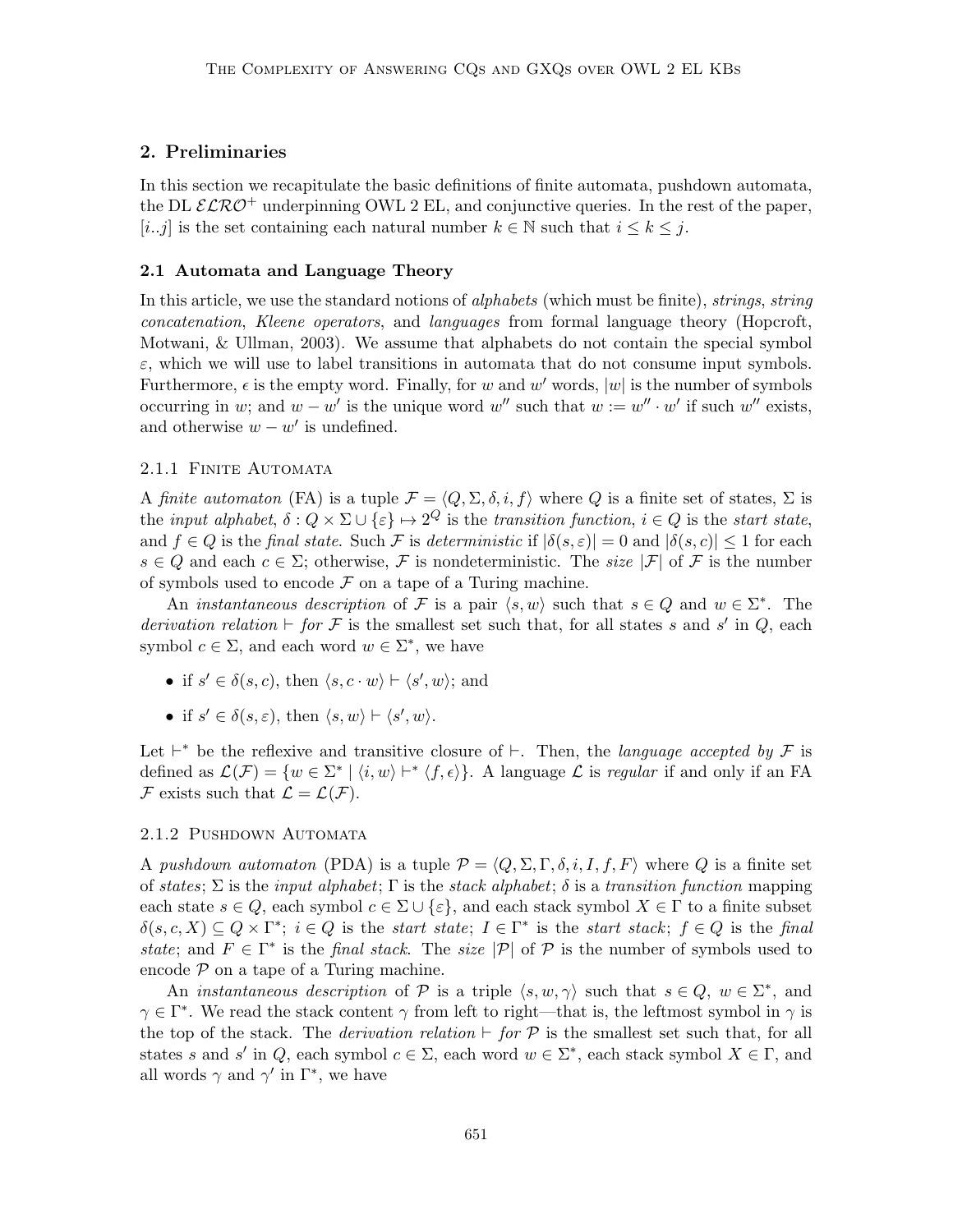- $\langle s', \gamma' \rangle \in \delta(s, c, X)$  implies  $\langle s, c \cdot w, X \cdot \gamma \rangle \vdash \langle s', w, \gamma' \cdot \gamma \rangle$ ; and
- $\langle s', \gamma' \rangle \in \delta(s, \varepsilon, X)$  implies  $\langle s, w, X \cdot \gamma \rangle \vdash \langle s', w, \gamma' \cdot \gamma \rangle$ .

Let  $\vdash^*$  be the reflexive and transitive closure of relation  $\vdash$ . Then, the language accepted by P is defined as  $\mathcal{L}(\mathcal{P}) = \{w \in \Sigma^* \mid \langle i, w, I \rangle \vdash^* \langle f, \epsilon, F \rangle\}.$ 

Our definitions of a PDA  $\mathcal P$  and of a language  $\mathcal L(\mathcal P)$  are somewhat nonstandard: the literature typically considers a *Hopcroft PDA* (Hopcroft et al., 2003)  $\mathcal{P}_h$  that differs from our definition in that it does not contain the final stack  $F$  and its initial stack  $I$  is a symbol from Γ (rather than a word over Γ); moreover, the language accepted by  $\mathcal{P}_h$  is defined as  $\mathcal{L}_h(\mathcal{P}_h) = \{w \in \Sigma^* \mid \exists \gamma \in \Gamma^* : \langle i, w, I \rangle \vdash^* \langle f, \epsilon, \gamma \rangle\}.$  We show next that our definitions are equivalent to the standard definitions by Hopcroft et al. (2003).

**Proposition 1.** The following two properties hold.

- (1) For each PDA P, a Hopcroft PDA  $P_h$  exists such that  $\mathcal{L}(\mathcal{P}) = \mathcal{L}_h(\mathcal{P}_h)$ .
- (2) For each Hopcroft PDA  $\mathcal{P}_h$ , a PDA  $\mathcal P$  exists such that  $\mathcal{L}_h(\mathcal{P}_h) = \mathcal{L}(\mathcal{P})$ .

*Proof (Sketch)*. We first prove property  $(1)$ , after which we prove property  $(2)$ .

(1) We show how to transform an arbitrary PDA  $\mathcal P$  into a Hopcroft PDA  $\mathcal P_h$  such that  $\mathcal{L}(\mathcal{P}) = \mathcal{L}_h(\mathcal{P}_h)$ . Such  $\mathcal{P}_h$  uses a fresh initial state i' and fresh stack symbols  $Z_0$  and  $\perp$ not occurring in Γ. Symbol  $Z_0$  is the start stack symbol of  $\mathcal{P}_h$ ; furthermore,  $\mathcal{P}_h$  has a new  $\varepsilon$ -transition that moves the PDA from state i' to the initial state i of P by replacing  $Z_0$ with  $I \cdot \perp$ , where I is the start stack of P. At this point,  $\mathcal{P}_h$  simulates P, always leaving  $\perp$  at the bottom of the stack until it reaches the final state f of P. Next,  $\mathcal{P}_h$  uses fresh states  $s_1, \ldots, s_{|F|}$  and fresh  $\varepsilon$ -transitions that move  $\mathcal{P}_h$  from state f to  $s_{|F|}$  by reading F from the stack. Finally, from  $s_{|F|}$ , PDA  $\mathcal{P}_h$   $\varepsilon$ -moves to a fresh final state  $f'$  if the top-most symbol on the stack is  $\perp$ , thus accepting the input whenever  $\mathcal P$  reaches f with F on its stack. Automata  $P$  and  $P_h$  clearly accept the same languages.

(2) We show how to transform an arbitrary Hopcroft PDA  $P_h$  into a PDA  $P$  such that  $\mathcal{L}_h(\mathcal{P}_h) = \mathcal{L}(\mathcal{P})$ . PDA P uses a fresh stack symbol  $\perp$ , its initial stack is  $I \cdot \perp$  where I is the initial stack symbol of  $\mathcal{P}_h$ , and its final stack is the empty word. Then  $\mathcal P$  simulates  $\mathcal{P}_h$ , always leaving  $\perp$  at the bottom of the stack until it reaches the final state f of  $\mathcal{P}_h$ . Next,  $\mathcal{P}$  $\varepsilon$ -moves to a fresh final state  $f'$  and pops the topmost symbol off the stack. At this point, the PDA takes further  $\varepsilon$ -transitions to empty its stack, eventually reaching its final state with the empty stack. Automata  $P$  and  $P_h$  clearly accept the same languages.  $\Box$ 

For k a natural number, the k-bounded language accepted by P is the set  $\mathcal{L}_k(\mathcal{P})$  containing each word  $w \in \Sigma^*$  for which a derivation  $\langle s_0, w_0, \gamma_0 \rangle \vdash \cdots \vdash \langle s_n, w_n, \gamma_n \rangle$  exists where

- $s_0$  and  $s_n$  are the start and the final state of  $P$ , respectively;
- $w_0 = w$  and  $w_n = \epsilon$ ;
- $\gamma_0$  and  $\gamma_n$  are the start and the final stack of P, respectively; and
- $|\gamma_i| \leq k$  for each  $i \in [0..n]$ .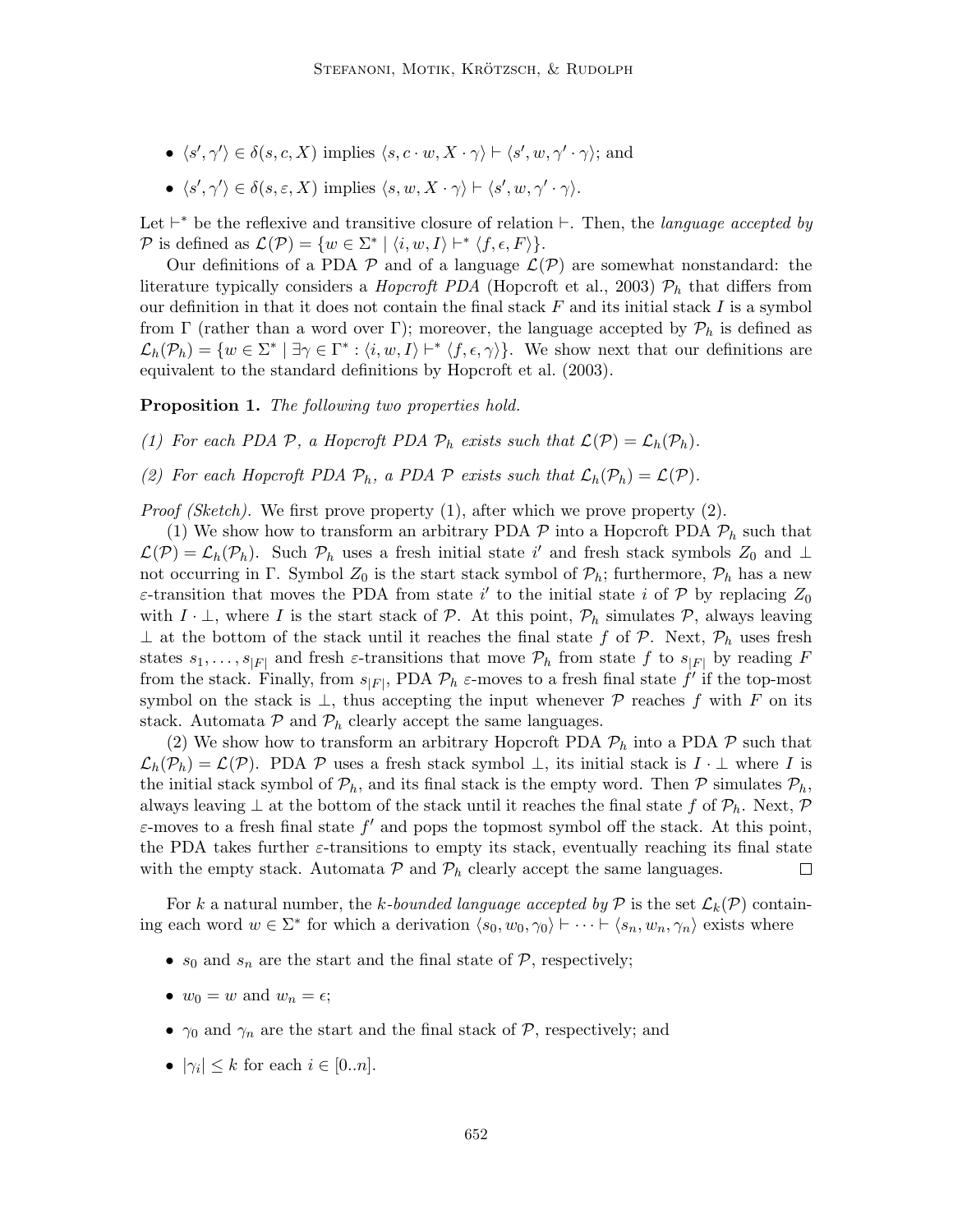Then, P has a k-bounded stack if  $\mathcal{L}(\mathcal{P}) = \mathcal{L}_k(\mathcal{P})$ . As the stack of P is bounded by a constant, PDA  $\mathcal P$  can be simulated by a finite automaton that encodes the stack contents using its states, and so  $\mathcal{L}(\mathcal{P})$  is regular, but translating  $\mathcal P$  into a finite automaton may require space exponential in k (Geffert et al., 2010). In contrast, the following proposition shows that there exists a PDA  $\mathcal{P}_k$  such that  $\mathcal{L}(\mathcal{P}_k) = \mathcal{L}_k(\mathcal{P})$  and the size of  $\mathcal{P}_k$  is polynomial in the size of  $P$  and k.

**Proposition 2.** For each PDA  $\mathcal{P}$  and natural number k, one can compute in polynomial time a PDA  $\mathcal{P}_k$  such that  $\mathcal{L}(\mathcal{P}_k) = \mathcal{L}_k(\mathcal{P})$ .

*Proof.* Let  $\mathcal{P} = \langle Q, \Sigma, \Gamma, \delta, i, I, f, F \rangle$  be a PDA and let  $k \in \mathbb{N}$  be a natural number. Let  $\mathcal{P}_k = \langle Q_k, \Sigma, \Gamma, \delta_k, i_k, I, f_k, F \rangle$  be the PDA defined by

- $Q_k = Q \times [0..k];$
- transition function  $\delta_k$  is the smallest function such that, for each  $\ell \in [0..k]$ , each symbol  $c \in \Sigma \cup \{\varepsilon\},\$ all states  $s, s' \in Q$ , and each word  $\gamma \in \Gamma^*$  such that  $\langle s', \gamma \rangle \in \delta(s, c, X)$ and  $\ell + |\gamma| - 1 \leq k$ , we have  $\langle \langle s', \ell + |\gamma| - 1 \rangle, \gamma \rangle \in \delta_k(\langle s, \ell \rangle, c, X)$ ; and
- $i_k = \langle i, |I|\rangle$  and  $f_k = \langle f, |F|\rangle$ .

Clearly,  $\mathcal{P}_k$  can be computed in time polynomial in the size of  $\mathcal P$  and  $k$ . Let  $\vdash$  and  $\vdash_k$  be the derivation relations for  $P$  and  $P_k$ , respectively. By the definitions of  $\delta_k$  and  $i_k$ , we have that  $\langle\langle s,\ell\rangle, w, \gamma\rangle \vdash_k \langle\langle s',j\rangle, w',\gamma'\rangle$  if and only if  $\langle s, w, \gamma\rangle \vdash \langle s', w', \gamma'\rangle$ ,  $|\gamma| = \ell$  and  $|\gamma'| = j$ , and max $(\ell, j) \leq k$ . Thus, we have  $\mathcal{L}_k(\mathcal{P}) = \mathcal{L}(\mathcal{P}_k)$ , as required.  $\Box$ 

# 2.2 Description Logic  $\mathcal{ELRO}^+$  and Conjunctive Queries

The description logic  $\mathcal{ELRO}^+$ , underpinning OWL 2 EL, is defined w.r.t. a signature consisting of mutually disjoint and countably infinite alphabets  $C$ ,  $R$ , and  $I$  of *atomic concepts*, roles, and individuals, respectively. We assume that  $\{\top_c, \bot_c\} \subseteq \mathsf{C}$ , where  $\top_c$  is the top concept and  $\perp_c$  is the bottom concept; similarly, we assume that  $\{\top_r, \perp_r\} \subseteq \mathsf{R}$ , where  $\top_r$  is the top role (universal role) and  $\perp_r$  is the bottom role. For each individual  $a \in I$ , expression  ${a}$  is a nominal—that is, a concept consisting precisely of individual a. Then, N is the set containing nominal  $\{a\}$  for each individual  $a \in I$ . We call each  $B \in C \cup N$  a basic concept. A role chain  $\rho$  is a word over R; for  $|\rho|=0$ , we call  $\rho$  the *empty role chain* and we write it as  $\epsilon$ . Concepts, TBox axioms, RBox axioms, and ABox axioms are defined as specified in Table 3. An  $\mathcal{ELRO}^+$  TBox  $\mathcal T$  is a finite set of concept inclusions, range restrictions, and keys; and an  $\mathcal{ELRO}^+$  RBox R is a finite set of role inclusions.

For R an  $\mathcal{ELRO}^+$  RBox, let  $\Sigma_{\mathcal{R}} := {\{\top_{r}\}\cup{\{S\in\mathsf{R} \mid S\text{ occurs in }\mathcal{R}\}};$  furthermore, the rewrite relation  $\Rightarrow$  w.r.t. R is the smallest relation on role chains such that the following holds for all role chains  $\rho_1$  and  $\rho_2$ .

- $\rho_1 \cdot S \cdot \rho_2 \Rightarrow \rho_1 \cdot \rho \cdot \rho_2$  for each axiom  $\rho \sqsubseteq S \in \mathcal{R}$ .
- $\rho_1 \cdot \top_r \cdot \rho_2 \Rightarrow \rho_1 \cdot \rho \cdot \rho_2$  for each role chain  $\rho \in \Sigma_{\mathcal{R}}^*$ .

Then  $\Rightarrow^*$  is the reflexive–transitive closure of  $\Rightarrow$ . For S a role,  $\mathcal{L}(S) := \{ \rho \in \mathbb{R}^* \mid S \Rightarrow^* \rho \}$ is the language induced by RBox R. A role S is simple in R if, for each role chain  $\rho$  with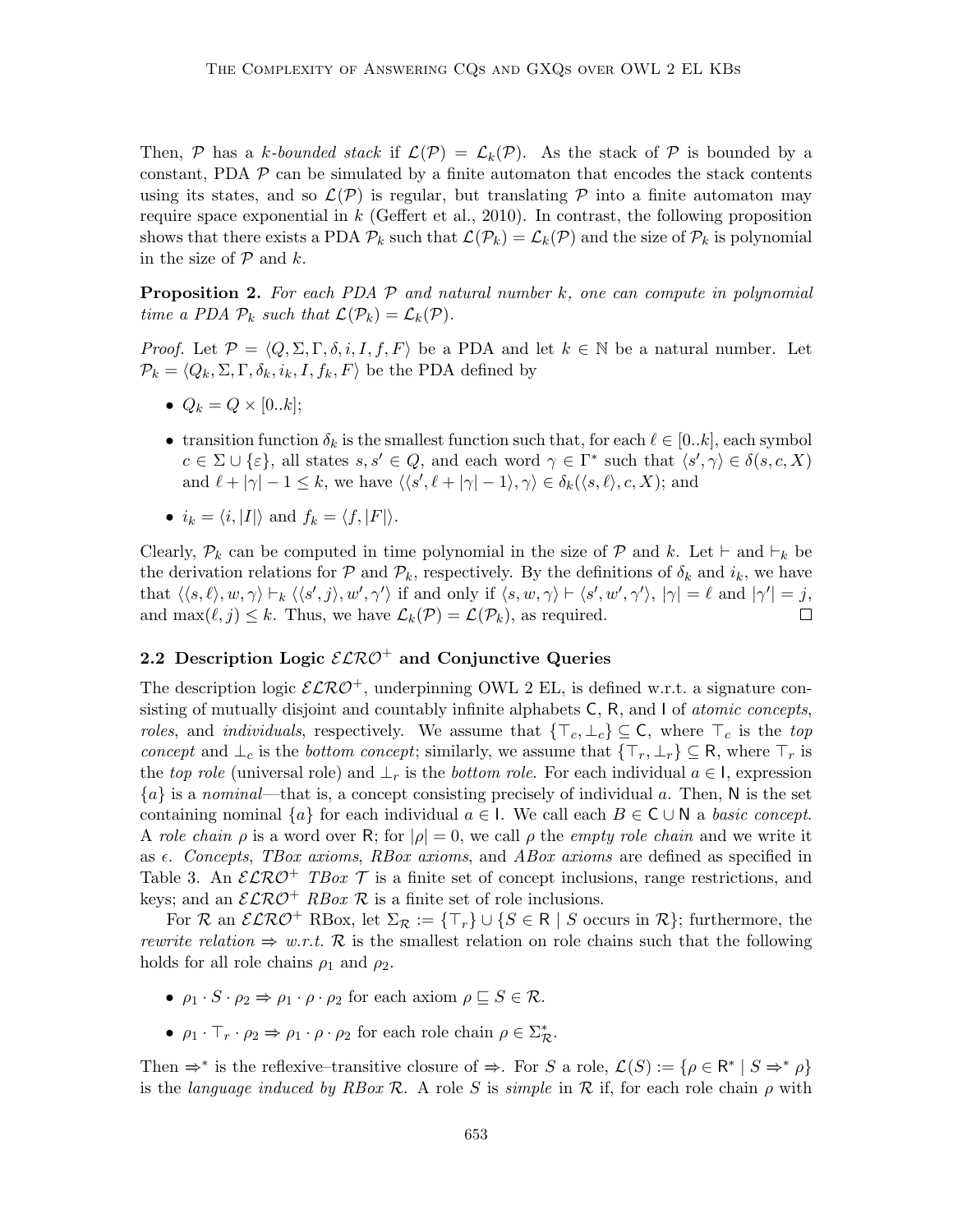|                         | Syntax                   | Semantics                                                                                                       |
|-------------------------|--------------------------|-----------------------------------------------------------------------------------------------------------------|
| Concepts:               |                          |                                                                                                                 |
| top concept             | $\top_c$                 | $\Delta^{\mathcal{I}}$                                                                                          |
| bottom concept          | $\perp_c$                | $\emptyset$                                                                                                     |
| nominal                 | ${a}$                    | $\{a^{\mathcal{I}}\}$                                                                                           |
| conjunction             | $C\sqcap D$              | $C^{\mathcal{I}} \cap D^{\mathcal{I}}$                                                                          |
| self-restriction        | $\exists S$ .Self        | $\{x \in \Delta^{\mathcal{I}} \mid \langle x, x \rangle \in S^{\mathcal{I}}\}\$                                 |
| existential restriction | $\exists S.C$            | $\{x \in \Delta^{\mathcal{I}} \mid \exists y \in C^{\mathcal{I}} : \langle x, y \rangle \in S^{\mathcal{I}}\}\$ |
| Role chains:            |                          |                                                                                                                 |
| top role                | $\top_r$                 | $\Delta^{\mathcal{I}} \times \Delta^{\mathcal{I}}$                                                              |
| bottom role             | $\perp_r$                | $\emptyset$                                                                                                     |
| empty role chain        | $\epsilon$               | $\{\langle x,x\rangle \mid x\in \Delta^{\mathcal{I}}\}\$                                                        |
| nonempty role chain     | $S_1 \cdots S_n$         | $S_1^{\mathcal{I}} \circ \cdots \circ S_n^{\mathcal{I}}$                                                        |
| TBox axioms:            |                          |                                                                                                                 |
| concept inclusion       | $C \sqsubseteq D$        | $C^{\mathcal{I}} \subset D^{\mathcal{I}}$                                                                       |
| range restriction       | range $(S, C)$           | $S^{\mathcal{I}} \subset \Delta^{\mathcal{I}} \times C^{\mathcal{I}}$                                           |
| key                     | $key(C, S_1 \ldots S_n)$ | For all $x, y, z_1, \ldots, z_n$ in $\Delta^{\mathcal{I}}$ such that                                            |
|                         |                          | individuals $a, b, c_1, \ldots, c_n$ in I exist with                                                            |
|                         |                          | $x = a^{\mathcal{I}}$ , $y = b^{\mathcal{I}}$ , and $z_i = c_i^{\mathcal{I}}$ for $1 \leq i \leq n$ ,           |
|                         |                          | $x = y$ holds whenever $\{x, y\} \subseteq C^{\mathcal{I}}$ and                                                 |
|                         |                          | $\{\langle x,z_i\rangle,\langle y,z_i\rangle\}\subseteq S_i^{\mathcal{I}}$ for $1\leq i\leq n$ .                |
| RBox axioms:            |                          |                                                                                                                 |
| role inclusion          | $\rho \sqsubseteq S$     | $\rho^{\mathcal{I}} \subseteq S^{\mathcal{I}}$                                                                  |
| ABox axioms:            |                          |                                                                                                                 |
| concept assertion       | A(b)                     | $b^{\mathcal{I}} \in S^{\mathcal{I}}$                                                                           |
| role assertion          | S(a,b)                   | $\langle a^{\mathcal{I}}, b^{\mathcal{I}} \rangle \in S^{\mathcal{I}}$                                          |

Table 3: Interpreting  $\mathcal{ELRO}^+$  concepts, roles, and axioms in an interpretation  $\mathcal{I} = \langle \Delta^{\mathcal{I}}, \cdot^{\mathcal{I}} \rangle$ 

 $S \Rightarrow^* \rho$ , we have  $|\rho| \leq 1$ . An  $\mathcal{ELRO}^+$  ABox A is a finite set of concept and role assertions. Finally, an  $\mathcal{ELRO}^+$  knowledge base (KB) is a tuple  $\mathcal{K} = \langle \mathcal{T}, \mathcal{R}, \mathcal{A} \rangle$  where  $\mathcal{T}$  is an  $\mathcal{ELRO}^+$ TBox,  $\mathcal{R}$  is an  $\mathcal{ELRO}^+$  RBox, and  $\mathcal{A}$  is an  $\mathcal{ELRO}^+$  ABox such that

- for each concept  $\exists S$ . Self occurring in  $\mathcal T$ , role S is simple in  $\mathcal R$ ; and
- for each  $S_1 \cdots S_n \sqsubseteq S \in \mathcal{R}$  and each range $(S', C) \in \mathcal{T}$  such that  $S' \Rightarrow^* S$ , a role  $S'_n \in \mathcal{R}$ exists such that  $S'_n \Rightarrow^* S_n$  and range $(S'_n, C) \in \mathcal{T}$ .

Let  $|\mathcal{T}|$ ,  $|\mathcal{R}|$ , and  $|\mathcal{A}|$  be the numbers of symbols needed to encode  $\mathcal{T}$ ,  $\mathcal{R}$ , and  $\mathcal{A}$ , respectively, on a tape of a Turing machine, and let  $|\mathcal{K}| = |\mathcal{T}| + |\mathcal{R}| + |\mathcal{A}|$ . Furthermore, for  $\alpha$  a knowledge base, a TBox, or an ABox, we define

 $I_{\alpha} := \{a \in I \mid a \text{ occurs in } \alpha\}, \ \ \mathsf{N}_{\alpha} := \{\{a\} \mid a \in \mathsf{I}_{\alpha}\}, \text{ and } \mathsf{C}_{\alpha} := \{A \in \mathsf{C} \mid A \text{ occurs in } \alpha\}.$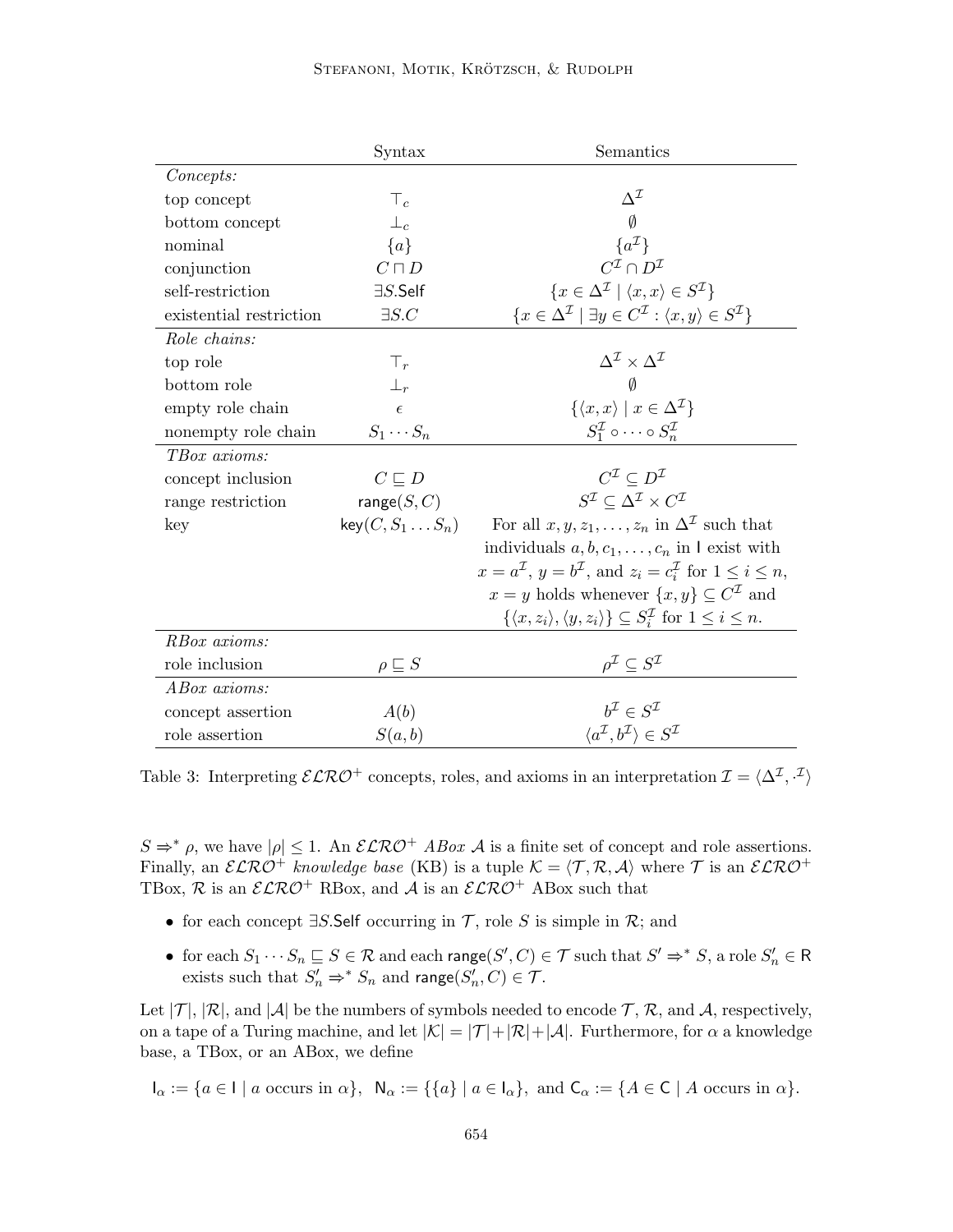The semantics of  $\mathcal{ELRO}^+$  is defined as follows. An *interpretation* is a tuple  $\mathcal{I} = \langle \Delta^{\mathcal{I}}, \cdot^{\mathcal{I}} \rangle$ where  $\Delta^{\mathcal{I}}$  is a nonempty set of domain elements, called the *domain of*  $\mathcal{I}$ , and  $\cdot^{\mathcal{I}}$  is the *in*terpretation function that maps each individual  $a \in I$  to a domain element  $a^{\mathcal{I}} \in \Delta^{\mathcal{I}}$ , each atomic concept  $A \in \mathsf{C} \setminus \{\top_c, \bot_c\}$  to a set  $A^{\mathcal{I}} \subseteq \Delta^{\mathcal{I}}$ , and each atomic role  $S \in \mathsf{R} \setminus \{\top_r, \bot_r\}$ to a relation  $S^{\mathcal{I}} \subseteq \Delta^{\mathcal{I}} \times \Delta^{\mathcal{I}}$ . Function  $\cdot^{\mathcal{I}}$  is extended to concepts and role chains as shown in the upper part of Table 3, where  $\circ$  denotes composition of binary relations. An interpretation I is a model of K if it satisfies all axioms occurring in K as shown at the bottom of Table 3. Moreover, K is consistent if a model of K exists; K is inconsistent if no model of K exists; and K entails a first-order sentence  $\phi$  (resp. a concept inclusion  $C \sqsubseteq D$  or a role inclusion  $\rho \sqsubseteq S$ ), written  $\mathcal{K} \models \phi$  (resp.  $\mathcal{K} \models C \sqsubseteq D$  or  $\mathcal{K} \models \rho \sqsubseteq S$ ), if  $\mathcal{I} \models \phi$  (resp.  $C^{\mathcal{I}} \subseteq D^{\mathcal{I}}$ or  $\rho^{\mathcal{I}} \subseteq S^{\mathcal{I}}$  for each model  $\mathcal{I}$  of  $\mathcal{K}$ . By the definition of  $\mathcal{L}(S)$ , we have that  $\rho \in \mathcal{L}(S)$  implies  $\mathcal{K} \models \rho \sqsubseteq S$ . Knowledge base consistency, entailment of concept inclusions, and entailment of role inclusions can be decided in polynomial time (Krötzsch, 2011; Baader et al., 2005).

#### 2.2.1 Conjunctive Queries

A term is an individual or a variable. An *atom* is an expression of the form  $A(t)$  or  $R(t', t)$ where A is an atomic concept, R is a role, and t' and t are terms. A *conjunctive query*  $(CQ)$ is a formula  $q = \exists \vec{y}.\psi(\vec{x}, \vec{y})$  with  $\psi$  a conjunction of atoms over variables  $\vec{x} \cup \vec{y}$ . Variables  $\vec{x}$ are the answer variables of q. When  $\vec{x}$  is empty, we call  $q = \exists \vec{y}.\psi(\vec{y})$  a Boolean CQ (BCQ).

A substitution  $\sigma$  is a partial mapping from variables to terms; and  $\text{dom}(\sigma)$  and  $\text{rng}(\sigma)$ are the domain and the range of  $\sigma$ , respectively. For  $\alpha$  a conjunction of atoms,  $\sigma(\alpha)$  is the result of applying substitution  $\sigma$  to the atoms in  $\alpha$ . Then,  $\sigma(q) = \exists \vec{z} . \sigma(\psi)$ , where  $\vec{z}$  contains (i)  $\sigma(y)$  for each variable  $y \in \vec{y}$  such that  $\sigma(y)$  is a variable, and (ii) each variable  $y \in \vec{y}$  such that  $\sigma(y)$  is undefined. Our definition of  $\sigma(q)$  is somewhat nonstandard because quantified variables can also be replaced: for example, given  $q = \exists y_1, y_2, y_3 \cdot R(y_1, y_2) \wedge T(y_1, y_3)$  and  $\sigma = \{y_2 \mapsto a, y_3 \mapsto z\}$ , we have  $\sigma(q) = \exists y_1, z.R(y_1, a) \wedge T(y_1, z)$ .

Let  $\mathcal{K} = \langle \mathcal{T}, \mathcal{R}, \mathcal{A} \rangle$  be an  $\mathcal{ELRO}^+$  knowledge base and let  $q = \exists \vec{y}. \psi(\vec{x}, \vec{y})$  be a CQ. Then q is over K if q uses only the predicates and the individuals occurring in K. A substitution  $\pi$  is a candidate answer for q over K, if  $\text{dom}(\sigma) = \vec{x}$  and  $\text{rng}(\sigma) \subseteq I_{\mathcal{K}}$ , and such  $\pi$  is a certain answer to q over K if and only if  $\mathcal{K} \models \pi(q)$ . Answering q over K amounts to computing the set of all certain answers to q over  $K$ . As stated, CQ answering is a function problem; thus in this article we study the complexity of the associated decision problem named  $BCQ$ answering, which is the problem of deciding, given a Boolean CQ q over K, whether  $\mathcal{K} \models q$ . Please note that BCQ answering is equivalent to the *recognition problem* which decides, given a CQ q over K and a candidate answer  $\pi$ , whether  $\pi$  is a certain answer to q over K.

Following Vardi (1982), *combined complexity* assumes that both q and  $\mathcal K$  are part of the input, and *data complexity* assumes that only the ABox  $A$  is part of the input.

#### 2.3 Ensuring Decidability of BCQ Answering via Regularity

Rosati (2007) and Krötzsch et al. (2007) independently showed that answering Boolean CQs over  $\mathcal{ELRO}^+$  knowledge bases is undecidable. Intuitively, role inclusions can 'simulate' derivations in context-free languages; thus, a Boolean CQ can check whether two context-free languages have a non-empty intersection, which is a known undecidable problem (Hopcroft et al., 2003).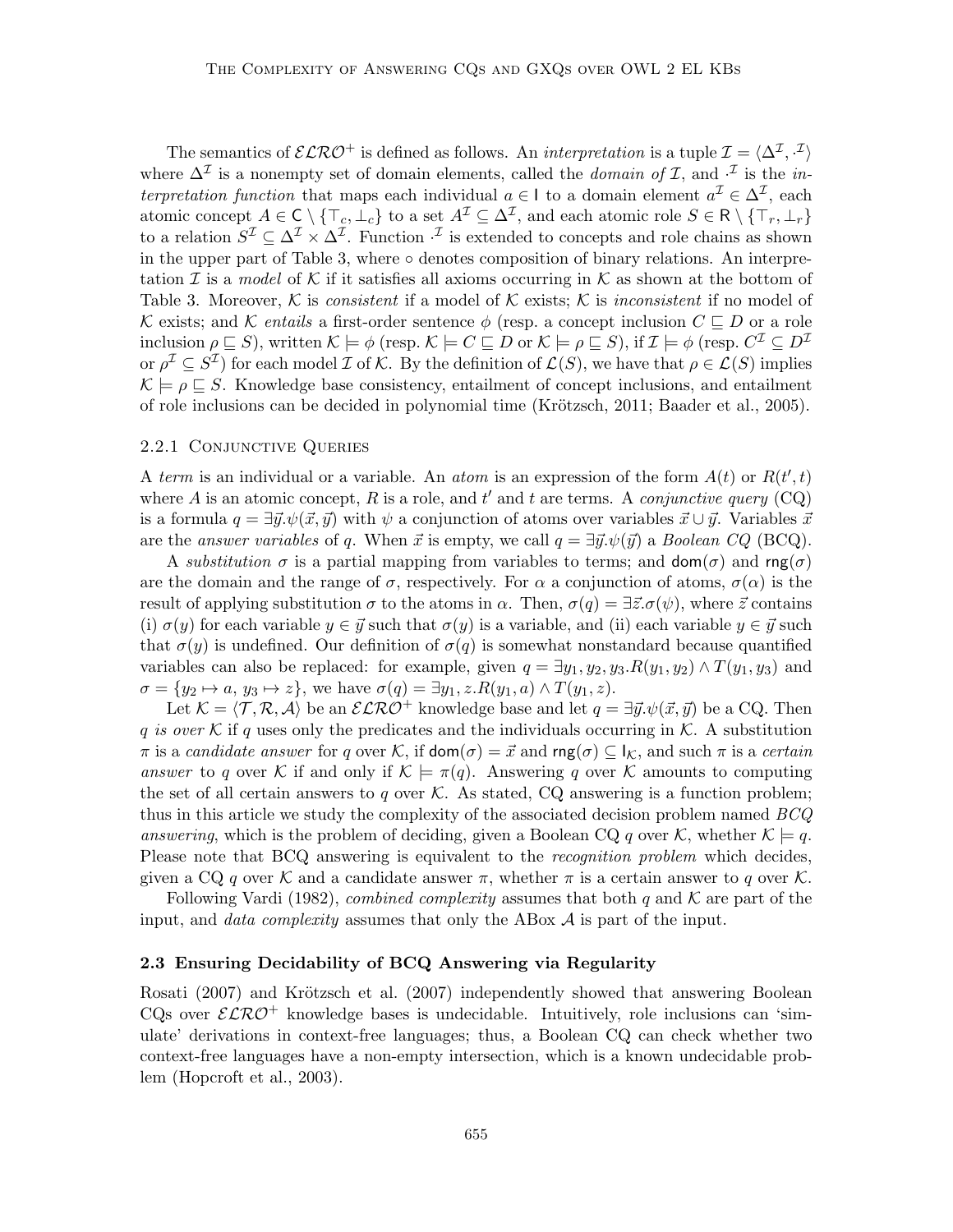To regain decidability, we next recapitulate the definition of so-called regular RBoxes by Horrocks and Sattler (2004). Let R be an  $\mathcal{ELRO}^+$  RBox and let  $\prec$  be the smallest transitive relation on  $\Sigma_{\mathcal{R}}$  such that, for each  $\rho \cdot T \cdot \rho' \sqsubseteq S \in \mathcal{R}$  with  $S \neq T$ , we have  $T \prec S$ . Then, RBox  $\mathcal R$  is regular if  $\prec$  is irreflexive and each role inclusion  $\rho \subseteq S \in \mathcal R$  is of the form

 $(t1)$   $\epsilon \sqsubseteq S$ ,

- $(t2)$   $S \cdot S \sqsubseteq S$ ,
- (t3)  $S_1 \cdots S_n \cdot S \sqsubseteq S$  and  $S_i \neq S$  for each  $i \in [1..n],$
- (t4)  $S_1 \cdots S_n \sqsubseteq S$  and  $S_i \neq S$  for each  $i \in [1..n]$ , or
- (t5)  $S \cdot S_1 \cdots S_n \sqsubseteq S$  and  $S_i \neq S$  for each  $i \in [1..n]$ .

By induction on  $\prec$  we then define the *level*  $\mathsf{lv}(S)$  of each role  $S \in \Sigma_{\mathcal{R}}$  as follows:  $\mathsf{lv}(S) = 0$ if no  $T \in \Sigma_{\mathcal{R}}$  exists such that  $T \prec S$ ; otherwise,  $\mathsf{lv}(S) = 1 + \max\{\mathsf{lv}(T) | T \prec S\}$ . Clearly,  $\mathsf{lv}(S)$  can be computed in time polynomial in  $\mathcal{R}$ . In Section 4 we show that BCQ answering over  $\mathcal{ELRO}^+$  KBs with regular RBoxes is in PSPACE.

# 2.4 Normalising  $\mathcal{ELRO}^+$  Knowledge Bases

For simplicity, in the rest of this paper we assume that each  $\mathcal{ELRO}^+$  knowledge base  $\mathcal{K} = \langle \mathcal{T}, \mathcal{R}, \mathcal{A} \rangle$  is normalised, which is the case if the following properties hold.

- (n1) We have  $I_K \neq \emptyset$ , and  $K \not\models \{a\} \sqsubseteq \{b\}$  for all  $\{a, b\} \subseteq I_K$  with  $a \neq b$ .
- (n2) Each axiom in  $\mathcal T$  is of one of the following forms, for  $A_{(i)}$  basic concepts and S a role.

$$
A_1 \sqcap A_2 \sqsubseteq A_3
$$
  $A_1 \sqsubseteq \exists S.A_2$   $\exists S.A_1 \sqsubseteq A_2$   $A \sqsubseteq \exists S.$ Self  $\exists S.$ Self  $\sqsubseteq A$ 

(n3) Each axiom  $\rho \subseteq S \in \mathcal{R}$  is such that  $|\rho| \leq 2$  and  $S \neq \top_r$ , and each role in  $\mathcal{T} \cup \mathcal{A}$  also occurs in R.

We next show that each knowledge base  $K$  can be normalised in polynomial time without affecting the regularity of the RBox component nor the answers to Boolean CQs.

**Proposition 3.** For each  $\mathcal{ELRO}^+$  knowledge base K with a regular RBox and each Boolean  $CQ$  q over K, one can compute in polynomial time a normalised  $\mathcal{ELRO}^+$  knowledge base  $K'$  and a Boolean  $CQ$   $q'$  such that

- the RBox of  $K'$  is regular, and
- q' is over K', and  $\mathcal{K} \models q$  if and only if  $\mathcal{K}' \models q'$ .

*Proof.* Let K be an  $\mathcal{ELRO}^+$  KB with regular RBox and let q be a Boolean CQ over K.

We first satisfy property (n1). Let  $\mathcal{K}_1$  be obtained from  $\mathcal K$  by extending the ABox of K with assertion  $\top_c(c)$  for c a fresh individual; clearly,  $\mathcal{K}_1 \models q$  if and only if  $\mathcal{K} \models q$ . Next, let  $\mathcal{K}_2$  and  $q'$  be obtained from  $\mathcal{K}_1$  and q, respectively, by uniformly substituting each individual a with an arbitrary, but fixed, individual b such that  $\mathcal{K}_1 \models \{a\} \sqsubseteq \{b\}$ . Entailment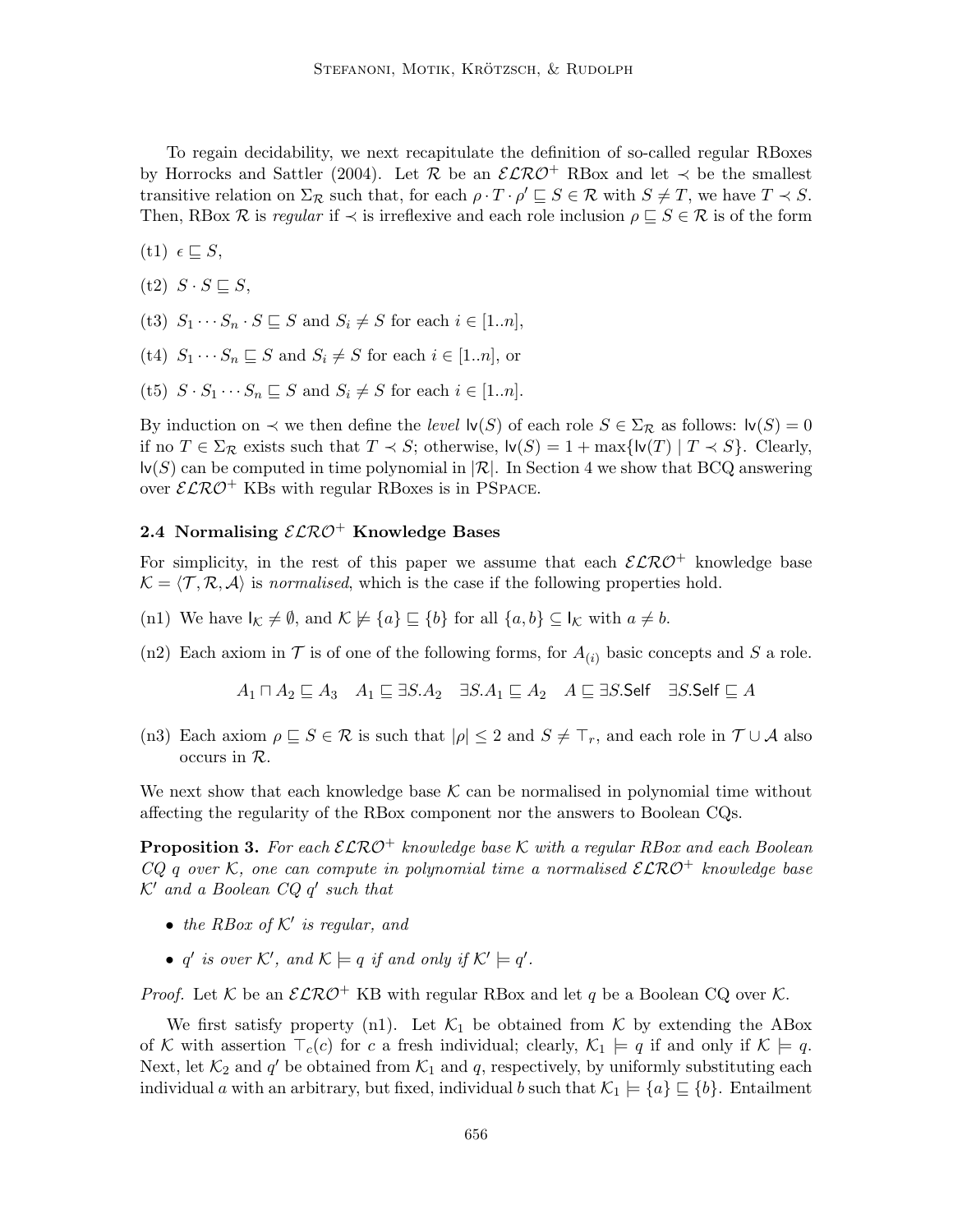of concept inclusions can be decided in polynomial time, so  $\mathcal{K}_2$  and  $q'$  can be computed in polynomial time. Moreover,  $\mathcal{K}_2$  and  $q'$  are obtained by replacing each individual a with an arbitrary, but fixed individual b such that  $a^{\mathcal{I}} = b^{\mathcal{I}}$  for each model  $\mathcal{I}$  of  $\mathcal{K}_1$ , so  $q'$  is over  $\mathcal{K}_2$ , and  $\mathcal{K}_2 \models q'$  if and only if  $\mathcal{K}_1 \models q$ .

We next satisfy property (n2). Let  $\mathcal{K}_3$  be the result of eliminating all keys from  $\mathcal{K}_2$ . As one can see from Table 3, keys can only derive axioms of the form  $\{a\} \subseteq \{b\}$ ; moreover, the effects of such conclusions have already been captured by  $\mathcal{K}_2$ , and so  $\mathcal{K}_3 \models q'$  if and only if  $\mathcal{K}_2 \models q'$ . Next, we eliminate in polynomial time all range restrictions occurring in K by applying the syntactic transformation by Baader et al. (2008); let  $\mathcal{K}_4$  be the resulting knowledge base. Since the definition of  $\mathcal{ELRO}^+$  knowledge base carefully restricts the interactions between role inclusions and range restrictions, we have  $\mathcal{K}_4 \models q'$  if and only if  $K_3 \models q'$  (Baader et al., 2008). Next, following Krötzsch (2011), we compute in polynomial time a knowledge base  $\mathcal{K}_5$  that satisfies (n2) such that  $\mathcal{K}_5 \models q'$  if and only if  $\mathcal{K}_4 \models q'$ .

We next satisfy property (n3). Let  $K_6$  be the result of exhaustively decomposing each role inclusion  $\rho \subseteq S$  of the form (t3)–(t5) with  $|\rho| > 2$  occurring in  $\mathcal{K}_5$  according to the following rewrite rules, where each occurrence of role  $S'$  is fresh.

$$
\begin{array}{cccc}\n\text{(t3)} & S_1 \cdots S_n \cdot S \sqsubseteq S & \mapsto & \{S' \cdot S \sqsubseteq S, \quad S_1 \cdots S_n \sqsubseteq S'\} \\
\text{(t4)} & S_1 \cdots S_n \sqsubseteq S & \mapsto & \{S' \cdot S_n \sqsubseteq S, \quad S_1 \cdots S_{n-1} \sqsubseteq S'\} \\
\text{(t5)} & S \cdot S_1 \cdots S_n \sqsubseteq S & \mapsto & \{S \cdot S' \sqsubseteq S, \quad S_1 \cdots S_n \sqsubseteq S'\}\n\end{array}
$$

Only linearly many rewrite steps are required to satisfy (n3), and the resulting RBox is regular. Furthermore, each model of  $K_6$  is also a model of  $K_5$  and each model  $\mathcal I$  of  $\mathcal K_5$ can be expanded to a model  $\mathcal J$  of  $\mathcal K_6$  by interpreting each role  $S'$  occurring in  $\mathcal K_6 \setminus \mathcal K_5$  as  $(S')^{\mathcal{J}} = (\rho')^{\mathcal{J}}$ , where  $\rho'$  is the unique role chain such that  $\rho' \sqsubseteq S'$  occurs in  $\mathcal{K}_6$ . Thus, we have  $\mathcal{K}_6 \models q'$  if and only if  $\mathcal{K}_5 \models q'$ . Next, let  $\mathcal{K}_7$  be the result of removing each axiom  $\rho \sqsubseteq \top_r$  in  $\mathcal{K}_6$ ; all removed axioms are tautologies, so we have  $\mathcal{K}_7 \models q'$  if and only if  $\mathcal{K}_6 \models q'$ . Finally, let K' be the result of adding axiom  $\bot_r \sqsubseteq S$ , for each role S that occurs in K<sub>7</sub> but does not occur in its RBox component. The axioms in  $\mathcal{K}' \setminus \mathcal{K}_7$  preserve regularity and are tautologies, so  $K' \models q'$  if and only if  $K_7 \models q'$ , as required.  $\Box$ 

#### 3. Encoding Regular RBoxes Succinctly Using Bounded-Stack PDAs

Each reasoning algorithm for a DL with role inclusions known to us uses a step that checks whether  $\rho \in \mathcal{L}(S)$  holds for an arbitrary role chain  $\rho$  and a role S. For example, to check whether  $\mathcal{K} \models S(a, b)$  holds, an algorithm must ensure that, in each model of  $\mathcal{K}$ , a role chain  $\rho \in \mathcal{L}(S)$  exists connecting the elements interpreting a and b. Although they characterise languages  $\mathcal{L}(S)$ , role inclusions do not lend themselves well to language recognition, so all algorithms known to us transform role inclusions into another, more manageable form. This is analogous to the fact that, while regular expressions characterise regular languages, the former are routinely transformed into FAs in order to facilitate language recognition.

Horrocks and Sattler (2004) showed that, for each regular RBox  $\mathcal R$  and each role S occurring in R, one can construct an FA  $\mathcal{F}_S$  such that  $\mathcal{L}(\mathcal{F}_S) = \mathcal{L}(S)$ . These FAs are used in a tableau decision procedure for  $\mathcal{SROIQ}$ —the DL underpinning OWL 2 DL (Horrocks et al., 2006). Given a  $\mathcal{SROLQ}$  knowledge base, the tableau procedure tries to construct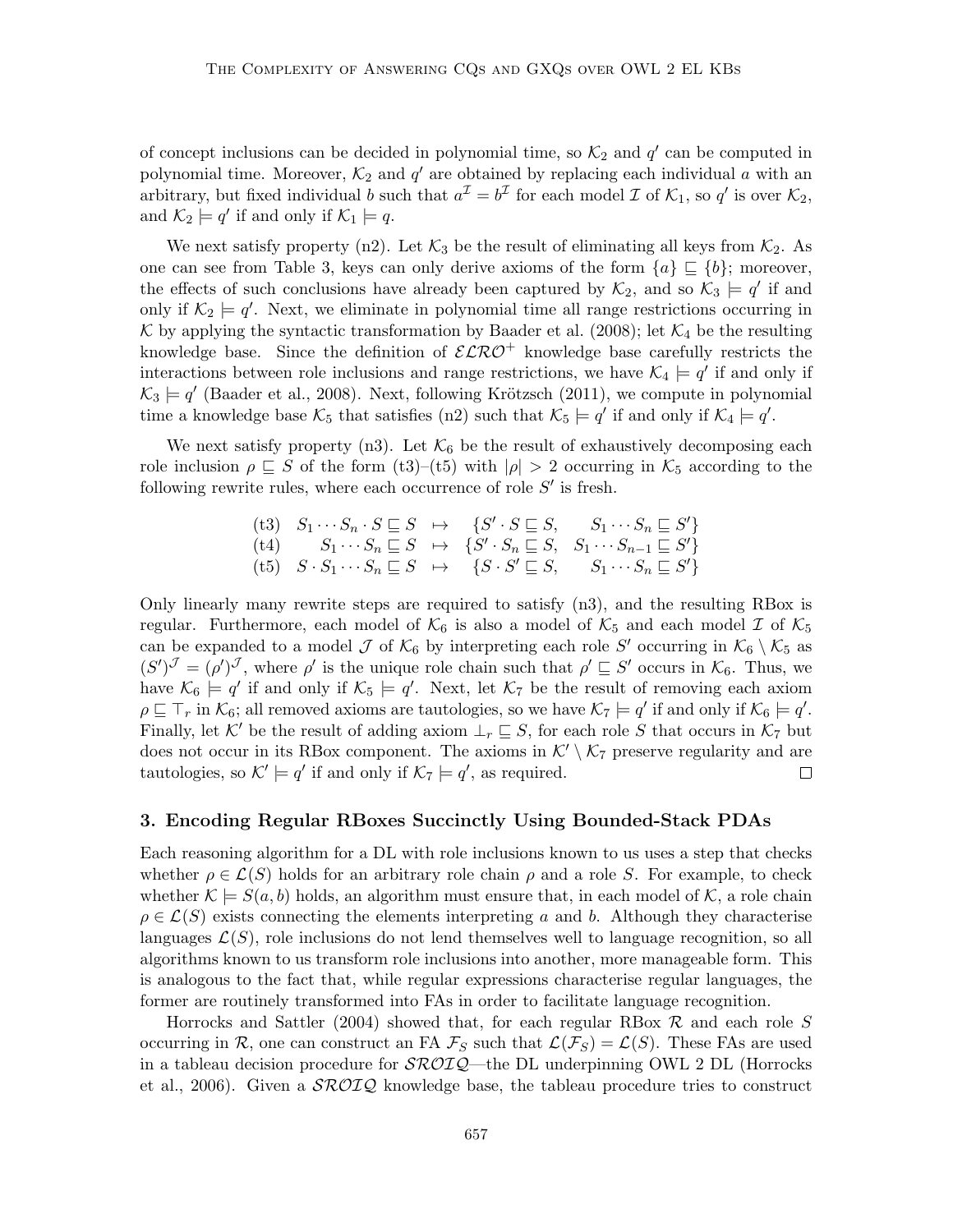

Figure 1: The FA  $\mathcal{F}_{S_2}$  as constructed following Horrocks and Sattler (2004)

a finite graph representing a model of the KB, in which edges are labelled by roles, and vertices are labelled by concepts. The aforementioned FAs are used to ensure that universal restriction ∀S.C obey the constraints imposed by role inclusions; roughly speaking, this is obtained by running  $\mathcal{F}_S$  over the graph while updating the current state of  $\mathcal{F}_S$  along the path, and by labelling each reachable vertex in which the state of  $\mathcal{F}_S$  is final with concept C. Simančík (2012) optimised the tableau procedure by simulating FAs on-the-fly, rather than precomputing them in advance.

Horrocks and Sattler (2004) observed that their FAs can contain exponentially many states. Kazakov (2008) proved that this is unavoidable in some cases: for the regular RBox  $\mathcal{R}_n$  containing axioms (1), the size of each FA F with  $\mathcal{L}(\mathcal{F}) = \mathcal{L}(S_n)$  is exponential in n.

$$
S_{i-1} \cdot S_{i-1} \sqsubseteq S_i \qquad \qquad \forall i \in [1..n] \tag{1}
$$

This blowup in the number of states is caused by the simple model of computation underlying FAs, where the behaviour of the automaton is determined solely by the current state. In the example above, we have  $\rho \in \mathcal{L}(S_n)$  whenever  $\rho$  consists of  $S_i$  repeated j times for some  $i \in [0..n]$  with  $j = 2^{n-i}$ . Thus, while parsing such  $\rho$ , the FA recognising  $\mathcal{L}(S_n)$  must 'remember' the number of occurrences of  $S_i$  it has already seen, which can be achieved only by using a different state for each number between 0 and  $2^n$ . Figure 1 shows the FA  $\mathcal{F}_{S_2}$ constructed by Horrocks and Sattler (2004): to 'remember' the current state,  $\mathcal{F}_{S_2}$  contains two copies of automaton  $\mathcal{F}_{S_1}$ , and each copy of  $\mathcal{F}_{S_1}$  contains two copies of automaton  $\mathcal{F}_{S_0}$ .

Hence, to obtain a PSpace procedure, we must devise a more succinct representation for the languages induced by role inclusions. Towards this goal, we note that role inclusions are closely related to context-free grammars, and that context-free languages can be efficiently recognised using pushdown automata (Hopcroft et al., 2003)—that is, FAs extended with an infinite stack for storing contextual information. Hence, given a regular RBox  $R$  and a role S occurring in R, we construct a PDA  $P_S$  that accepts  $\mathcal{L}(S)$ . Unlike the FA shown in Figure 1 that 'remembers' contextual information using states, PDA  $P<sub>S</sub>$  uses the stack to 'remember' the current status of the computation and determine how to proceed. We show that the number of states in  $\mathcal{P}_S$  is polynomial in the size of  $\mathcal{R}$ , and that  $\mathcal{P}_S$  can recognise  $\mathcal{L}(S)$  by using a stack of size linear in the size of R; thus,  $\mathcal{P}_S$  provides us with the required succinct encoding of  $\mathcal{F}_S$ . In Section 4, we use these PDAs in an algorithm that answers Boolean CQs over  $\mathcal{ELRO}^+$  knowledge bases using polynomial space.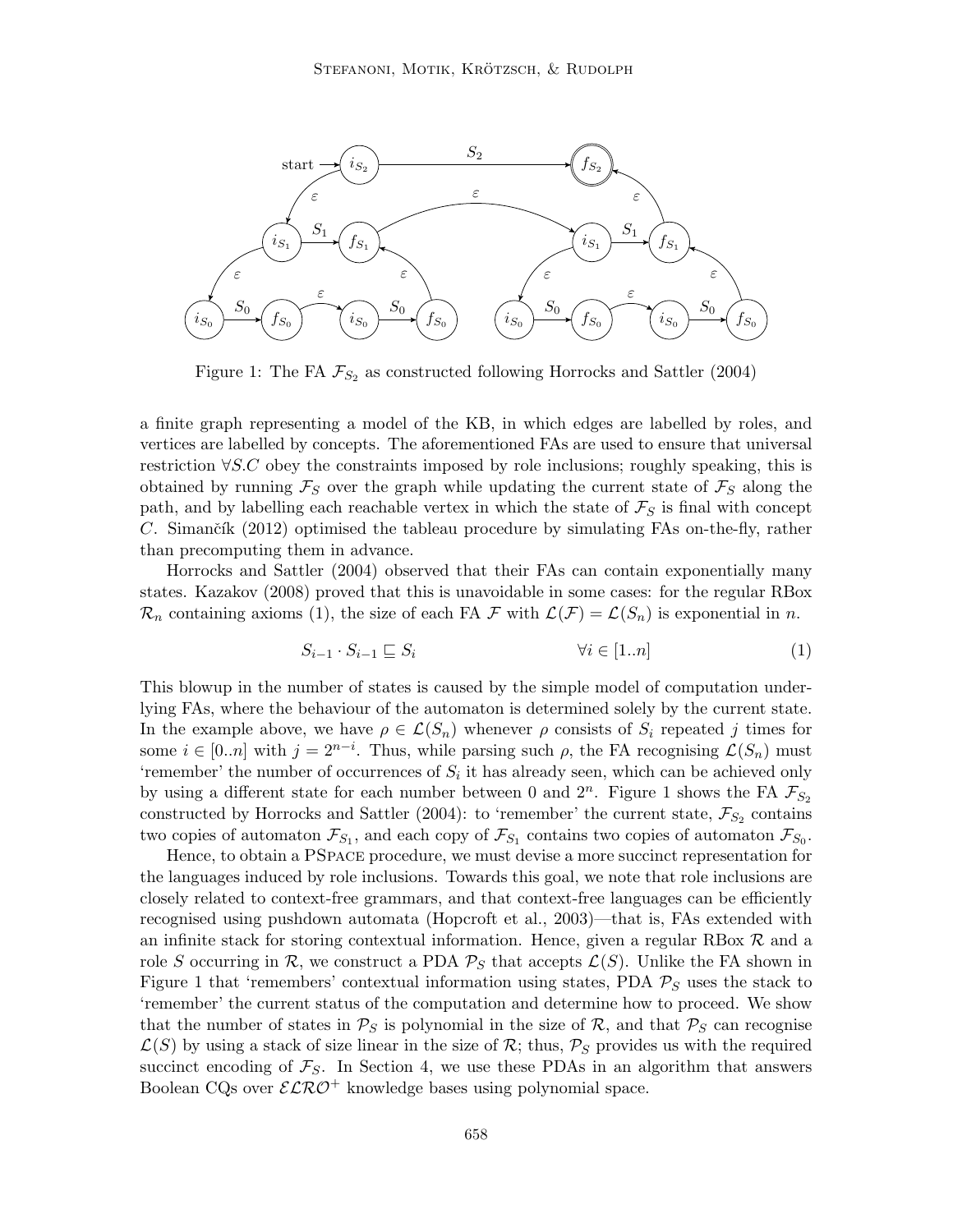

Figure 2: The PDA  $\mathcal{P}_{S_2}$  corresponding to the FA  $\mathcal{F}_{S_2}$ , where  $X \in \Gamma_{\mathcal{R}}$  and  $R \in \Sigma_{\mathcal{R}}$ 

In the rest of this section, we fix an arbitrary regular RBox  $\mathcal{R}$ . By Proposition 3, we can assume that each role inclusion  $\rho \subseteq S \in \mathcal{R}$  is such that  $|\rho| \leq 2$  and  $S \neq \top_r$ . For each role S occurring in  $\Sigma_{\mathcal{R}}$ , we next define the PDA  $\mathcal{P}_S$ .

**Definition 4.** Let  $S \in \Sigma_{\mathcal{R}}$  be a role. Then,  $\mathcal{P}_S = \langle Q_{\mathcal{R}}, \Sigma_{\mathcal{R}}, \Gamma_{\mathcal{R}}, \delta_{\mathcal{R}}, i_S, \bot, f_S, \bot \rangle$  is the PDA where  $Q_{\mathcal{R}} = \{i_T, f_T \mid T \in \Sigma_{\mathcal{R}}\}$  is the set of states,  $\Gamma_{\mathcal{R}} = Q_{\mathcal{R}} \cup \{\bot\}$  is the stack alphabet, and  $\delta_{\mathcal{R}}$  is the smallest transition function satisfying the following conditions for each  $X \in \Gamma_{\mathcal{R}}$ .

- (r) For each  $T \in \Sigma_{\mathcal{R}} \setminus {\{\mathsf{T}_r\}}$ , we have  $\langle f_T, X \rangle \in \delta_{\mathcal{R}}(i_T, T, X)$ .
- (t1) For each  $\epsilon \subseteq T \in \mathcal{R}$ , we have  $\langle f_T, X \rangle \in \delta_{\mathcal{R}}(i_T, \varepsilon, X)$ .
- (t2) For each  $T \cdot T \sqsubseteq T \in \mathcal{R}$ , we have  $\langle i_T, X \rangle \in \delta_{\mathcal{R}}(f_T, \varepsilon, X)$ .
- (t3) For each  $T_1 \cdot T \sqsubseteq T \in \mathcal{R}$ , we have  $\langle i_{T_1}, i_T \cdot X \rangle \in \delta_{\mathcal{R}}(i_T, \varepsilon, X)$ .
- (t4) For each  $T_1 \cdot T_2 \sqsubseteq T \in \mathcal{R}$ , we have  $\langle i_{T_1}, i_{T_2} \cdot f_T \cdot X \rangle \in \delta_{\mathcal{R}}(i_T, \varepsilon, X)$ .
- (t5) For each  $T \cdot T_2 \sqsubseteq T \in \mathcal{R}$ , we have  $\langle i_{T_2}, f_T \cdot X \rangle \in \delta_{\mathcal{R}}(f_T, \varepsilon, X)$ .
- (ur) For each  $T \in \Sigma_{\mathcal{R}}$ , we have  $\langle f_{\top_r}, X \rangle \in \delta_{\mathcal{R}}(i_{\top_r}, T, X)$ .
- $(ul) \langle f_{\top_r}, X \rangle \in \delta_{\mathcal{R}}(i_{\top_r}, \varepsilon, X).$
- $(uz) \langle i_{\top_r}, X \rangle \in \delta_{\mathcal{R}}(f_{\top_r}, \varepsilon, X).$
- (p) For each  $T \in \Sigma_{\mathcal{R}}$  and each  $s \in Q_{\mathcal{R}}$ , we have  $\langle s, \epsilon \rangle \in \delta_{\mathcal{R}}(f_T, \varepsilon, s)$ .

In the following examples, we present the PDA that succinctly encodes the FA  $\mathcal{F}_{S_2}$ , and we explain the different types of transitions in Definition 4, and how the content of the stack influences the computation of PDAs.

**Example 5.** Figure 2 shows the PDA  $\mathcal{P}_{S_2}$  corresponding to the FA  $\mathcal{F}_{S_2}$  in Figure 1. A transition  $\langle s', \gamma \rangle \in \delta_{\mathcal{R}}(s, c, X)$  is shown as  $s \xrightarrow{c, X/\gamma} s'$ , where  $X/\gamma$  indicates that the transition replaces the top-most stack symbol X with word  $\gamma$ ; moreover, transitions of the form  $(p)$  from Definition 4 are not shown in the figure for the sake of clarity. As one can see from the figure, unlike in FA  $\mathcal{F}_{S_2}$ , there is no copying of states in PDA  $\mathcal{P}_{S_2}$ .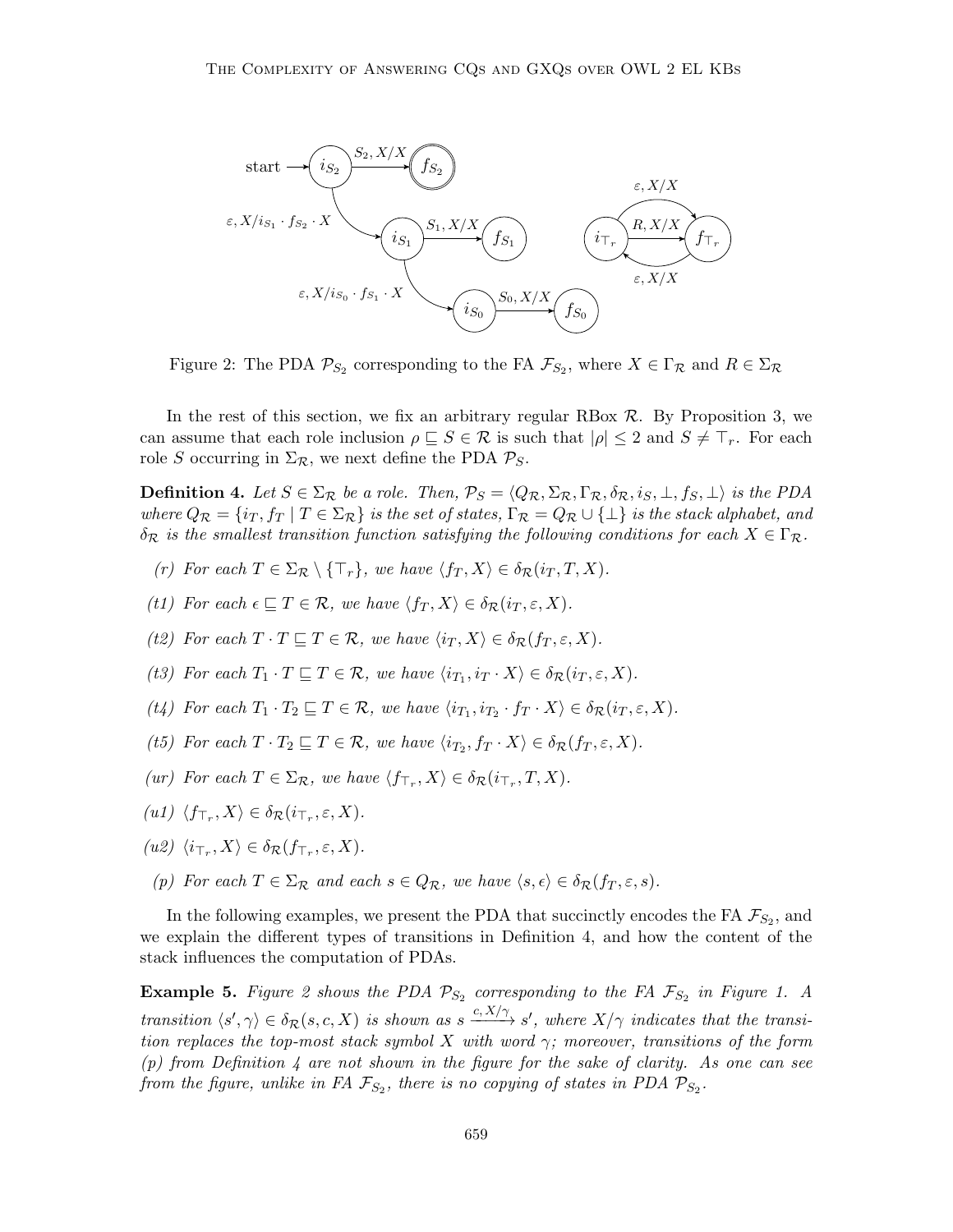

Figure 3: The PDA  $\mathcal{P}_S$  for the RBox in Example 6, where  $X \in \Gamma_{\mathcal{R}}$  and  $R \in \Sigma_{\mathcal{R}}$ 

**Example 6.** To explain the different types of transitions in Definition 4 and how the stack is used in the computation of a PDA, we use the regular RBox  $R$  containing role inclusions (2)–(6). Figure 3 shows PDA  $\mathcal{P}_S$  using the notation from Example 5.

 $\epsilon \sqsubseteq P$  (2)

$$
T \cdot T \sqsubseteq T \tag{3}
$$

$$
P \cdot \top_r \sqsubseteq S \tag{4}
$$

$$
S \cdot T \sqsubseteq S \tag{5}
$$

$$
P \cdot T \sqsubseteq T \tag{6}
$$

Each role  $T \in \Sigma_{\mathcal{R}}$  is associated with states  $i_T$  and  $f_T$ , and moving from the former to the latter ensures that the PDA reads a role chain  $\rho \in \mathcal{L}(T)$ . A transition of type (r) allows the PDA to read T in state i<sub>T</sub>. An  $\varepsilon$ -transition of type (t1) from i<sub>T</sub> to f<sub>T</sub> is added if T is reflexive, and it allows the PDA to read the empty role chain; in our example, axiom (2) introduces the  $\varepsilon$ -transition from i<sub>P</sub> to f<sub>P</sub>. Moreover, an  $\varepsilon$ -transition of type (t2) from  $f_T$  to  $i_T$  is added if T is transitive, and it allows the PDA to read any number of role chains  $\rho_1, \ldots, \rho_n \in \mathcal{L}(T)$ ; in our example, axiom (3) introduces the  $\varepsilon$ -transition from  $f_T$ to i<sub>T</sub>. Transitions of types (ur), (u1), and (u2) analogously reflect the properties of  $\top_r$ :  $(ur)$  allows the PDA to read an arbitrary role, and  $(u1)$  and  $(u2)$  reflect the reflexivity and transitivity of  $\mathsf{T}_r$ , respectively. None of these transitions affect the PDA's stack.

To illustrate transitions of type (t4), we next show how, for  $\rho_1 = P \cdot S$ , PDA  $P_S$ determines that  $\rho_1 \in \mathcal{L}(S)$ ; the latter is ensured by axiom (4). Now assume that PDA  $\mathcal{P}_S$  is in state is with  $\perp$  on its stack. Due to axiom (4),  $\mathcal{P}_S$  can make an  $\varepsilon$ -transition of type (t4) to state i<sub>P</sub>, pushing  $i_{\top_r} \cdot f_S$  on the stack. Since the new state is i<sub>P</sub>, the PDA will next need to read P; furthermore, the stack content signals to the PDA that, after it finishes reading P, it should move to state  $i_{\top_r}$  to read  $\top_r$  and then to state  $f_S$  to finish reading S. Indeed,  $P_S$  can then make a transition of type (r) to state  $f_P$  to read P, followed by an  $\varepsilon$ -transition of type (p) to state  $i_{\tau_r}$  popping  $i_{\tau_r}$  off the stack; next, the PDA can make a transition of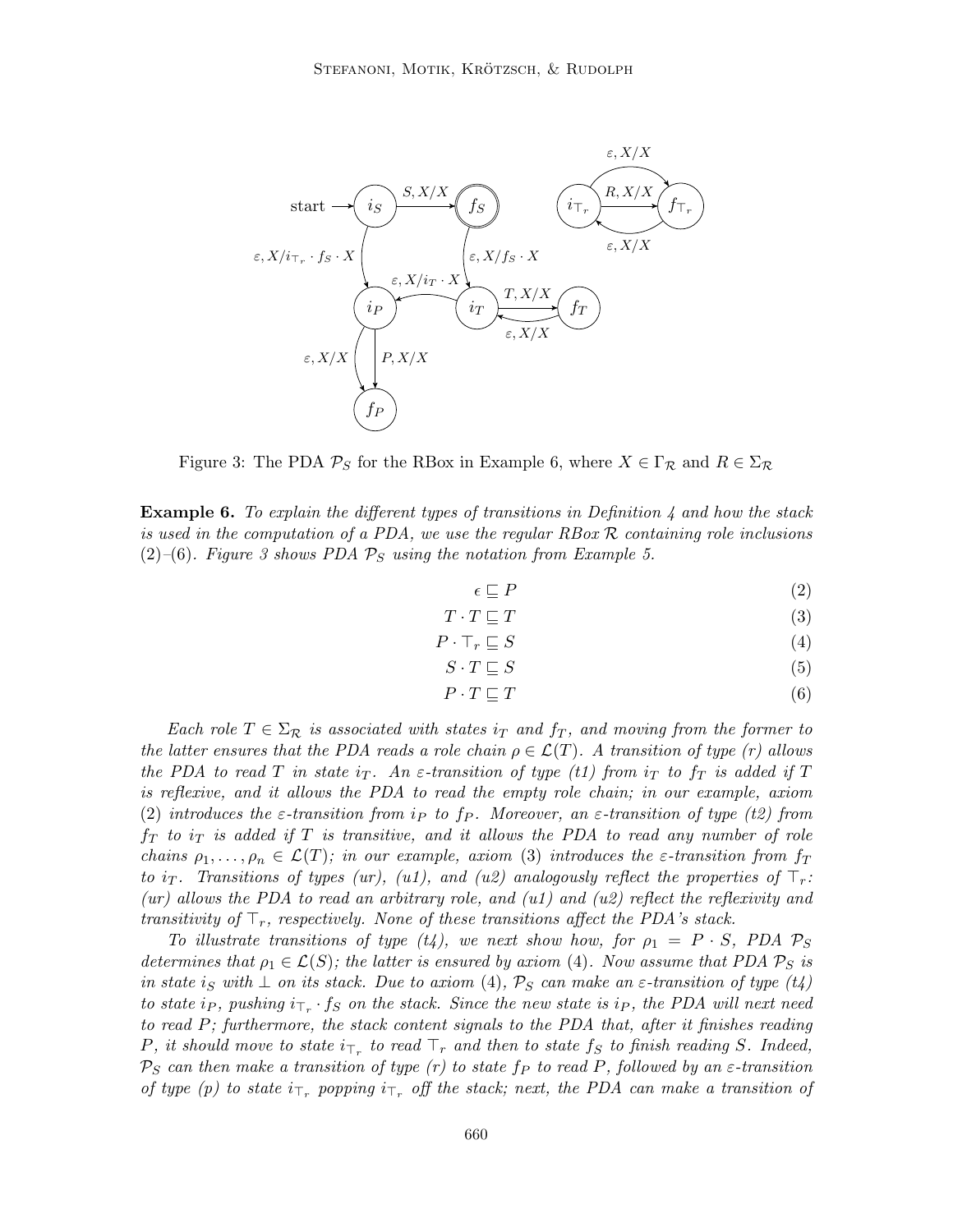type (ur) to state  $f_{\top_r}$  reading S, followed by an  $\varepsilon$ -transition of type (p) to state  $f_S$  popping  $f_S$  off the stack. At this point, the PDA accepts the input.

To illustrate transitions of types (t3) and (t5), we next show how, for  $\rho_2 = S \cdot P \cdot T$ , PDA  $\mathcal{P}_S$  determines that  $\rho_2 \in \mathcal{L}(S)$ ; the latter is ensured by axioms (5) and (6). Again, assume that PDA  $P_S$  is in state is with  $\perp$  on its stack. PDA  $P_S$  can then make a transition of type  $(r)$  to state  $f_S$ , reading S and leaving the stack unchanged; next, due to axiom (5),  $\mathcal{P}_S$  can make an  $\varepsilon$ -transition of type (t5) to state i<sub>T</sub>, pushing  $f_S$  on the stack. Due to axiom (6), PDA  $P_S$  can next make an  $\varepsilon$ -transition of type (t3) to state i<sub>P</sub>, pushing i<sub>T</sub> on the stack; at this point, the stack contains  $i\mathcal{I} \cdot f_S \cdot \bot$ . Next, the PDA can make a transition of type (r) to state fp reading P, and then an  $\varepsilon$ -transition of type (p) to state i<sub>T</sub> popping i<sub>T</sub> off the stack; furthermore, in an analogous way, the PDA can move to state  $f_T$  reading  $T$  and leaving  $f_S \perp$  on the stack. Finally, the PDA can make an  $\varepsilon$ -transition of type (p) to state  $f_S$  popping  $f_S$  off the stack. At this point, the PDA accepts the input.

To understand the benefit of using PDAs rather than FAs, note that  $P_S$  reaches state i<sub>P</sub> while recognising both  $\rho_1$  and  $\rho_2$ . Role P occurs in axioms (4) and (6), so when  $\mathcal{P}_S$  moves into state  $i<sub>P</sub>$  in order to read an occurrence of  $P$ , it must 'remember' which of the two axioms caused the move so that it knows how to continue after reading P: for  $\rho_1$ ,  $\mathcal{P}_S$  must continue reading  $\top_r$ , whereas for  $\rho_2$ , it must continue reading T. Unlike the FAs by Horrocks and Sattler (2004) that remember this information by copying states,  $P_S$  remembers this information on its stack: for  $\rho_1$ , it reaches  $i_P$  with  $i_{\top_r} \cdot f_S \cdot \bot$  on its stack, whereas for  $\rho_2$ ,  $\mathcal{P}_S$  reaches ip with  $i_T \cdot f_S \cdot \bot$  on its stack. Thus, the stack of  $\mathcal{P}_S$  is analogous to stacks in programming languages: stack symbols correspond to return addresses, and transitions of type (p) correspond to 'return' statements.

The following proposition is immediate from the definition of PDA  $P_S$ .

**Proposition 7.** PDA  $P_S$  can be computed in time polynomial in  $\mathcal{R}$ .

The following theorem states that PDA  $P_S$  accepts  $\mathcal{L}(S)$  and that  $P_S$  has stack bounded by the size of  $\mathcal R$ . The proof of this result is given in Section 3.1.

**Theorem 8.** For each role  $S \in \Sigma_{\mathcal{R}}$  and each role chain  $\rho$ ,

- 1.  $\rho \in \mathcal{L}(\mathcal{P}_S)$  if and only if  $\rho \in \mathcal{L}(S)$ , and
- 2.  $\mathcal{P}_S$  has stack bounded by  $2 \cdot \mathsf{lv}(S) + 1$ .

Theorem 8 gives rise to the following notion of the depth of RBox  $\mathcal{R}$ , which provide us with a global bound on the stack size of the PDAs encoding  $\mathcal{R}$ .

**Definition 9.** The depth of the RBox  $\mathcal R$  is defined as  $d_{\mathcal R} := \max_{S \in \Sigma_{\mathcal R}} (2 \cdot \text{lv}(S) + 1)$ .

Finally, we outline how our bounded-stack encoding of regular RBoxes can reduce the space used by the tableau algorithm for  $\mathcal{SROLQ}$ . Since  $\mathcal{ELRO}^+$  does not support inverse roles, Definition 4 does not directly provide us with an encoding of the languages induced by SROIQ RBoxes. Nevertheless, we can extend the construction above by 'completing' RBox R so that  $inv(S_n) \cdots inv(S_1) \sqsubseteq inv(S) \in \mathcal{R}$  for each role inclusion  $S_1 \cdots S_n \sqsubseteq S$  in the RBox, where  $\text{inv}(\cdot)$  maps each role to its inverse. One can check that, for each (inverse) role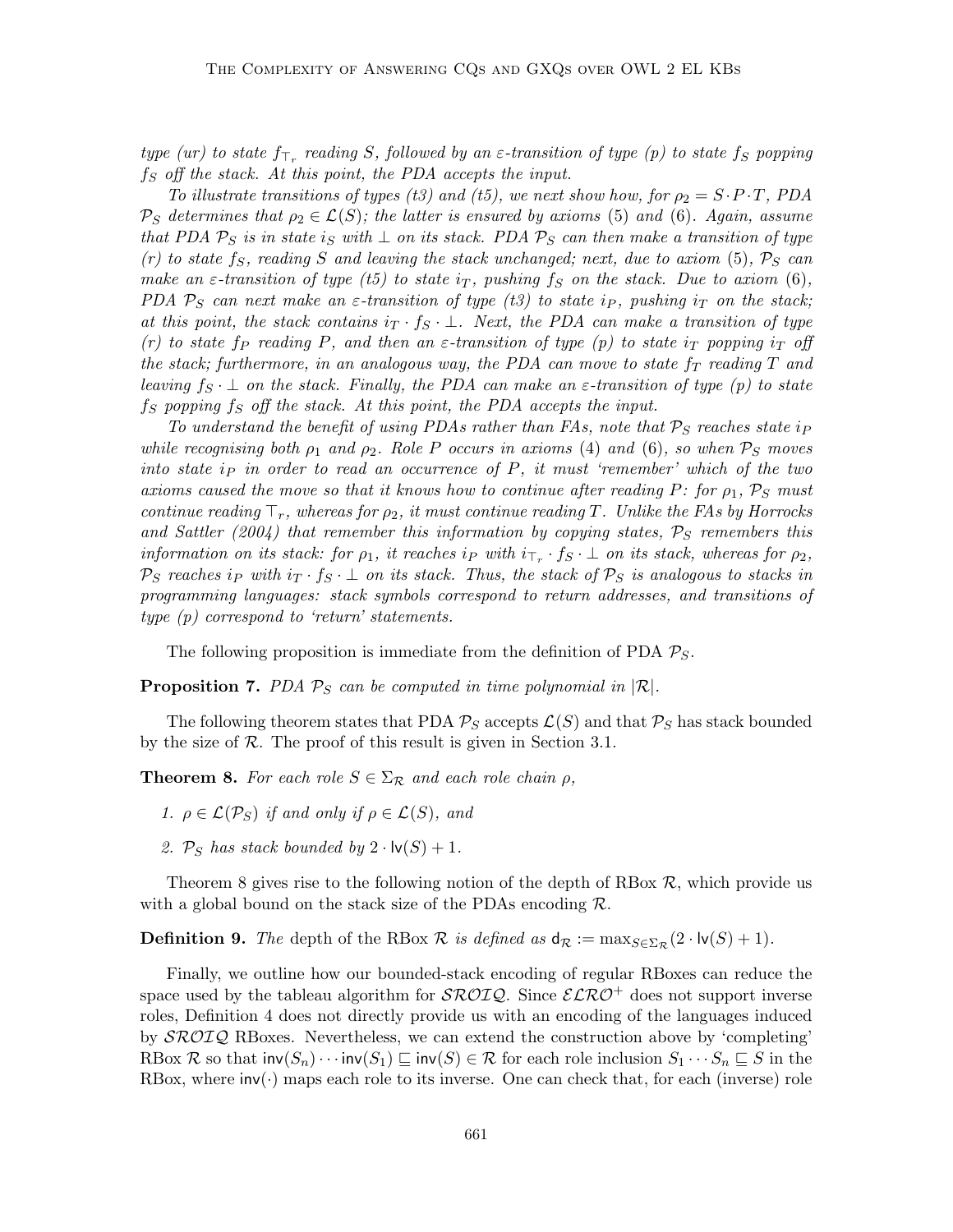S, the PDA  $\mathcal{P}_S$  constructed using the completed RBox  $\mathcal{R}$  encodes  $\mathcal{F}_S$ . Then, we can modify the portion of the tableau algorithm responsible for checking the satisfaction of universal restrictions by running a bounded-stack PDA over the graph constructed by the tableau procedure. Roughly speaking, for each universal restriction  $\forall S.C$  labelling a vertex, we run  $P_S$  over the graph while updating the current state and the stack of  $P_S$ , and we label each reachable vertex in which the current state and stack of  $P<sub>S</sub>$  are final with concept C. Since  $P_S$  and its stack are of size polynomial in  $\mathcal{R}$ , this requires polynomial space, unlike the FAs by Horrocks and Sattler  $(2004)$  and the optimised encoding by Simančík  $(2012)$ , which may require exponential space.

### 3.1 Proof of Correctness

In this section, we prove Theorem 8. Towards this goal, let  $\vdash$  be the derivation relation w.r.t. transition function  $\delta_{\mathcal{R}}$ ; furthermore, for each derivation step  $\langle s, \rho, \gamma \rangle \vdash \langle s', \rho', \gamma' \rangle$ , we write  $\langle s, \rho, \gamma \rangle \vdash_x \langle s', \rho', \gamma' \rangle$  if  $\langle s', \rho', \gamma' \rangle$  can be obtained from  $\langle s, \rho, \gamma \rangle$  by applying a transition of the form  $(x)$  from Definition 4 with  $x \in \{r, t_1, \ldots, t_5, u_r, u_1, u_2, p\}.$ 

3.1.1 Soundness and Stack Boundedness

In this section, we prove that, for each role  $S \in \Sigma_{\mathcal{R}}$  and each role chain  $\rho$ ,

- 1.  $\rho \in \mathcal{L}(\mathcal{P}_S)$  implies that  $\rho \in \mathcal{L}(S)$ , and
- 2.  $\mathcal{P}_S$  has stack bounded by  $2 \cdot \mathsf{lv}(S) + 1$ .

To this end, we first show that PDA  $P<sub>S</sub>$  satisfies the following liveness property: if during its computation  $P_S$  pushes a state  $s \in Q_{\mathcal{R}}$  on the stack, then  $P_S$  will eventually pop s off the stack. Then, we show that each derivation of  $P_S$  moving from state is to state  $f_S$  takes one of five forms; we call such derivations *regular*. Finally, we show that regular derivations satisfy properties (1) and (2).

We start by showing that each PDA  $P<sub>S</sub>$  satisfies the following liveness property.

**Lemma 10.** Let  $\langle s_0, \rho_0, \gamma_0 \cdot \gamma \rangle \vdash \cdots \vdash \langle s_n, \rho_n, \gamma_n \cdot \gamma \rangle$  be an arbitrary derivation such that  $s_0 = i_S$ ,  $s_n = f_S$ , and  $\gamma_0 = \epsilon$  for some role  $S \in \Sigma_{\mathcal{R}}$  and some word  $\gamma \in \Gamma_{\mathcal{R}}^*$ . Then, for each role T such that  $\mathsf{lv}(T) < \mathsf{lv}(S)$  and each  $i \in [0..n]$  such that  $s_i \in \{i_T, f_T\}$  and  $\gamma_i = s'_i \cdot \gamma'_i$ with  $s_i' \in Q_{\mathcal{R}}$ , an index  $j \in [i..n]$  exists such that

(a) 
$$
s_j = f_T
$$
 and  $\gamma_j = \gamma_i$ ;

(b) for each  $k \in [i..j]$ , word  $\gamma_k$  is of the form  $\gamma_k := \gamma_k'' \cdot \gamma_i$  for some  $\gamma_k'' \in \Gamma_{\mathcal{R}}^*$ ; and,

(c) 
$$
s_{j+1} = s'_i
$$
,  $\gamma_{j+1} = \gamma'_i$ , and  $\rho_{j+1} = \rho_j$ .

*Proof.* Let  $\langle s_0, \rho_0, \gamma_0 \cdot \gamma \rangle \vdash \cdots \vdash \langle s_n, \rho_n, \gamma_n \cdot \gamma \rangle$  be as above, and for each  $i \in [0..n-1]$ , let  $x_i \in \{r, t_1, \ldots, t_5, u_r, u_1, u_2, p\}$  be the form of derivation step *i*—that is, we fix  $x_i$  (arbitrarily if there is more than one possibility) such that  $\langle s_i, \rho_i, \gamma_i \cdot \gamma \rangle \vdash_{x_i} \langle s_{i+1}, \rho_{i+1}, \gamma_{i+1} \cdot \gamma \rangle$ holds. Furthermore, for each role T such that  $\mathsf{lv}(T) < \mathsf{lv}(S)$ , let  $I_T$  be the set containing each index  $i \in [0..n]$  such that  $s_i \in \{i_T, f_T\}$  and  $\gamma_i$  is of the form  $\gamma_i := s'_i \cdot \gamma'_i$  with  $s'_i \in Q_{\mathcal{R}}$ . Note that, for each index  $i \in I_T$ , due to  $\mathsf{lv}(T) < \mathsf{lv}(S)$ ,  $s_i \in \{i_T, f_T\}$ , and  $s_n = f_S$ , we have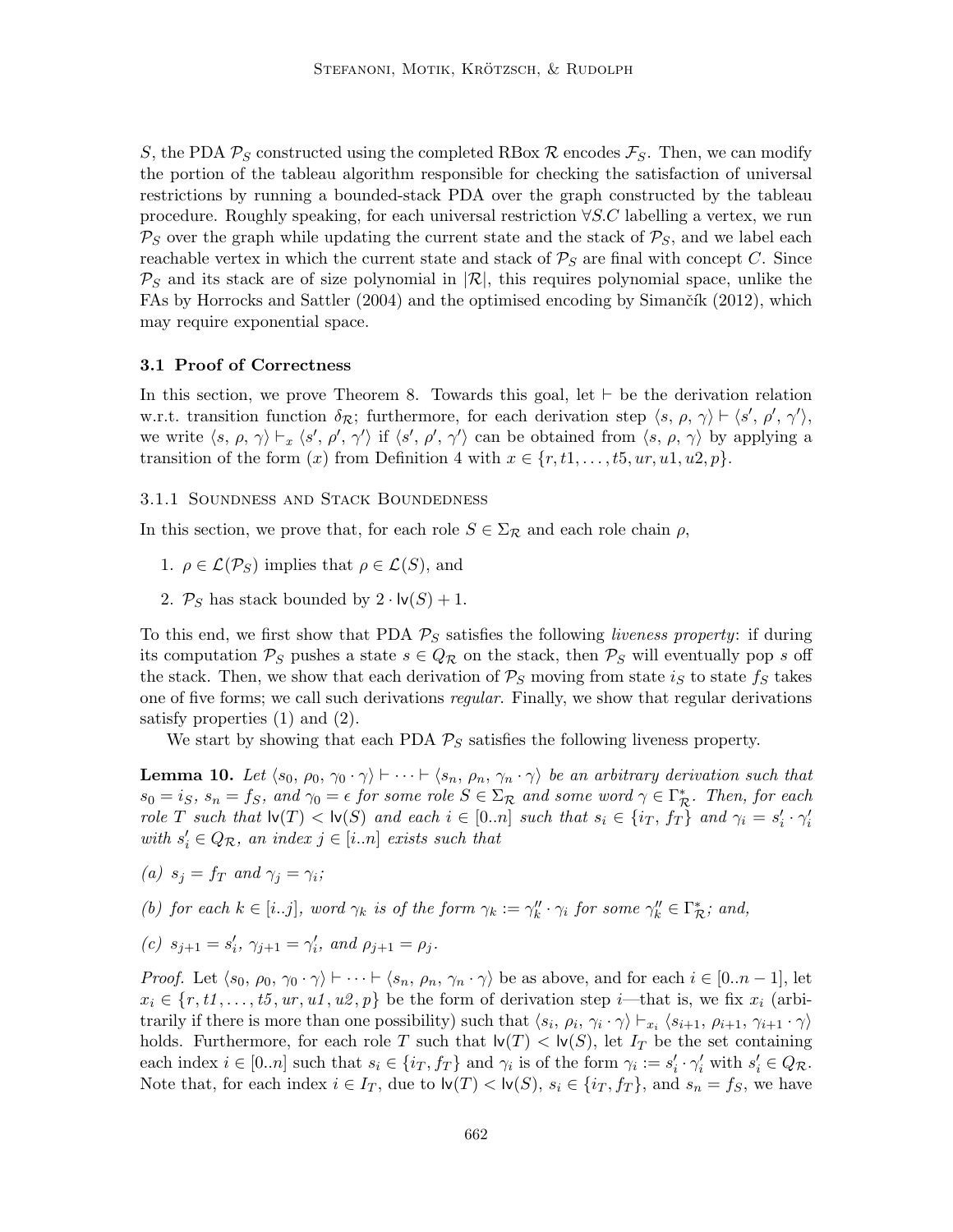that  $i < n$ —that is,  $\langle s_i, \rho_i, \gamma_i \cdot \gamma \rangle \vdash \langle s_{i+1}, \rho_{i+1}, \gamma_{i+1} \cdot \gamma \rangle$  occurs in our derivation. Next, by induction on  $m \in \mathbb{N}$ , we show that, for each role T with  $m = \mathsf{lv}(T) < \mathsf{lv}(S)$  and each  $i \in I_T$ , some  $j \in [i..n]$  exists satisfying properties  $(a)-(c)$ .

Base case  $(\diamondsuit)$ . Consider an arbitrary role  $T \in \Sigma_{\mathcal{R}}$  such that  $0 = \mathsf{lv}(T) < \mathsf{lv}(S)$ . We consider the interesting case where  $I_T \neq \emptyset$ ; otherwise, properties  $(a)-(c)$  hold vacuously. Since  $\mathsf{lv}(T) = 0$  and  $s_i \in \{i_T, f_T\}$ , we have  $x_i \in \{r, t1, t2, ur, u1, u2, p\}$ . By reverseinduction on  $I_T$  (i.e., by induction starting from the maximal element), we next show that each index  $i \in I_T$  satisfies the required properties.

Base case. Let  $i = \max I_T$ . If  $x_i \in \{r, t_1, t_2, ur, ut, u_2\}$ , then  $s_{i+1} \in \{ir, fr\}$  and  $\gamma_{i+1} = \gamma_i$ ; thus, we have  $i+1 \in I_T$ , which contradicts the maximality of i. The only remaining possibility is  $x_i = p$ , which implies that  $s_i = f_T$ ,  $s_{i+1} = s'_i$ ,  $\gamma_{i+1} = \gamma'_i$ , and  $\rho_{i+1} = \rho_i$ ; but then,  $j = i$  satisfies properties  $(a)-(c)$ .

Inductive step. Consider an arbitrary index  $i \in I_T$  such that properties  $(a)-(c)$  hold for each  $\ell \in I_T$  with  $\ell > i$ . If  $x_i \in \{r, t1, t2, ur, u1, u2\}$ , then  $s_{i+1} \in \{i_T, f_T\}$  and  $\gamma_{i+1} = \gamma_i$ ; hence,  $i_{i+1} \in I_T$  so, by the inductive hypothesis, an index j exists satisfying properties (a)–(c). Otherwise, if  $x_i = p$ , then  $s_i = f_T$ ,  $s_{i+1} = s'_i$ ,  $\gamma_{i+1} = \gamma'_i$ , and  $\rho_{i+1} = \rho_i$ , so  $j = i$ satisfies properties  $(a)-(c)$ .

Inductive Step ( $\diamondsuit$ ). Consider an arbitrary  $m \in \mathbb{N}$  such that properties  $(a)-(c)$  hold for each role  $P \in \Sigma_{\mathcal{R}}$  with  $\mathsf{lv}(P) \leq m$  and  $\mathsf{lv}(P) < \mathsf{lv}(S)$  and each index in  $I_P$ . Furthermore, consider an arbitrary role T such that  $m + 1 = \mathsf{lv}(T) < \mathsf{lv}(S)$ . We consider the interesting case where  $I_T \neq \emptyset$ ; otherwise, properties  $(a)-(c)$  hold vacuously. Recall that for each  $\rho \subseteq S' \in \mathcal{R}$  we have  $S' \neq \top_r$ , so  $\mathsf{lv}(\top_r) = 0$  and  $T \neq \top_r$ . Thus, each  $i \in I_T$  is such that  $x_i \notin \{ur, u_1, u_2\}$ . By reverse-induction on  $I_T$ , we next show that each index  $i \in I_T$  satisfies the required properties.

Base case ( $\heartsuit$ ). Let  $i = \max I_T$ . If  $x_i \in \{r, t_1, t_2\}$ , then  $s_{i+1} \in \{i_T, f_T\}$  and  $\gamma_{i+1} = \gamma_i$ ; thus, we have  $i + 1 \in I_T$ , which contradicts the maximality of i. If  $x_i \in \{t3, t4, t5\}$ , then  $s_{i+1} \in \{i_P, f_P\}$  for some role P such that  $\mathsf{lv}(P) < \mathsf{lv}(T)$  and  $\mathsf{lv}(P) < \mathsf{lv}(S)$ ; furthermore, we have that  $\gamma_{i+1}$  is of the form  $\gamma_{i+1} := \gamma''_{i+1} \cdot s_T \cdot \gamma_i$  where  $s_T \in \{i_T, f_T\}$  and  $\gamma''_{i+1}$  is a sequence of zero or one states. Each state s occurring in  $\gamma''_{i+1}$  is such that  $s \in \{i_R, f_R\}$  for some role R of level less than T. But then, by the inductive hypothesis  $(\diamondsuit)$ , an index  $\ell > i$  exists such that  $s_\ell = s_T$  and  $\gamma_\ell = \gamma_i$ , which contradicts the maximality of i. Finally, if  $x_i = p$ , then  $s_i = f_T$ ,  $s_{i+1} = s'_i$ ,  $\gamma_{i+1} = \gamma'_i$ , and  $\rho_{i+1} = \rho_i$ , so  $j = i$  satisfies properties  $(a)$ - $(c)$ .

Inductive step ( $\heartsuit$ ). Consider an arbitrary index  $i \in I_T$  such that properties  $(a)-(c)$  hold for each index  $\ell \in I_T$  with  $\ell > i$ , and consider the possible forms of  $x_i$ .

- $x_i \in \{r, t1, t2\}$ . Then,  $s_{i+1} \in \{i, f_T\}$  and  $\gamma_{i+1} = \gamma_i$ , so  $i + 1 \in I_T$ . By the inductive hypothesis  $(\heartsuit)$ , an index j exists satisfying properties  $(a)-(c)$ .
- $x_i = t3$ . Then,  $s_{i+1} = i_{T_1}$  and  $\gamma_{i+1} = i_T \cdot \gamma_i$  for some role  $T_1$  with  $\mathsf{lv}(T_1) < \mathsf{lv}(T)$ . Thus,  $i + 1 \in I_{T_1}$ . By the inductive hypothesis  $(\diamondsuit)$ , an index  $\ell \in [i + 1..n]$  exists such that  $s_\ell = f_{T_1}$  and  $\gamma_\ell = \gamma_{i+1}$ ; furthermore, for each  $k \in [i + 1..\ell]$ , we have that  $\gamma_k$  is of the form  $\gamma_k := \gamma_k'' \cdot \gamma_{i+1}$  for some word  $\gamma_k'' \in \Gamma_{\mathcal{R}}^*$ ; finally,  $s_{\ell+1} = i_T$  and  $\gamma_{\ell+1} = \gamma_i$ . By the definition of  $I_T$ , we have that  $\ell + 1 \in I_T$ . By the inductive hypothesis ( $\heartsuit$ ), an index j exists satisfying properties  $(a)-(c)$ .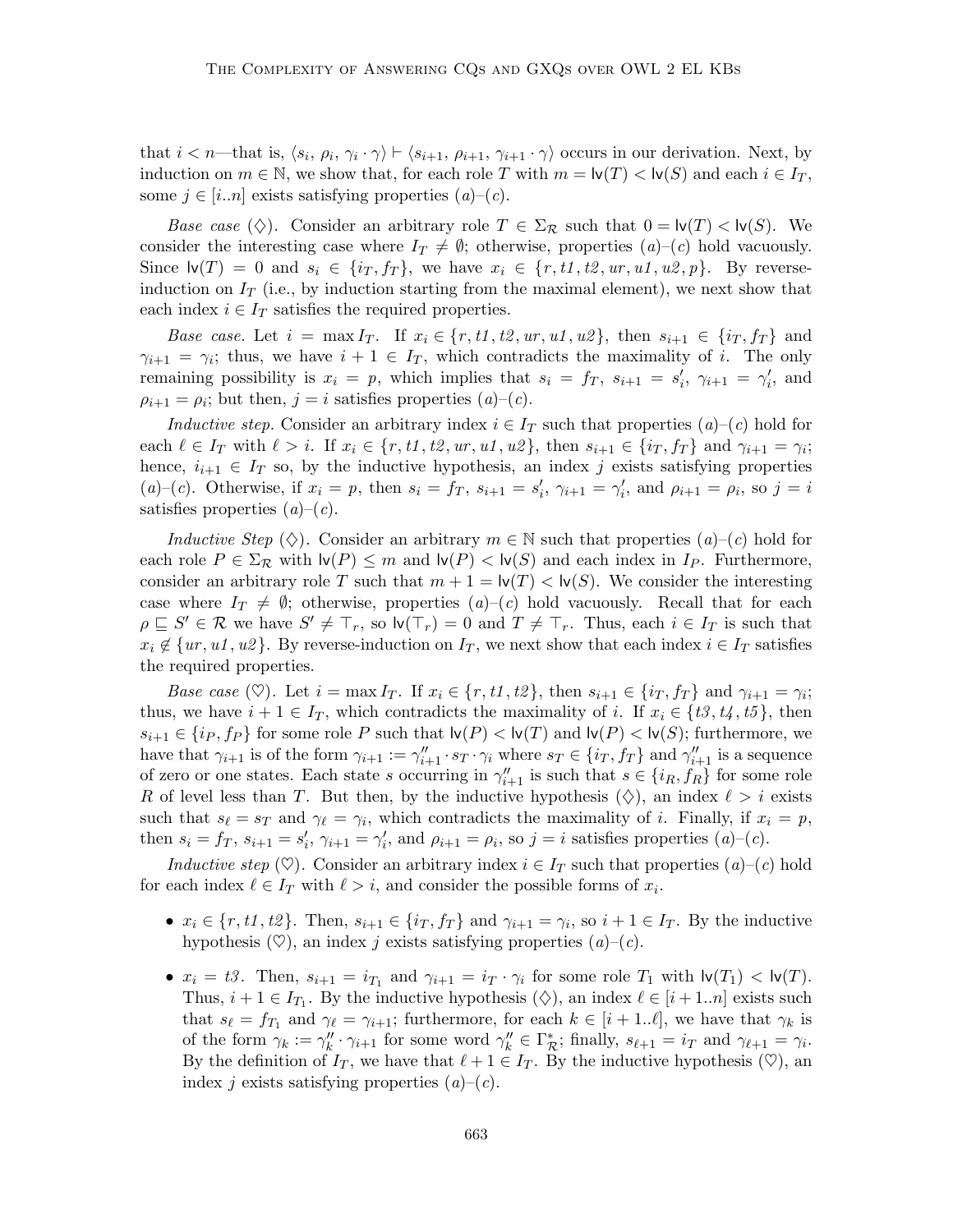- $x_i = t_4$ . Then,  $s_{i+1} = i_{T_1}$  and  $\gamma_{i+1} = i_{T_2} \cdot f_T \cdot \gamma_i$  for some roles  $T_1$  and  $T_2$  with  $\mathsf{lv}(T_1) < \mathsf{lv}(T)$  and  $\mathsf{lv}(T_2) < \mathsf{lv}(T)$ . Thus,  $i+1 \in I_{T_1}$ . By the inductive hypothesis ( $\diamondsuit$ ), an index  $\ell_1 \in [i+1..n]$  exists such that  $s_{\ell_1} = f_{T_1}$  and  $\gamma_{\ell_1} = \gamma_{i+1}$ ; furthermore, for each  $k \in [i..\ell_1]$ , we have that  $\gamma_k$  is of the form  $\gamma_k := \gamma_k'' \cdot \gamma_{i+1}$  for some word  $\gamma_k'' \in \Gamma_{\mathcal{R}}^*$ ; finally,  $s_{\ell_1+1} = i_{T_2}$  and  $\gamma_{\ell_1+1} = f_T \cdot \gamma_i$ . Then,  $\ell_1 + 1 \in I_{T_2}$ . Again, by the inductive hypothesis ( $\diamondsuit$ ), an index  $\ell_2 \in [\ell_1 + 1..n]$  exists such that  $s_{\ell_2} = f_{T_2}$  and  $\gamma_{\ell_2} = \gamma_{\ell_1+1}$ ; furthermore, for each  $k \in [\ell_1 + 1..\ell_2]$ , we have that  $\gamma_k$  is of the form  $\gamma_k := \gamma_k'' \cdot \gamma_{\ell_1+1}$ for some word  $\gamma_k'' \in \Gamma_{\mathcal{R}}^*$ ; finally,  $s_{\ell_2+1} = f_T$  and  $\gamma_{\ell_2+1} = \gamma_i$ . By the definition of  $I_T$ , we have that  $\ell_2 + 1 \in I_T$ . So, by the inductive hypothesis  $(\heartsuit)$ , an index j exists satisfying properties  $(a)-(c)$ .
- $x_i = t5$ . Then,  $s_{i+1} = i_{T_2}$  and  $\gamma_{i+1} = f_T \cdot \gamma_i$  for some role  $T_2$  with  $\mathsf{lv}(T_2) < \mathsf{lv}(T)$ . Then,  $i + 1 \in I_{T_2}$ . By the inductive hypothesis  $(\diamondsuit)$ , an index  $\ell \in [i + 1..n]$  exists such that  $s_\ell = f_{T_2}$  and  $\gamma_\ell = \gamma_{i+1}$ ; for each  $k \in [i..\ell]$ , we have that  $\gamma_k$  is of the form  $\gamma_k := \gamma_k'' \cdot \gamma_{i+1}$  for some word  $\gamma_k'' \in \Gamma_{\mathcal{R}}^*$ ; finally,  $s_{\ell+1} = f_T$  and  $\gamma_{\ell+1} = \gamma_i$ . By the definition of  $I_T$ , we have that  $\ell + 1 \in I_T$ . So, by the inductive hypothesis ( $\heartsuit$ ), an index j exists satisfying properties  $(a)-(c)$ .
- $x_i = p$ . Then,  $s_i = f_T$ ,  $s_{i+1} = s'_i$ ,  $\gamma_{i+1} = \gamma'_i$ , and  $\rho_{i+1} = \rho_i$ . Therefore,  $j = i$  satisfies properties  $(a)-(c)$ .  $\Box$

Next, for each role  $S \in \Sigma_{\mathcal{R}}$ , we define the notion of *regular derivations of*  $\mathcal{P}_S$ .

**Definition 11.** The set of regular derivations of  $\mathcal{P}_{\top_r}$  is inductively defined as follows, for each role  $T \in \Sigma_{\mathcal{R}}$ , each role chain  $\rho_i \in \mathsf{R}^*$ , and each  $\gamma \in \Gamma_{\mathcal{R}}^*$ .

 $\mathsf{seq}_{ur} \ \langle i \tau_r, \, T \cdot \rho_0, \, \gamma \rangle \vdash_{ur} \langle f_{\tau_r}, \, \rho_0, \, \gamma \rangle \, \, \textit{is a regular derivation of} \ \mathcal{P}_{\tau_r}.$ 

 $\mathsf{seq}_{u1} \ \langle i_{\top_r}, \, \rho_0, \, \gamma \rangle \vdash_{u1} \langle f_{\top_r}, \, \rho_0, \, \gamma \rangle \, \, \text{is a regular derivation of} \ \mathcal{P}_{\top_r}.$ 

 $\mathsf{seq}_{u2}$  If  $\langle i_{\top_r}, \rho_0, \gamma \rangle \vdash \cdots \vdash \langle f_{\top_r}, \rho_k, \gamma \rangle$  and  $\langle i_{\top_r}, \rho_k, \gamma \rangle \vdash \cdots \vdash \langle f_{\top_r}, \rho_n, \gamma \rangle$  are regular derivations of  $\mathcal{P}_{\top_r}$ , then the following is also a regular derivation of  $\mathcal{P}_{\top_r}$ .

$$
\langle i_{\tau_r}, \rho_0, \gamma \rangle \vdash \dots \vdash \langle f_{\tau_r}, \rho_k, \gamma \rangle \vdash_{u\mathcal{Z}} \langle i_{\tau_r}, \rho_k, \gamma \rangle \vdash \dots \vdash \langle f_{\tau_r}, \rho_n, \gamma \rangle
$$

Next, consider an arbitrary natural number  $m \in \mathbb{N}$  and assume that regular derivations of  $\mathcal{P}_T$  have already been defined for  $T = \top_r$  and each role  $T \in \Sigma_{\mathcal{R}} \setminus {\top_r}$  such that  $\mathsf{lv}(T) \leq m$ . Then, for each role  $S \in \Sigma_{\mathcal{R}} \backslash \{\top_r\}$  with  $\mathsf{lv}(S) = m+1$ , regular derivations of  $\mathcal{P}_S$  are defined as follows, for each  $S_{(i)} \in \Sigma_{\mathcal{R}}$ , each  $\rho_i \in \mathsf{R}^*$ , and each  $\gamma \in \Gamma_{\mathcal{R}}^*$ .

 $\mathsf{seq}_r \ \langle i_S, \, S \cdot \rho_0, \, \gamma \rangle \vdash_r \langle f_S, \, \rho_0, \, \gamma \rangle$  is a regular derivation of  $\mathcal{P}_S.$ 

- $\mathsf{seq}_{t1}$  If  $\epsilon \subseteq S \in \mathcal{R}$ , then  $\langle i_S, \rho_0, \gamma \rangle \vdash_{t1} \langle f_S, \rho_0, \gamma \rangle$  is a regular derivation of  $\mathcal{P}_S$ .
- $\mathsf{seq}_{t2}$  If  $S \cdot S \sqsubseteq S \in \mathcal{R}$  and  $\langle i_S, \rho_0, \gamma \rangle \vdash \cdots \vdash \langle f_S, \rho_k, \gamma \rangle$  and  $\langle i_S, \rho_k, \gamma \rangle \vdash \cdots \vdash \langle f_S, \rho_n, \gamma \rangle$ are regular derivations of  $P_S$ , then the following is also a regular derivation of  $P_S$ .

$$
\langle i_S, \rho_0, \gamma \rangle \vdash \cdots \vdash \langle f_S, \rho_k, \gamma \rangle \vdash_{t2} \langle i_S, \rho_k, \gamma \rangle \vdash \cdots \vdash \langle f_S, \rho_n, \gamma \rangle
$$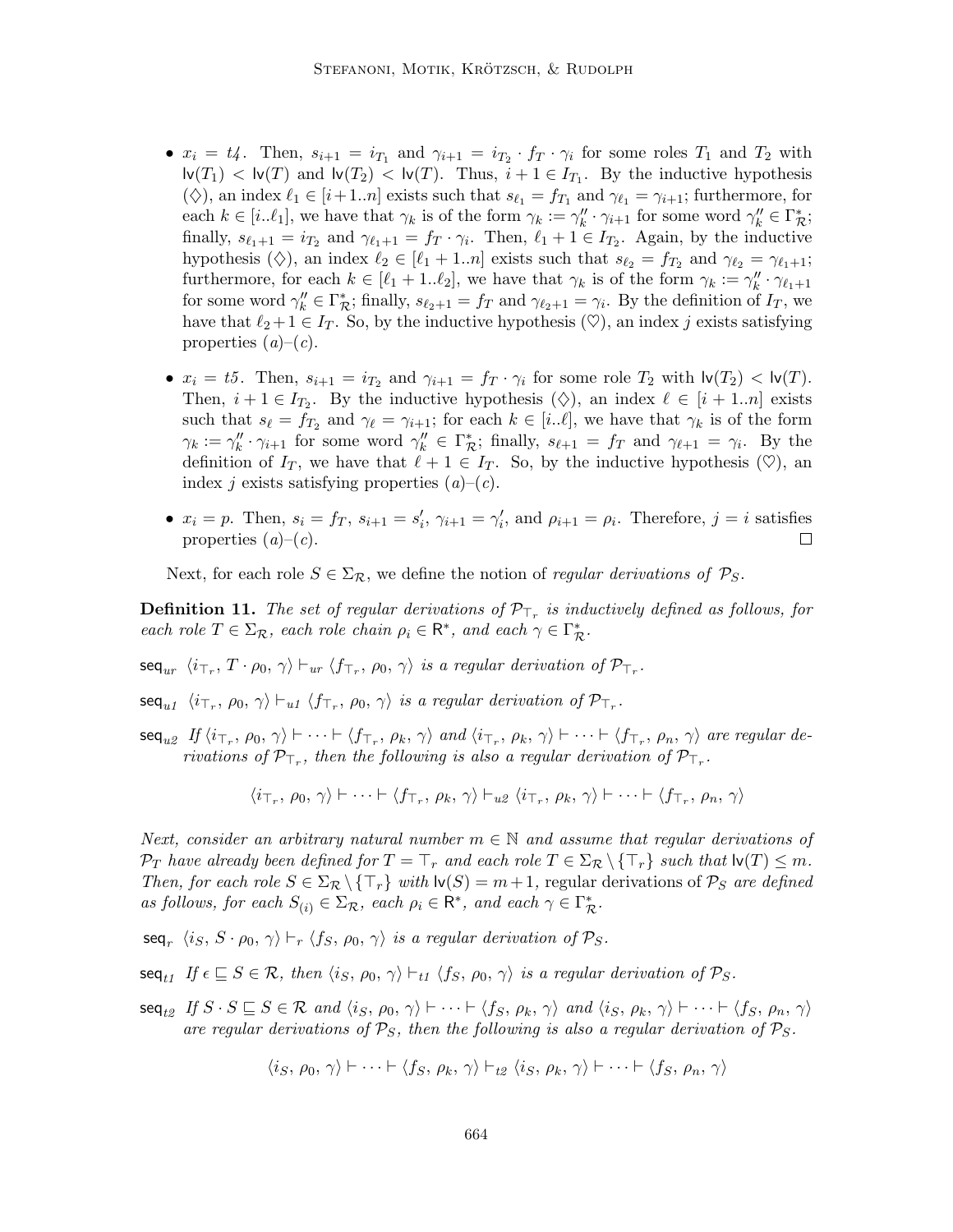$\mathsf{seq}_{t3}$  If  $S_1 \cdot S \sqsubseteq S \in \mathcal{R}, \ \langle i_{S_1}, \rho_0, i_S \cdot \gamma \rangle \vdash \cdots \vdash \langle f_{S_1}, \rho_k, i_S \cdot \gamma \rangle$  is a regular derivation of  $\mathcal{P}_{S_1},$  and  $\langle i_S, \rho_k, \gamma\rangle \vdash \cdots \vdash \langle f_S, \rho_n, \gamma\rangle$  is a regular derivation of  $\mathcal{P}_S,$  then the following is also a regular derivation of  $P_S$ .

 $\langle i_S, \rho_0, \gamma \rangle \vdash_{t3} \langle i_{S_1}, \rho_0, i_S \cdot \gamma \rangle \vdash \cdots \vdash \langle f_{S_1}, \rho_k, i_S \cdot \gamma \rangle \vdash_p \langle i_S, \rho_k, \gamma \rangle \vdash \cdots \vdash \langle f_S, \rho_n, \gamma \rangle$ 

 $\mathsf{seq}_{t_4}$  If  $S_1 \cdot S_2 \sqsubseteq S \in \mathcal{R}$ ,  $\langle i_{S_1}, \rho_0, i_{S_2} \cdot f_S \cdot \gamma \rangle \vdash \cdots \vdash \langle f_{S_1}, \rho_k, i_{S_2} \cdot f_S \cdot \gamma \rangle$  is a regular derivation of  $\mathcal{P}_{S_1}$ , and  $\langle i_{S_2}, \rho_k, f_S \cdot \gamma \rangle \vdash \cdots \vdash \langle f_{S_2}, \rho_n, f_S \cdot \gamma \rangle$  is a regular derivation of  $\mathcal{P}_{S_2}$ , then the following is also a regular derivation of  $P_S$ .

$$
\langle i_S, \rho_0, \gamma \rangle \vdash_{t4} \langle i_{S_1}, \rho_0, i_{S_2} \cdot f_S \cdot \gamma \rangle \vdash \cdots \vdash \langle f_{S_1}, \rho_k, i_{S_2} \cdot f_S \cdot \gamma \rangle \vdash_p \langle i_{S_2}, \rho_k, f_S \cdot \gamma \rangle \vdash \cdots \vdash \langle f_{S_2}, \rho_n, f_S \cdot \gamma \rangle \vdash_p \langle f_S, \rho_n, \gamma \rangle
$$

 $\mathsf{seq}_{t5}$  If  $S \cdot S_2 \sqsubseteq S \in \mathcal{R}, \ \langle i_S, \rho_0, \gamma \rangle \vdash \cdots \vdash \langle f_S, \rho_k, \gamma \rangle$  is a regular derivation of  $\mathcal{P}_S$ , and  $\langle i_{S_2}, \rho_k, f_S \cdot \gamma \rangle \vdash \cdots \vdash \langle f_{S_2}, \rho_n, f_S \cdot \gamma \rangle$  is a regular derivation of  $\mathcal{P}_{S_2}$ , then the following is also a regular derivation of  $P_S$ .

$$
\langle i_S, \rho_0, \gamma \rangle \vdash \cdots \vdash \langle f_S, \rho_k, \gamma \rangle \vdash_{t5} \langle i_{S_2}, \rho_k, f_S \cdot \gamma \rangle \vdash \cdots \vdash \langle f_{S_2}, \rho_n, f_S \cdot \gamma \rangle \vdash_p \langle f_S, \rho_n, \gamma \rangle
$$

We are left to show that each derivation of  $P<sub>S</sub>$  that moves the PDA from the start state  $i<sub>S</sub>$  to the final state  $f<sub>S</sub>$  is regular and that regular derivations satisfy the required properties. In the following lemma, we show that derivations which leave a particular word  $\gamma$  at the bottom of the stack are regular and satisfy properties (1) and (2). Subsequently, we will show that each accepting derivation of  $P_S$  is of this form.

**Lemma 12.** For each role  $S \in \Sigma_{\mathcal{R}}$ , each word  $\gamma \in \Gamma_{\mathcal{R}}^*$ , and each derivation of the form  $\langle s_0, \rho_0, \gamma_0 \cdot \gamma \rangle \vdash \cdots \vdash \langle s_n, \rho_n, \gamma_n \cdot \gamma \rangle$  such that  $s_0 = i_S$ ,  $s_n = f_S$ , and  $\gamma_0 = \epsilon$ ,

- (i) the derivation is regular for  $P_S$ ;
- (ii) for each  $i \in [0..n]$ , we have that  $|\gamma_i| \leq 2 \cdot \mathsf{lv}(S)$ ; and
- (iii)  $S \Rightarrow^* \rho_0 \rho_n$ .

*Proof.* We prove the claim by induction on  $n \in \mathbb{N}^+$ .

Base case. For  $n = 1$ , consider an arbitrary role  $S \in \Sigma_{\mathcal{R}}$ , word  $\gamma \in \Gamma_{\mathcal{R}}^*$ , and sequence  $\langle i_S, \rho_0, \gamma_0 \cdot \gamma \rangle \vdash \langle f_S, \rho_1, \gamma_1 \cdot \gamma \rangle$ . By Definition 4, only transitions from cases (r), (t1), (ur), and (u1) move  $P_S$  from state is to state  $f_S$ . These transitions leave the stack untouched, so  $\gamma_1 = \epsilon = \gamma_0$  and property (*ii*) holds. For properties (*i*) and (*iii*), we next consider the four different forms that the sequence may take.

•  $\langle i_S, S \cdot \rho_1, \gamma_0 \cdot \gamma \rangle \vdash_r \langle f_S, \rho_1, \gamma_1 \cdot \gamma \rangle$ . Then  $S \neq \top_r$ , so this is a regular derivation of  $\mathcal{P}_S$  by case seq<sub>r</sub> and (i) holds. Finally,  $\rho_0 - \rho_1 = S$ , which implies  $S \Rightarrow^* \rho_0 - \rho_1$ , and so *(iii)* holds.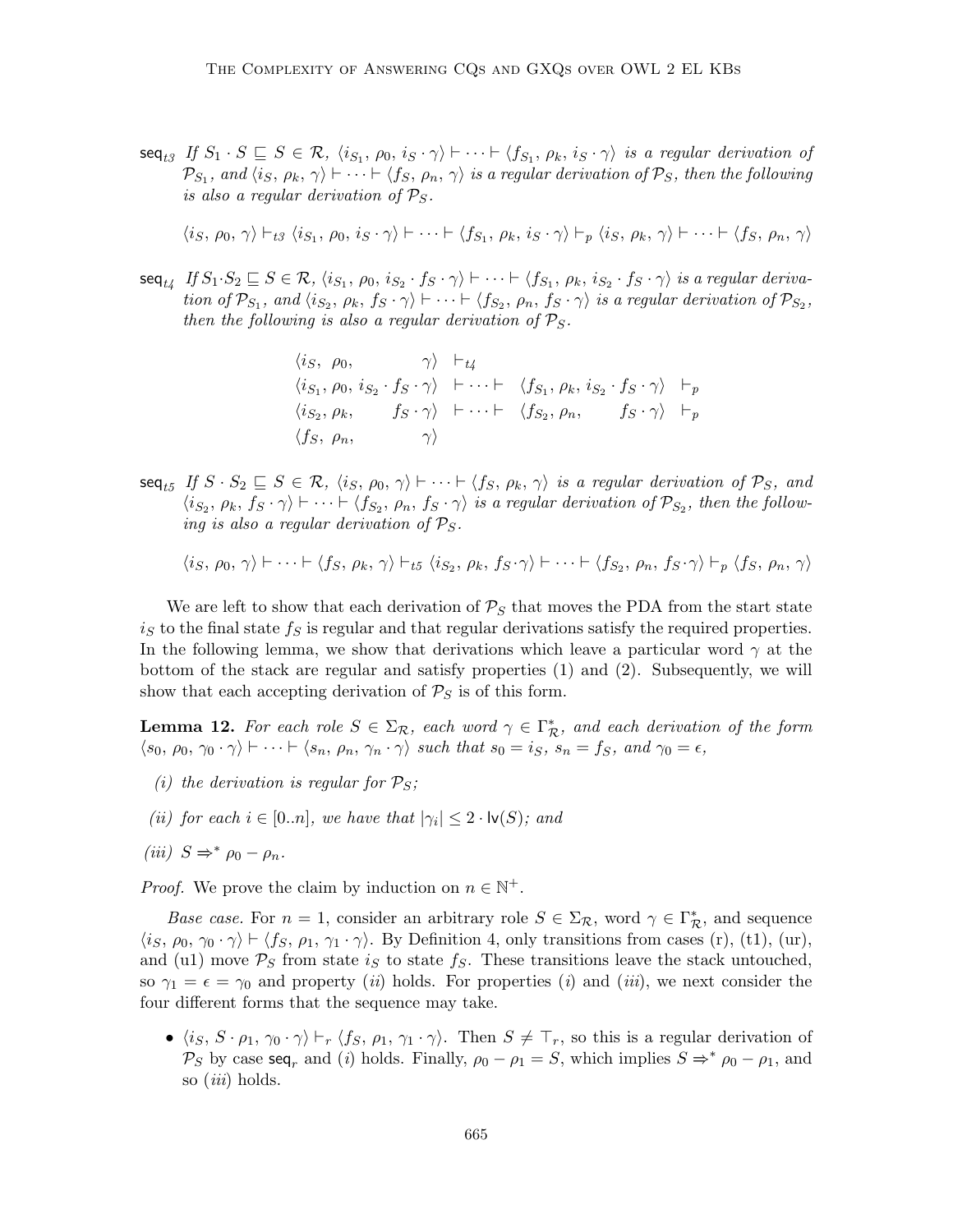- $\langle i_S, \rho_0, \gamma_0 \cdot \gamma \rangle \vdash_{t1} \langle f_S, \rho_0, \gamma_1 \cdot \gamma \rangle$ . Then  $S \neq \top_r$ , so this is a regular derivation of  $\mathcal{P}_S$ by case  $\text{seq}_{t1}$  and (i) holds. Finally,  $\rho_0 - \rho_1 = \epsilon$ ; moreover, by case t1 of Definition 4, we have  $\epsilon \subseteq S \in \mathcal{R}$ , so  $S \Rightarrow^* \epsilon$ ; hence,  $S \Rightarrow^* \rho_0 - \rho_1$  and (*iii*) holds.
- $\langle i_S, T \cdot \rho_1, \gamma_0 \cdot \gamma \rangle \vdash_{ur} \langle f_S, \rho_1, \gamma_1 \cdot \gamma \rangle$ . Then  $S = \top_r$  and  $T \in \Sigma_{\mathcal{R}}$ , so this is a regular derivation of  $\mathcal{P}_{\top_r}$  by case seq<sub>ur</sub> and (i) holds. Finally,  $\rho_0 - \rho_1 = T \in \Sigma_{\mathcal{R}}$ , which implies  $S \Rightarrow^* \rho_0 - \rho_1$ , and so *(iii)* holds.
- $\langle i_S, \rho_0, \gamma_0 \cdot \gamma \rangle \vdash_{u1} \langle f_S, \rho_0, \gamma_1 \cdot \gamma \rangle$ . Then  $S = \top_r$ , so this is a regular derivation of  $\mathcal{P}_{\top_r}$ by case  $\text{seq}_{u1}$  and (*i*) holds. Finally,  $\rho_0 - \rho_1 = \epsilon$ ; hence,  $S \Rightarrow^* \epsilon$ , and so (*iii*) holds.

Inductive step. Consider an arbitrary  $n \in \mathbb{N}^+$  and assume that  $(i)$ – $(iii)$  hold for each role  $S' \in \Sigma_{\mathcal{R}}$ , each word  $\gamma' \in \Gamma_{\mathcal{R}}^*$ , and each derivation  $\langle s_0', \rho_0', \gamma_0' \cdot \gamma' \rangle \vdash \cdots \vdash \langle s_c', \rho_c', \gamma_c' \cdot \gamma' \rangle$ of length at most  $n$  and of the form required by this lemma. Furthermore, consider an arbitrary role  $S \in \Sigma_{\mathcal{R}}$ , an arbitrary word  $\gamma \in \Gamma_{\mathcal{R}}^*$ , and an arbitrary derivation

$$
\langle s_0, \rho_0, \gamma_0 \cdot \gamma \rangle \vdash \dots \vdash \langle s_{n+1}, \rho_{n+1}, \gamma_{n+1} \cdot \gamma \rangle \tag{7}
$$

of length  $n + 1$  such that  $s_0 = i_S$ ,  $\gamma_0 = \epsilon$ , and  $s_{n+1} = f_S$ . For each  $i \in [0..n-1]$ , let  $x_i \in \{r, t_1, \ldots, t_5, ur, u_1, u_2, p\}$  be the form of derivation step *i*—that is, we fix  $x_i$  (arbitrarily if there is more than one possibility) such that  $\langle s_i, \rho_i, \gamma_i \cdot \gamma \rangle \vdash_{x_i} \langle s_{i+1}, \rho_{i+1}, \gamma_{i+1} \cdot \gamma \rangle$ holds. We next consider the possible forms the sequence might have, and we show that properties  $(i)$ – $(iii)$  hold in each case.

(Case 1)  $S = \top_r$ . We consider the form of  $\langle s_0, \rho_0, \gamma_0 \cdot \gamma \rangle \vdash_{x_0} \langle s_1, \rho_1, \gamma_1 \cdot \gamma \rangle$ . Since  $s_0 = i_{\top_r}$ , we have  $x_0 \in \{t_1, t_3, t_4, ur, u_1\}$ . As R is normalised, each  $\rho \sqsubseteq S' \in \mathcal{R}$  is such that  $S' \neq \top_r$ , so  $x_0 \in \{ur, u_1\}$  and we have  $s_1 = f_{\top_r}$  and  $\gamma_1 = \epsilon = \gamma_0$ . Since  $n > 1$ ,  $\langle s_1, \rho_1, \gamma_1 \cdot \gamma \rangle \vdash_{x_1} \langle s_2, \rho_1, \gamma_2 \cdot \gamma \rangle$  occurs in the sequence with  $x_1 \in \{t_2, t_5, u_2, p\}$ . Since  $s_1 = f_{\top_r}$  and R is normalised, we have  $x_1 \in \{u\mathcal{Z}, p\}$ ; furthermore, since  $\gamma_1 = \epsilon$  and by our assumption on the form of (7), we have  $x_1 \neq p$ . Hence, the only remaining possibility is that  $x_1 = u\mathcal{Z}$ . By case (u2) in Definition 4, we have  $s_2 = i_{\top_r}$ ,  $\rho_2 = \rho_1$ , and  $\gamma_2 = \gamma_1$ . We next prove that properties  $(i)$ – $(iii)$  hold.

- (i) By seq<sub>ur</sub> and seq<sub>u1</sub>,  $\langle s_0, \rho_0, \gamma_0 \cdot \gamma \rangle \vdash_{x_0} \langle s_1, \rho_1, \gamma_1 \cdot \gamma \rangle$  is a regular derivation of  $\mathcal{P}_{\top_r}$ . By the inductive hypothesis,  $\langle s_2, \rho_2, \gamma_2 \cdot \gamma \rangle \vdash \cdots \vdash \langle s_{n+1}, \rho_{n+1}, \gamma_{n+1} \cdot \gamma \rangle$  is also a regular derivation of  $P_S$ . By the definition of regular derivations, we have  $\gamma_n = \gamma_2 = \epsilon$ . But then, (7) is a regular derivation of  $\mathcal{P}_S$  by case  $\mathsf{seq}_{u2}$ .
- (ii) Words  $\gamma_0, \gamma_1, \gamma_2$  are all empty. By the inductive hypothesis, we have  $|\gamma_\ell| \leq 2 \cdot \ln(\top_r)$ for each  $\ell \in [2..n+1]$ . Therefore,  $|\gamma_i| \leq 2 \cdot \mathsf{lv}(\mathsf{T}_r)$  holds for each  $i \in [0..n+1]$ .
- (iii) By the inductive hypothesis, we have  $\top_r \Rightarrow^* \rho_2 \rho_{n+1}$ . By cases (ur) and (u1), either  $\rho_0 - \rho_2 = \epsilon$  or  $\rho_0 - \rho_2 = T \in \Sigma_{\mathcal{R}}$ . But then,  $\top_r \Rightarrow^* \rho_0 - \rho_{n+1}$  holds.

(Case 2)  $S \neq \top_r$  and  $k \in [0..n]$  exists with  $\langle s_k, \rho_k, \gamma_k \cdot \gamma \rangle \vdash_{t2} \langle s_{k+1}, \rho_{k+1}, \gamma_{k+1} \cdot \gamma \rangle$  and  $s_k = f_S$ . Then, by case (t2) in Definition 4, we have  $S \cdot S \subseteq S \in \mathcal{R}$ ,  $s_{k+1} = i_S$ ,  $\rho_{k+1} = \rho_k$ , and  $\gamma_{k+1} = \gamma_k$ . We next prove that properties  $(i)$ – $(iii)$  hold.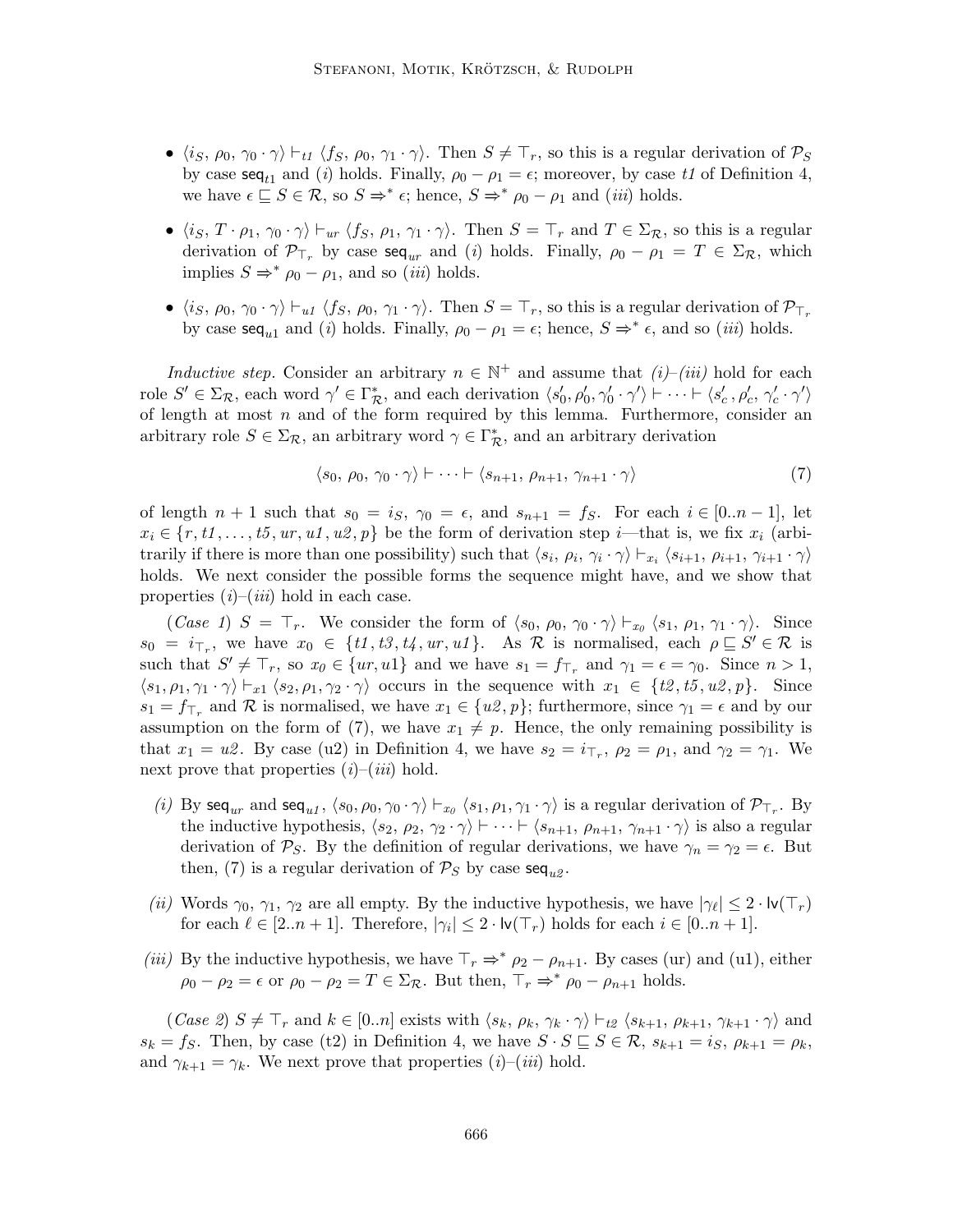- (i) By the inductive hypothesis,  $\langle s_0, \rho_0, \gamma_0 \cdot \gamma \rangle \vdash \cdots \vdash \langle s_k, \rho_k, \gamma_k \cdot \gamma \rangle$  is a regular derivation of P<sub>S</sub>. By the definition of regular derivations, we have  $\gamma_k = \gamma_0 = \epsilon$ . Since  $s_{k+1} = i_S$ and  $\gamma_{k+1} = \gamma_k = \epsilon$ , we have that  $\langle s_{k+1}, \rho_{k+1}, \gamma_{k+1} \cdot \gamma \rangle \vdash \cdots \vdash \langle s_{n+1}, \rho_{n+1}, \gamma_{n+1} \cdot \gamma \rangle$ is of the form shown in (7) and it is shorter than  $n+1$  so, by the inductive hypothesis, it is a regular derivation of  $\mathcal{P}_S$ . Then, (7) is a regular derivation of  $\mathcal{P}_S$  by case seq<sub>t2</sub>.
- (ii) By the inductive hypothesis, we have  $|\gamma_{\ell_1}| \leq 2 \cdot \mathsf{lv}(S)$  for each  $\ell_1 \in [0..k]$ , as well as  $|\gamma_{\ell_2}| \leq 2 \cdot \textsf{lv}(S)$  for each  $\ell_2 \in [k+1..n+1]$ . Therefore,  $|\gamma_i| \leq 2 \cdot \textsf{lv}(S)$  holds for each  $i \in [0..n+1].$
- (iii) By the inductive hypothesis, we have  $S \Rightarrow^* \rho_0 \rho_k$  and  $S \Rightarrow^* \rho_{k+1} \rho_{n+1}$ . But then,  $S \cdot S \subseteq S \in \mathcal{R}$  and  $\rho_{k+1} = \rho_k$  implies that  $S \Rightarrow^* \rho_0 - \rho_{n+1}$  holds.

 $(Case 3)$   $S \neq \top_r$  and no  $\ell \in [0..n]$  exists with  $\langle s_{\ell}, \rho_{\ell}, \gamma_{\ell} \cdot \gamma \rangle \vdash_{t2} \langle s_{\ell+1}, \rho_{\ell+1}, \gamma_{\ell+1} \cdot \gamma \rangle$ and  $s_{\ell} = f_S$ , but  $k \in [0..n]$  exists such that  $\langle s_k, \rho_k, \gamma_k \cdot \gamma \rangle \vdash_{t5} \langle s_{k+1}, \rho_{k+1}, \gamma_{k+1} \cdot \gamma \rangle$  and  $s_k = f_S$ . Then, let k be the largest such index—that is, we assume that no  $m > k$  exists such that  $\langle s_m, \rho_m, \gamma_m \cdot \gamma \rangle \vdash_{t5} \langle s_{m+1}, \rho_{m+1}, \gamma_{m+1} \cdot \gamma \rangle$  and  $s_m = fs$ . Then, by case (t5) in Definition 4, for some role  $S_2$  of level less than S, we have that  $S \cdot S_2 \sqsubseteq S \in \mathcal{R}$ ,  $s_{k+1} = i_{S_2}$ ,  $\rho_{k+1} = \rho_k$ , and  $\gamma_{k+1} = f_S \cdot \gamma_k$ . We next prove that properties  $(i)$ – $(iii)$  hold.

(i) Since  $s_k = f_s$ , by the inductive hypothesis then  $\langle s_0, \rho_0, \gamma_0 \cdot \gamma \rangle \vdash \cdots \vdash \langle s_k, \rho_k, \gamma_k \cdot \gamma \rangle$ is a regular derivation of  $P_S$ . By Definition 12, we have that  $\gamma_k = \gamma_0$ . Since  $s_{k+1} = i_{S_2}$ and  $\gamma_{k+1} = f_S \cdot \gamma_0$ , by Lemma 10, an index  $j \in [k+1..n]$  exists such that  $s_j = f_{S_2}$ and  $\gamma_j = \gamma_{k+1}$ ; furthermore,  $s_{j+1} = f_s$  and  $\gamma_{j+1} = \gamma_0$  and  $\rho_{j+1} = \rho_j$ . We prove that  $j+1 = n+1$ . For the sake of contradiction, assume that  $j+1 < n+1$  and consider the form of transition  $\langle s_{j+1}, \rho_{j+1}, \gamma_{j+1} \cdot \gamma \rangle \vdash_{x_{j+1}} \langle s_{j+2}, \rho_{j+2}, \gamma_{j+2} \cdot \gamma \rangle$ . Given that  $s_{j+1} = f_S$  and  $S \neq \top_r$ , we must have  $x_{j+1} \in \{t\mathcal{Z}, t\mathcal{Z}, t\mathcal{Z}, t\mathcal{Z}\}$ . By the initial assumption, we have  $x_{j+1} \neq t^2$ ; furthermore, by the maximality of k, we have  $x_{j+1} \neq t^2$ ; finally, since  $\gamma_{j+1} = \gamma_0 = \epsilon$ , we have  $x_{j+1} \neq p$ . Thus,  $j + 1 = n + 1$ , as required. It follows that the sequence is of the following form, where  $\rho_{k+1} = \rho_k$  and  $\rho_{n+1} = \rho_n$ .

$$
\langle i_S, \rho_0, \gamma_0 \cdot \gamma \rangle \vdash \cdots \vdash \langle f_S, \rho_k, \gamma_0 \cdot \gamma \rangle \vdash_{t5} \langle i_{S_2}, \rho_{k+1}, \gamma_{k+1} \cdot \gamma \rangle \vdash \cdots \vdash \langle f_{S_2}, \rho_n, \gamma_n \cdot \gamma \rangle \vdash_p \langle f_S, \rho_{n+1}, \gamma_0 \cdot \gamma \rangle
$$

By Lemma 10, for each  $\ell \in [k+1..n]$ , we have that  $\gamma_{\ell}$  is of the form  $\gamma_{\ell} = \gamma_{\ell}'' \cdot f_S \cdot \gamma_0$ . In particular, words  $\gamma_{k+1}''$  and  $\gamma_n''$  are both empty. Then, by the inductive hypothesis, we have that  $\langle i_{S_2}, \rho_{k+1}, \gamma_{k+1} \cdot \gamma \rangle \vdash \cdots \vdash \langle f_{S_2}, \rho_n, \gamma_n \cdot \gamma \rangle$  is a regular derivation of  $\mathcal{P}_{S_2}$ . By case  $\text{seq}_{t5}$ , then (7) is a regular derivation of  $\mathcal{P}_s$ .

- (ii) By the inductive hypothesis, for each  $\ell_1 \in [0..k]$ , we have that  $|\gamma_{\ell_1}| \leq 2 \cdot \text{lv}(S)$ . Furthermore, for each  $\ell_2 \in [k+1..n]$ , we have that  $|\gamma''_{\ell_2}| \leq 2 \cdot \text{lv}(S_2)$ . Since  $\text{lv}(S_2) < \text{lv}(S)$ and  $\gamma_{\ell_2} = \gamma_{\ell_2}'' \cdot f_S$ , we also have that  $|\gamma_{\ell_2}| \leq 2 \cdot \text{lv}(\tilde{S})$ . Given that  $\gamma_{n+1} = \epsilon$ , for each  $i \in [0..n+1]$ , we have that  $|\gamma_i| \leq 2 \cdot \mathsf{lv}(S)$ .
- (iii) By the inductive hypothesis, we have that  $S \Rightarrow^* \rho_0 \rho_k$  and  $S_2 \Rightarrow^* \rho_{k+1} \rho_n$ . Given that  $S \Rightarrow^* S \cdot S_2$ , that  $\rho_{k+1} = \rho_k$ , and that  $\rho_{n+1} = \rho_n$ , we obtain that  $S \Rightarrow^* \rho_0 - \rho_{n+1}$ .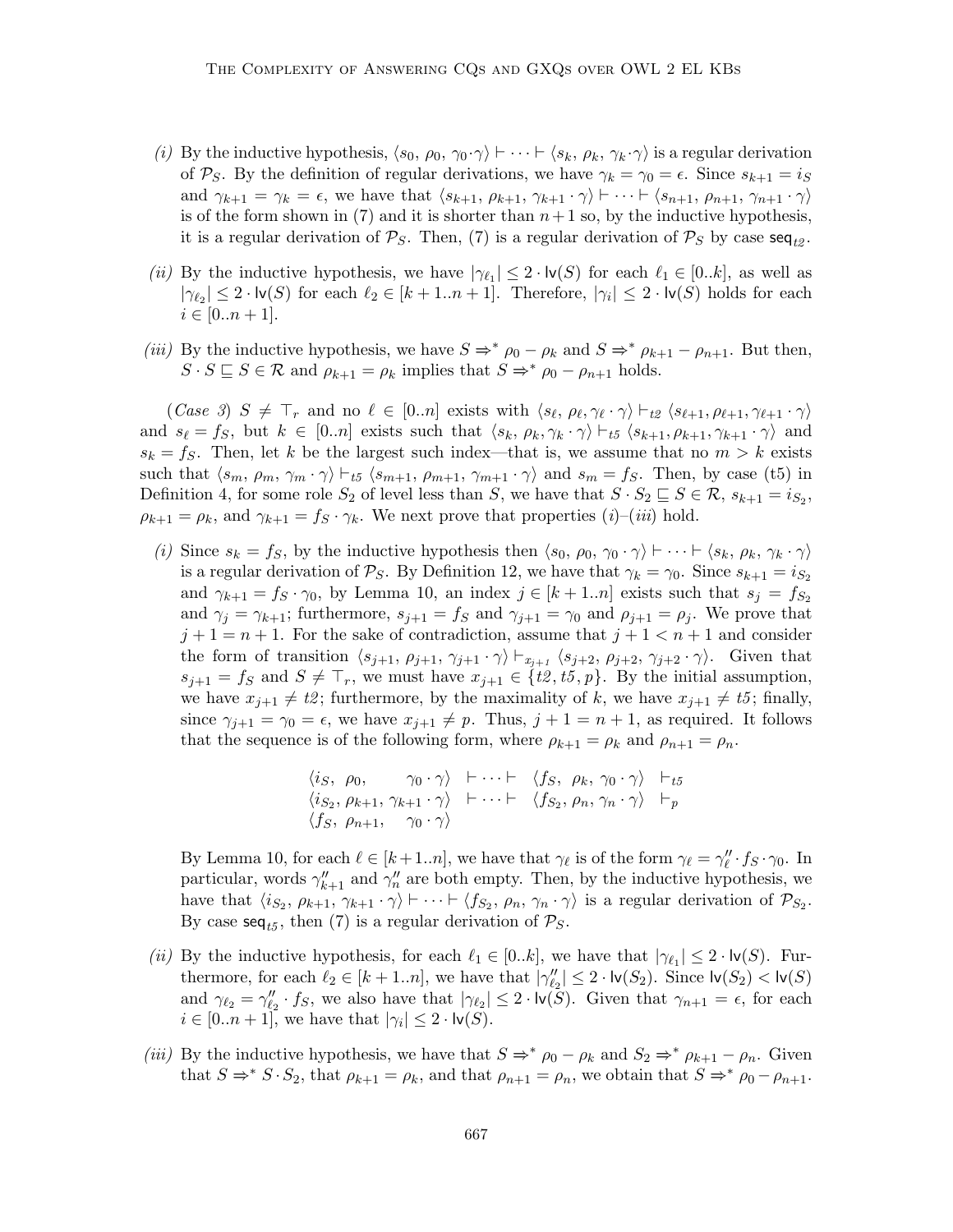$(Case \nvert A)$   $S \neq \top_r$  and no  $\ell \in [0..n]$  exists with  $\langle s_{\ell}, \rho_{\ell}, \gamma_{\ell} \cdot \gamma \rangle \vdash_{x_{\ell}} \langle s_{\ell+1}, \rho_{\ell+1}, \gamma_{\ell+1} \cdot \gamma \rangle$ ,  $s_{\ell} = f_S$  and  $x_{\ell} \in \{t2, t5\}$ ; but  $\langle s_0, \rho_0, \gamma_0 \cdot \gamma \rangle \vdash_{t3} \langle s_1, \rho_1, \gamma_1 \cdot \gamma \rangle$ . Then, by case (t3) in Definition 4, for some role  $S_1$  of level less than  $S$ , we have that  $S_1 \cdot S \subseteq S \in \mathcal{R}$ ,  $s_1 = i_{S_1}$ ,  $\rho_1 = \rho_0$ , and  $\gamma_1 = i_S \cdot \gamma_0$ . We next prove that properties  $(i)$ – $(iii)$  hold.

(i) Since  $s_1 = i_{S_1}$  and  $\gamma_1 = i_S \cdot \gamma_0$ , by Lemma 10, some  $j \in [1..n]$  exists such that  $s_j = f_{S_1}$ and  $\gamma_j = \gamma_1$ ; furthermore,  $s_{j+1} = i_S$  and  $\gamma_{j+1} = \gamma_0$  and  $\rho_{j+1} = \rho_j$ . Then, the sequence is of the following form, where  $\rho_1 = \rho_0$ .

$$
\begin{array}{ccc}\n\langle i_S, \rho_0, & \gamma_0 \cdot \gamma \rangle & \vdash_{t} \mathcal{F} \\
\langle i_{S_1}, \rho_1, & \gamma_1 \cdot \gamma \rangle & \vdash \cdots \vdash & \langle f_{S_1}, \rho_j, & \gamma_j \cdot \gamma \rangle & \vdash_p \\
\langle i_S, \rho_{j+1}, \gamma_{j+1} \cdot \gamma \rangle & \vdash \cdots \vdash & \langle f_S, \rho_{n+1}, \gamma_{n+1} \cdot \gamma \rangle\n\end{array}
$$

By Lemma 10, for each  $\ell \in [1..j]$ , we have that  $\gamma_{\ell}$  is of the form  $\gamma_{\ell} = \gamma_{\ell}'' \cdot i_S \cdot \gamma_0$ . In particular, words  $\gamma_1''$  and  $\gamma_j''$  are both empty. By the inductive hypothesis, then  $\langle i_{S_1}, \rho_0, \gamma_1 \cdot \gamma \rangle \vdash \cdots \vdash \langle f_{S_1}, \rho_j, \gamma_j \cdot \gamma \rangle$  is a regular derivation of  $\mathcal{P}_{S_1}$ . Since  $\gamma_{j+1} = \gamma_0$ , by the inductive hypothesis, then  $\langle i_S, \rho_{j+1}, \gamma_{j+1} \cdot \gamma \rangle \vdash \cdots \vdash \langle f_S, \rho_{n+1}, \gamma_{n+1} \cdot \gamma \rangle$  is a regular derivation of  $P_S$ . By case  $seq_{t3}$ , then (7) is a regular derivation of  $P_S$ .

- (ii) By the inductive hypothesis, for each  $\ell_2 \in [j + 1..n + 1]$ , we have that  $|\gamma_{\ell_2}| \leq 2 \cdot \mathsf{lv}(S)$ ; furthermore, for each  $\ell_1 \in [1..j]$ , we have that  $|\gamma''_{\ell_1}| \leq 2 \cdot \text{lv}(S_1)$ . Since  $\text{lv}(S_1) < \text{lv}(S)$ and  $\gamma_{\ell_1} = \gamma_{\ell_1}'' \cdot i_S$ , we also have that  $|\gamma_{\ell_1}| \leq 2 \cdot \overline{\mathsf{iv}}(S)$ . Finally, since  $\gamma_0 = \epsilon$ , for each  $i \in [0..n+1]$ , we have that  $|\gamma_i| \leq 2 \cdot \mathsf{lv}(S)$ .
- (iii) By the inductive hypothesis, we have that  $S_1 \Rightarrow^* \rho_1 \rho_i$  and that  $S \Rightarrow^* \rho_{i+1} \rho_{n+1}$ . Given that  $S \Rightarrow^* S_1 \cdot S$ , that  $\rho_1 = \rho_0$ , and that  $\rho_{j+1} = \rho_j$ , we have that  $S \Rightarrow^* \rho_0 - \rho_{n+1}$ .

 $(Case 5)$   $S \neq \top_r$  and no  $\ell \in [0..n]$  exists with  $\langle s_{\ell}, \rho_{\ell}, \gamma_{\ell} \cdot \gamma \rangle \vdash_{x_{\ell}} \langle s_{\ell+1}, \rho_{\ell+1}, \gamma_{\ell+1} \cdot \gamma \rangle$ ,  $s_{\ell} = f_S$ , and  $x_{\ell} \in \{t2, t5\}$ ; in addition,  $\langle s_0, \rho_0, \gamma_0 \cdot \gamma \rangle \vdash_{x_0} \langle s_1, \rho_1, \gamma_1 \cdot \gamma \rangle$  is such that  $x_0 \neq t3$ . We next consider the remaining possibilities for  $x_0$ . As  $s_0 = i_S$ , we have  $x_0 \notin \{t2, t5, u2, p\}$ by cases (t2), (t5), (u2), and (p) of Definition 4; furthermore, due to  $S \neq \top_r$ , we have  $x_0 \notin \{ur, u1\}$  by cases (ur) and (u1) of Definition 4. Moreover, assume that  $x_0 \in \{r, t1\};$ then, we have  $s_1 = f_S$  and  $\gamma_1 = \gamma_0$  by cases (r) and (t1) of Definition 4; since  $n > 1$  and  $S \neq \top_r$ , the only possibility is that  $\langle s_1, \rho_1, \gamma_1 \cdot \gamma \rangle \vdash_p \langle s_2, \rho_2, \gamma_2 \cdot \gamma \rangle$ , which is impossible due to  $\gamma_1 = \epsilon$  and our assumption on the form of (7). Hence, the only remaining possibility is that  $x_0 = t_4$ . By case (t4) in Definition 4, for some roles  $S_1$  and  $S_2$  of level less than S, we have  $S_1 \cdot S_2 \sqsubseteq S \in \mathcal{R}$ ,  $s_1 = i_{S_1}$ ,  $\rho_1 = \rho_0$ , and  $\gamma_1 = i_{S_2} \cdot f_S \cdot \gamma_0$ . We next prove that properties  $(i)$ – $(iii)$  hold.

(i) Since  $s_1 = i_{S_1}$  and  $\gamma_1 = i_{S_2} \cdot f_S \cdot \gamma_0$ , by Lemma 10,  $j_1 \in [1..n]$  exists such that  $s_{j_1} = f_{S_1}$ and  $\gamma_{j_1} = \gamma_1$ ; furthermore,  $s_{j_1+1} = i_{S_2}$  and  $\gamma_{j_1+1} = f_S \cdot \gamma_0$  and  $\rho_{j_1+1} = \rho_{j_1}$ . Again, by Lemma 10,  $j_2 \in [j_1 + 1..n]$  exists such that  $s_{j_2} = f_{S_2}$  and  $\gamma_{j_2} = \gamma_{j_1+1}$ ; furthermore,  $s_{j_2+1} = f_S$  and  $\gamma_{j_2+1} = \gamma_0$  and  $\rho_{j_2+1} = \rho_{j_2}$ . Next, we prove that  $j_2 + 1 = n + 1$ . For the sake of contradiction, suppose that  $j_2 + 1 < n + 1$  and consider the form of  $\langle s_{j_2+1}, \rho_{j_2+1}, \gamma_{j_2+1} \cdot \gamma \rangle \vdash_{x_{j_2+1}} \langle s_{j_2+2}, \rho_{j_2+2}, \gamma_{j_2+2} \cdot \gamma \rangle$ . Given that  $s_{j_2+1} = f_S$ , we must have that  $x_{j_2+1} \in \{t\mathcal{Z}, t\mathcal{Z}, t\mathcal{Z}, t\mathcal{Y}\}\.$  However, we assumed that  $x_{j_2+1} \notin \{t\mathcal{Z}, t\mathcal{Z}\}\.$ and that  $S \neq \top_r$ , so  $x_{j_2+1} \neq u^2$ ; finally, since  $\gamma_{j_2+1} = \gamma_0 = \epsilon$ , we have  $x_{j_2+1} \neq p$ .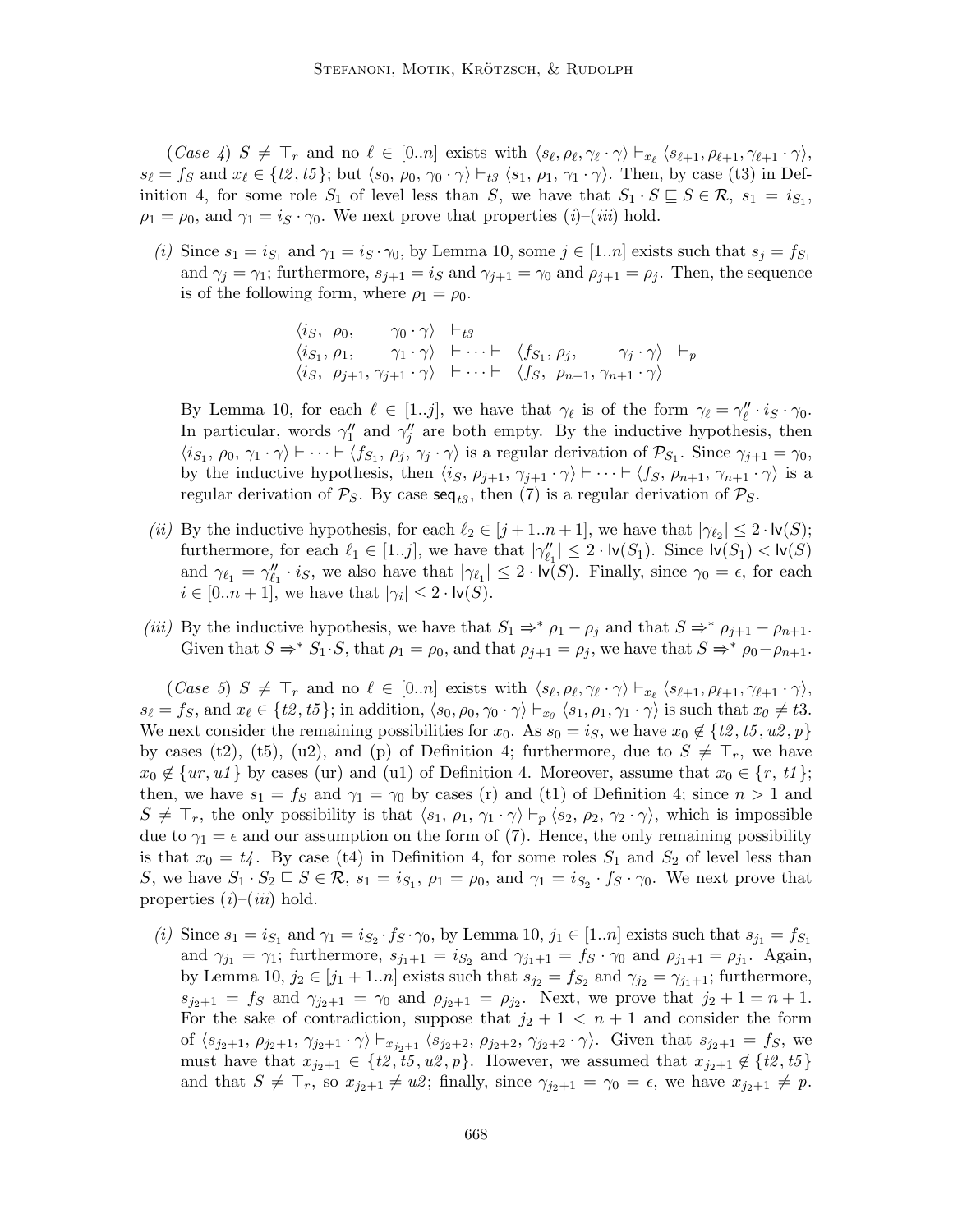Therefore, we have  $j_2 + 1 = n + 1$ , as required, and the sequence is of the following form, for  $\rho_1 = \rho_0$ ,  $\rho_{j_1+1} = \rho_j$ , and  $\rho_{n+1} = \rho_n$ .

$$
\langle i_S, \rho_0, \gamma_0 \cdot \gamma \rangle \vdash_{t_4} \n\langle i_{S_1}, \rho_1, \gamma_1 \cdot \gamma \rangle \vdash \cdots \vdash \langle f_{S_1}, \rho_{j_1}, \gamma_{j_1} \cdot \gamma \rangle \vdash_p \n\langle i_{S_2}, \rho_{j_1+1}, \gamma_{j_1+1} \cdot \gamma \rangle \vdash \cdots \vdash \langle f_{S_2}, \rho_n, \gamma_n \cdot \gamma \rangle \vdash_p \n\langle f_S, \rho_{n+1}, \gamma_{n+1} \cdot \gamma \rangle
$$

By Lemma 10, for each  $\ell_1 \in [1..j_1]$ , word  $\gamma_{\ell_1}$  is of the form  $\gamma_{\ell_1} = \gamma_{\ell_1}'' \cdot i_{S_2} \cdot f_S \cdot \gamma_0$ . In particular, words  $\gamma_1''$  and  $\gamma_{j_1}''$  are both empty. Then, by the inductive hypothesis, we have that  $\langle i_{S_1}, \rho_1, \gamma_1 \cdot \gamma \rangle \vdash \cdots \vdash \langle f_{S_1}, \rho_{j_1}, \gamma_{j_1} \cdot \gamma \rangle$  is a regular derivation of  $\mathcal{P}_{S_1}$ . Similarly, by Lemma 10, for each  $\ell_2 \in [j_1 + 1..n]$ , we have that  $\gamma_{\ell_2}$  is of the form  $\gamma_{\ell_2} = \gamma_{\ell_2}'' \cdot f_S \cdot \gamma_0$ . In particular, words  $\gamma_{j_1+1}''$  and  $\gamma_n''$  are both empty. Then, by the inductive hypothesis, we have that  $\langle i_{S_2}, \rho_{j_1+1}, \gamma_{j_1+1} \cdot \gamma \rangle \vdash \cdots \vdash \langle f_{S_2}, \rho_n, \gamma_n \cdot \gamma \rangle$  is a regular derivation of  $\mathcal{P}_{S_2}$ . By case  $\mathsf{seq}_{t_4}$ , then (7) is a regular derivation of  $\mathcal{P}_S$ .

- (ii) By the inductive hypothesis, for each  $\ell_1 \in [1..j_1]$ , we have that  $|\gamma''_{\ell_1}| \leq 2 \cdot \text{lv}(S_1)$ . Since  $\mathsf{lv}(S_1) < \mathsf{lv}(S)$  and  $\gamma_{\ell_1} = \gamma''_{\ell_1} \cdot i_{S_2} \cdot f_S$ , we also have that  $|\gamma_{\ell_1}| \leq 2 \cdot \mathsf{lv}(S)$ . Similarly, by the inductive hypothesis, for each  $\ell_2 \in [j_1 + 1..n]$ , we have that  $|\gamma''_{\ell_2}| \leq 2 \cdot \log(S_2)$ . Since  $\mathsf{lv}(S_2) < \mathsf{lv}(S)$  and  $\gamma_{\ell_2} = \gamma_{\ell_2}'' \cdot f_S$ , we also have that  $|\gamma_{\ell_2}| \leq 2 \cdot \mathsf{lv}(\tilde{S})$ . Since  $\gamma_0 = \epsilon$ , for each  $i \in [0..n+1]$ , we have that  $|\gamma_i| \leq 2 \cdot \mathsf{lv}(S)$ .
- (iii) By the inductive hypothesis, we have that  $S_1 \Rightarrow^* \rho_1 \rho_{j_1}$  and  $S_2 \Rightarrow^* \rho_{j_1+1} \rho_n$ . Given that  $S \Rightarrow^* S_1 \cdot S_2$ , that  $\rho_1 = \rho_0$ , and that  $\rho_{n+1} = \rho_n$ , we conclude that  $S \Rightarrow^* \rho_0 - \rho_{n+1}$ .

There are no other possibilities for the form of (7), so the claim of this lemma holds for each derivation of that form.  $\perp$ 

We are finally ready to show that PDA  $P_S$  satisfies properties (1) and (2).

**Lemma 13.** For each role  $S \in \Sigma_{\mathcal{R}}$  and each role chain  $\rho$ , we have that

- 1.  $\rho \in \mathcal{L}(\mathcal{P}_S)$  implies  $\rho \in \mathcal{L}(S)$ , and
- 2.  $\mathcal{P}_S$  has stack bounded by  $2 \cdot \mathsf{lv}(S) + 1$ .

*Proof.* By the definition of  $\mathcal{P}_S$ , transitions resulting from case p in Definition 4 are the only ones popping elements from the stack, and these never pop symbol ⊥; hence, at each point *i* in an accepting derivation of  $\mathcal{P}_S$ , the stack content  $\gamma_i$  is of the form  $\gamma_i := \gamma'_i \cdot \bot$ . Then, the two claims follow immediately from Lemma 12. П

#### 3.1.2 Completeness

We next prove that our encoding is also complete, thus proving Theorem 8.

**Lemma 14.** For each role  $S \in \Sigma_{\mathcal{R}}$  and each role chain  $\rho$ , we have that  $\rho \in \mathcal{L}(S)$  implies  $\rho \in \mathcal{L}(\mathcal{P}_S)$ .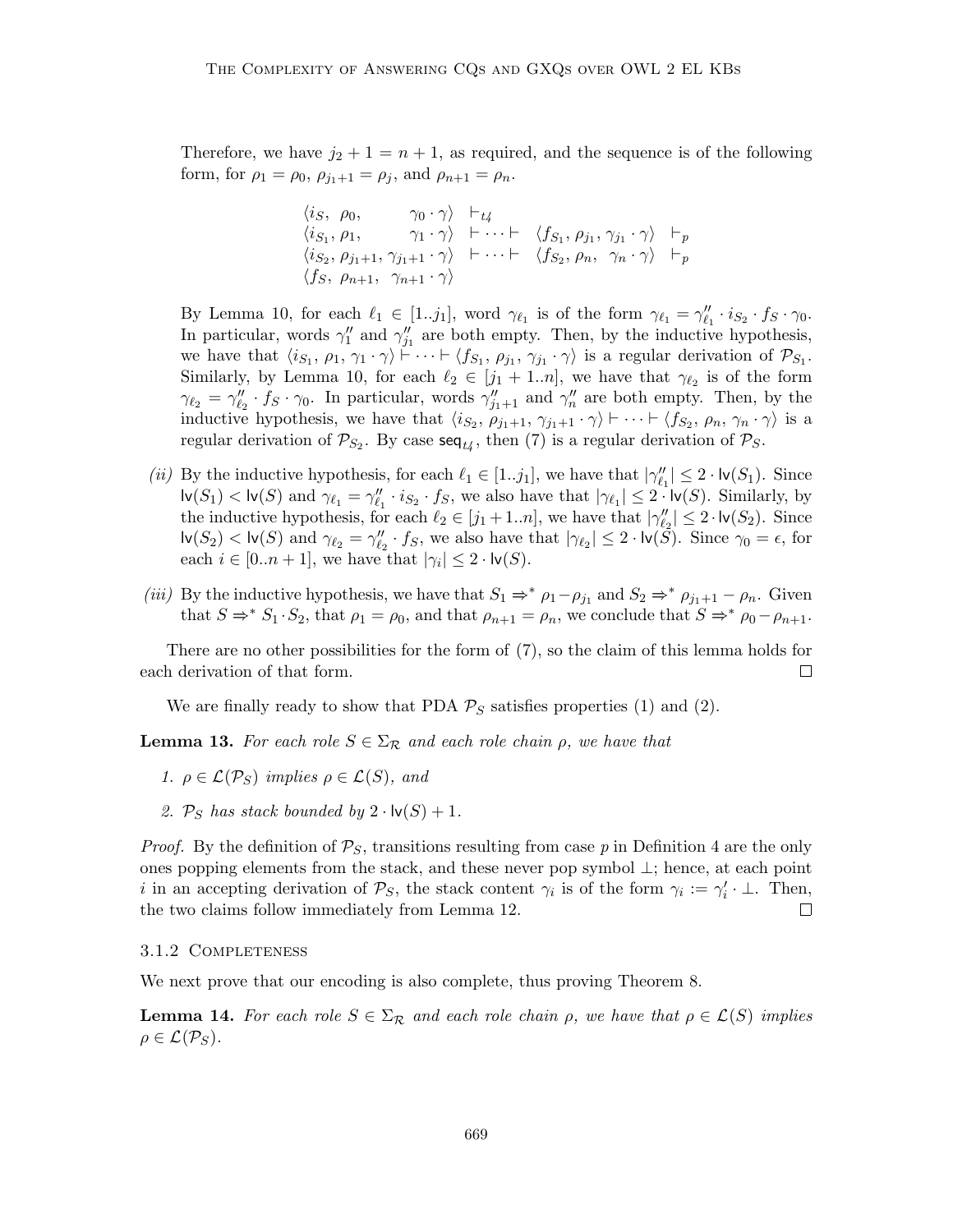|      | Axiom Type                 | Derivation                                                                                                                                                                                                                                                                                                                                                                                                                                                                                                                                                                                         |
|------|----------------------------|----------------------------------------------------------------------------------------------------------------------------------------------------------------------------------------------------------------------------------------------------------------------------------------------------------------------------------------------------------------------------------------------------------------------------------------------------------------------------------------------------------------------------------------------------------------------------------------------------|
| (t1) |                            | $\epsilon \sqsubseteq T \qquad   \; \langle i_T, \qquad \qquad \rho^{\prime \prime}, \;$<br>$\gamma_i$ $\vdash_{t1}$ $\langle f_T, \rho'', \rho'' \rangle$<br>$\gamma_i$                                                                                                                                                                                                                                                                                                                                                                                                                           |
| (t2) |                            | $T \cdot T \sqsubseteq T \begin{array}{ cc } \langle i_T, & T \cdot T \cdot \rho'', & \gamma_i \rangle & \vdash_r & \langle f_T, & T \cdot \rho'', & \gamma_i \rangle & \vdash_{t2} \\ \langle i_T, & T \cdot \rho'', & \gamma_i \rangle & \vdash_r & \langle f_T, & \rho'', & \gamma_i \rangle \end{array}$                                                                                                                                                                                                                                                                                       |
| (t3) |                            | $\begin{array}{cc} \langle i_T, & T_1 \cdot T \cdot \rho'', & \qquad \gamma_i \rangle & \vdash_{t3} \end{array}$<br>$T_1 \cdot T \sqsubseteq T$ $\begin{array}{ccc} \langle i_{T_1}, T_1 \cdot T \cdot \rho'', & i_T \cdot \gamma_i \rangle & \vdash_r & \langle f_{T_1}, T \cdot \rho'', & i_T \cdot \gamma_i \rangle & \vdots \ \langle i_T, & T \cdot \rho'', & \gamma_i \rangle & \vdash_r & \langle f_T, & \rho'', & \gamma_i \rangle \end{array}$                                                                                                                                            |
| (t4) |                            | $\langle i_T, T_1 \cdot T_2 \cdot \rho'', \qquad \qquad \gamma_i \rangle \quad \vdash_{t4}$<br>$T_1 \cdot T_2 \sqsubseteq T \begin{array}{ cc cc cc } \langle i_{T_1}, T_1 \cdot T_2 \cdot \rho'', i_{T_2} \cdot f_T \cdot \gamma_i \rangle & \vdash_r & \langle f_{T_1}, T_2 \cdot \rho'', i_{T_2} \cdot f_T \cdot \gamma_i \rangle & \vdash_p \\ \langle i_{T_2}, T_2 \cdot \rho'', & f_T \cdot \gamma_i \rangle & \vdash_r & \langle f_{T_2}, \rho'', f_T \cdot \gamma_i \rangle & \vdash_p \end{array}$<br>$\langle f_T, \hspace{1.5cm} \rho^{\prime \prime}, \hspace{1.5cm} \gamma_i \rangle$ |
| (t5) | $T\cdot T_2 \sqsubseteq T$ | $\langle i_T, T\cdot T_2\cdot \rho'', \qquad \qquad \gamma_i \rangle \ \ \vdash_r \ \ \langle f_T, T_2\cdot \rho'', \qquad \qquad \gamma_i \rangle \ \ \vdash_{t5}$<br>$\begin{array}{ccc} \big  \langle i_{T_2}, \quad & T_2 \cdot \rho'', \quad & f_T \cdot \gamma_i \rangle & \vdash_r & \langle f_{T_2}, \quad & \rho'', \quad & f_T \cdot \gamma_i \rangle & \vdash_p \end{array}$<br>$\rho'', \hspace{1cm} \gamma_i \rangle$<br>$\langle f_T, \rangle$                                                                                                                                       |

Table 4: Definition of derivation (9) depending on the form of axiom  $\rho \sqsubset T$ .

*Proof.* Consider an arbitrary role  $S \in \Sigma_{\mathcal{R}}$ . In the following, for each role chain  $\rho$ , we write  $S \stackrel{0}{\Rightarrow} \rho$  if  $\rho = S$ ; furthermore, for each  $m \in \mathbb{N}^+$ , we write  $S \stackrel{m}{\Rightarrow} \rho$  if role chains  $\rho_1, \ldots, \rho_m$ exist such that  $S \Rightarrow \rho_1 \Rightarrow \cdots \Rightarrow \rho_m$  and  $\rho_m = \rho$ . By the definition of  $\mathcal{L}(S)$ , we have that  $\rho \in \mathcal{L}(S)$  if and only if a natural number  $m \in \mathbb{N}$  exists such that  $S \stackrel{m}{\Rightarrow} \rho$ . By induction on  $m \in \mathbb{N}$ , we next show that  $S \stackrel{m}{\Rightarrow} \rho$  implies  $\rho \in \mathcal{L}(\mathcal{P}_S)$ .

*Base case.* Let  $m = 0$ . Then, we have that  $S \stackrel{0}{\Rightarrow} S$ . We consider two cases depending on the form of role  $S \in \Sigma_{\mathcal{R}}$ .

- $S = \top_r$ . By case (ur) in Definition 4, we have that  $\langle i_{\top_r}, \top_r, \bot \rangle \vdash_{ur} \langle f_{\top_r}, \epsilon, \bot \rangle$ .
- $S \in \Sigma_{\mathcal{R}} \setminus \{\top_r\}.$  By case (r) in Definition 4, we have  $\langle i_S, S, \bot \rangle \vdash_r \langle f_S, \epsilon, \bot \rangle$ .

In either case we have  $S \in \mathcal{L}(\mathcal{P}_S)$ , as required.

Inductive step. Consider an arbitrary  $m \in \mathbb{N}$  and assume that, for each role chain  $\rho'$ such that  $S \stackrel{m}{\Rightarrow} \rho'$ , we have  $\rho' \in \mathcal{L}(\mathcal{P}_S)$ ; we show that the same holds for  $m + 1$ . Then, consider arbitrary role chains  $\rho_1, \ldots, \rho_{m+1}$  such that  $S \Rightarrow \rho_1 \Rightarrow \cdots \Rightarrow \rho_m \Rightarrow \rho_{m+1}$ . By the definition of relation  $\Rightarrow$ , a role  $T \in \Sigma_{\mathcal{R}}$  and role chains  $\rho'$ ,  $\rho$ ,  $\rho''$  exist such that role chain  $\rho_m$  is of the form  $\rho_m := \rho' \cdot T \cdot \rho''$ , role chain  $\rho_{m+1}$  is of the form  $\rho_{m+1} := \rho' \cdot \rho \cdot \rho''$ , and  $T \Rightarrow \rho$ . Since  $S \stackrel{m}{\Rightarrow} \rho' \cdot T \cdot \rho''$ , by the inductive hypothesis, we have  $\rho' \cdot T \cdot \rho'' \in \mathcal{L}(\mathcal{P}_S)$ , so a sequence  $\langle s_0, \rho_0, \gamma_0 \rangle \vdash \cdots \vdash \langle s_n, \rho_n, \gamma_n \rangle$  of  $\mathcal{P}_S$  exists with  $s_0 = i_S$  and  $s_n = f_S$ ; furthermore,  $\gamma_0 = \perp$  and  $\gamma_n = \perp$ ; finally,  $\rho_0 = \rho' \cdot T \cdot \rho''$  and  $\rho_n = \epsilon$ . Then there exists an index  $i \in [0..n-1]$  such that  $\rho_i = T \cdot \rho''$  and  $\rho_{i+1} = \rho''$ . Furthermore, for each  $j \in [0..i]$ , role chain  $\rho_j$  is of the form  $\rho_j := \rho_j^- \cdot T \cdot \rho''$  for some role chain  $\rho_j^- \in \mathbb{R}^*$ . Next, consider the form of  $x_i$  in  $\langle s_i, \rho_i, \gamma_i \rangle \vdash_{x_i} \langle s_{i+1}, \rho_{i+1}, \gamma_{i+1} \rangle$ . By Definition 4, only transitions in cases (r) and (ur) read symbols from the input, so  $x_i \in \{r, ur\}$ . We show that the lemma holds in each case.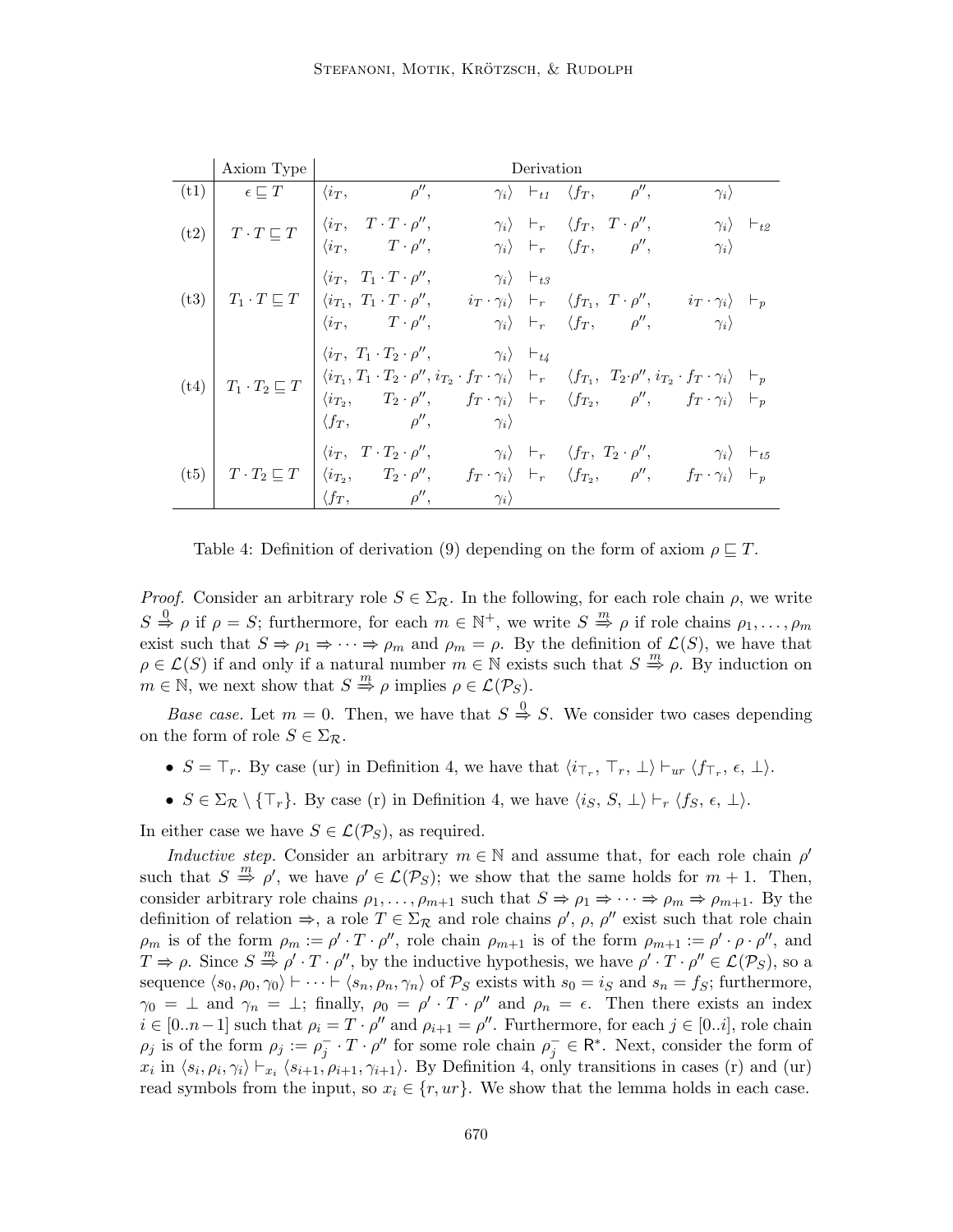(Case 1) Consider the case in which  $x_i = r$ . Then, we have  $s_i = i_T$  and  $s_{i+1} = f_T$ ,  $\gamma_i = \gamma_{i+1}$ , and  $T \in \Sigma_{\mathcal{R}} \setminus {\{\top_{r}\}}$ . Due to  $T \Rightarrow^* \rho$  and  $T \neq \top_{r}$ , we have  $\rho \sqsubseteq T \in \mathcal{R}$ . Then, the following is also a derivation of  $P_S$ 

$$
\langle s_0, \rho_0^- \cdot \rho \cdot \rho'', \gamma_0 \rangle \vdash \dots \vdash \langle s_i, \rho_i^- \cdot \rho \cdot \rho'', \gamma_i \rangle \vdash^*
$$
\n(8)

[The derivation from Table 4 for 
$$
\rho \sqsubseteq T
$$
]  $\vdash^*$  (9)

$$
\langle s_{i+1}, \, \rho'', \, \gamma_{i+1} \rangle \vdash \dots \vdash \langle s_n, \, \epsilon, \, \gamma_n \rangle \tag{10}
$$

where the derivation in (9) is defined in Table 4 depending on the form of axiom  $\rho \sqsubseteq T \in \mathcal{R}$ .

(*Case 2*) Consider the case in which  $x_i = ur$ . Then, we have  $s_i = i_{\top_r}$  and  $s_{i+1} = f_{\top_r}$ ,  $\gamma_i = \gamma_{i+1}$  and  $T \in \Sigma_{\mathcal{R}}$ . Then, the following is also a derivation of  $\mathcal{P}_S$ 

$$
\langle s_0, \rho_0^- \cdot \rho \cdot \rho'', \gamma_0 \rangle \vdash \dots \vdash \langle s_i, \rho_i^- \cdot \rho \cdot \rho'', \gamma_i \rangle \vdash^*
$$
\n(11)

[The derivation 
$$
\text{seq}(\rho, \rho'', \gamma_i)
$$
 in (14)]  $\vdash^*$  (12)

$$
\langle s_{i+1}, \ \rho'', \ \gamma_{i+1} \rangle \vdash \dots \vdash \langle s_n, \ \epsilon, \ \gamma_n \rangle \tag{13}
$$

where the derivation  $\text{seq}(\rho, \rho', \gamma_i)$  in (12) is inductively defined as follows.

$$
\text{seq}(\rho, \rho'', \gamma_i) := \begin{cases} \langle i_{\tau_r}, \rho'', \gamma_i \rangle \vdash_{u_1} \langle f_{\tau_r}, \rho'', \gamma_i \rangle & \text{if } \rho = \epsilon, \\ \langle i_{\tau_r}, \rho \cdot \rho'', \gamma_i \rangle \vdash_{ur} \langle f_{\tau_r}, \bar{\rho} \cdot \rho'', \gamma_i \rangle \vdash_{u_2} \text{seq}(\bar{\rho}, \rho'', \gamma_i) & \text{if } \rho = P \cdot \bar{\rho}. \end{cases} (14)
$$

Therefore, in either case, we have  $\rho' \cdot \rho \cdot \rho'' \in \mathcal{L}(\mathcal{P}_S)$ , as required.

# $\Box$

# 4. A Polynomial Space BCQ Answering Algorithm for  $\mathcal{ELRO}^+$

Each  $\mathcal{ELRO}^+$  knowledge base K can be translated into a set of first-order Horn clauses, so a Boolean CQ q over K can be answered by evaluating q over a so-called *canonical model* a model that can be homomorphically embedded into any other model of  $K$ . Canonical models are usually obtained using *chase*. Many different chase variants have been studied in the literature, each producing a different, but homomorphically equivalent, canonical model (Johnson & Klug, 1984; Marnette, 2009; Cali, Gottlob, & Kifer, 2013; Baget, Leclère, Mugnier, & Salvat, 2011). In this paper, we introduce a variant that we call *consequence*based chase, and the (possibly infinite) set of assertions  $\mathcal{I}_{\mathcal{K}}$  it produces on  $\mathcal{K}$  we call the universal interpretation of K. To compute  $\mathcal{I}_{\mathcal{K}}$ , consequence-based chase initialises  $\mathcal{I}_{\mathcal{K}}$  to contain the ABox of K, as well as assertions  $\{a\}(a)$ ,  $\top_c(a)$ , and  $\top_r(a, b)$  for all individuals a and b occurring in K; then, it iteratively extends  $\mathcal{I}_{\mathcal{K}}$  using chase rules. The slightly unusual aspect of our chase variant is that it considers the axioms entailed by (and not only contained in) K. For example, if  $\mathcal{I}_{\mathcal{K}}$  at some point contains assertion  $A(w)$  and  $\mathcal{K} \models A \sqsubseteq \exists S.B$  holds, then  $\mathcal{I}_{\mathcal{K}}$  is extended with assertions  $S(w, w')$  and  $B(w')$  where w' is a fresh term; term w' is said to be *auxiliary* and have type  $S$ ,  $B$  and *concept type B*. The BCQ answering algorithm we present in this section is based on checking consequences of  $K$ , so our chase variant makes our proofs simpler. Example 15 illustrates these aspects.

**Example 15.** Let  $K = \langle T, R, \emptyset \rangle$  be an  $\mathcal{ELRO}^+$  KB, where  $\mathcal T$  contains axioms (15)–(21), and  $R$  contains role inclusion  $(22)$ .

$$
\{a\} \sqsubseteq \exists S.A \tag{15}
$$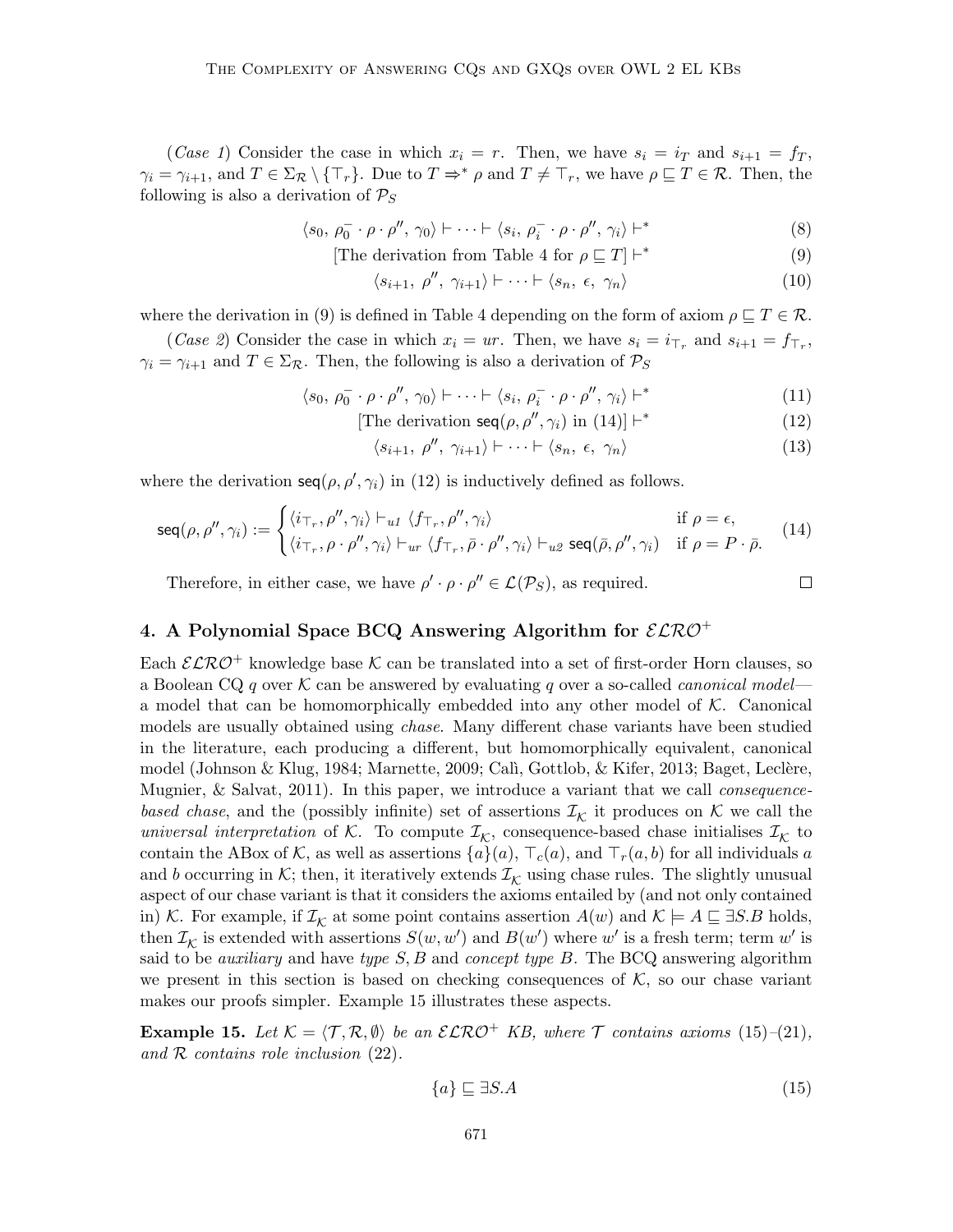

Figure 4: The universal interpretation and the compact interpretation for  $K$ 

$$
A \sqsubseteq \exists S.A \tag{16}
$$

$$
\{b\} \sqsubseteq \exists S.A \tag{17}
$$

$$
\{b\} \sqsubseteq \exists T.B \tag{18}
$$

$$
\{b\} \sqsubseteq \exists S.C \tag{19}
$$

$$
C \sqsubseteq \exists T.B \tag{20}
$$

$$
C \sqsubseteq \exists R. \{b\} \tag{21}
$$

$$
S \cdot T \sqsubseteq S \tag{22}
$$

Figure 4 shows the universal interpretation  $\mathcal{I}_{\mathcal{K}}$  of  $\mathcal{K}$ . Assertions involving  $\top_c$  and  $\top_r$  are not shown for clarity. The edges obtained via role inclusions are dashed; remaining edges are solid, apart from the dotted edges, which denote repetition of solid edges. Black edges are obtained using conventional chase variants, whereas the light grey subbranches of  $\mathcal{I}_K$ are caused by axioms entailed by, but not occurring in, K. Auxiliary terms are labelled using integers, and the term's type is shown next to each term. Universal interpretation  $\mathcal{I}_{\mathcal{K}}$ can be viewed as a family of directed trees whose roots are the individuals in  $K$  and where solid edges point from parents to children or to the individuals in K. Axiom (16) makes  $\mathcal{I}_\mathcal{K}$ infinite, so a decision procedure for BCQ answering cannot simply materialise  $\mathcal{I}_{\mathcal{K}}$  and then evaluate the query in it; instead, a finitary representation of  $\mathcal{I}_{\mathcal{K}}$  is needed.

By axioms (19), (20), and (22), we have  $\mathcal{K} \models \{b\} \sqsubseteq \exists S.B;$  but then, since  $\{b\}(b) \in \mathcal{I}_{\mathcal{K}}$ , the consequence-based chase ensures that  $\{S(b,6), B(6)\} \subseteq \mathcal{I}_{\mathcal{K}}$  holds as well. In contrast, commonly considered chase variants do not ensure  $\{S(b,6), B(6)\} \subseteq \mathcal{I}_{\mathcal{K}}$  because  $\mathcal K$  does not contain axiom  $\{b\} \sqsubseteq \exists S.B.$ 

In the rest of this section, we present the first worst-case optimal algorithm that decides  $\mathcal{K} \models q$  given an arbitrary regular  $\mathcal{ELRO}^+$  KB  $\mathcal{K}$  and a Boolean CQ q over  $\mathcal{K}$ . Towards this goal, in Section 4.1 we review the existing approaches to answering CQs in DLs and discuss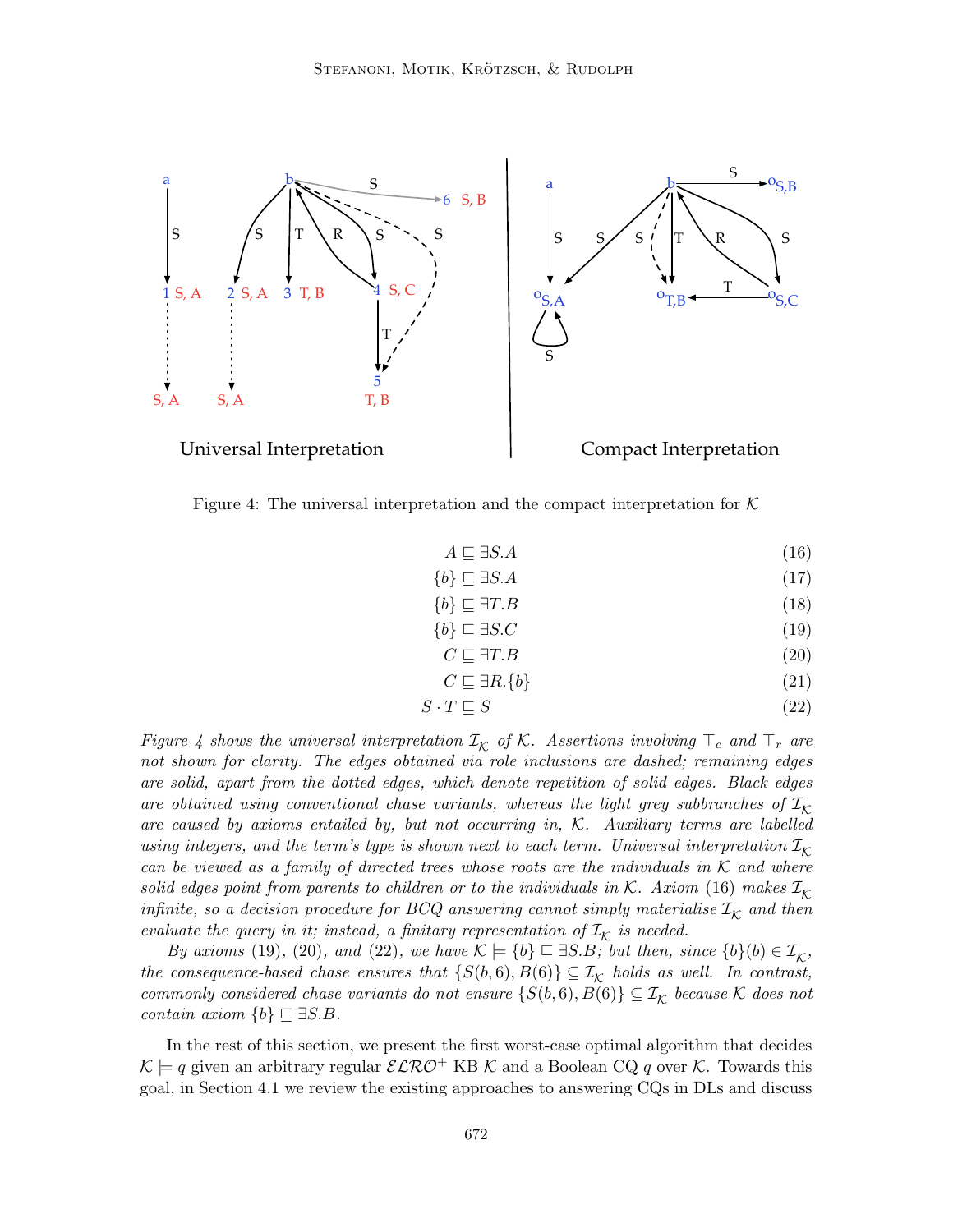why these techniques do not provide an optimal procedure for  $\mathcal{ELRO}^+$ ; in Section 4.2 we discuss the intuitions behind our algorithm; in Section 4.3 we introduce the algorithm formally and show that it runs in polynomial space in the combined size of  $K$  and q and in polynomial time in the size of  $\mathcal{K}$ ; and in Section 4.4 we prove the algorithm's correctness.

#### 4.1 Existing Approaches to Answering CQs

Techniques for answering conjunctive queries over DL knowledge bases developed thus far can be broadly classified into the following three groups.

The first group consists of automata-based approaches for DLs such as Horn- $\mathcal{SHTQ}$ and Horn- $\mathcal{SROIQ}$  (Ortiz et al., 2011),  $\mathcal{SH}$  (Eiter, Ortiz, & Simkus, 2012a), and the fragment of  $\mathcal{ELRO}^+$  obtained by disallowing the universal role, reflexive roles, and self restrictions (Krötzsch et al., 2007). All these techniques, however, require constructing automata whose size can be exponential in the size of the knowledge base.

The second group consists of rewriting-based approaches. Roughly speaking, these approaches rewrite the query and/or the TBox into another formalism, usually a union of CQs or a datalog program; the relevant answers can then be obtained by evaluating the rewriting over the ABox. Rewriting-based approaches have been proposed for members of the DL-LITE family (Artale et al., 2009; Calvanese et al., 2007), the DLs  $\mathcal{EL}$  (Rosati, 2007),  $\mathcal{ELHIO}_\perp$  (Pérez-Urbina et al., 2010; Mora, Rosati, & Corcho, 2014) and Horn- $\mathcal{SHIQ}$  (Eiter, Ortiz, Simkus, Tran, & Xiao, 2012b), and members of the datalog<sup> $\pm$ </sup> family (Virgilio, Orsi, Tanca, & Torlone, 2012), to name just a few. No rewriting approach, however, supports for both nominals and role inclusions. Moreover, a common shortcoming is that rewritings can be exponential in the query and/or TBox size, so these approaches may also use exponential space.

The third group consists of approaches based on a particular interpretation of  $K$  that we call the *compact interpretation*. Figure 4 shows this interpretation for the KB  $K$  from Example 15: it finitely approximates the universal interpretation by using individuals of the form  $o_{S,B}$  to represent all auxiliary terms of type  $S, B$ . The compact interpretation can thus be materialised in space polynomial in  $|K|$ , and it can be used to answer instance queries and test atomic subsumptions over  $\mathcal K$  (Baader et al., 2005; Krötzsch, 2011). Materialising the compact interpretation lies at the core of many reasoning algorithms for  $\mathcal{EL}$  variants, so it is natural to try to use this interpretation for answering CQs as well. Since the compact interpretation is a model of  $K$ , each CQ that maps on the universal interpretation maps on the compact interpretation as well; however, as Example 16 shows, the converse does not necessarily hold.

**Example 16.** Let K be as in Example 15, and let  $q_1$ ,  $q_2$ , and  $q_3$  be the following BCQs.

$$
q_1 = \exists x. R(x,b) \qquad q_2 = \exists x. S(a,x) \land S(b,x) \qquad q_3 = \exists x. T(b,x) \land S(b,x)
$$

The compact interpretation for K is shown in Figure 4; as one can see, it is obtained from the universal interpretation by merging all terms of type  $S, B$  onto the individual  $o_{S,B}$ . Now query  $q_1$  can be mapped onto both the compact and the universal interpretation, while queries  $q_2$  and  $q_3$  can be mapped only onto the compact interpretation. Thus, evaluating  $q_2$  and  $q_3$ over the compact interpretation produces unsound answers.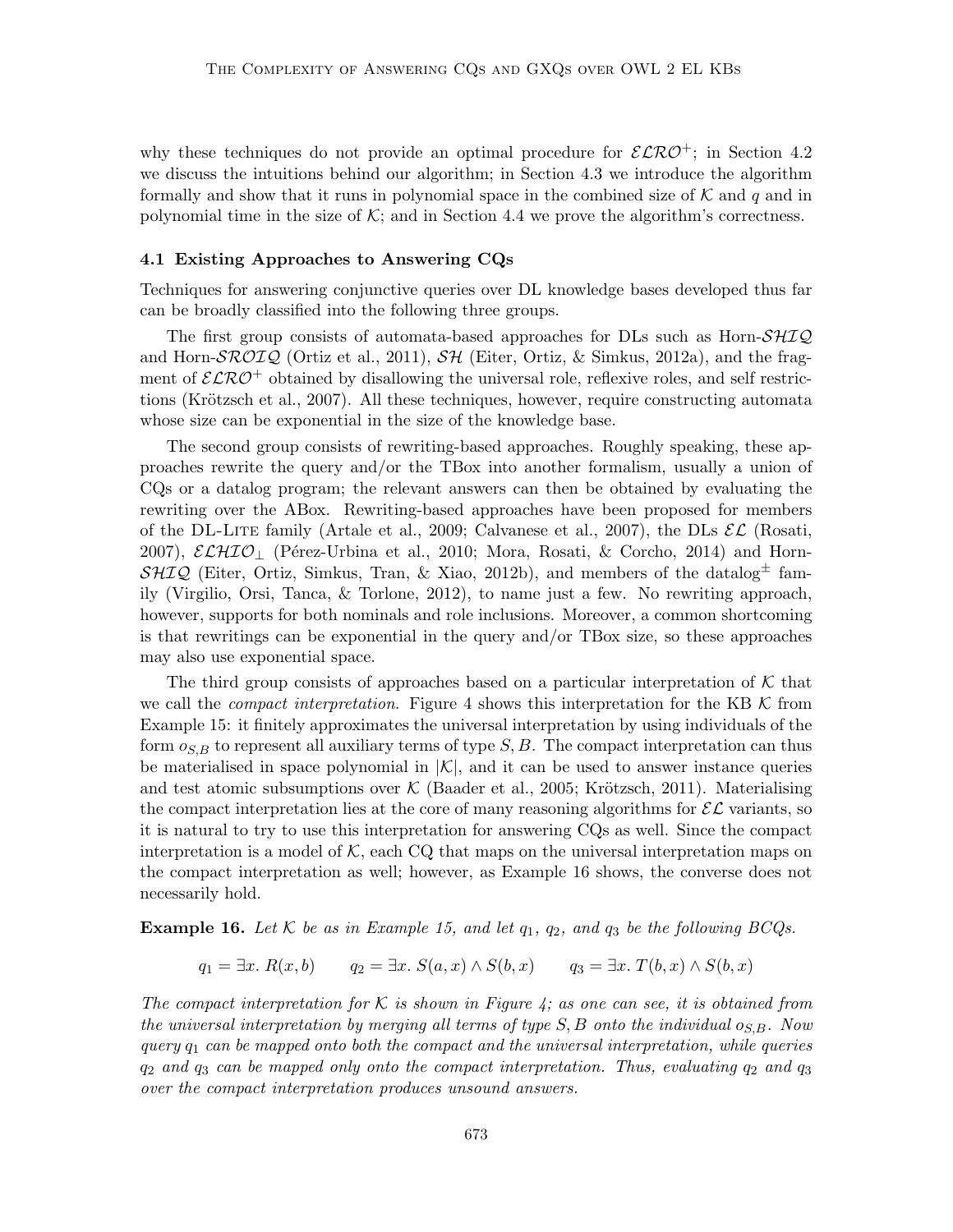

Figure 5: The universal interpretation of  $K$  and the skeleton for q

As a remedy, combined approaches were developed that first evaluate the query in the compact interpretation and then filter the results to eliminate unsound answers. Such approaches have been developed for members of the DL-Lite family (Kontchakov et al., 2011; Lutz, Seylan, Toman, & Wolter, 2013) and the  $\mathcal{EL}$  family (Lutz, Toman, & Wolter, 2009; Stefanoni et al., 2013) of DLs, and the datalog<sup> $\pm$ </sup> family (Gottlob, Manna, & Pieris, 2014) of rule-based languages. In particular, Stefanoni et al. (2013) developed a filtering step applicable to the DL  $\mathcal{ELHO}_{\perp}^{dr}$ , but this step breaks down if K contains role inclusions. Query q<sup>3</sup> from Example 16 can be mapped onto the compact interpretation by mapping atom  $S(b, x)$  to a dashed edge (i.e., to an edge obtained via role inclusions); moreover,  $q_3$ is tree-shaped, and so the filtering step by Stefanoni et al. (2013) does not identify this match as unsound. This problem can be intuitively understood as follows. By 'unfolding' the query by (22), query  $q_3$  essentially asks whether role chains  $\rho_1 \in \mathcal{L}(S)$  and  $\rho_2 \in \mathcal{L}(T)$ exist that label a path of solid edges in  $\mathcal{I}_{\mathcal{K}}$  starting at b. In the compact interpretation, this is satisfied by  $\rho_1 = S \cdot T$  and  $\rho_2 = T$  when x is mapped to individual  $o_{T,B}$ . Individual  $o_{T,B}$ , however, represents distinct terms 3 and 5 from  $\mathcal{I}_{\mathcal{K}}$ ; hence, although 3 is connected to b via  $\rho_1$  and 5 is connected to b via  $\rho_2$ , role chains  $\rho_1$  and  $\rho_2$  do not satisfy query  $q_3$ . In other words, the compact interpretation is 'too small' to represent the relevant conditions.

### 4.2 Intuitions

Our worst-case optimal procedure for BCQ answering in  $\mathcal{ELRO}^+$  is shown in Algorithm 1 on page  $681$ . It essentially extends and refines the algorithm by Krötzsch et al.  $(2007)$ . We explain the underlying intuitions using the knowledge base shown in Example 17.

**Example 17.** Let K be the  $\mathcal{ELRO}^+$  knowledge base whose TBox contains axioms (23)–(29) and whose RBox contains role inclusions  $(30)$ – $(31)$ .

$$
\{a\} \sqsubseteq \exists R.A \tag{23}
$$

$$
A \sqsubseteq \exists T. \{b\} \tag{24}
$$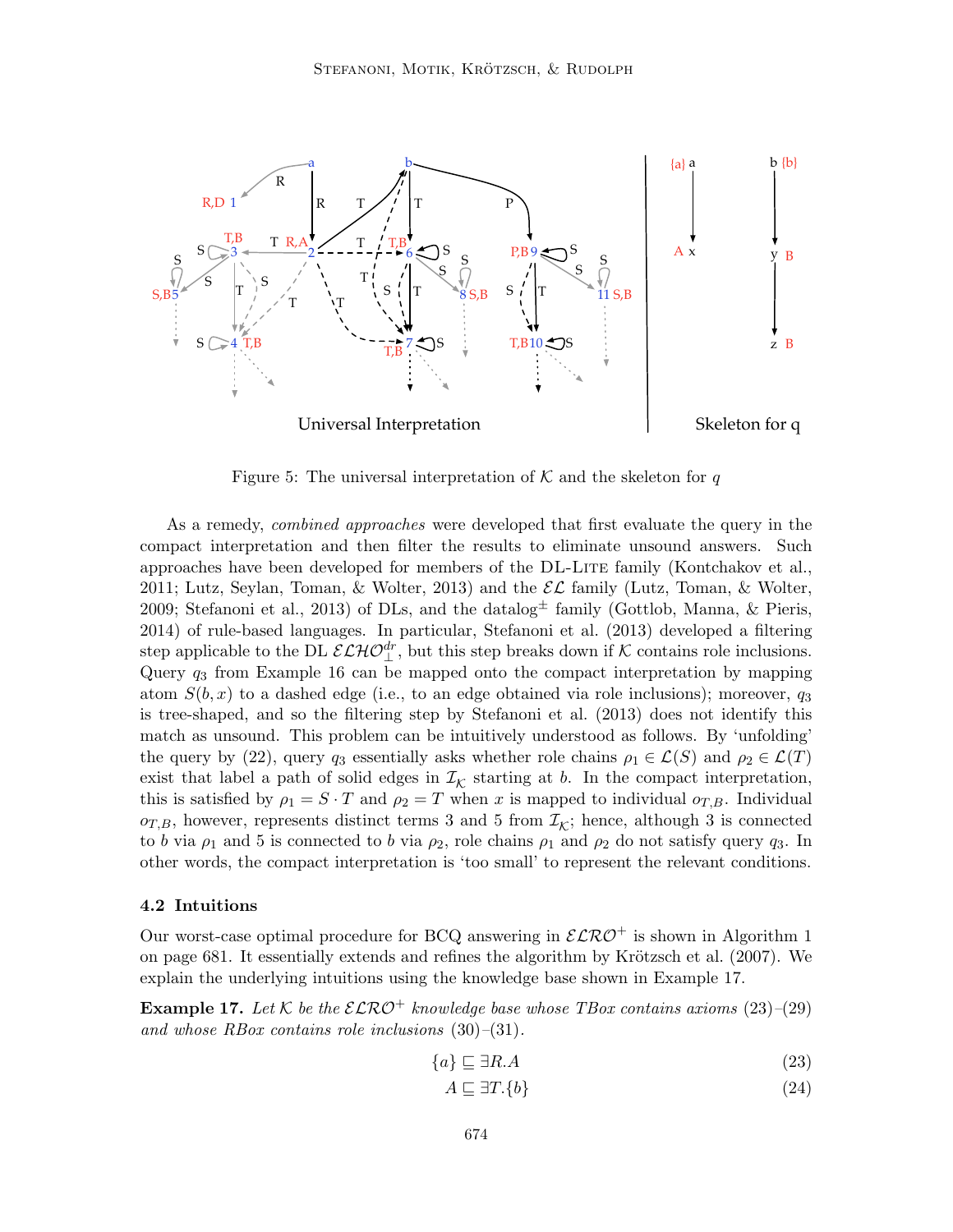

Figure 6: The transitions of  $\delta_{\mathcal{R}}$  corresponding to axioms (30)–(31)

 $A \sqsubseteq D$  (25)

$$
\{b\} \sqsubseteq \exists T.B \tag{26}
$$

 ${b} \sqsubseteq \exists P.B$  (27)

$$
B \sqsubseteq \exists S.\mathsf{Self} \tag{28}
$$

$$
B \sqsubseteq \exists T.B \tag{29}
$$

$$
T \cdot T \sqsubseteq T \tag{30}
$$

$$
S \cdot T \sqsubseteq S \tag{31}
$$

Moreover, let q be the following Boolean  $CQ$  over  $K$ .

$$
q = \exists x, y, z. \ D(x) \land T(x, z) \land S(y, z) \tag{32}
$$

Figure 5 shows the universal interpretation  $\mathcal{I}_{\mathcal{K}}$  for K; notation is as in Example 15. The solid looping edges on auxiliary terms of concept type B are obtained from axiom (28). One can see that  $\mathcal{K} \models q$  holds; for example, the following substitution  $\tau$  embeds q into  $\mathcal{I}_{\mathcal{K}}$ .

$$
\tau = \{x \mapsto 2, y \mapsto 6, z \mapsto 7\}
$$
\n
$$
(33)
$$

Our algorithm uses the PDA encoding of the RBox described in Section 3. The transition function  $\delta_{\mathcal{R}}$  for axioms (30)–(31) is shown in Figure 6; notation is the same as in Example 6; and note that Figure 6 is contained in Figure 3.

We must prove the existence of a substitution  $\tau$  mapping q into  $\mathcal{I}_{\mathcal{K}}$ . Such a substitution  $\tau$  can map the binary atoms in q to the dashed edges in Figure 5. Dashed edges introduce shortcuts between terms in  $\mathcal{I}_{\mathcal{K}}$ , but each dashed edge can be unfolded into a path consisting only of solid edges using the role inclusions in  $K$ . The solid paths in  $\mathcal{I}_K$  can be of two types: auxiliary paths involve only auxiliary terms, whereas nominal paths require moving through at least one individual. For instance, edge  $T(2, 7)$  can be unfolded into the path  $\rho_T = T \cdot T \cdot T$  connecting 2 with b, b with 6, and 6 with 7. In contrast, edge  $S(6,7)$  can be unfolded into the path  $\rho_S = S \cdot T$  connecting 6 with itself, and 6 with 7. Our algorithm then uses PDAs with transition function from Figure 6 to represent each binary atom in q as a sequence of binary atoms to be mapped over the corresponding solid path in  $\mathcal{I}_{\mathcal{K}}$ . Interpretation  $\mathcal{I}_{\mathcal{K}}$ , however, is infinite, so the space of possible substitutions is also infinite. Hence, to prove the existence of a substitution  $\tau$  mapping q into  $\mathcal{I}_{\mathcal{K}}$ , we cannot simply enumerate all of them, and we use Algorithm 1 instead.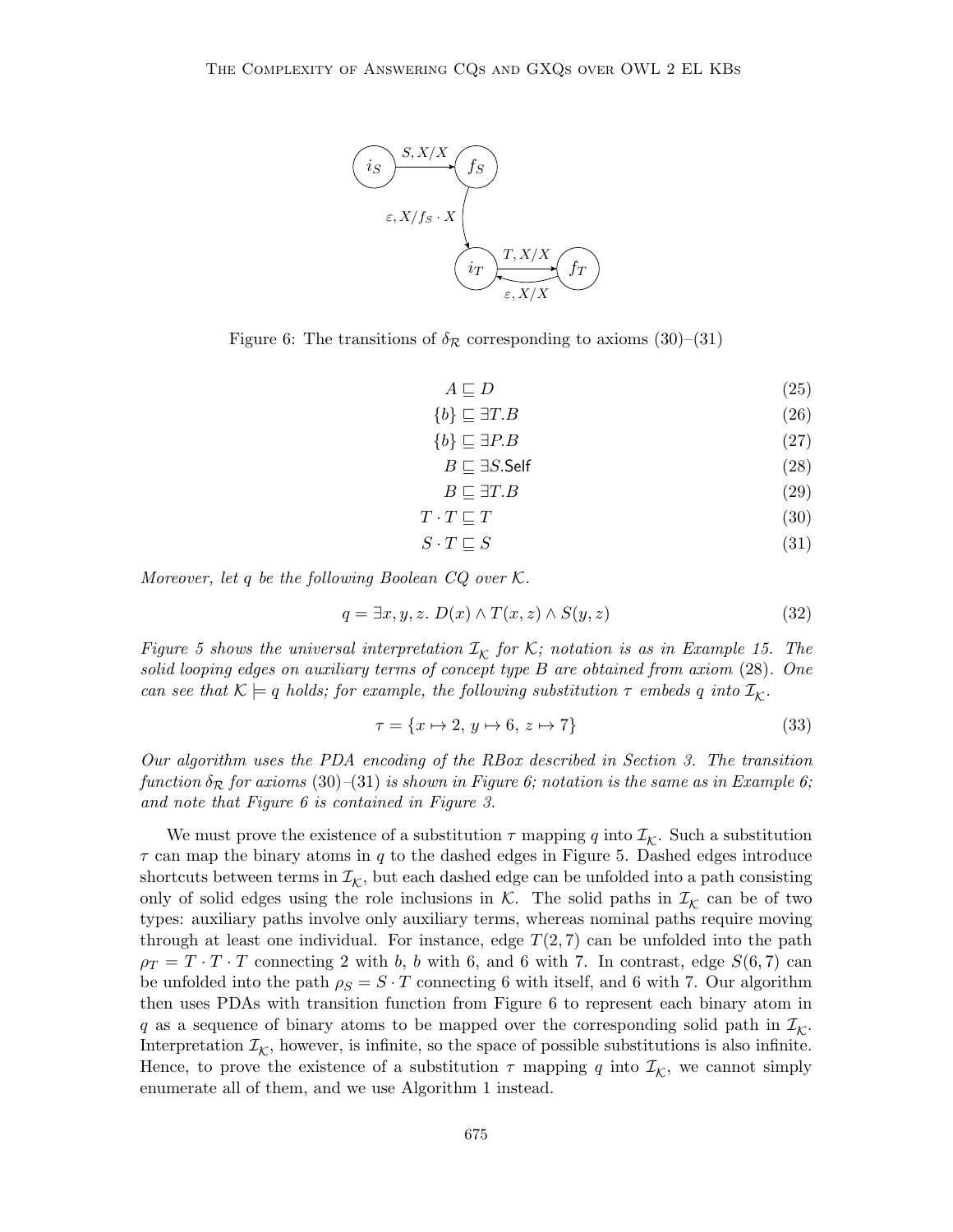In line 1 we check whether K is unsatisfiable; if so, then  $\mathcal{K} \models q$  holds trivially. Next, in line 2 we guess a substitution  $\sigma$  and continue checking  $\mathcal{K} \models \sigma(q)$ ; thus, this step takes into account that variables could be mapped to individuals, and that two variables could be mapped to the same term. In our example, we can guess  $\sigma$  to be the identity mapping on  $\vec{y}$ . In step 3, we then guess a finite structure, called the *skeleton for*  $\sigma(q)$ , which represents a (possibly infinite) set of substitutions mapping the variables of  $\sigma(q)$  to distinct auxiliary terms in  $\mathcal{I}_{\mathcal{K}}$ . Figure 5 shows the skeleton  $\mathcal{S}$  for the query in Example 17: skeleton vertices are the individuals of K and the variables of  $\sigma(q)$ , and they are arranged as a forest whose roots are the individuals; moreover, each vertex v of S is assigned an atomic concept  $\kappa(v)$ . After this step, skeleton S represents each substitution  $\tau$  (if any) satisfying the following two properties:

- 1.  $\tau$  maps each variable x to a term of concept type  $\kappa(x)$ , and
- 2. for each edge  $\langle v, v' \rangle$  in S, we have that  $\tau(v')$  is a descendant of  $\tau(v)$  in  $\mathcal{I}_{\mathcal{K}}$ .

We next extend  $\mathcal S$  with conditions that prune this set of substitutions, with the goal of leaving only substitutions *compatible* with  $\sigma(q)$ —that is, that embed  $\sigma(q)$  into  $\mathcal{I}_{\mathcal{K}}$ .

We establish compatibility with the unary atoms of  $\sigma(q)$  in line 4. In particular, consider atom  $D(x)$  in  $\sigma(q)$ . By property (1), each substitution  $\tau$  represented by the skeleton in Figure 5 maps variable x to a term of concept type  $\kappa(x) = A$ , implying that  $A(\tau(x)) \in \mathcal{I}_K$ holds. But then, since  $\mathcal{K} \models \kappa(x) \sqsubseteq D$  holds, we know that  $D(\tau(x)) \in \mathcal{I}_{\mathcal{K}}$  holds as well; thus, atom  $D(x)$  is satisfied for each substitution represented by S.

In contrast, we cannot establish compatibility of binary query atoms using entailment checking only, because vertex labels and the relative position of vertices do not sufficiently describe the substitutions. For example, substitution

$$
\tau_1 = \{x \mapsto 2, \, y \mapsto 9, \, z \mapsto 10\} \tag{34}
$$

satisfies properties (1) and (2), but  $T(\tau_1(x), \tau_1(z)) \notin \mathcal{I}_{\mathcal{K}}$ .

To prune such substitutions, in lines 5–16 of Algorithm 1 we guess for each binary atom in  $\sigma(q)$  how to unfold it as a sequence of solid steps in  $\mathcal{I}_{\mathcal{K}}$ . As solid paths in  $\mathcal{I}_{\mathcal{K}}$  can go through nominals or through auxiliary terms only, the two possibilities are accounted for by the guessing in line 8. Moreover, the skeleton already constrains the relative positions of query terms, so we represent the unfolding of each binary atom by labelling each edge  $\langle v, v' \rangle$ in S with a set  $L(v, v')$  of bounded-stack PDAs with transition function from Figure 6 so that each substitution  $\tau$  represented by S also satisfies the following property:

3. for each PDA  $P \in L(v, v')$ , a nonempty role chain  $\rho \in \mathcal{L}(\mathcal{P})$  exists labelling a path in  $\mathcal{I}_{\mathcal{K}}$  over solid edges from  $\tau(v)$  to  $\tau(v')$ .

We next illustrate how to label the edges of  $S$  so that all substitutions satisfying properties  $(1)$ – $(3)$  are compatible with each binary atom of  $\sigma(q)$ .

For  $T(x, z)$ , we must ensure that, for each substitution  $\tau$  represented by S, a role chain  $\rho_T \in \mathcal{L}(T)$  exists connecting  $\tau(x)$  to  $\tau(z)$  using only solid edges. Since the relative positions of  $\tau(x)$  and  $\tau(z)$  in  $\mathcal{I}_{\mathcal{K}}$  is determined by S as shown in Figure 5, such a path must connect  $\tau(x)$  with b, then connect b with  $\tau(y)$ , and finally connect  $\tau(y)$  with  $\tau(z)$ . In addition, we can assume that no individuals occur on paths from b to  $\tau(y)$ , and from  $\tau(y)$  to  $\tau(z)$ : if a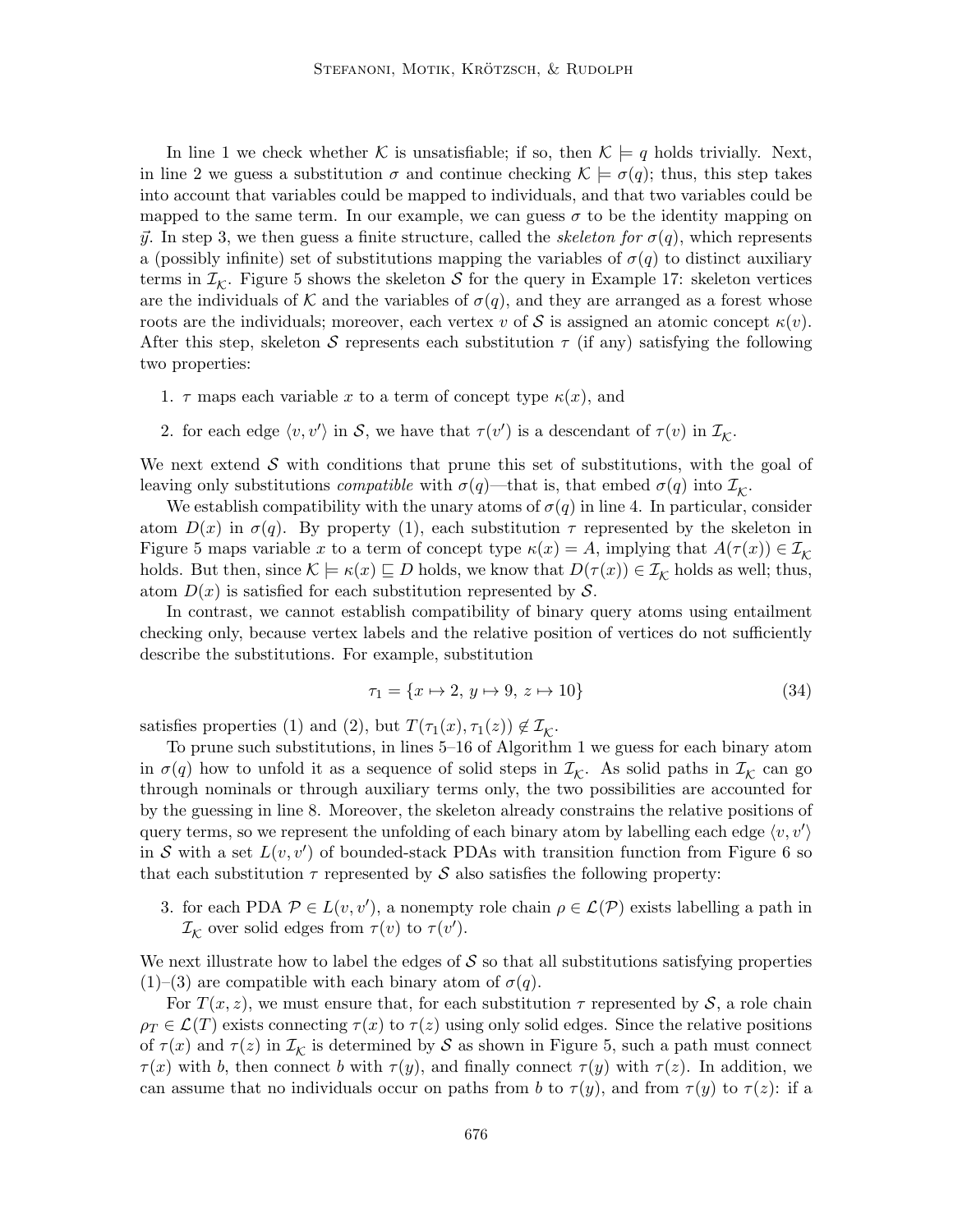

Figure 7: On the left-hand side, the walking finite automaton  $wfa(A, \{b\})$  (transitions involving  $\top_c$  and  $\top_r$  are not shown for clarity); on the right-hand side, the stationary finite automaton  $\mathsf{sfa}(B)$ 

path from  $\tau(x)$  to  $\tau(z)$  involves individuals other than b or if it visits b more than once, we can 'absorb' all such path segments into the subpath from  $\tau(x)$  to b. Thus, we check the existence of such  $\rho_T$  by setting  $v_0 = a_u = b$  in lines 7–8 (no guessing is possible in line 8 in this case) and 'splitting' in lines 7–11 the path  $\rho_T$  into the three subpaths. In particular, in line 10 we guess states  $s_0$ ,  $s_1$ , and  $s_2 = f_T$  and in line 11 we guess stack words  $\gamma_0$ ,  $\gamma_1$ , and  $\gamma_2 = \bot$  with the following properties:

- (i) the subpaths from  $\tau(x)$  to b are described by PDA  $\mathcal{P}_T^0$  whose start state and stack are  $i<sub>T</sub>$  and  $\perp$ , respectively, and the final state and stack are  $s<sub>0</sub>$  and  $\gamma<sub>0</sub>$ , respectively;
- (ii) the subpaths from b to  $\tau(y)$  are described by PDA  $\mathcal{P}_T^1$  whose start state and stack are  $s_0$  and  $\gamma_0$ , respectively, and the final state and stack are  $s_1$  and  $\gamma_1$ , respectively; and
- (iii) the subpaths from  $\tau(y)$  to  $\tau(z)$  are described by PDA  $\mathcal{P}_T^2$  whose start state and stack are  $s_1$  and  $\gamma_1$ , respectively, and the final state and stack are  $s_2$  and  $\gamma_2$ , respectively.

We do not know what terms of  $\mathcal{I}_{\mathcal{K}}$  variables y and z should be mapped to, so we cannot check the existence of paths in (ii) and (iii) independently. Therefore, we add in line 12 PDAs  $\mathcal{P}_T^1$  and  $\mathcal{P}_T^2$  as constraints on edges  $\langle b, y \rangle$  and  $\langle y, z \rangle$  in S, respectively. The edges of  $S$  thus 'accumulate' all constraints that the moves to auxiliary terms must satisfy; later we shall explain how in lines 17–18 we check these constraints and, if this check passes, how we know that we can map y and z to auxiliary terms whose concept types are  $\kappa(y)$ and  $\kappa(z)$ , respectively. In contrast, the path in (i) finishes in an individual, so we can check existence of such a path independently from any other constraint. To this end, we construct the *walking finite automaton*  $wfa(A, \{b\})$  shown on the left-hand side of Figure 7. Such wfa $(A, \{b\})$  describes the moves in  $\mathcal{I}_{\mathcal{K}}$  from terms with concept type  $\kappa(x) = A$  to individual b—that is, such that  $\rho \in \mathcal{L}(\text{wfa}(A, \{b\}))$  for each term w with concept type A and for each role chain  $\rho$  connecting w to b in  $\mathcal{I}_{\mathcal{K}}$  via solid edges; then, in line 14 we check whether the intersection of the languages of  $\mathsf{wfa}(A, \{b\})$  and  $\mathcal{P}_T^0$  is empty. As  $\mathsf{wfa}(A, \{b\})$ is a FA and  $\mathcal{P}_T^0$  is a PDA, we can test the emptiness of the intersection of their languages in polynomial time (Hopcroft et al., 2003). In our example, we can guess  $s_0 = s_1 = s_2 = f_T$ .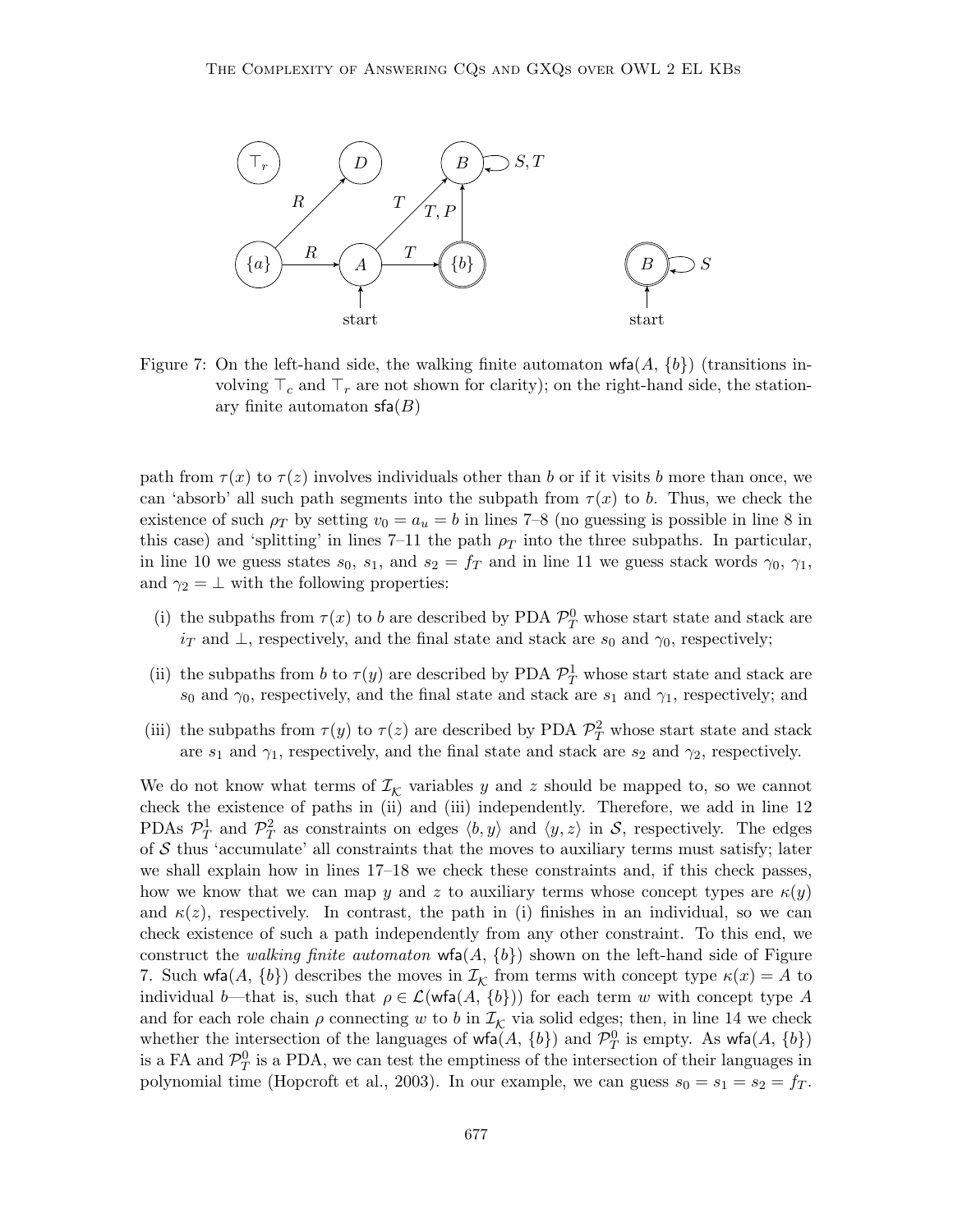Thus,  $\mathcal{P}_T^1$  accepts the language  $T^*$ , and because b is connected to  $\tau_1(y)$  by a solid edge labelled by P, adding  $\mathcal{P}_T^1$  as constraint on edge  $\langle b, y \rangle$  ensures that substitution  $\tau_1$  from (34) does not satisfy property (3).

For  $S(y, z)$ , we must ensure that, for each substitution  $\tau$  represented by S, a role chain  $\rho_S \in \mathcal{L}(S)$  exists connecting  $\tau(y)$  to  $\tau(z)$  using only solid edges. Now even though z is a descendant of y in S, in line 8 we could guess  $v_0 = a_u = b$ , so that  $\rho_S$  connects  $\tau(y)$  with b and then, without going through individuals, connects b with  $\tau(z)$  via  $\tau(y)$ . In the rest of this paragraph, however, we consider the case in which  $\rho_S$  connects  $\tau(y)$  with  $\tau(z)$  directly, since that is the only possibility in our example, as one can see in Figure 5. Therefore, in line 8, we guess  $v_0 = t = y$ . But then, a path from  $\tau(y)$  to  $\tau(z)$  could first loop on  $\tau(y)$ due to self-restrictions; then it must actually move from  $\tau(y)$  to  $\tau(z)$ ; and finally it could loop on  $\tau(z)$ . For reasons we discuss in the following paragraph, we 'absorb' the latter loop into a constraint added to edge  $\langle y, z \rangle$ ; however, we check the existence of the former loop independently. Therefore, in lines 7–11 we 'split'  $\rho_S$  into two subpaths. In particular, in line 10 we guess states  $s_0$  and  $s_1 = f_S$ , and in line 11 we guess stack words  $\gamma_0$  and  $\gamma_1 = \perp$ with the following properties:

- (i) the looping on  $\tau(y)$  is described by PDA  $\mathcal{P}_S^0$  whose start state and stack are  $i_S$  and  $\perp$ , respectively, and the final state and stack are  $s_0$  and  $\gamma_0$ , respectively; and
- (ii) the subpaths from  $\tau(y)$  to  $\tau(z)$  that start with a move from  $\tau(y)$ , but possibly involve looping on  $\tau(z)$ , are described by PDA  $\mathcal{P}_S^1$  whose start state and stack are  $s_0$  and  $\gamma_0$ , respectively, and the final state and stack are  $s_1$  and  $\gamma_1$ , respectively.

As in the previous case, we check (ii) by adding  $\mathcal{P}_S^1$  as constraint on edge  $\langle y, z \rangle$  in S. Furthermore, we check the existence of a path in (i) by constructing the stationary finite automaton  $\mathsf{sfa}(B)$  shown on the right-hand side of Figure 7. Such  $\mathsf{sfa}(B)$  describes the possible loops on terms with concept type  $\kappa(y) = B$ ; that is, such that  $\rho \in \mathcal{L}(\mathsf{sfa}(B))$  for each term w with concept type B and for each role chain  $\rho$  corresponding to a (possibly empty) loop on  $w$ ; then, in line 16 we check whether the intersection of the languages of  $\text{sfa}(B)$  and  $\mathcal{P}_S^0$  is empty. In our example, we guess  $s_0 = s_1 = f_S$ ; thus  $\mathcal{P}_S^0$  accepts the language  $S \cdot T^*$ , whereas  $\mathcal{P}_S^1$  accepts the language  $T^*$ .

Before line 17, skeleton  $S$  represents all substitutions that are compatible with the atoms in  $\sigma(q)$ , but we must still show that at least one such substitution can be realised by the universal interpretation  $\mathcal{I}_{\mathcal{K}}$ . To this end, we apply Algorithm 2 on page 681 to each edge  $\langle v, v' \rangle$  in the skeleton, and thus we check whether terms  $\tau(v)$  and  $\tau(v')$  in  $\mathcal{I}_{\mathcal{K}}$  exist that satisfy properties (1)–(3) for all PDAs in  $L(v, v')$ . Roughly speaking, we solve this problem by running all PDAs in parallel in lines 7–15 of Algorithm 2. However, we cannot materialise  $\mathcal{I}_{\mathcal{K}}$ , so we exploit a property of our consequence-based chase procedure: a term w with concept type A is connected to a term  $w'$  with concept type B in  $\mathcal{I}_{\mathcal{K}}$  using a solid edge labelled by S if and only if  $\mathcal{K} \models A \sqsubseteq \exists S.B.$  Furthermore, the concept type of w fully describes the solid paths to descendants of  $w$ , so we do not need to keep track of the actual position in  $\mathcal{I}_{\mathcal{K}}$ ; instead, we use variable concept to keep track of the current term's concept type. Thus, in line 9 we check existence of edges in  $\mathcal{I}_{\mathcal{K}}$  via entailment checking; after that, for each PDA, in line 11 we guess a state s and a stack  $\gamma$  of the PDA, in line 12 we check whether the PDA can perform the move, and in line 14 we actually move the PDA. Due to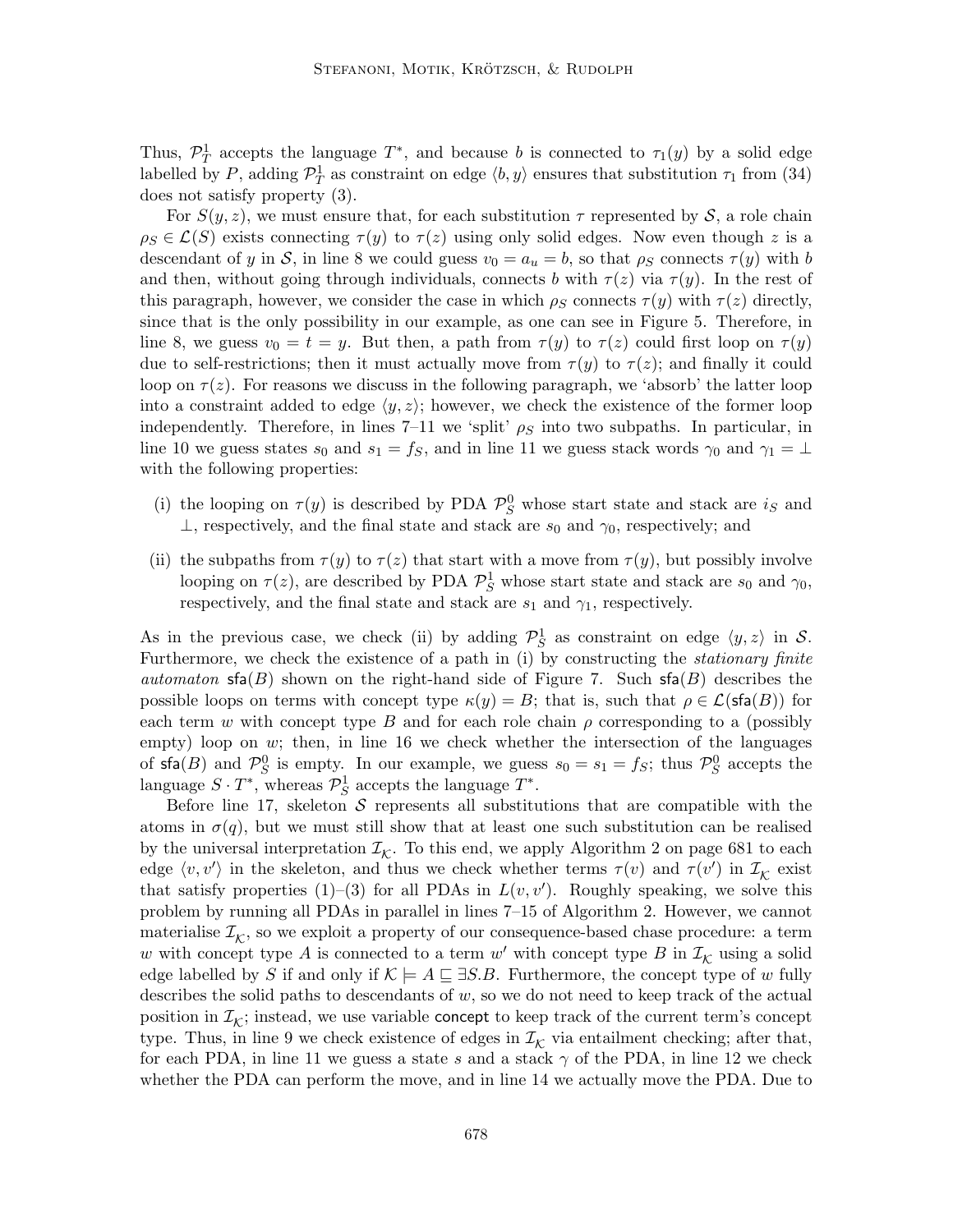self-restrictions and reflexive roles, however, the PDAs need not move in synchrony: after each move over a solid edge, each of the PDAs can independently loop on the current term. To this end, in line 11 we guess a state s' and a stack  $\gamma'$  that the PDA moves into after looping, and in line 13 we check whether the PDA can move from state s with stack  $\gamma$  to state s' with stack  $\gamma'$  using a role chain compatible with the concept type of the term the PDA is moving into, as given by the stationary finite automaton  $\mathsf{sfa}(D)$ . Because not all PDAs are required to loop, FA  $\mathsf{sfa}(D)$  accepts the empty word. Algorithm 2 thus checks loops only *after* each move, which is why line 16 in Algorithm 1 is necessary. Lines 2–5 take into account that each of the PDAs is nondeterministic and so it can initially make several  $\varepsilon$ -transitions; note that an explicit check for  $\varepsilon$ -transitions is required only initially since line 13 allows for possible  $\varepsilon$ -transitions after each move along a solid edge. Finally, we ensure termination of Algorithm 2 by observing that, since the stack of each PDA in  $L(v, v')$ is bounded, the number of current configurations of each of the PDA is exponential, and so the number of distinct tuples of the current PDA configurations is exponential as well; hence, the algorithm repeats computations after at most exponentially many steps. We thus obtain a nondeterministic decision procedure running in polynomial space by using a binary counter to stop the computation after all distinct configurations have been explored. For the constraints added to  $\mathcal S$  in the previous paragraphs, one can check that Algorithm 2 returns true on all edges of S; hence,  $\mathcal{K} \models \sigma(q)$  holds, and thus  $\mathcal{K} \models q$  holds as well.

### 4.3 Formalisation

We now formalise the intuitions from the previous section. Towards this goal, we fix a normalised  $\mathcal{ELRO}^+$  KB  $\mathcal{K} = \langle \mathcal{T}, \mathcal{R}, \mathcal{A} \rangle$  with a regular RBox  $\mathcal{R}$ , we let  $Q_{\mathcal{R}}$ ,  $\Gamma_{\mathcal{R}}$ , and  $\delta_{\mathcal{R}}$  be as specified in Definition 4, and we let  $d_{\mathcal{R}}$  be the depth of  $\mathcal R$  as specified in Section 3. We start by formalising the notion of a skeleton of a Boolean CQ.

**Definition 18.** A skeleton for a Boolean CQ  $q = \exists \vec{y}$ .  $\psi(\vec{y})$  is a triple  $S = \langle V, E, \kappa \rangle$  with the following components.

- 1.  $V = I_K \cup \vec{y}$  is the set of vertices.
- 2.  $E \subseteq V \times \vec{y}$  is the set of edges such that the directed graph  $\langle V, E \rangle$  is a forest whose roots are precisely the elements of  $I_K$ .
- 3.  $\kappa : \vec{y} \mapsto {\{\top_{c}\}} \cup {\{\mathsf{C}_{\mathcal{K}}}$  is a function that maps the existential variables of q to atomic concepts. For convenience,  $\kappa$  is extended to V by  $\kappa(v) := \{v\}$  for each  $v \in I_{\mathcal{K}}$ .

A path in S is a nonempty sequence of (distinct) vertices  $v_0, \ldots, v_n$  such that  $n \geq 0$  and, for each  $i \in [0..n-1]$ , we have that  $\langle v_i, v_{i+1} \rangle \in E$ .

Please observe that, as  $K$  is in normal form, there exists at least one individual occurring in K and thus  $V \cap I \neq \emptyset$ . We next generalise the notion of a PDA encoding the RBox R from Definition 4 by allowing arbitrary start and final states as well as arbitrary start and final stacks of size at most  $d_{\mathcal{R}}$ . These generalised PDA will be used in our algorithm to implement the splitting operation mentioned in Section 4.2.

**Definition 19.** For states  $s, s' \in Q_{\mathcal{R}}$  and words  $\gamma, \gamma' \in \Gamma_{\mathcal{R}}^*$  with  $|\gamma| \leq d_{\mathcal{R}}$  and  $|\gamma'| \leq d_{\mathcal{R}}$ , a generalised PDA for  $\mathcal R$  is given by  $\mathsf{pda}(s,\gamma,s',\gamma'):=\langle Q_\mathcal R, \Sigma_\mathcal R, \Gamma_\mathcal R, \delta_\mathcal R, s, \gamma, s', \gamma' \rangle.$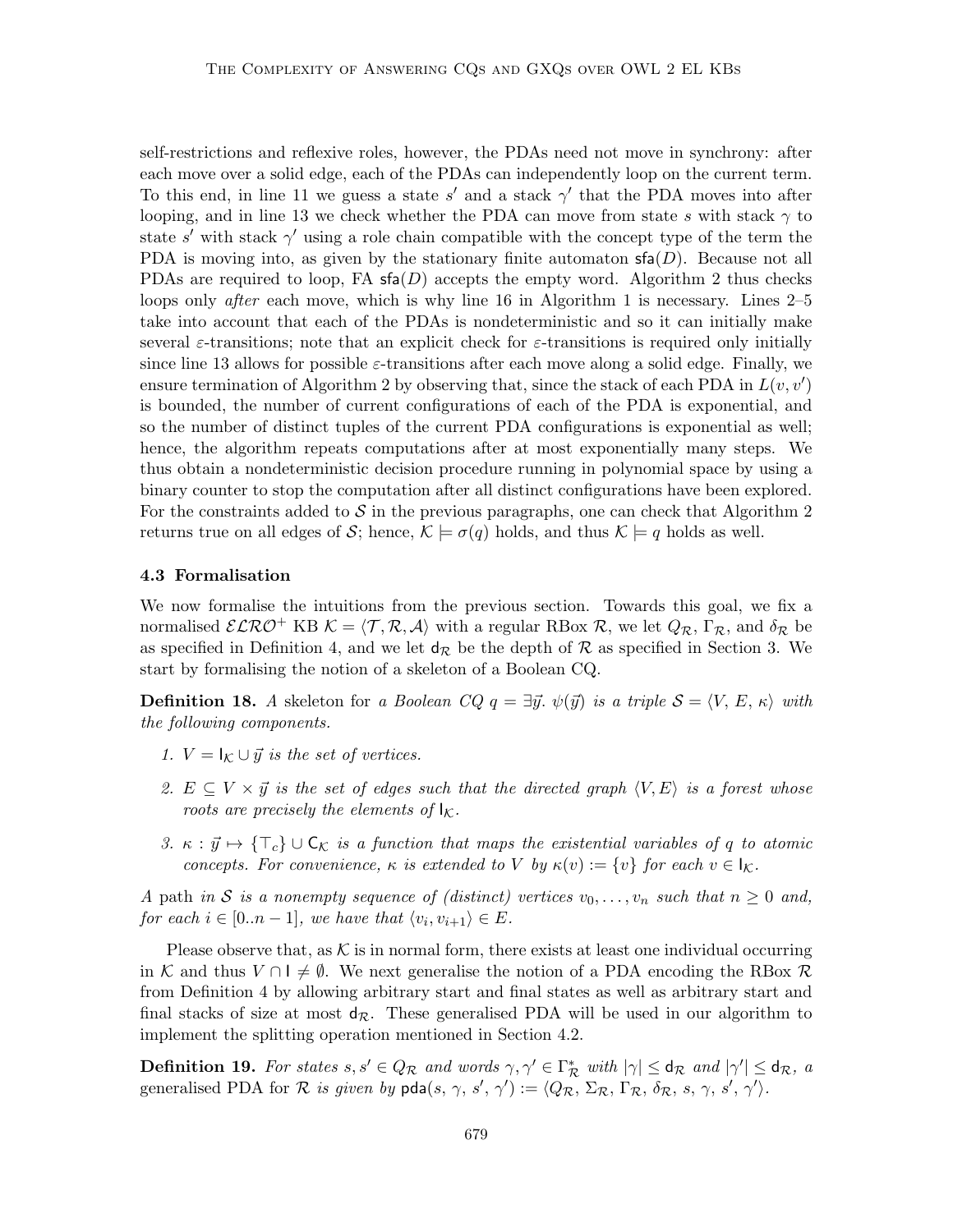The following definition introduces automata that one can use to succinctly represent the axioms that logically follow from  $K$ .

**Definition 20.** Let A and B be basic concepts. The walking finite automaton from A to B is given by wfa $(A, B) := \langle Q, \Sigma_{\mathcal{R}}, \delta_w, A, B \rangle$  where Q and  $\delta_w$  are as follows.

- $Q = \{\top_c\} \cup \mathsf{C}_{\mathcal{K}} \cup \mathsf{N}_{\mathcal{K}}.$
- $\delta_w$  is the transition function containing  $D \in \delta_w(C, S)$  for each role  $S \in \Sigma_{\mathcal{R}}$  and all states C and D in Q such that  $\mathcal{K} \models C \sqsubseteq \exists S.D$ .

The stationary finite automaton for A is given by  $\mathsf{sfa}(A) := \langle \{A\}, \Sigma_{\mathcal{R}}, \delta_s, A, A \rangle$  where  $\delta_s$ contains  $A \in \delta_s(A, S)$  for each role  $S \in \Sigma_R$  with  $\mathcal{K} \models A \sqsubseteq \exists S$ . Self or  $\mathcal{K} \models \epsilon \sqsubseteq S$ .

Boolean CQs can be answered by the nondeterministic procedure entails shown in Algorithm 1, which uses an auxiliary procedure exist shown in Algorithm 2. The following theorem states that entails( $\mathcal{K}, q$ ) decides  $\mathcal{K} \models q$ , and its proof is given in Section 4.4.

**Theorem 21.** Let q be a Boolean CQ over K. Then,  $K \models q$  if and only if a nondeterministic computation exists such that entails( $K$ , q) returns true.

Finally, we determine the complexity of the algorithm entails, and towards this goal we first determine the complexity of the auxiliary function exist.

**Lemma 22.** Function  $ext(A, B, \{P_j = \text{pda}(s_j, \gamma_j, s_j', \gamma_j') \mid 0 \leq j \leq m\})$  can be implemented so that it uses space polynomial in  $m \cdot |\mathcal{K}|$  and, if the RBox  $\mathcal R$  is fixed, it runs in time polynomial in  $|\mathcal{T}| + |\mathcal{A}|$ .

*Proof.* Consider arbitrary A, B, and  $\mathcal{P}_j = \text{pda}(s_j, \gamma_j, s'_j, \gamma'_j)$  as stated above; let M be as in Algorithm 2; and let  $\vdash$  be the derivation relation corresponding to  $\delta_{\mathcal{R}}$ . By the definition of generalised PDAs, we have  $|\gamma_j| \le d_{\mathcal{R}}$  and  $|\gamma'_j| \le d_{\mathcal{R}}$  for each  $j \in [1..m]$ .

By Proposition 2, using polynomial time one can compute PDAs accepting languages  $\mathcal{L}_{d_{\mathcal{R}}}(\textsf{pda}(s_j,\gamma_j,s,\gamma))$  and  $\mathcal{L}_{d_{\mathcal{R}}}(\textsf{pda}(s,\gamma,s',\gamma'))$  in lines 4 and 13; therefore, checks in lines 4 and 13 can be implemented so that they use time (and therefore space) polynomial in  $|\mathcal{K}|$  (Hopcroft et al., 2003, ch. 7).

For the space usage of Algorithm 2, please observe that the function stores the following information at each computation step:

- (a) an array state of length m such that state  $j \in Q_{\mathcal{R}}$  for each  $j \in [1..m]$ , an array stack of length m such that  $\mathsf{stack}[j] \in \Gamma^*_{\mathcal{R}}$  and  $|\mathsf{stack}[j]| \leq \mathsf{d}_{\mathcal{R}}$  for each  $j \in [1..m],$
- (b) a generalised PDA in line 4,
- (c) a generalised PDA and a stationary automaton in line 14,
- (d) a concept concept  $\in \{A, \top_c\} \cup C_{\mathcal{K}}$  in line 1,
- (e) a binary counter k such that  $1 \leq k \leq M$ , and
- (f) the depth  $d_{\mathcal{R}}$  of  $\mathcal{R}$ , an atomic concept  $D \in {\{\top_{c}\}} \cup {\mathsf{C}_{\mathcal{K}}}$ , and a role  $S \in \Sigma_{\mathcal{R}}$ .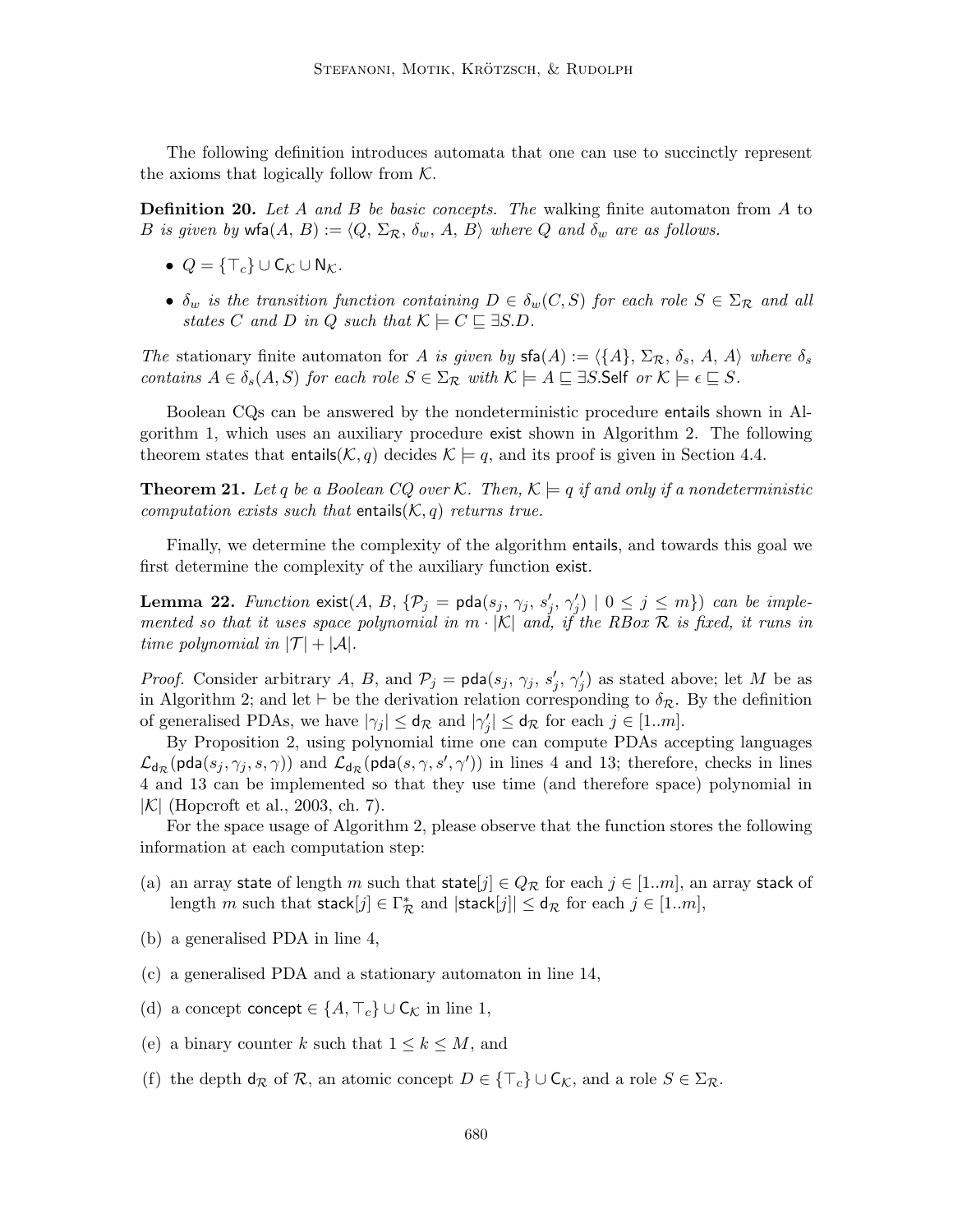```
Algorithm 1: entails(K, q)
```
1 if  $K$  is inconsistent then return true **2 guess** a substitution  $\sigma$  with  $\text{dom}(\sigma) = \vec{y}$  and  $\text{rng}(\sigma) \subset \vec{y} \cup \mathbf{l}_K$ **3 guess** a skeleton  $S = \langle V, E, \kappa \rangle$  for  $\sigma(q)$ 4 if an atom  $A(t)$  in  $\sigma(q)$  exists such that  $\mathcal{K} \not\models \kappa(t) \sqsubseteq A$  then return false 5 foreach  $\langle v, v' \rangle \in E$  do let  $L(v, v') := \emptyset$ 6 foreach binary atom  $S(t, u)$  in  $\sigma(q)$  do 7 let  $a_u$  be the unique individual such that u is reachable from  $a_u$  in S 8 guess  $v_0 \in \{t, a_u\}$  such that u is reachable from  $v_0$  in S 9 let  $v_0, \ldots, v_n$  be the unique path in S such that  $v_n = u$ 10 guess states  $s_0, \ldots, s_n$  in  $Q_{\mathcal{R}}$  such that  $s_n = f_S$ 11 guess words  $\gamma_0, \ldots, \gamma_n$  in  $\Gamma^*_{\mathcal{R}}$  such that  $\gamma_n = \bot$  and  $|\gamma_i| \le d_{\mathcal{R}}$  for each  $i \in [0..n]$ 12 foreach  $i \in [1..n]$  do let  $L(v_{i-1}, v_i) := L(v_{i-1}, v_i) \cup \{\text{pda}(s_{i-1}, \gamma_{i-1}, s_i, \gamma_i)\}$ 13 if  $v_0 \in \mathsf{I}$  then 14 if  $\mathcal{L}(\mathsf{wfa}(\kappa(t), \kappa(v_0))) \cap \mathcal{L}(\mathsf{pda}(i_S, \perp, s_0, \gamma_0)) = \emptyset$  then return false 15 else 16 if  $\mathcal{L}(\mathsf{sfa}(\kappa(v_0))) \cap \mathcal{L}(\mathsf{pda}(i_S, \perp, s_0, \gamma_0)) = \emptyset$  then return false 17 foreach  $\langle v, v' \rangle \in E$  do 18 if  $not$  exist $(\kappa(v), \kappa(v'), L(v, v'))$  then return false <sup>19</sup> return true

Algorithm 2: exist $(A, B, \{P_j = \text{pda}(s_j, \gamma_j, s'_j, \gamma'_j) \mid 0 \leq j \leq m\})$ 1 let concept := A and let  $M := (1 + |\mathsf{C}_{\mathcal{K}}|) \cdot |Q_{\mathcal{R}}|^m \cdot (|\Gamma_{\mathcal{R}}|^{1 + d_{\mathcal{R}}})^m$ 2 for  $j = 1$  to m do **3** guess a state  $s \in Q_{\mathcal{R}}$  and a word  $\gamma \in \Gamma_{\mathcal{R}}^*$  such that  $|\gamma| \le d_{\mathcal{R}}$ 4 if  $\epsilon \notin \mathcal{L}_{d_{\mathcal{R}}}(\textsf{pda}(s_j, \gamma_j, s, \gamma))$  then return false 5 set state $[j] := s$  and stack $[j] := \gamma$ 6 guess  $k \in \mathbb{N}$  such that  $1 \leq k \leq M$ 7 for  $r = 1$  to  $k$  do 8 guess  $S \in \Sigma_{\mathcal{R}}$  and  $D \in \{\top_c\} \cup \mathsf{C}_{\mathcal{K}}$ 9 if K  $\notin$  concept  $\sqsubseteq \exists S.D$ , or  $\mathcal{K} \models D \sqsubseteq \{a\}$  for some  $a \in I_{\mathcal{K}}$  then return false 10 for  $j = 1$  to m do 11 guess  $\{s, s'\} \subseteq Q_{\mathcal{R}}$  and  $\{\gamma, \gamma'\} \subseteq \Gamma_{\mathcal{R}}^*$  with  $|\gamma| \le d_{\mathcal{R}}$  and  $|\gamma'| \le d_{\mathcal{R}}$ 12 if  $\langle$ state $[j], S$ , stack $[j] \rangle \not\vdash \langle s, \epsilon, \gamma \rangle$  then return false  ${\bf i}$ 13 if  $\mathcal L(\mathsf{sfa}(D)) \cap \mathcal L_{\mathsf{d}_\mathcal R}(\mathsf{pda}(s,\,\gamma,\,s',\,\gamma')) = \emptyset$  then return false 14 set state $[j] := s'$  and stack $[j] := \gamma'$ 15 set concept :=  $D$ 16 if concept  $\neq B$  then return false 17 if there exists an index  $j \in [1..m]$  such that  $\textsf{state}[j] \neq s'_j$  or  $\textsf{stack}[j] \neq \gamma'_j$  then <sup>18</sup> return false <sup>19</sup> return true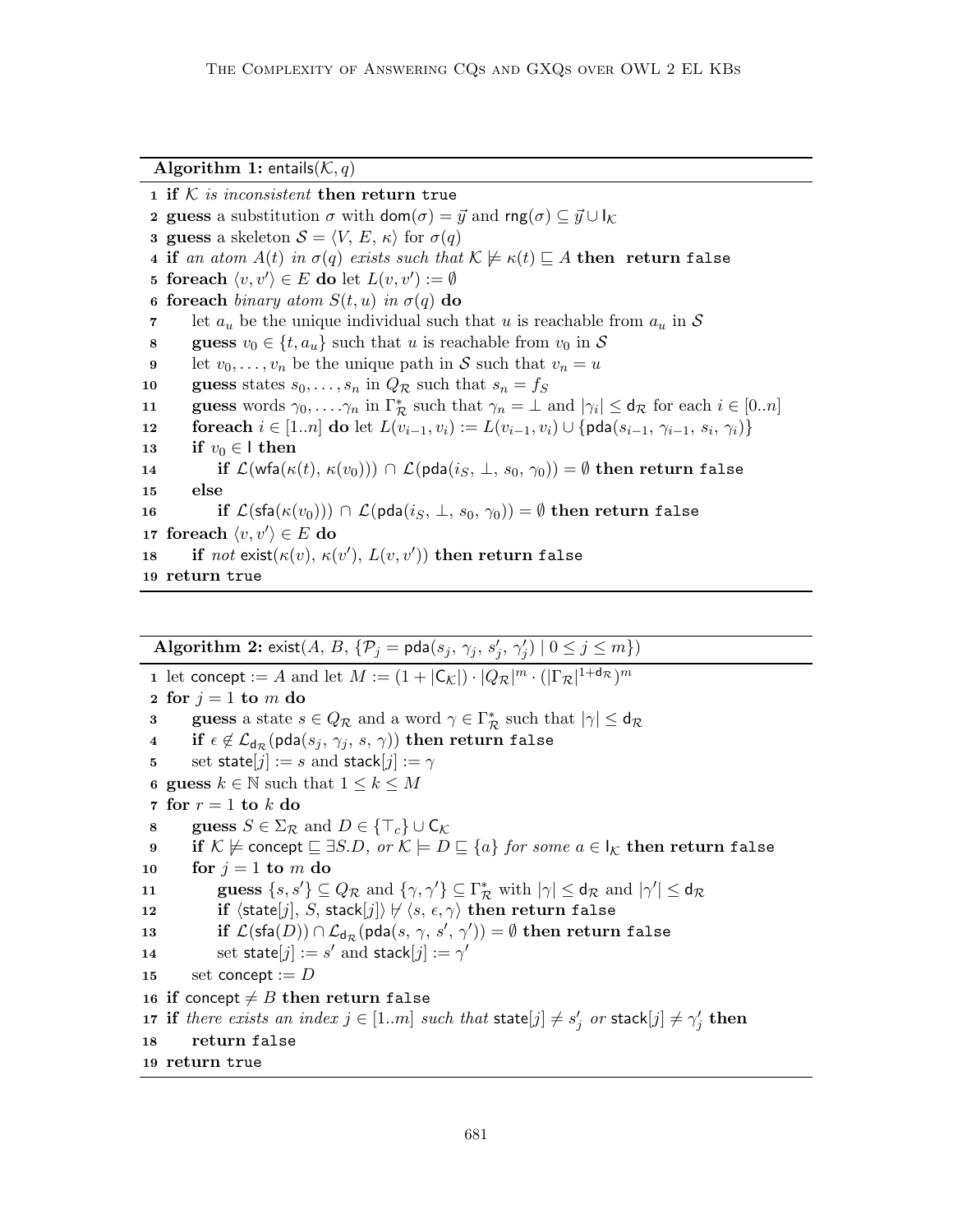By the definition of  $d_{\mathcal{R}}$ , we have that  $d_{\mathcal{R}}$  is linearly bounded by the number of axioms occurring in R; hence, we need at most  $O(m \cdot |R|)$  space to store the two arrays. Furthermore, we need at most  $O(m \cdot |\mathcal{K}|)$  space to store the counter k using binary encoding. By Definition 20, the size of  $\mathsf{sfa}(D)$  is polynomial in  $|\mathcal{K}|$ ; by Definition 4, the size of  $\mathsf{pda}(s, \gamma, s', \gamma')$  is polynomial in  $|\mathcal{R}|$ . Overall, the space needed to store the required information is polynomial in  $m \cdot |\mathcal{K}|$ . Finally, following Krötzsch (2011), we can realise the check in step 9 in polynomial time. Thus, exist can be implemented so that it uses space polynomial in  $m \cdot |\mathcal{K}|$ .

Next, assume that the RBox R is fixed. Then  $d_{\mathcal{R}}, Q_{\mathcal{R}}, \Sigma_{\mathcal{R}},$  and  $\Gamma_{\mathcal{R}}$  are all fixed as well; moreover, m is bounded by the size of  $\mathcal R$  and so it is fixed, and M is linear in the size of  $\mathcal T$  and  $\mathcal A$ . Thus, the number of alternatives in the nondeterministic step in line 3 of Algorithm 2 is fixed, so lines 1–5 require time polynomial in  $|\mathcal{T}| + |\mathcal{A}|$ . Furthermore, instead of guessing k using the nondeterministic step 6, we can repeat lines  $7-15$  for each  $k \in [1..M]$ , which requires a linear number of iterations. To show that lines 7–15 can also be implemented to run in polynomial time, we first define three sets which can be used to perform the checks in lines 9, 12, and 13.

$$
\{ \langle S, C, D \rangle \in \Sigma_{\mathcal{R}} \times (\mathsf{C}_{\mathcal{K}} \cup \mathsf{N}_{\mathcal{K}} \cup \{\top_{c}\})^{2} \mid \mathcal{K} \models C \sqsubseteq \exists S.D \text{ and } \forall a \in \mathsf{I}_{\mathcal{K}} : \mathcal{K} \not\models D \sqsubseteq \{a\} \} \tag{35}
$$

 $\{\langle S, \text{pda}(s, \gamma, s', \gamma')\rangle \mid \text{for } S \in \Sigma_{\mathcal{R}} \text{ with } \langle s, S, \gamma \rangle \vdash \langle s', \epsilon, \gamma' \rangle \}$  (36)

$$
\{ \langle C, \mathsf{pda}(s, \gamma, s', \gamma') \rangle \mid \text{for } C \in \mathsf{C}_{\mathcal{K}} \cup \{\top_{c}\} \text{ with } \mathcal{L}(\mathsf{sfa}(C)) \cap \mathcal{L}_{\mathsf{d}_{\mathcal{R}}}(\mathsf{pda}(s, \gamma, s', \gamma')) \neq \emptyset \} \tag{37}
$$

Given that R is fixed, these sets can be computed in time polynomial in the size of  $\mathcal T$  and A. We next show that we can implement the for-loop in steps  $7-15$  to use space logarithmic in the size of  $\mathcal{T}, \mathcal{A},$  and of the sets in equations (35)–(37). For the space usage in lines 7–15, at each computation step of the for-loop we store the information from points  $(a)$ – $(f)$  above. Since R and m are fixed, however, points  $(a)-(c)$  require constant space. Furthermore, the checks in lines 9, 12, and 13 can be performed by a lookup in sets  $(35)-(37)$ ; by storing these sets using a suitable binary encoding and by using a binary index into the sets, this check can be implemented using logarithmic space. Finally, as  $C_K$  and M are linear in the size of  $\mathcal T$  and  $\mathcal A$ , we can store counter k, concepts D and concept, and role S using a binary encoding, so the overall space the function needs to store is logarithmic in  $|\mathcal{T}| + |\mathcal{A}|$ , and the size of the sets  $(35)$ – $(37)$ . Thus, steps 7–15 require nondeterministic logarithmic space, and it is well known that this implies that steps 7–15 can be implemented to run in polynomial time. Finally, steps 16–19 clearly require polynomial time. Consequently, function exist can be implemented so that it runs in time polynomial in  $|\mathcal{T}| + |\mathcal{A}|$  for fixed R.  $\Box$ 

We are now ready to establish the complexity of function entails  $(K, q)$ ; in Section 5 we shall show that our function is worst-case optimal in combined and data complexities.

**Theorem 23.** For q a BCQ over K, function entails(K, q) can be implemented so that

- 1. it uses space polynomial in the input size,
- 2. if the RBox  $R$  is fixed, it runs in nondeterministic polynomial time in the size of the TBox  $\mathcal{T}$ , the ABox  $\mathcal{A}$ , and the query q, and
- 3. if the RBox  $R$  and the query q are fixed, it runs in (deterministic) polynomial time in the size of the TBox  $\mathcal T$  and the ABox  $\mathcal A$ .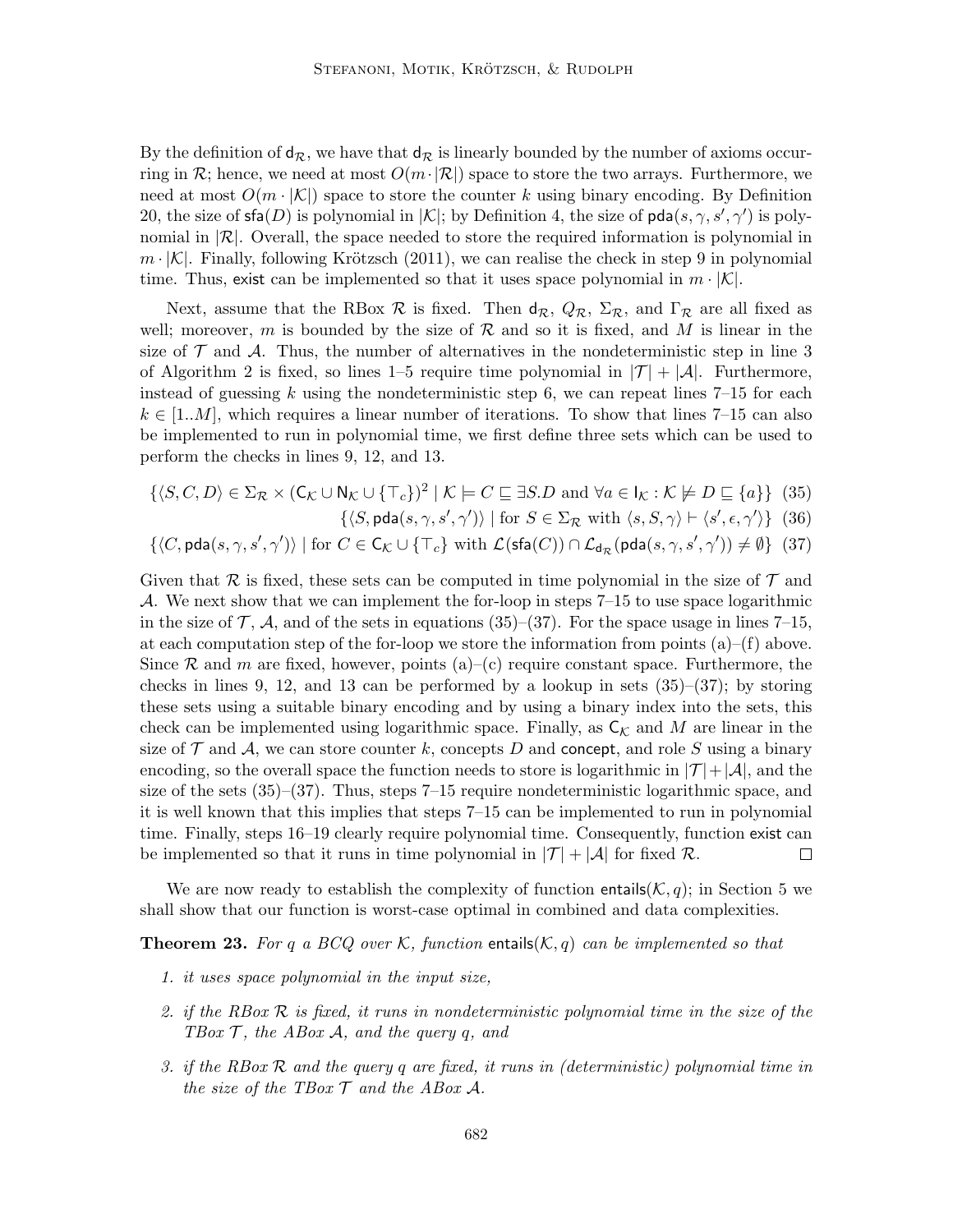*Proof.* Let  $q = \exists \vec{y}.\psi(\vec{y})$  be a Boolean CQ over K.

As shown in Proposition 2, one can compute in lines 14 and 16 a PDA accepting language  $\mathcal{L}_{d_{\mathcal{R}}}(pda(i_S, \perp, s_0, \gamma_0))$  in polynomial time, so the checks in lines 14 and 16 require time (and therefore space) polynomial in  $|\mathcal{K}|$  (Hopcroft et al., 2003, ch. 7). Moreover, the checks in lines 1 and 4 also require time polynomial in  $|\mathcal{K}|$  (Krötzsch, 2011).

For (1), please observe that the function entails as specified in Algorithm 1 stores the following information at each computation step:

- a substitution  $\sigma$  with dom $(\sigma) = \vec{y}$  and rng $(\sigma) \subseteq \vec{y} \cup I_{\mathcal{K}};$
- a skeleton  $S = \langle V, E, \kappa \rangle$  for  $\sigma(q)$ ;
- a path  $v_0, \ldots, v_n$  in S, a sequence of states  $s_0, \ldots, s_n$  in  $Q_{\mathcal{R}}$ , and a sequence of words  $\gamma_0, \ldots, \gamma_n$  in  $\Gamma^*_{\mathcal{R}}$  such that  $|\gamma_i| \leq d_{\mathcal{R}}$  for each  $i \in [0..n]$ ;
- a function L mapping each edge  $\langle v, v' \rangle \in E$  to a set of generalised PDA; and,
- a walking automaton wfa( $\kappa(t)$ ,  $\kappa(v_0)$ ) and a stationary automaton sfa( $\kappa(v_0)$ ).

By the definition of skeleton for  $\sigma(q)$ , we need space polynomial in the size q and K to store S. Moreover, the length of the longest path in S is given by the number of variables occurring in  $\sigma(q)$ , so we can store the sequences of vertices, states, and words in space polynomial in |q| and |K| as well. Also, each set  $L(v, v')$  contains at most m PDAs, where m is the number of binary atoms occurring in  $\sigma(q)$ . Then, by Lemma 22, entails can be implemented so that it uses space polynomial in the input size.

For (2), assume that the RBox  $\mathcal R$  is fixed. By Lemma 22, for a fixed RBox  $\mathcal R$ , step 18 can be implemented so that it runs in time polynomial in  $|\mathcal{T}| + |\mathcal{A}|$ . Clearly, all other steps in Algorithm 1 can be implemented to run in nondeterministic polynomial time in the size of TBox  $\mathcal{T}$ , ABox  $\mathcal{A}$ , and query q. Consequently, for a fixed RBox  $\mathcal{R}$ , function entails can be implemented so that it runs in nondeterministic polynomial time in in the size of TBox  $\mathcal{T}$ , ABox  $\mathcal{A}$ , and query  $q$ .

For (3), assume that the RBox R and the query q are fixed. Then  $d_{\mathcal{R}}, Q_{\mathcal{R}}, \Sigma_{\mathcal{R}},$  and  $\Gamma_{\mathcal{R}}$ are all fixed as well. Given that the number of variables occurring in  $q$  is fixed, the number of guessing steps required in steps 2 and 3 is fixed; also, the number of alternatives for these steps is linear in  $|\mathcal{T}| + |\mathcal{A}|$ . Thus, steps 2 and 3 require polynomial time. Furthermore, the maximum number of iterations of the for-loop in steps 6–16 is fixed and the length of the longest path in S is fixed. Thus, the number of guessing steps in lines 11 and 12 is also fixed. In addition, the number of alternatives for the guessing steps in lines 8, 11, and 12 is fixed as well. Therefore, steps 6–16 require time polynomial in  $|\mathcal{T}| + |\mathcal{A}|$ . Finally, since the query is fixed, the maximum number of iterations of the for-loop in steps 17 and 18 is also fixed and so, by Lemma 22, steps 17 and 18 require time polynomial in  $\mathcal T$  and  $\mathcal A$ . Therefore, entails can be implemented so that it runs in time polynomial in  $|\mathcal{T}| + |\mathcal{A}|$  for fixed  $R$  and  $q$ .  $\Box$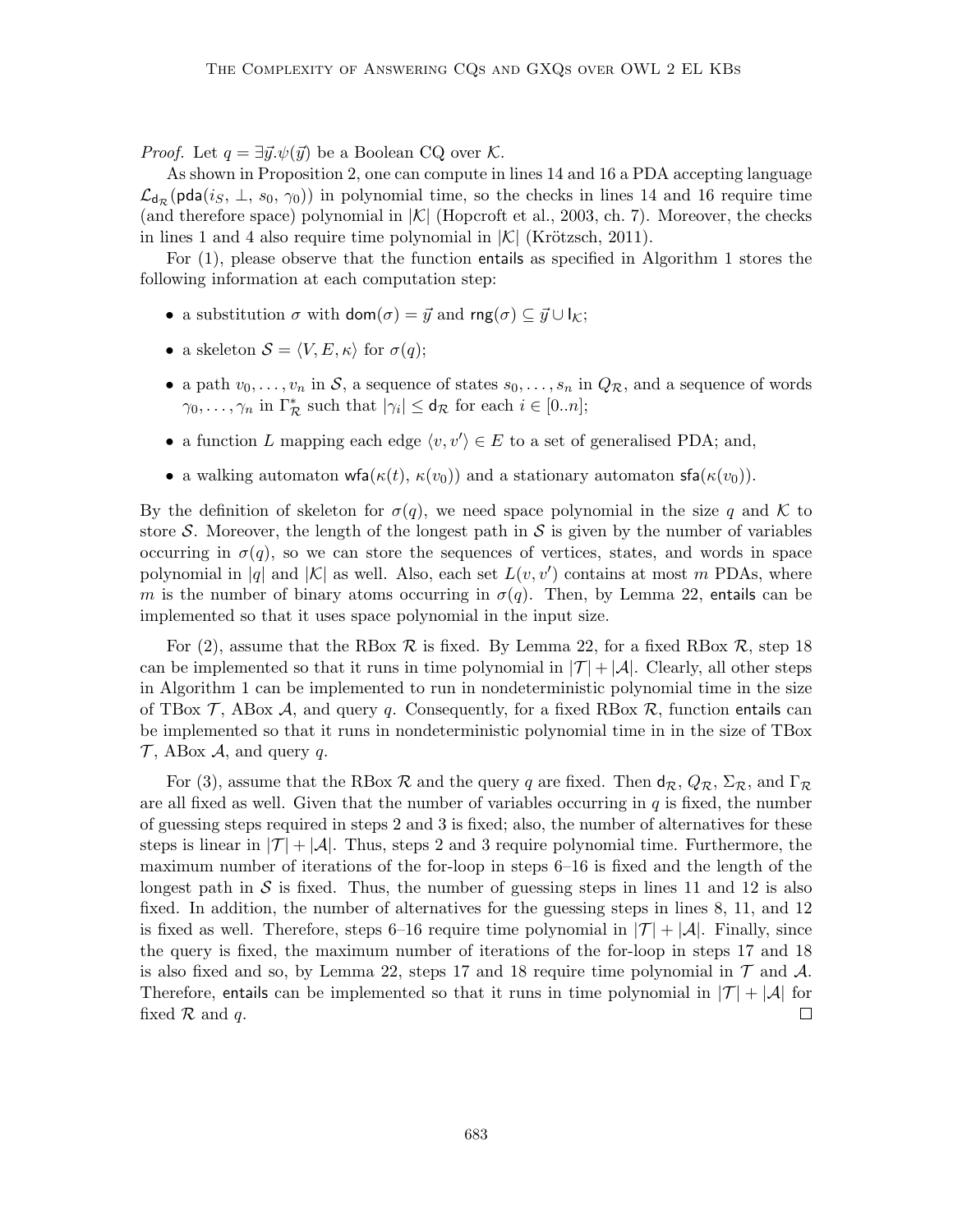### 4.4 Proof of Theorem 21

We now prove that our function entails( $\mathcal{K}, q$ ) indeed decides  $\mathcal{K} \models q$ . Towards this goal, we start by proving the correctness of function exist, after which we introduce the universal interpretation of  $K$ , and, finally, we show that entails is sound and complete.

#### 4.4.1 CORRECTNESS OF exist

The following proposition proves the correctness of function exist from Algorithm 2.

**Lemma 24.** Function  $\text{exist}(A, B, \{P_j = \text{pda}(s_j, \gamma_j, s_j', \gamma_j') \mid 0 \leq j \leq m\})$  returns true if and only if there exist a natural number  $k \geq 1$ , roles  $S_1, \ldots, S_k$ , basic concepts  $A_0, \ldots, A_k$ with  $A_0 = A$  and  $A_k = B$ , and role chains  $\{\chi_{j,i} | j \in [1..m] \text{ and } i \in [1..k]\}$  such that the following conditions hold for each  $i \in [1..k]$  and each  $j \in [1..m]$ .

- 1. For each  $a \in I_{\mathcal{K}}$ , we have  $\mathcal{K} \models A_{i-1} \sqsubseteq \exists S_i \ldotp A_i$  and  $\mathcal{K} \not\models A_i \sqsubseteq \{a\}$ .
- 2. For each role T occurring in  $\chi_{j,i}$ , we have  $\mathcal{K} \models A_i \sqsubseteq \exists T$ . Self or  $\mathcal{K} \models \epsilon \sqsubseteq T$ .
- 3.  $S_1 \cdot \chi_{i,1} \cdots S_k \cdot \chi_{i,k} \in \mathcal{L}_{d_{\mathcal{R}}}(\mathcal{P}_i)$ .

*Proof.* Consider arbitrary A, B, and  $\mathcal{P}_j = \text{pda}(s_j, \gamma_j, s'_j, \gamma'_j)$  as stated in the lemma. Moreover, let  $\vdash$  be the derivation relation corresponding to  $\delta_{\mathcal{R}}$ .

 $(\Rightarrow)$  Assume that there is a nondeterministic computation of exist such that the function returns true. Let  $k \in \mathbb{N}$  be as guessed in step 6; we show that the for-loop in steps 7–15 satisfies the following invariant: after each iteration r, there exist roles  $S_1, \ldots, S_r$ , basic concepts  $A_0, \ldots, A_r$ , and, for each  $j \in [1..m]$ , role chains  $\chi_{j,1}, \ldots, \chi_{j,r}$  such that  $A_0 = A$ ,  $A_r$  = concept, and the following holds for each  $i \in [1..r]$  and  $j \in [1..m]$ .

- $(i)$   $\mathcal{K} \models A_{i-1} \sqsubseteq \exists S_i \ldotp A_i$  and, for each  $a \in I_{\mathcal{K}}$ , we have  $\mathcal{K} \not\models A_i \sqsubseteq \{a\}$ .
- (*ii*) For each role T occurring in  $\chi_{j,i}$ , we have  $\mathcal{K} \models A_i \sqsubseteq \exists T$ . Self or  $\mathcal{K} \models \epsilon \sqsubseteq T$ .
- (iii)  $S_1 \cdot \chi_{j,1} \cdots S_r \cdot \chi_{j,r} \in \mathcal{L}_{d_{\mathcal{R}}}(\mathsf{pda}(s_j, \gamma_j, \mathsf{state}[j], \mathsf{stack}[j])).$

*Base case.* Before the first iteration of the loop (i.e., after steps 1–5 and for  $r = 0$ ), we have concept = A, and  $\epsilon \in \mathcal{L}_{d_{\mathcal{R}}}(\text{pda}(s_j, \gamma_j, \text{state}[j], \text{stack}[j])$  for each  $j \in [1..m],$  so properties  $(i)$ – $(iii)$  clearly hold.

Inductive step. Consider an arbitrary iteration  $r \in [1..k-1]$  and assume that properties  $(i)$ – $(iii)$  hold at the end of iteration r; we show that the same is true after iteration  $r + 1$ . By the inductive hypothesis, there exist roles  $S_1, \ldots, S_r$ , basic concepts  $A_0, \ldots, A_r$ , and, for each  $j \in [1..m]$ , role chains  $\chi_{j,1}, \ldots, \chi_{j,r}$  such that  $A_0 = A$ ,  $A_r =$  concept and properties  $(i)$ – $(iii)$  hold. Let role  $S_{r+1} = S$  and atomic concept  $A_{r+1} = D$  be as guessed in step 8. Clearly, we have  $\mathcal{K} \models$  concept  $\sqsubseteq \exists S_{r+1}.A_{r+1}$  and that  $\mathcal{K} \not\models A_{r+1} \sqsubseteq \{a\}$  for each  $a \in \mathsf{I}_{\mathcal{K}}$ , as required for property (*i*). Furthermore, consider an arbitrary  $j \in [1..m]$ , let s, s',  $\gamma$ , and  $\gamma'$  be as guessed in step 11, and let state j and stack j be as at the end of iteration r; then,  $\langle$ state $[j], S_{r+1}$ , stack $[j] \rangle \vdash \langle s, \epsilon, \gamma \rangle$  due to step 12; furthermore, due to step 13, a role chain  $\chi_{j,r+1}$  exists such that  $\chi_{j,r+1} \in \mathcal{L}(\mathsf{sfa}(D)) \cap \mathcal{L}_{d_{\mathcal{R}}}(\mathsf{pda}(s, \gamma, s', \gamma'))$ . By Definition 20 of stationary automata, for each role T occurring in  $\chi_{j,r+1}$  we have  $\mathcal{K} \models D \sqsubseteq \exists T$ . Self or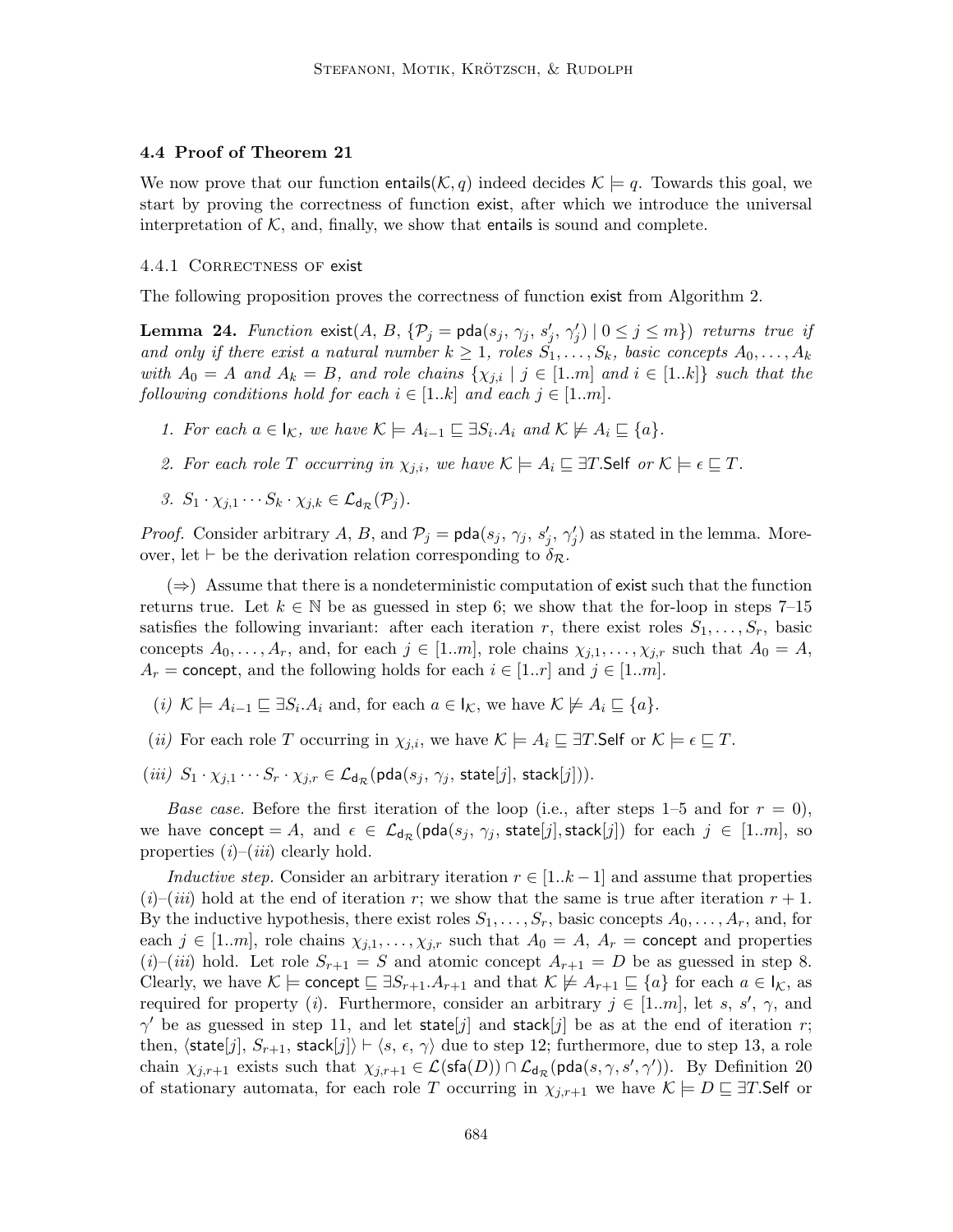$\mathcal{K} \models \epsilon \sqsubseteq T$ , as required for property *(ii)*. Finally, let state *j* and stack *j* be as specified in step 14; then  $S_1 \cdot \chi_{j,1} \cdots S_r \cdot \chi_{j,r} \cdot S_{r+1} \cdot \chi_{j,r+1} \in \mathcal{L}_{d_{\mathcal{R}}}(\mathsf{pda}(s_j, \gamma_j, \mathsf{state}[j], \mathsf{stack}[j]))$ , so property *(iii)* holds.

Step 16 ensures that concept = B; furthermore, steps 17–18 ensure that state $[j] = s'_j$  and stack $[j] = \gamma'_j$  for each  $j \in [1..m]$ , so PDA  $\mathcal{P}_j$  accepts  $S_1 \cdot \chi_{j,1} \cdots S_k \cdot \chi_{j,k}$ . Thus, properties  $(1)$ – $(3)$  of this lemma hold, as required.

( $\Leftarrow$ ) Let  $S_1, \ldots, S_n$  be roles, let  $A_0, \ldots, A_n$  be basic concepts with  $A_0 = A$  and  $A_n = B$ , and let  $\chi_{i,i}$  be role chains satisfying properties (1)–(3) of this lemma. Each derivation for  $S_1 \cdot \chi_{j,1} \cdots S_n \cdot \chi_{j,n}$  of PDA  $\mathcal{P}_j$  is of the following form, where  $s_{j,n+1} = s'_j$  and  $\gamma_{j,n+1} = \gamma'_j$ :

> $\langle s_j, S_1 \cdot \chi_{j,1} \cdots S_n \cdot \chi_{j,n}, \gamma_j \rangle \vdash^*$ (38)

$$
\langle s_{j,1}, S_1 \cdot \chi_{j,1} \cdots S_n \cdot \chi_{j,n}, \gamma_{j,1} \rangle \vdash \langle s'_{j,1}, \chi_{j,1} \cdot S_2 \cdots S_n \cdot \chi_{j,n}, \gamma'_{j,1} \rangle \vdash^* \qquad (39)
$$

$$
\langle s_{j,2}, S_2 \cdot \chi_{j,2} \cdots S_n \cdot \chi_{j,n}, \gamma_{j,2} \rangle \vdash \qquad \qquad \ldots \vdash^* \qquad (40)
$$

$$
\langle s_{j,i}, \ S_i \cdot \chi_{j,i} \cdots S_n \cdot \chi_{j,n}, \ \gamma_{j,i} \rangle \vdash \qquad \langle s'_{j,i}, \ \chi_{j,i} \cdot S_{i+1} \cdots S_n \cdot \chi_{j,n}, \ \gamma'_{j,i} \rangle \vdash^* \qquad (41)
$$

$$
\langle s_{j,i+1}, S_{i+1} \cdot \chi_{j,i} \cdots S_n \cdot \chi_{j,n}, \gamma_{j,i+1} \rangle \vdash \qquad \qquad \ldots \vdash^* \qquad (42)
$$

 $\langle s_{i,n}, S_n \cdot \chi_{i,n}, \gamma_{i,n} \rangle \vdash$ 

$$
\langle s'_{j,n}, \ \chi_{j,n}, \ \gamma'_{j,n} \rangle \vdash^* \qquad (43)
$$

$$
\langle s_{j,n+1}, \epsilon, \gamma_{j,n+1} \rangle \tag{44}
$$

Transition from (38) to (39) is 'special' in the sense that it allows  $\mathcal{P}_j$  to make an arbitrary number of  $\varepsilon$ -transitions; the rest of the derivation is regular and consists of reading  $S_i$  and  $\chi_{j,i}$ . Thus,  $s_{j,i}$  and  $s'_{j,i}$  are the states of  $\mathcal{P}_j$  before and after, respectively, reading  $S_i$ , and  $\gamma_{j,i}$  and  $\gamma'_{j,i}$  are the respective stacks. By property (3) of this lemma, we have  $|\gamma_{j,i}| \leq d_{\mathcal{R}}$ and  $|\gamma_{j,i}'| \leq d_{\mathcal{R}}$ .

Let  $X_i = \langle A_i, s_{1,i}, \gamma_{1,i}, \ldots, s_{m,i}, \gamma_{m,i} \rangle$ . For each PDA, there are  $|Q_{\mathcal{R}}|$  many different states,  $1+|\mathsf{C}_{\mathcal{K}}|$  different elements in  $\{\top_c\}\cup\mathsf{C}_{\mathcal{K}}$ ; furthermore, there are  $\sum_{\ell=0}^{d_{\mathcal{R}}}| \Gamma_{\mathcal{R}}|^\ell$  many different stacks of length at most  $d_{\mathcal{R}}$ . As  $|\Gamma_{\mathcal{R}}| > 0$  and  $d_{\mathcal{R}} > 0$ , we have  $\sum_{\ell=0}^{d_{\mathcal{R}}} |\Gamma_{\mathcal{R}}|^{\ell} \leq |\Gamma_{\mathcal{R}}|^{1+d_{\mathcal{R}}};$ consequently, there are at most M distinct such tuples. Thus, for some  $k \leq M$ , we have that  $X_k = X_{n+1}$ . But then,  $A_k = B$ ; furthermore, for each  $j \in [1..m]$ , we have  $s_{j,k} = s_{j,n+1} = s'_j$ and  $\gamma_{j,k} = \gamma_{j,n+1} = \gamma'_j$ , so we have  $S_1 \cdot \chi_{j,1} \cdots S_k \cdot \chi_{j,k} \in \mathcal{L}_{d_{\mathcal{R}}}(\mathcal{P}_j)$ .

We can now easily construct a nondeterministic computation of exist as follows. In step 3, for each j we let  $s = s_{j,1}$  and  $\gamma = \gamma_{j,1}$ ; clearly, condition in step 4 is not satisfied. For each  $r$  in the for-loop in lines 7–15, we proceed as follows.

- In step 8 we let  $S = S_i$  and  $D = A_i$ , respectively; clearly, condition in step 9 is not satisfied due to property (1).
- For each  $j \in [1..m]$ , we let  $s = s'_{j,r}$ ,  $s' = s_{j,r+1}$ ,  $\gamma = \gamma'_{j,r}$ , and  $\gamma' = \gamma_{j,r+1}$ ; clearly, condition in step 12 is not satisfied due to the form of the derivation; furthermore, condition in step 13 is not satisfied due to property (2) and Definition 20.

Finally, conditions in steps 16 and 17 are not satisfied due to the way in which we chose k. Therefore, function exist returns true in step 19.  $\Box$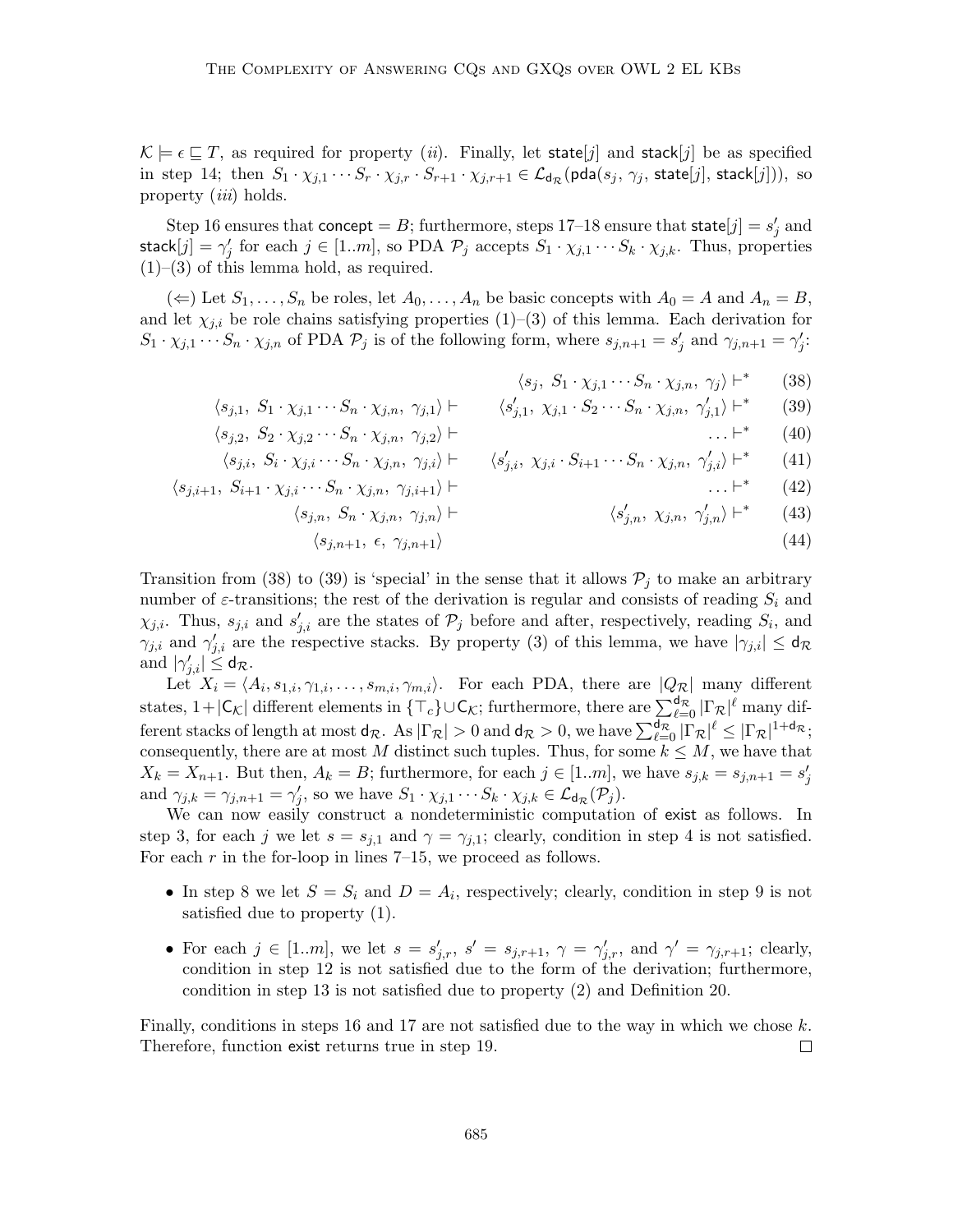| Rule               | Precondition                                                                   | Conclusion                                               |
|--------------------|--------------------------------------------------------------------------------|----------------------------------------------------------|
| (cr1)              | $\mathcal{K} \models A_1 \sqcap A_2 \sqsubseteq B$                             | B(w)                                                     |
|                    | ${A_1(w), A_2(w)} \subseteq I$                                                 |                                                          |
| cr2)               | $\mid \mathcal{K} \mid = A \sqsubseteq \exists S.B$                            | S(w,a), B(a)                                             |
|                    | $\mathcal{K} \models B \sqsubseteq \{a\}$ for some $a \in I_{\mathcal{K}}$     |                                                          |
|                    | $A(w) \in I$                                                                   |                                                          |
|                    | $(\text{cr3}) \mid \mathcal{K} \models A \sqsubseteq \exists S.B$              | $S(w, f_{S,B}(w)), B(f_{S,B}(w))$                        |
|                    | $\mathcal{K} \not\models B \sqsubseteq \{a\}$ for each $a \in I_{\mathcal{K}}$ | $\top_c(f_{S,B}(w)), \top_r(f_{S,B}(w),f_{S,B}(w))$      |
|                    | $A(w) \in I$                                                                   | $\top_r(f_{S,B}(w), w')$ for each term w' occurring in I |
|                    |                                                                                | $\top_r(w', f_{S,B}(w))$ for each term w' occurring in I |
| (c <sub>r4</sub> ) | $\mathcal{K} \models \exists S.A \sqsubseteq B$                                | B(w)                                                     |
|                    | $\{S(w, w'), A(w')\} \subseteq I$                                              |                                                          |
|                    | $(\text{cr5}) \mid \mathcal{K} \models \exists S.\mathsf{Self} \sqsubseteq B$  | B(w)                                                     |
|                    | $S(w, w) \in I$                                                                |                                                          |
|                    | role $S$ is simple                                                             |                                                          |
| $(c\mathbf{r}6)$   | $\mathcal{K} \models A \sqsubseteq \exists S.\mathsf{Self}$                    | S(w, w)                                                  |
|                    | $A(w) \in I$                                                                   |                                                          |
|                    | role $S$ is simple                                                             |                                                          |
| (cr7)              | $\rho \in \mathcal{L}(S)$                                                      | S(w, w')                                                 |
|                    | $\rho(w, w') \in I$                                                            |                                                          |

Table 5: Rules of the consequence-based chase

#### 4.4.2 Consequence-Based Chase and Universal Interpretations

To prove that entails( $(\mathcal{K}, q)$  is sound and complete, we interpret K using the forest-shaped universal interpretation described in Section 4.2. Towards this goal, we next define some auxiliary notions, then define the universal interpretation, and, finally, we prove two properties of such interpretation.

The *universe* of K is the set of all terms built from the individuals occurring in K and the unary function symbols of the form  $f_{S,A}$  with  $S \in \Sigma_{\mathcal{R}}$  and  $A \in \mathsf{C}_{\mathcal{K}}$ . Since K is normalised, the universe of K is nonempty. A fact is a ground atom constructed using the predicates occurring in K and the terms from the universe of K. For a role chain  $\rho = S_1 \cdots S_n$ , terms w and w', and a set of facts I, we write  $\rho(w, w') \in I$  if (not necessarily distinct) terms  $w = w_0, \ldots, w_n = w'$  exists such that  $S_i(w_{i-1}, w_i) \in I$  for each  $i \in [1..n]$ . A set of facts I entails a Boolean CQ  $q = \exists \vec{y}.\ \psi(\vec{y})$ , written  $I \models q$ , if a substitution  $\tau$  exists such that  $\textsf{dom}(\tau) = \vec{y} \text{ and } \tau(q) \subseteq I$ . The universal interpretation  $\mathcal{I}_\mathcal{K}$  of  $\mathcal{K}$  is defined as follows.

**Definition 25.** A chase rule from Table 5 is applicable to a set of facts I if the preconditions of the rule are satisfied, but I does not contain all conclusions of the rule. A consequencebased chase (often just chase) for K is a sequence of sets of facts  $I_0, I_1, \ldots$  where

$$
I_0 = \{ \{a\}(a), \top_c(a), \top_r(a, b) \mid \{a, b\} \subseteq I_{\mathcal{K}} \} \cup \mathcal{A}
$$
\n
$$
(45)
$$

and, for each  $i \geq 1$ , set  $I_{i+1}$  is obtained by extending  $I_i$  with the conclusion of one (arbitrarily chosen) chase rule applicable to  $I_i$ , and  $I_{i+1} = I_i$  if no chase rule is applicable to  $I_i$ . This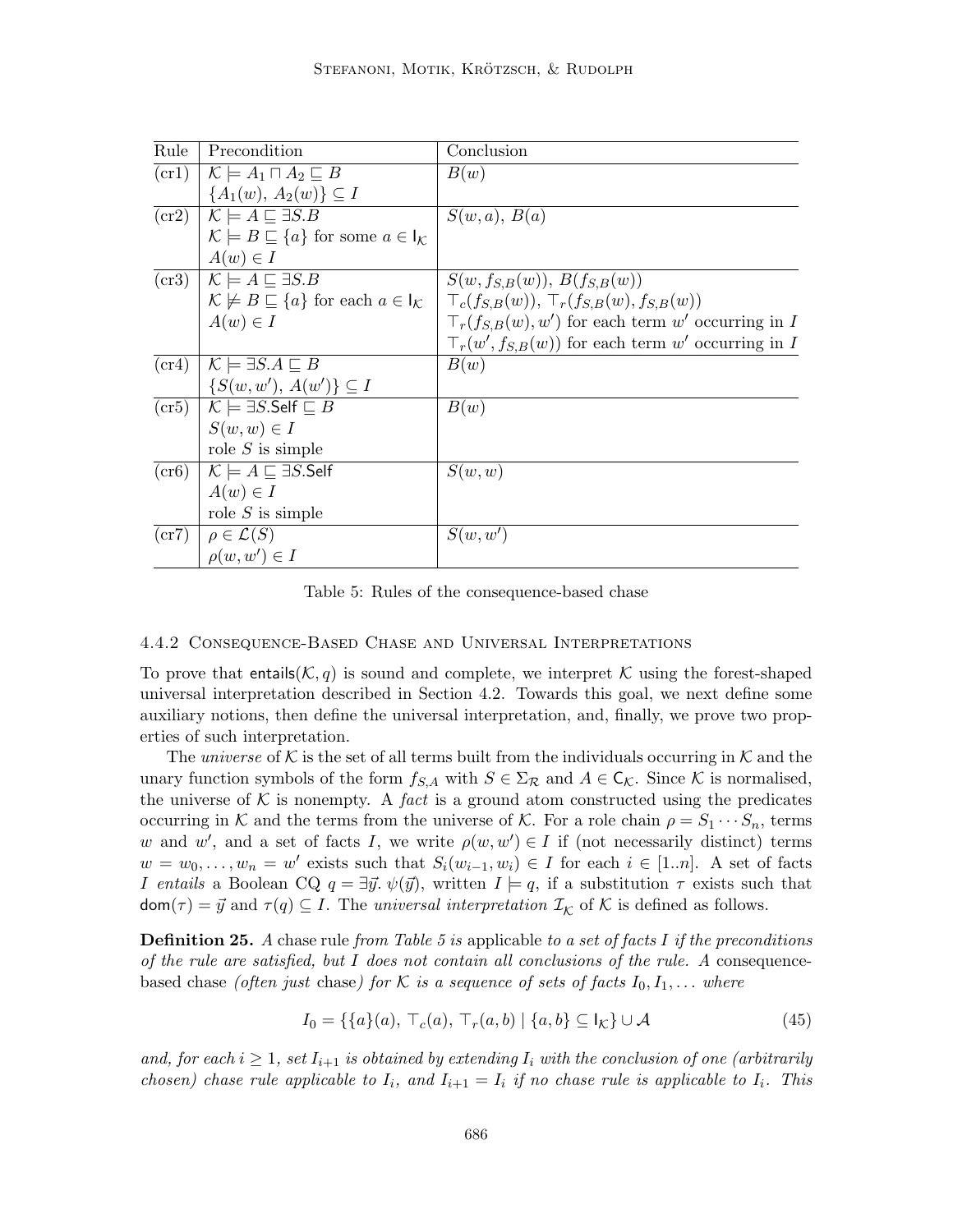sequence must be fair—that is, if a derivation rule is applicable to some  $I_i$  for a specific precondition, then  $j \geq i$  exists such that  $I_{j+1}$  is obtained from  $I_j$  by applying the rule to the mentioned precondition. Set  $\mathcal{I}_{\mathcal{K}} = \bigcup_{i \in \mathbb{N}} I_i$  is a universal interpretation of  $\mathcal{K}$ .

Since K is in normal form, we have  $\mathcal{K} \not\models \{a\} \sqsubseteq \{b\}$  for all distinct individuals a and b in  $\vert_{\mathcal{K}}$ ; hence, at most one individual  $a \in \mathcal{K}$  exists in rule (cr2) such that  $\mathcal{K} \models B \sqsubseteq \{a\}$ . Because of that, it is straightforward to see that  $\mathcal{I}_{\mathcal{K}}$  is independent from the order in which the chase rules are applied, so we call  $\mathcal{I}_{\mathcal{K}}$  the universal interpretation of  $\mathcal{K}$ . Moreover, due to fairness, no derivation rule is applicable to  $\mathcal{I}_{K}$ —that is, for each chase rule from Table 5 either the preconditions of the rule are not satisfied in  $\mathcal{I}_{\mathcal{K}}$ , or  $\mathcal{I}_{\mathcal{K}}$  contains all the conclusions of the rule. Finally, it is well-known that, if  $K$  is consistent, then  $\mathcal{I}_K$  can be homomorphically embedded into any model of  $K$  (Krötzsch et al., 2007). Consequently, the universal interpretation  $\mathcal{I}_{\mathcal{K}}$  can be used to answer arbitrary Boolean CQs over  $\mathcal{K}$ .

**Fact 26.** For each Boolean CQ q, we have  $\mathcal{K} \models q$  if and only if  $\mathcal{K} \models \top_c \sqsubseteq \bot_c$  or  $\mathcal{I}_{\mathcal{K}} \models q$ .

Next, we show how  $\mathcal{I}_{\mathcal{K}}$  relates to the axioms entailed by  $\mathcal{K}$ . To this end, let  $\iota$  be the following function mapping each term w in the universe of  $K$  to a basic concept:

$$
\iota(w) := \begin{cases} \{w\} & \text{if } w \in \mathsf{I} \\ A & \text{if } w \text{ is of the form } w = f_{S,A}(w') \end{cases}
$$

**Proposition 27.** The universal model  $\mathcal{I}_{\mathcal{K}}$  satisfies the following properties.

- 1. For each  $A(w) \in \mathcal{I}_{\mathcal{K}}$ , we have  $\mathcal{K} \models \iota(w) \sqsubseteq A$ .
- 2. For each  $S(w, w') \in I_K$ , a nonempty role chain  $\rho = \chi_0 \cdot S_1 \cdot \chi_1 \cdots \chi_{m-1} \cdot S_m \cdot \chi_m$  with  $\rho \in \mathcal{L}(S)$  and terms  $w_0, \ldots, w_m$  from the universe of K with  $w_0 = w$  and  $w_m = w'$ exist such that
	- (a) for each  $i \in [1..m]$ , either  $w_i \in I_{\mathcal{K}}$ , or an atomic concept  $A_i \in {\mathcal{F}}_c$   $\cup$   $C_{\mathcal{K}}$  exists such that  $w_i = f_{S_i,A_i}(w_{i-1})$  and  $\mathcal{K} \not\models A_i \sqsubseteq \{a\}$  for each individual  $a \in I_{\mathcal{K}},$
	- (b) for each  $i \in [1..m]$ , we have  $\mathcal{K} \models \iota(w_{i-1}) \sqsubseteq \exists S_i \iota(w_i)$ , and
	- (c) for each  $i \in [0..m]$  and each role T occurring in  $\chi_i$ , we have  $\mathcal{K} \models \iota(w_i) \sqsubseteq \exists T$ . Self or  $\mathcal{K} \models \epsilon \sqsubset T$ .

*Proof.* Let  $I_0, I_1, \ldots$  be a chase sequence for K. We show by induction on rule applications that properties (1) and (2) are satisfied for each  $A(w) \in I_n$  and each  $S(w, w') \in I_n$ , respectively, and that  $I_n$  additionally satisfies the following property:

3. For each term w occurring in  $I_n$ , we have  $\mathcal{K} \models \exists x \, \iota(w)(x)$ .

By the definition of  $I_0$  and (cr3), for each  $I_n$  and all terms w and w' occurring in  $I_n$ , we clearly have  $\{\top_c(w), \top_r(w, w'), \top_r(w', w)\} \subseteq I_n$ .

Base case. Consider  $I_0$ , and note that each term w occurring in  $I_0$  is an individual so  $u(w) = \{w\}.$  Consider some  $A(a) \in I_0$ ; then either  $A(a) \in \mathcal{A}, A = \{a\},$  or  $A = \top_c$ , so we have  $\mathcal{K} \models \{a\} \sqsubseteq A$ , and property (1) holds. Furthermore, consider some  $S(a, b) \in I_0$ ; then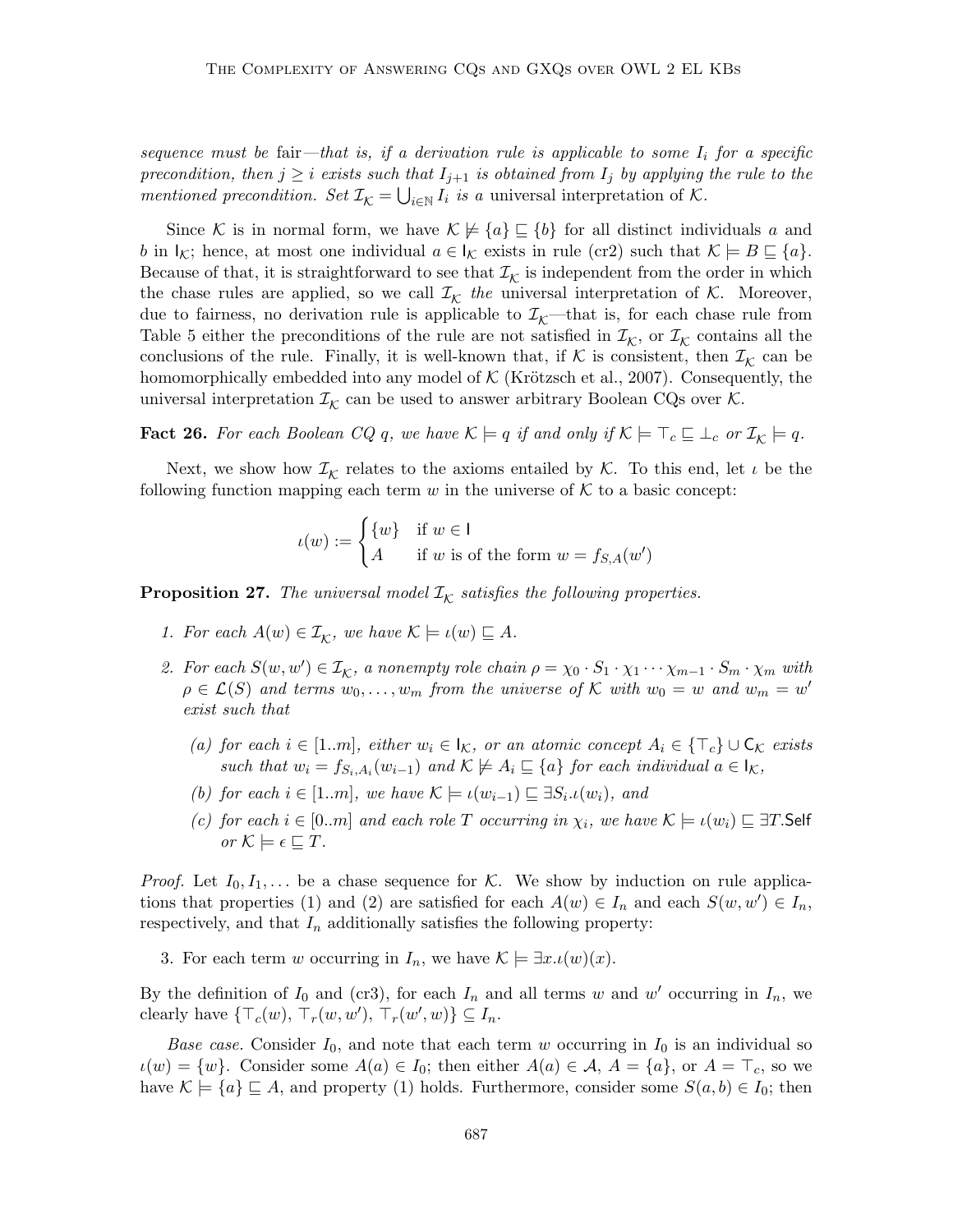$S(a, b) \in \mathcal{A}$  or  $S = \top_r$ , so we have  $\mathcal{K} \models \{a\} \sqsubseteq \exists S. \{b\}$ , and property (2) holds for  $w_0 = a$ ,  $w_1 = b$ , and  $\rho = S$ . Finally, property (3) holds because  $\mathcal{K} \models \exists x.\{a\}(x)$  for each  $a \in \mathsf{I}_{\mathcal{K}}$ .

Inductive step. Assume that some  $I_n$  satisfies properties (1)–(3). By considering each derivation rule, we assume that the rule is applicable to  $I_n$  as shown in Table 5, and we show that properties  $(1)$ – $(3)$  hold for all conclusions of the rule. Note that only rule  $(cr3)$ can affect property (3), and we do not explicitly consider properties that hold vacuously.

(cr1) By the inductive hypothesis, we have  $\mathcal{K} \models \iota(w) \sqsubseteq A_1$  and  $\mathcal{K} \models \iota(w) \sqsubseteq A_2$ , which implies  $\mathcal{K} \models \iota(w) \sqsubseteq B$ , as required for property (1).

(cr2) By the inductive hypothesis, we have  $\mathcal{K} \models \iota(w) \sqsubseteq A$  and  $\mathcal{K} \models \exists x \cdot \iota(w)(x)$ , which clearly imply  $\mathcal{K} \models \iota(w) \sqsubseteq \exists S.B$  and  $\mathcal{K} \models \exists x.B(x)$ . Moreover,  $\iota(a) = \{a\}$ , so  $\mathcal{K} \models \iota(a) \sqsubseteq B$ , and property (1) holds. Finally, since  $\mathcal{K} \models \iota(w) \sqsubseteq \exists S.\iota(a)$ , property (2) holds for  $w_0 = w$ ,  $w_1 = a$ , and  $\rho = S$ .

(cr3) Let  $w'' = f_{S,B}(w)$ . By the inductive hypothesis, we have  $\mathcal{K} \models \iota(w) \sqsubseteq A$  and  $\mathcal{K} \models \exists x \cdot \iota(w)(x)$ , so we have  $\mathcal{K} \models \iota(w) \sqsubseteq \exists S.B$  and  $\mathcal{K} \models \exists x.B(x)$ . Moreover,  $\iota(w'') = B$ , so  $\mathcal{K} \models \iota(w'') \sqsubseteq B, \mathcal{K} \models \iota(w'') \sqsubseteq \top_c$ , and  $\mathcal{K} \models \exists x \ldotp \iota(w'')(x)$ , as required for properties (1) and (3), respectively. For property (2), we consider all role assertions derived by the rule.

- $S(w, w'')$ . Note that  $\mathcal{K} \models \iota(w) \sqsubseteq \exists S.\iota(w'')$  and  $\mathcal{K} \not\models B \sqsubseteq \{a\}$  for each  $a \in I_{\mathcal{K}}$ , so property (2) holds for  $w_0 = w$ ,  $w_1 = w''$ , and  $\rho = S$ .
- $\top_r(w'', w'')$ . Clearly, property (2) holds for  $w_0 = w''$  and  $\rho = \chi_0 = \top_r$ .
- $\top_r(w'', w')$  for some term w' occurring in  $I_n$ . Let a be the individual that w' is rooted in; then,  $\top_r(a, w') \in I_n$  so, by the inductive hypothesis, a role chain  $\rho \in \mathcal{L}(\top_r)$  and terms  $a = w_0, \ldots, w_m = w'$  exist satisfying properties (a)–(c). Since  $\mathcal{K} \models \exists x \, \iota(w'')(x)$ , we have  $\mathcal{K} \models \iota(w'') \sqsubseteq \exists \top_r.\{a\}$ ; thus,  $\top_r \cdot \rho$  and  $w'', w_0, \ldots, w_m$  satisfy property (2).
- $\top_r(w', w'')$  for some term w' occurring in  $I_n$ . Then,  $\top_r(w', w) \in I_n$  so, by the inductive hypothesis, a role chain  $\rho \in \mathcal{L}(\mathcal{T}_r)$  and terms  $w' = w_0, \ldots, w_m = w$  exist satisfying properties (a)–(c). But then,  $\rho \cdot \mathsf{T}_r$  and  $w_0, \ldots, w_m, w''$  satisfy property (2).

(cr4) By the inductive hypothesis, we have  $\mathcal{K} \models \iota(w') \sqsubseteq A$ ; moreover, terms  $w_0, \ldots, w_m$ with  $w_0 = w$  and  $w_m = w'$  and a nonempty role chain  $\rho = \chi_0 \cdot S_1 \cdot \chi_1 \cdots \chi_{m-1} \cdot S_m \cdot \chi_m$  with  $\rho \in \mathcal{L}(S)$  exist satisfying properties (a)–(c). By the definition of  $\mathcal{L}(S)$ , we have  $\mathcal{K} \models \rho \sqsubseteq S$ ; together with the entailments in properties (b) and (c), we have  $\mathcal{K} \models \iota(w) \sqsubseteq \exists S.\iota(w')$ . But then, we have  $\mathcal{K} \models \iota(w) \sqsubseteq \exists S.A$ , which implies  $\mathcal{K} \models \iota(w) \sqsubseteq B$ , as required for property (1).

(cr5) By the inductive hypothesis, a nonempty role chain  $\rho \in \mathcal{L}(S)$  exist satisfying properties (a)–(c); moreover,  $\mathcal{K} \models \rho \sqsubseteq S$  by the definition of  $\mathcal{L}(S)$ . Role S is simple, so  $|\rho| = 1$ , and therefore  $\rho$  can have one of the following two forms.

- $\rho = \chi_0$  and  $\chi_0 = T$ . By property (c), we have  $\mathcal{K} \models \iota(w) \sqsubseteq \exists T$ . Self or  $\mathcal{K} \models \epsilon \sqsubseteq T$ . Furthermore, due to  $\mathcal{K} \models \rho \sqsubseteq S$ , we have  $\mathcal{K} \models T \sqsubseteq S$ . But then,  $\mathcal{K} \models \iota(w) \sqsubseteq \exists S$ . Self, and so  $\mathcal{K} \models \iota(w) \sqsubseteq B$  holds, as required for property (1).
- $\rho = S_1$ . Terms  $w_0$  and  $w_1$  satisfying property (2) are then both equal to w; moreover,  $w_1$  is not of the form  $f_{S_1,A_1}(w)$ , so  $w \in I_{\mathcal{K}}$ . Furthermore, by property (b) we have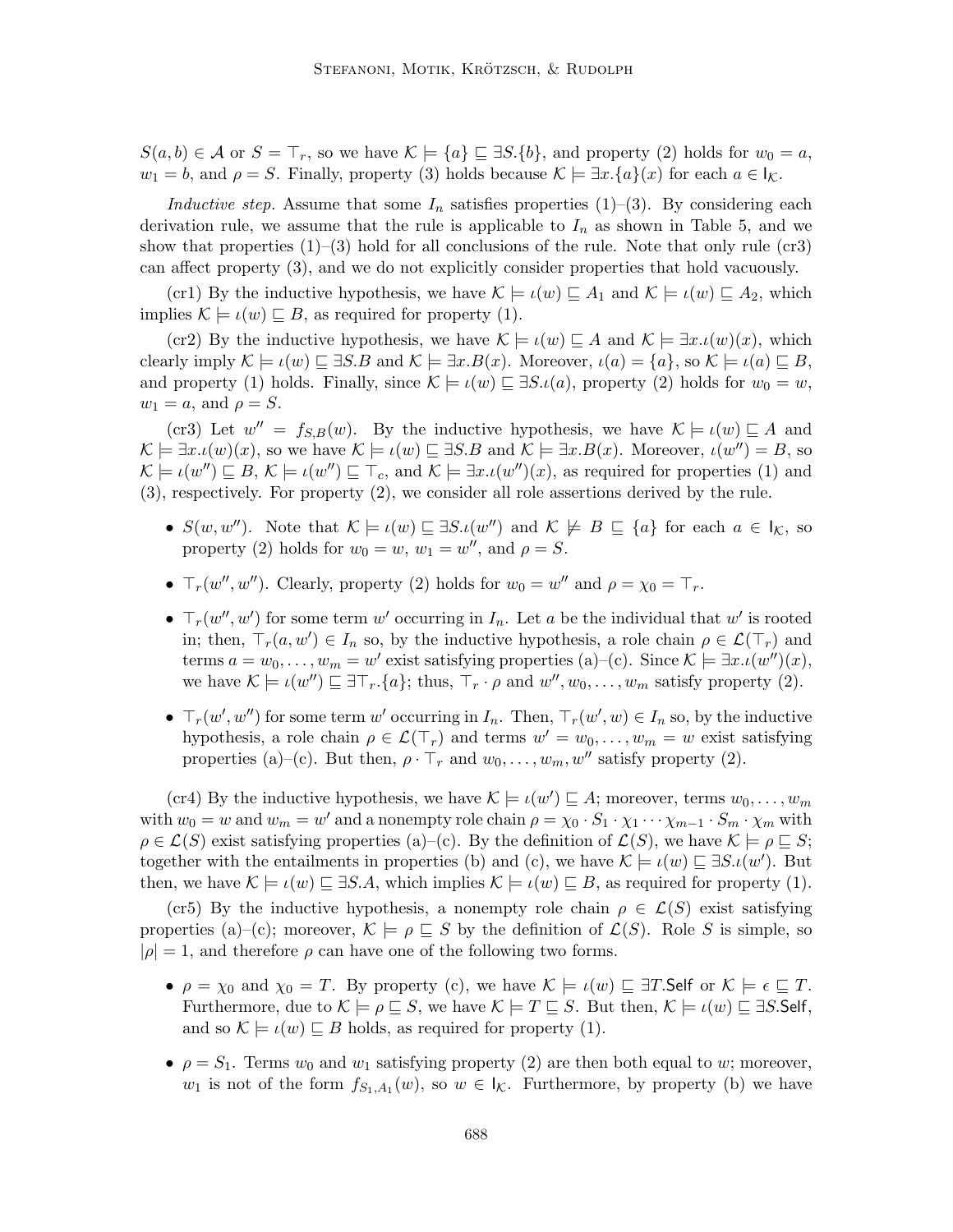$\mathcal{K} \models \iota(w) \sqsubseteq \exists S_1 \iota(w);$  together with  $w \in \iota_{\mathcal{K}}$ , we have  $\mathcal{K} \models \iota(w) \sqsubseteq \exists S_1$ . Self. Finally, due to  $\mathcal{K} \models \rho \sqsubseteq S$ , we have  $\mathcal{K} \models S_1 \sqsubseteq S$ . But then,  $\mathcal{K} \models \iota(w) \sqsubseteq \exists S$ . Self, and so  $\mathcal{K} \models \iota(w) \sqsubseteq B$  holds, as required for property (1).

(cr6) By the inductive hypothesis, we have  $\mathcal{K} \models \iota(w) \sqsubseteq A$ , from which we can conclude  $\mathcal{K} \models \iota(w) \sqsubseteq \exists S$ . Self, so property (2) holds for  $w_0 = w$  and  $\rho = \chi_0 = S$ .

(cr7) If  $\rho = \epsilon$ , then  $w = w'$  and  $\mathcal{K} \models \epsilon \sqsubseteq S$ , and property (2) holds for  $w_0 = w$ and  $\rho = \chi_0 = S$ . Otherwise, assume that  $\rho$  is nonempty and of the form  $\rho = S_1 \cdots S_k$ . Thus, terms  $w_0, \ldots, w_k$  with  $w_0 = w$  and  $w_k = w'$  exist such that  $S_i(w_{i-1}, w_i) \in \mathcal{I}_n$  for each  $i \in [1..k]$ . By the inductive hypothesis, for each  $i \in [1..k]$ , terms  $w_0^i, \ldots, w_{m_i}^i$  with  $w_0^i = w_{i-1}$  and  $w_{m_i}^i = w_i$  and a role chain  $\rho^i$  with  $\rho^i \in \mathcal{L}(S_i)$  exist satisfying properties (a)–(c); note that  $w_0^i = w_0 = w$ , that  $w_{m_k}^k = w_k = w'$ , and that  $w_{m_{i-1}}^{i-1} = w_0^i$  for each  $i \in [1..k]$ . By the definition of  $\mathcal{L}(S)$ , then  $\rho^1 \cdots \rho^k \in \mathcal{L}(S)$ , and so property (2) holds for role chain  $\rho^1 \cdots \rho^k$  and terms  $w_0, w_1^1, \ldots, w_{m_1}^1, \ldots, w_1^k, \ldots, w_{m_k}^k$ .

#### 4.4.3 Soundness

We are now ready to show that our algorithm entails is sound.

**Lemma 28.** If a nondeterministic computation exists such that entails( $\mathcal{K}, q$ ) returns true, then  $\mathcal{K} \models q$ .

*Proof.* Assume that a nondeterministic computation exists such that entails( $K, q$ ) returns true. If our algorithm returns true in step 1, then  $\mathcal{K} \models q$ , as K is inconsistent; hence, in the rest of this proof, we assume that K is consistent and show that  $\mathcal{I}_{\mathcal{K}} \models q$ . To this end, let substitution  $\sigma$ , skeleton  $S = \langle V, E, \kappa \rangle$ , and function L be as determined by entails. Graph  $\langle V, E \rangle$  is a forest rooted in the individuals occurring in K so, by structural induction on this forest, we define mapping  $\tau$  from V to the universe of K that will satisfy the following:

- (*i*) for each  $v \in V$ , we have  $\kappa(v)(\tau(v)) \in \mathcal{I}_{\mathcal{K}}$ ; and
- (ii) for each  $\langle v, v' \rangle \in E$  and each  $\mathcal{P}_j \in L(v, v')$ , a role chain  $\rho_j \in \mathcal{L}(\mathcal{P}_j)$  exists such that  $\rho_j(\tau(v),\tau(v')) \in \mathcal{I}_{\mathcal{K}}.$

Base case. For each  $a \in I_{\mathcal{K}}$ , let  $\tau(a) = a$ . Since  $\kappa(a) = \{a\}$  and  $\{a\}(a) \in \mathcal{I}_{\mathcal{K}}$ , the first property clearly holds, and the second property is vacuous.

Inductive step. Consider  $\langle v, v' \rangle \in E$  such that  $\tau(v)$  has been defined, but  $\tau(v')$  has not; let  $L(v, v') = \{P_1, \ldots, P_m\}$ . Since exist $(\kappa(v), \kappa(v'), L(v, v'))$  returns true, by Lemma 24 we have that roles  $S_1, \ldots, S_n$ , atomic concepts  $A_1, \ldots, A_n$ , and, for each  $j \in [1..m]$ , a role chain  $\rho_j = S_1 \cdot \chi_{j,1} \cdots S_n \cdot \chi_{j,n}$  exist such that  $n \geq 1$ ,  $A_0 = \kappa(v)$  and  $A_n = \kappa(v')$ , and the following holds for each  $i \in [1..n]$  and each  $j \in [1..m]$ .

- 1. For each  $a \in I_{\mathcal{K}}$ , we have  $\mathcal{K} \models A_{i-1} \sqsubseteq \exists S_i \ldotp A_i$  and  $\mathcal{K} \not\models A_i \sqsubseteq \{a\}.$
- 2. For each role T occurring in  $\chi_{i,i}$ , we have  $\mathcal{K} \models A_i \sqsubseteq \exists T$ . Self or  $\mathcal{K} \models \epsilon \sqsubseteq T$ .
- 3.  $\rho_i \in \mathcal{L}_{d_{\mathcal{D}}}(\mathcal{P}_i)$ .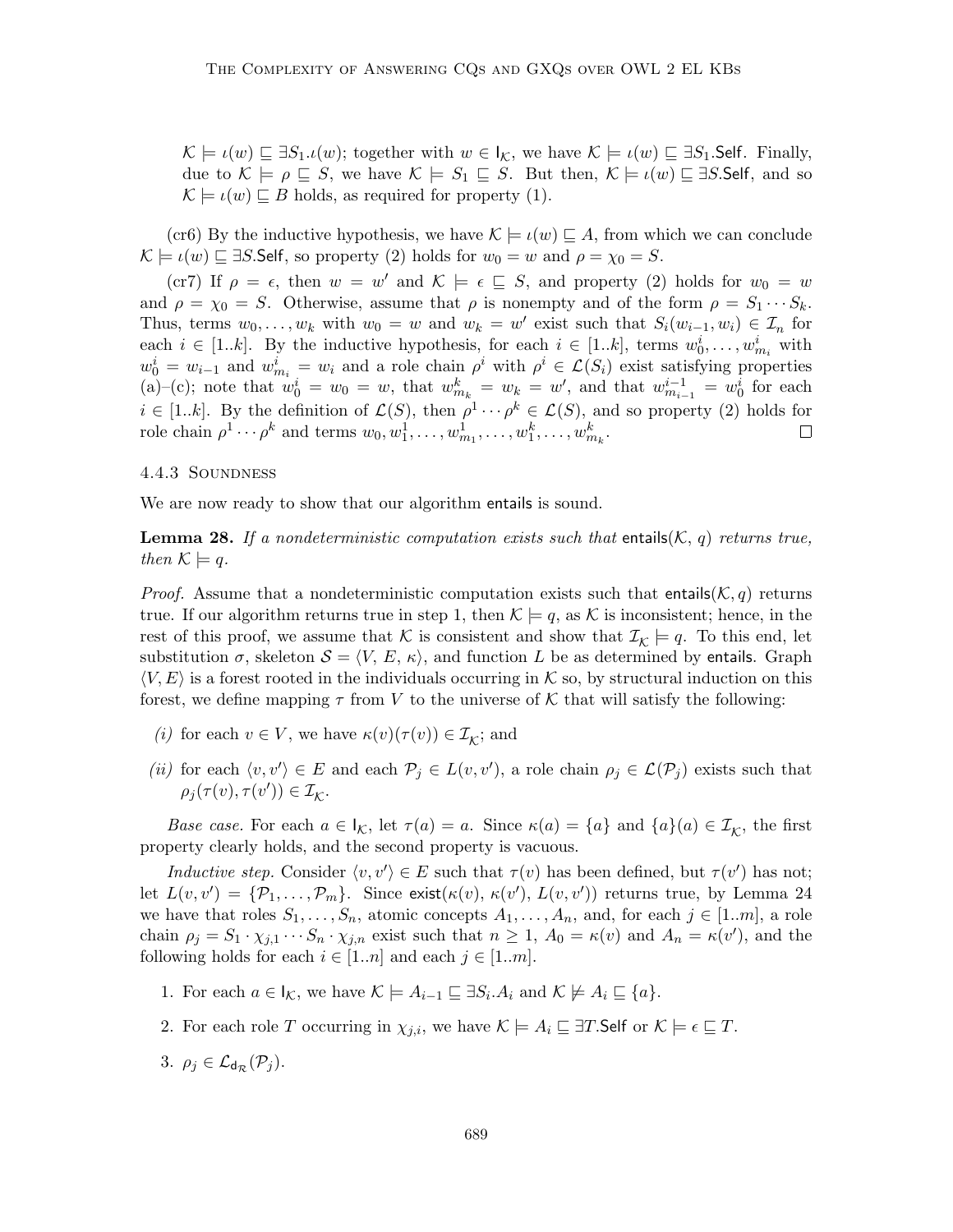Let  $w_0 = \tau(v)$ ; let  $w_i = f_{S_i, A_i}(w_{i-1})$  for  $i \in [1..n]$ ; and let  $\tau(v') = w_n$ . Since  $A_0 = \kappa(v)$ , by the inductive hypothesis we have  $A_0(\tau(v)) \in \mathcal{I}_k$ . Furthermore, (cr3) is not applicable to  $\mathcal{I}_{\mathcal{K}}$  so, for each  $i \in [1..n]$ , we have  $S_i(w_{i-1}, w_i) \in \mathcal{I}_{\mathcal{K}}$  and  $A_i(w_i) \in \mathcal{I}_{\mathcal{K}}$ ; thus,  $\kappa(\tau(v')) \in \mathcal{I}_{\mathcal{K}}$ , as required. Finally, for each role T occurring in each  $\chi_{j,i}$ , we have  $\mathcal{K} \models A_i \sqsubseteq \exists T$ . Self or  $\mathcal{K} \models \epsilon \sqsubseteq T$ ; (cr6) and (cr7) are not applicable to  $\mathcal{I}_{\mathcal{K}}$ , respectively, so we have  $T(w_i, w_i) \in \mathcal{I}_{\mathcal{K}}$ ; thus, we have  $\rho_j(\tau(v), \tau(v')) \in \mathcal{I}_{\mathcal{K}}$ , as required.

We next show that  $\tau(\sigma(q)) \subseteq \mathcal{I}_{\mathcal{K}}$  by considering independently each atom in  $\sigma(q)$ . To prove the lemma, we can combine  $\tau$  and  $\sigma$  in the obvious way.

Consider an arbitrary unary atom  $A(t)$  in  $\sigma(q)$ . By step 4 of Algorithm 1, we have  $\mathcal{K} \models \kappa(t) \sqsubseteq A$ , which also implies  $\mathcal{K} \models \kappa(t) \sqcap \kappa(t) \sqsubseteq A$ . By property (i), we have  $\kappa(t)(\tau(t)) \in \mathcal{I}_{\mathcal{K}}$ . Since rule (cr1) is not applicable to  $\mathcal{I}_{\mathcal{K}}$ , we have  $A(\tau(t)) \in \mathcal{I}_{\mathcal{K}}$ , as required.

Consider an arbitrary binary atom  $S(t, u)$  in  $\sigma(q)$ . Let  $v_0, \ldots, v_n$ ,  $s_0, \ldots, s_n$ , and  $\gamma_0, \ldots, \gamma_n$  be as determined in steps 8–11 when Algorithm 1 considers atom  $S(t, u)$ . For each  $i \in [1..n]$ , we have pda $(s_{i-1}, \gamma_{i-1}, s_i, \gamma_i) \in L(v_{i-1}, v_i)$  by step 12; but then, by property  $(ii)$ a role chain  $\rho_i$  exists such that  $\rho_i \in \mathcal{L}(\text{pda}(s_{i-1}, \gamma_{i-1}, s_i, \gamma_i))$  and  $\rho_i(\tau(v_{i-1}), \tau(v_i)) \in \mathcal{I}_{\mathcal{K}}$ . Next, we define  $\rho_0$  by considering the following two cases.

- $v_0 \in I$ . By step 14 of Algorithm 1, a role chain  $\rho_0 = S_1 \cdots S_k$  exists such that  $\rho_0 \in \mathcal{L}(\mathsf{wfa}(\kappa(t), \kappa(v_0)))$ . By property  $(i)$ , we have  $\kappa(t)(\tau(t)) \in \mathcal{I}_\mathcal{K}$ ; moreover, by Definition 20, basic concepts  $\kappa(t) = A_0, A_1, \ldots, A_k = \{v_0\}$  exist with  $\mathcal{K} \models A_{j-1} \sqsubseteq \exists S_j \ldotp A_j$ for each  $j \in [1..k]$ . Rules (cr2) and (cr3) are not applicable to  $\mathcal{I}_{\mathcal{K}}$ , so we have  $\rho_0(\tau(t), \tau(v_0)) \in \mathcal{I}_\mathcal{K}.$
- $v_0 \notin I$ , which implies  $v_0 = t$ . By step 16 of Algorithm 1, a role chain  $\rho_0 = T_1 \cdots T_k$ exists such that  $\rho_0 \in \mathcal{L}(\mathsf{sfa}(\kappa(v_0)))$ . By property (*i*), we have  $\kappa(v_0)(\tau(v_0)) \in \mathcal{I}_k$ ; moreover, by Definition 20,  $\mathcal{K} \models \kappa(v_0) \sqsubseteq \exists T_i$ . Self or  $\mathcal{K} \models \epsilon \sqsubseteq T_i$  for each  $j \in [1..k]$ . Rules (cr6) and (cr7), respectively, are not applicable to  $\mathcal{I}_{\mathcal{K}}$ , thus  $\rho_0(\tau(t), \tau(v_0)) \in \mathcal{I}_{\mathcal{K}}$ .

In either case, by steps 14 and 16 we have  $\rho_0 \in \mathcal{L}(\text{pda}(i_S, \perp, s_0, \gamma_0))$ . Now let  $\rho' = \rho_0 \cdots \rho_n$ ; note that we can have  $n = 0$ , in which case  $\rho' = \rho_0$ . Clearly, we have  $\rho'(\tau(t), \tau(v_n)) \in \mathcal{I}_{\mathcal{K}}$ , where  $v_n = u$ . Moreover,  $\rho' \in \mathcal{L}(\text{pda}(i_S, \perp, s_n, \gamma_n))$  with  $s_n = f_S$  and  $\gamma_n = \perp$ . Finally, rule (cr7) is not applicable to  $\mathcal{I}_{\mathcal{K}}$ , so  $S(\tau(t), \tau(u)) \in \mathcal{I}_{\mathcal{K}}$ , as required.  $\Box$ 

#### 4.4.4 Completeness

We next prove that our encoding is also complete, thus proving Theorem 21.

**Lemma 29.** If  $K \models q$ , then a nondeterministic computation exists such that entails(K, q) returns true.

*Proof.* Assume that  $\mathcal{K} \models q$ . If  $\mathcal{K}$  is inconsistent, then entails( $\mathcal{K}, q$ ) returns true, as required; hence, in the rest of this proof, we assume that K is consistent. But then,  $\mathcal{I}_{\mathcal{K}} \models q$ , so a substitution  $\pi$  exists such that  $\pi(q) \subseteq \mathcal{I}_{\mathcal{K}}$ . Let  $\iota$  be as defined in Section 4.4.2.

For the substitution  $\sigma$  in step 2, let  $\sigma(y) := \pi(y)$  if  $\pi(y) \in I$ ; otherwise, let  $\sigma(y)$  be an arbitrary, but fixed, variable y' from q such that  $\pi(y) = \pi(y')$ . It is straightforward to see that  $\pi(\sigma(q)) \subseteq \mathcal{I}_{\mathcal{K}}$ .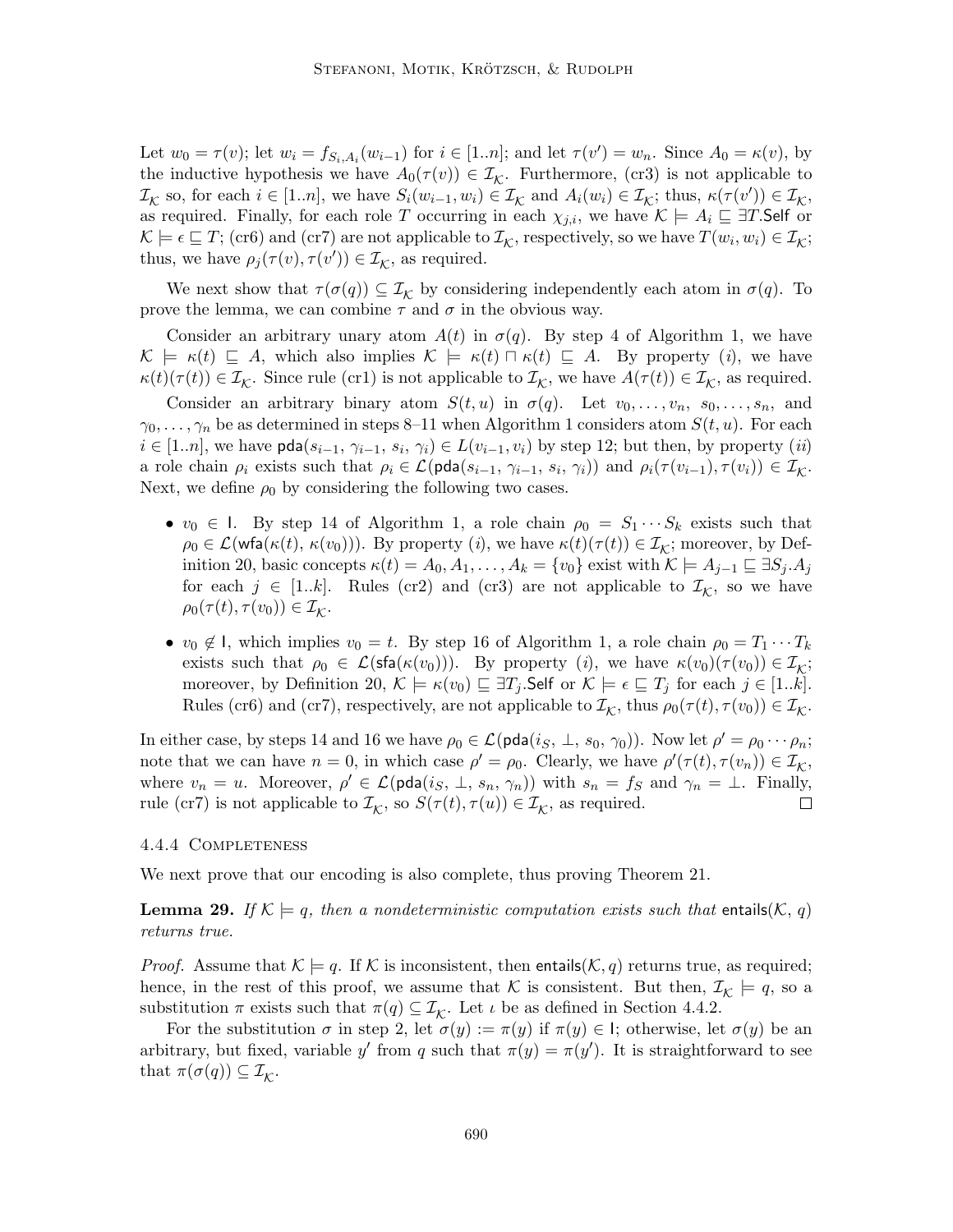For the skeleton  $S = \langle V, E, \kappa \rangle$  in step 3, set V contains  $\vert_{\mathcal{K}}$  and the variables occurring in  $\sigma(q)$ , and  $\kappa(y) = \iota(\pi(v))$  for each variable  $y \in V$ . Furthermore, let  $\prec$  be the smallest irreflexive and transitive relation on the universe of K such that  $w \prec f_{S,A}(w)$  for each term w in the universe of K; then, let  $\langle v, v' \rangle \in E$  if and only if  $\pi(v) \prec \pi(v')$  and no  $v'' \in V$  exists such that  $\pi(v) \prec \pi(v'') \prec \pi(v')$ . By the definition of  $\prec$ , graph  $\langle V, E \rangle$  is a forest rooted in  $I_K$ , as required by Definition 18.

In step 4, for an arbitrary atom  $A(t)$  in  $\sigma(q)$ , we have  $A(\pi(t)) \in \mathcal{I}_{\mathcal{K}}$ ; by property (1) of Proposition 27, we have  $\mathcal{K} \models \iota(\pi(t)) \sqsubseteq A$ ; hence, the condition is not satisfied.

Now consider an arbitrary edge  $\langle v, v' \rangle \in E$ ; and let  $w_0, \ldots, w_k$  be terms, let  $A_1, \ldots, A_k$ be atomic concepts, and let  $S_1, \ldots, S_k$  be roles such that  $w_0 = \pi(v)$ ,  $w_k = \pi(v')$ , and  $w_i = f_{S_i,A_i}(w_{i-1})$  for each  $i \in [1..k]$ ; finally, let  $A_0 = \kappa(v)$ . Note that all of these are uniquely defined by the edge, and that, by the construction of  $\mathcal{I}_{\mathcal{K}}$ , for each  $i \in [1..k]$ , we have  $\mathcal{K} \models A_{i-1} \sqsubseteq \exists S_i \ldotp A_i \text{ and } \mathcal{K} \not\models A_i \sqsubseteq \{a\} \text{ for each } a \in \mathsf{I}_{\mathcal{K}}. \text{ Then, a role chain } \rho \text{ is compatible}$ with the edge  $\langle v, v' \rangle$  if role chains  $\chi_1, \ldots, \chi_k$  exists such that  $\rho = S_1 \cdot \chi_1 \cdots S_k \cdot \chi_k$  and, for each  $i \in [1..k]$  and each role T occurring in  $\chi_i$ , we have  $\mathcal{K} \models A_i \sqsubseteq \exists T$ . Self or  $\mathcal{K} \models \epsilon \sqsubseteq T$ . In the rest of this proof we will show the following property.

( $\Diamond$ ) For each PDA  $\mathcal{P} \in L(v, v')$ , a role chain  $\rho \in \mathcal{L}(\mathcal{P})$  exists that is compatible with the edge  $\langle v, v' \rangle$ .

By Lemma 24 and the above definition of compatibility, property  $(\Diamond)$  implies that the condition in step 18 is not satisfied for edge  $\langle v, v' \rangle$ .

For the loop in steps 6–16, let  $S(t, u)$  be an arbitrary binary atom in  $\sigma(q)$ ; we next determine the required nondeterministic choices that preserve  $(\Diamond)$  in step 12, and that satisfy conditions in steps 14 and 16, which completes the proof of this lemma. Let  $a_u \in \mathcal{K}$ be the unique individual connected to u in  $\langle V, E \rangle$ . Since  $S(\pi(t), \pi(u)) \in I_K$ , a nonempty role chain  $\rho = \chi_0 \cdot S_1 \cdot \chi_1 \cdots \chi_{m-1} \cdot S_m \cdot \chi_m$  with  $\rho \in \mathcal{L}(S)$  and terms  $w_0, \ldots, w_m$  from the universe of K with  $w_0 = \pi(t)$  and  $w_m = \pi(u)$  exist satisfying property (2) of Proposition 27. To define vertex  $v_0$  in step 8, we consider two possibilities, and for each we also define an index  $\ell_0 \in [0..m]$  such that  $w_{\ell_0} = \pi(v_0)$ .

- If some  $j \in [0..m]$  exists such that  $w_j \in I_{\mathcal{K}}$ , let  $v_0 = a_u$  and let  $\ell_0$  be the largest index such that  $w_{\ell_0} = a_u$ .
- Otherwise, let  $v_0 = t$  and let  $\ell_0 = 0$ .

Let  $v_0, \ldots, v_n$  be the unique path connecting  $v_0$  to u in S. By the definition of  $\ell_0$  and the form of the terms  $w_{\ell_0+1}, \ldots, w_m$ , we have  $w_j \notin I$  for each  $j \in [\ell_0 + 1..m]; \pi(v_0) = w_{\ell_0};$ and  $\pi(v_n) = w_m$ . Thus, for each  $i \in [1..n]$ , a unique index  $\ell_i$  exists such that  $\pi(v_i) = w_{\ell_i}$ . Now let  $\rho_0 = \chi_0 \cdots S_{\ell_0} \cdot \chi_{\ell_0}$ , and let  $\rho_i = S_{\ell_{i-1}+1} \cdot \chi_{\ell_{i-1}+1} \cdots S_{\ell_i} \cdot \chi_{\ell_i}$  for each  $i \in [1..n]$ ; clearly,  $\rho = \rho_0 \cdots \rho_n$ . By properties  $(a)$ – $(c)$  of Proposition 27, for each  $i \in [1..n]$ , role chain  $\rho_i$  is compatible with the edge  $\langle v_{i-1}, v_i \rangle$ . Furthermore,  $\rho \in \mathcal{L}(S)$  and Theorem 8 imply  $\rho \in \mathcal{L}_{d_{\mathcal{R}}}(pda(i_S, \perp, f_S, \perp))$ , and so states  $s_0, \ldots, s_n$  with  $s_n = f_S$  and words  $\gamma_0, \ldots, \gamma_n$  with  $\gamma_n=\bot$  exist such that  $\rho_0\in\mathcal{L} _{\mathsf{d}_{\mathcal{R}}}(\mathsf{pda}(i_S,\bot,\,s_0,\,\gamma_0))$  and  $\rho_i\in\mathcal{L} _{\mathsf{d}_{\mathcal{R}}}(\mathsf{pda}(s_{i-1},\,\gamma_{i-1},\,s_i,\,\gamma_i)$  for each  $i \in [1..n]$ . Since each  $\rho_i$  is compatible with  $\langle v_{i-1}, v_i \rangle$ , step 12 preserves property  $(\Diamond),$ as required. Finally, we consider step 13.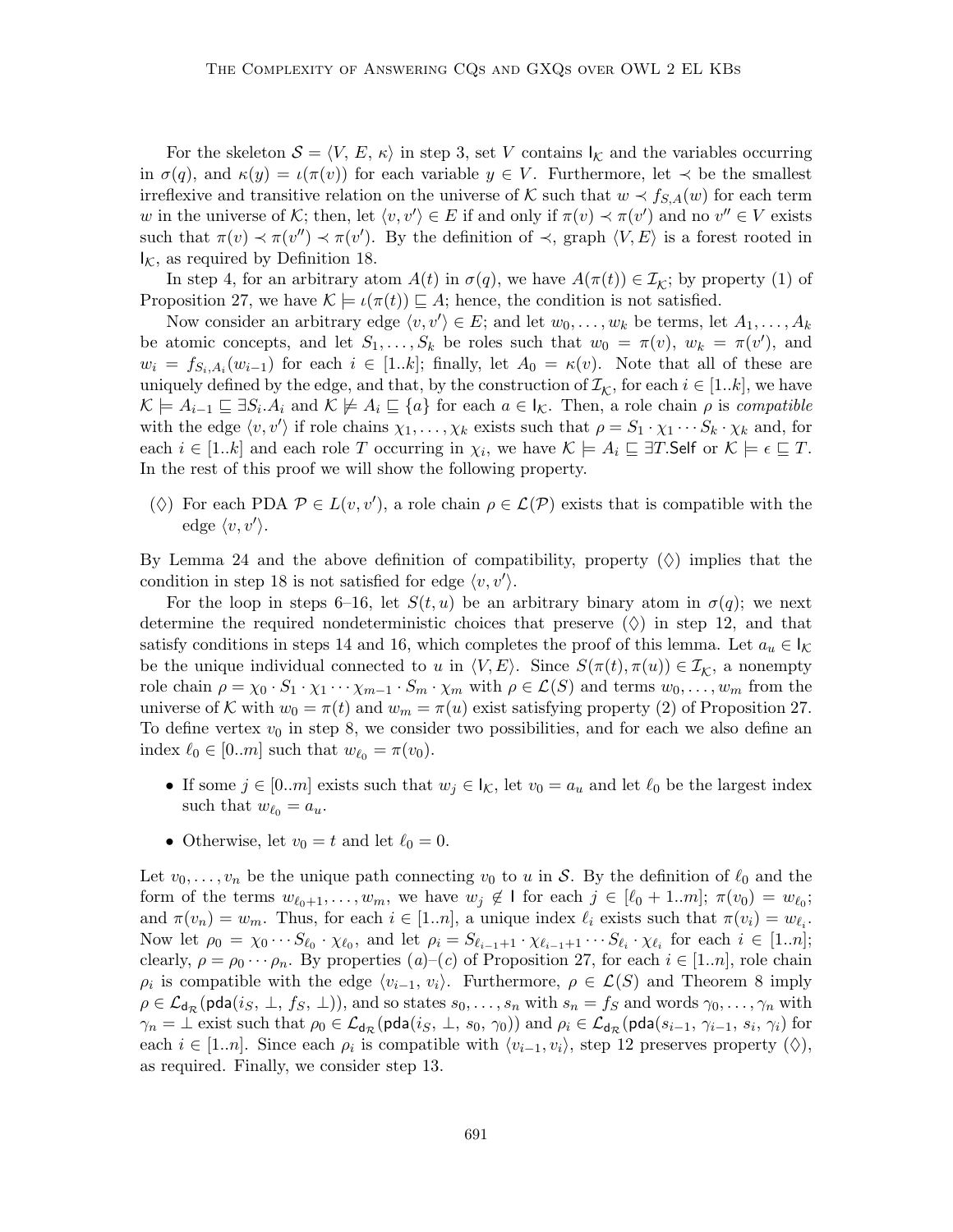- $v_0 \in I$ . By property (b) of Proposition 27,  $\mathcal{K} \models \iota(w_{j-1}) \sqsubseteq \exists S_j \ldotp \iota(w_j)$  for each  $j \in [1..\ell_0]$ . Furthermore, by property c of Proposition 27,  $\mathcal{K} \models \iota(w_i) \sqsubseteq \exists T$ . Self or  $\mathcal{K} \models \epsilon \sqsubseteq T$  for each  $j \in [0..\ell_0]$  and each role T occurring in  $\chi_j$ ; thus,  $\mathcal{K} \models \iota(w_j) \sqsubseteq \exists T.\iota(w_j)$ . But then,  $\rho_0 \in \mathcal{L}(\text{wfa}(\kappa(t), \kappa(v_0))),$  so condition in step 14 is not satisfied.
- $v_0 \notin I$ , so  $v_0 = t$  and  $\rho_0 = \chi_0$ . By property (c) of Proposition 27,  $\mathcal{K} \models \iota(w_i) \sqsubseteq \exists T$ . Self or  $\mathcal{K} \models \epsilon \sqsubseteq T$  for each role T occurring in  $\chi_0$ . But then,  $\rho_0 \in \mathcal{L}(\mathsf{sfa}(\kappa(v_0))),$  so  $\Box$ condition in step 16 is not satisfied.

## 5. The Lower Complexity Bound

In the previous section, we presented a BCQ answering algorithm for  $\mathcal{ELRO}^+$  that uses space polynomial in the total size of the input. This algorithm is worst-case optimal in combined complexity since Krötzsch et al. (2007) reduced the PSPACE-hard problem of checking nonemptiness of the intersection of the languages generated by  $m$  deterministic finite automata  $\mathcal{F}_1 \dots \mathcal{F}_m$  over a common alphabet  $\Sigma$  (Kozen, 1977) to BCQ answering in  $\mathcal{ELRO}^+$ . In the knowledge base K encoding the problem, a regular RBox contains roles  $S_1 \ldots S_m$  such that  $\mathcal{L}(S_i) = \mathcal{L}(\mathcal{F}_i)$  for each  $i \in [1..m]$ ; furthermore, a TBox ensures that the universal interpretation  $\mathcal{I}_{\mathcal{K}}$  is a rooted tree so, for each  $\rho \in \Sigma^*$ , a term  $w_{\rho}$  exists that is reachable from the root by a chain of roles corresponding to  $\rho$ ; finally, a Boolean CQ contains m atoms that check whether  $\bigcap_i \mathcal{L}(\mathcal{F}_i)$  is nonempty. We next improve this lower bound by showing that the problem is hard already in the restricted setting where the query, the TBox, and the ABox are all fixed, and just the RBox varies.

**Theorem 30.** For K a regular  $\mathcal{ELRO}^+$  knowledge base and q a Boolean conjunctive query, checking  $\mathcal{K} \models q$  is PSPACE-hard even when

- the query is fixed and consist of two binary atoms over a single quantified variable,
- the TBox is fixed and contains only axioms of the form  $A \sqsubseteq \exists S.A$ , and
- the ABox is fixed and contains a single unary assertion.

Proof. We reduce the PSpace-hard problem of deciding whether the intersection of the languages generated by  $m$  deterministic finite automata is nonempty (Kozen, 1977). Let  $\mathcal{F}'_1,\ldots,\mathcal{F}'_m$  be deterministic finite automata over alphabet  $\Sigma'$ , let  $\sigma_1$  and  $\sigma_2$  be fresh symbols not occurring in  $\Sigma'$ , and let  $\Sigma = \Sigma' \cup {\sigma_1, \sigma_2}$ . For each  $j \in [1..m]$ , let  $\mathcal{F}_j = \langle Q_j, \Sigma, \delta_j, i_j, f_j \rangle$ be the deterministic finite automaton over alphabet  $\Sigma$  obtained by extending  $\mathcal{F}'_j$  with a transition labelled by  $\sigma_1$  from the final state  $f'_j$  of  $\mathcal{F}'_j$  to itself, and with a transition labelled by  $\sigma_2$  from  $f'_j$  to a fresh final state  $f_j$  of  $\mathcal{F}_j$ . Then,  $\bigcap_j \mathcal{L}(\mathcal{F}'_j) \neq \emptyset$  if and only if a word  $w \in \bigcap_j \mathcal{L}(\mathcal{F}_j)$  exist such that  $|w|$  is odd: given  $w \in \bigcap_j \mathcal{L}(\mathcal{F}'_j)$ , if  $|w|$  is odd, then  $|w \cdot \sigma_1 \cdot \sigma_2|$ is odd and  $w \cdot \sigma_1 \cdot \sigma_2 \in \mathcal{L}(\mathcal{F}_j)$  for each  $j \in [1..m]$ , and if  $|w|$  is even, then  $|w \cdot \sigma_2|$  is odd and  $w \cdot \sigma_2 \in \mathcal{L}(\mathcal{F}_i)$  for each  $j \in [1..m]$ . Finally, we assume w.l.o.g. that  $Q_i \cap Q_j \neq \emptyset$  and  $Q_i \subseteq \mathsf{R}$ hold for each  $1 \leq i < j \leq m$ , and that  $\Sigma \subseteq \mathsf{R}$  as well.

Let  $w = S_1 \cdots S_n$  be a word in  $\Sigma^*$  such that n is odd, and let  $\Gamma = \Sigma \cup Q_1 \cup \ldots \cup Q_m$ . Clearly,  $w \in \bigcap_j \mathcal{L}(\mathcal{F}_j)$  holds if and only if a word  $\rho_w \in \Gamma^*$  of the form

$$
\rho_w = e_1^0 \cdots e_m^0 \cdot S_1 \cdot o_m^1 \cdots o_1^1 \cdot S_2 \cdot e_1^2 \cdots e_m^2 \cdots \cdots e_1^{n-1} \cdots e_m^{n-1} \cdot S_n \cdot o_m^n \cdots o_1^n \tag{46}
$$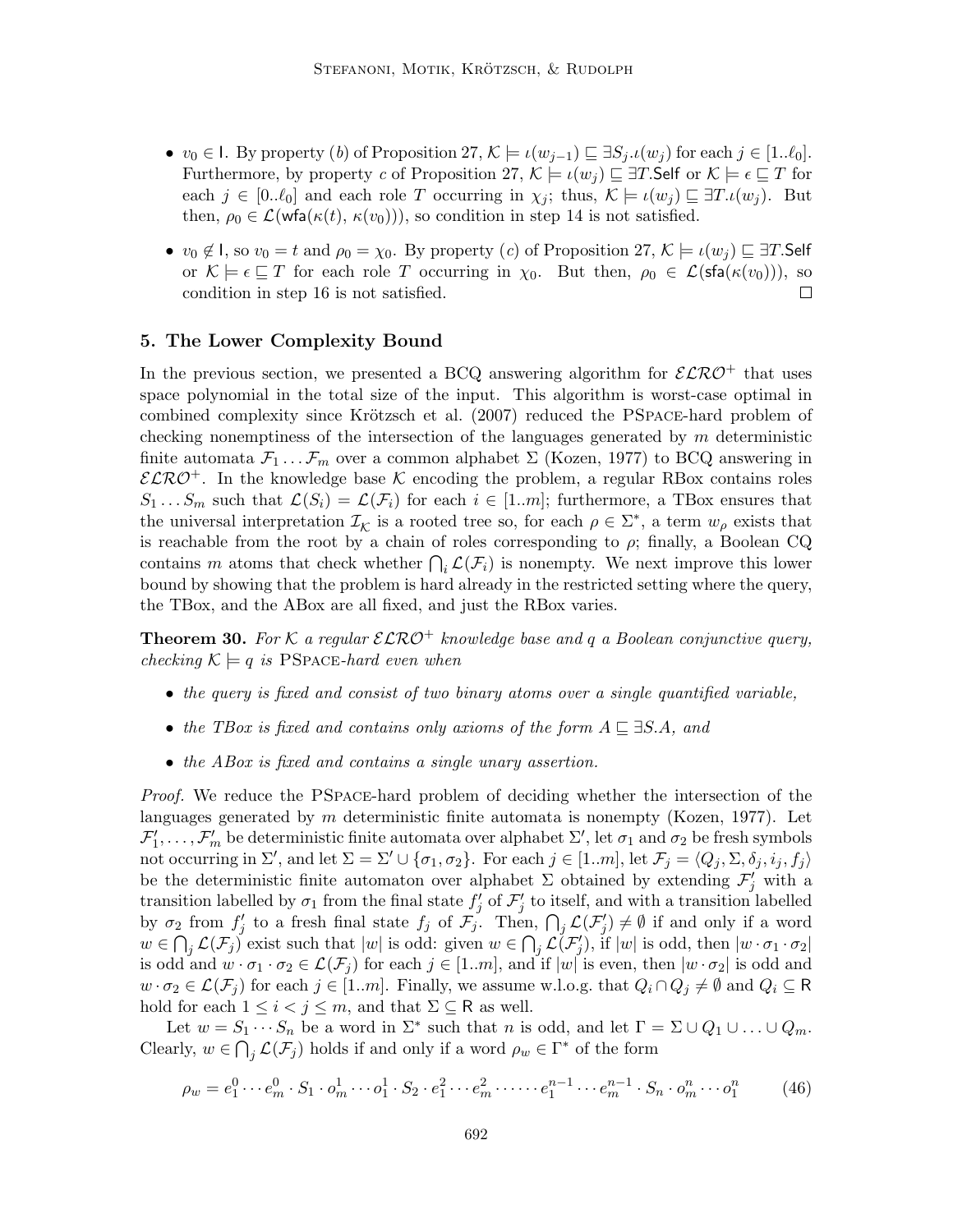exists such that the following conditions hold for each  $j \in [1..m]$ :

- (i) for each  $i \in [1..n]$  with i odd, we have  $o_j^i \in Q_j$  and  $\delta_j(e_j^{i-1}, S_i) = o_j^i$ ;
- (ii) for each  $i \in [1..n]$  with i even, we have  $e_j^i \in Q_j$  and  $\delta_j(o_j^{i-1}, S_i) = e_j^i$ ; and

(iii) 
$$
e_j^0 = i_j
$$
 and  $o_j^n = f_j$ .

Now let  $\mathcal{L}_O$ ,  $\mathcal{L}_E$ ,  $\mathcal{L}_1$ , and  $\mathcal{L}_2$  be the following languages.

$$
\mathcal{L}_O := \{ e_1 \cdots e_m \cdot S \cdot o_m \cdots o_1 \mid S \in \Sigma \text{ and } \delta_j(e_j, S) = o_j, \text{ for each } j \in [1..m] \} \tag{47}
$$

$$
\mathcal{L}_E := \{ o_m \cdots o_1 \cdot S \cdot e_1 \cdots e_m \mid S \in \Sigma \text{ and } \delta_j(o_j, S) = e_j, \text{ for each } j \in [1..m] \} \tag{48}
$$

$$
\mathcal{L}_1 := (\mathcal{L}_O \cdot \Sigma)^* \cdot \mathcal{L}_O \tag{49}
$$

$$
\mathcal{L}_2 := \{i_1 \cdots i_m\} \cdot (\Sigma \cdot \mathcal{L}_E)^* \cdot \Sigma \cdot \{f_m \cdots f_1\} \tag{50}
$$

Consider an arbitrary word  $w \in \Sigma^*$  and the corresponding word  $\rho_w \in \Gamma^*$ . By the definition of  $\mathcal{L}_1$ , we have that  $\rho_w \in \mathcal{L}_1$  if  $\rho_w$  is of the form (46) and it satisfies property (i). Similarly, by the definition of  $\mathcal{L}_2$ , we have that  $\rho_w \in \mathcal{L}_2$  if  $\rho_w$  is of the form (46) and it satisfies properties (ii) and (iii). Thus,  $\rho_w \in \mathcal{L}_1 \cap \mathcal{L}_2$  if and only if  $w \in \bigcap_j \mathcal{L}(\mathcal{F}_j)$ . For simplicity, in the rest of this proof, we will use the following equivalent formulations of  $\mathcal{L}_1$  and  $\mathcal{L}_2$ .

$$
\mathcal{L}_1 = \mathcal{L}_O \cup (\mathcal{L}_O \cdot \Sigma)^+ \cdot \mathcal{L}_O \tag{51}
$$

$$
\mathcal{L}_2 = \{i_1 \cdots i_m\} \cdot \Sigma \cdot \{f_m \cdots f_1\} \cup \{i_1 \cdots i_m\} \cdot (\Sigma \cdot \mathcal{L}_E)^+ \cdot \Sigma \cdot \{f_m \cdots f_1\} \tag{52}
$$

We next define a knowledge base K and a fixed query q such that  $\mathcal{K} \models q$  if and only if  $\bigcap_j \mathcal{L}(\mathcal{F}_j) \neq \emptyset$ . We will present our construction in stages, and for each we will describe how it affects the canonical model  $\mathcal{I} = \langle \Delta^{\mathcal{I}}, \cdot^{\mathcal{I}} \rangle$  of K—that is, the model constructed using the standard notion of chase (i.e., as in Definition 25, but with all semantic conditions on K replaced by the syntactic checks for axioms in  $\mathcal{K}$ ). For simplicity, we first present K in which the TBox depends on  $\Gamma$ , and later we modify the encoding to use a fixed TBox.

The TBox  $\mathcal T$  contains axioms (53), and the ABox  $\mathcal A$  contains only axiom (54). We assume that  $a_{\epsilon}^{\mathcal{I}} = a_{\epsilon}$ ; then, for each word  $\rho \in \Gamma^*$ , a domain element  $a_{\rho}$  exists that is connected to  $a_{\epsilon}$  via a chain of roles corresponding to  $\rho$ .

$$
A \sqsubseteq \exists \omega.A \qquad \text{for each symbol } \omega \in \Gamma \tag{53}
$$

$$
A(a_{\epsilon})\tag{54}
$$

We next present an RBox  $R$  consisting of four parts, each encoding languages  $\mathcal{L}_O$ ,  $\mathcal{L}_E$ ,  $\mathcal{L}_1$ , and  $\mathcal{L}_2$ . Our encoding uses fresh roles  $L_0^{S,1}$  $L_0^{S,1}, \ldots, L_0^{S,m+1}$  and  $L_E^{S,0}$  $E^{[S,0]}$ , ...,  $L_E^{[S,m]}$  uniquely associated with each role  $S \in \Sigma$ , as well as fresh roles  $\tilde{L}_O$ ,  $L_E$ ,  $\tilde{L}_\Sigma$ ,  $\tilde{L}_1$ ,  $L'_1$ ,  $\tilde{L}_2$ , and  $L'_2$ .

The first part of  $R$  contains axioms (55)–(57). It should be clear that, for all words  $\rho_1, \rho_2 \in \Gamma^*$  where  $\rho_1$  is a prefix of  $\rho_2$ , we have  $\langle a_{\rho_1}, a_{\rho_2} \rangle \in L^{\mathcal{I}}_O$  if and only if  $\rho_2 - \rho_1 \in \mathcal{L}_O$ .

$$
S \sqsubseteq L_O^{S,m+1} \qquad \qquad \forall S \in \Sigma \qquad (55)
$$

$$
e_j \cdot L_O^{S,j+1} \cdot o_j \sqsubseteq L_O^{S,j} \qquad \forall j \in [1..m] \,\forall S \in \Sigma \,\forall e_j, o_j \in Q_j \text{ with } \delta_j(e_j, S) = o_j \qquad (56)
$$

$$
L_O^{S,1} \sqsubseteq L_O \tag{57}
$$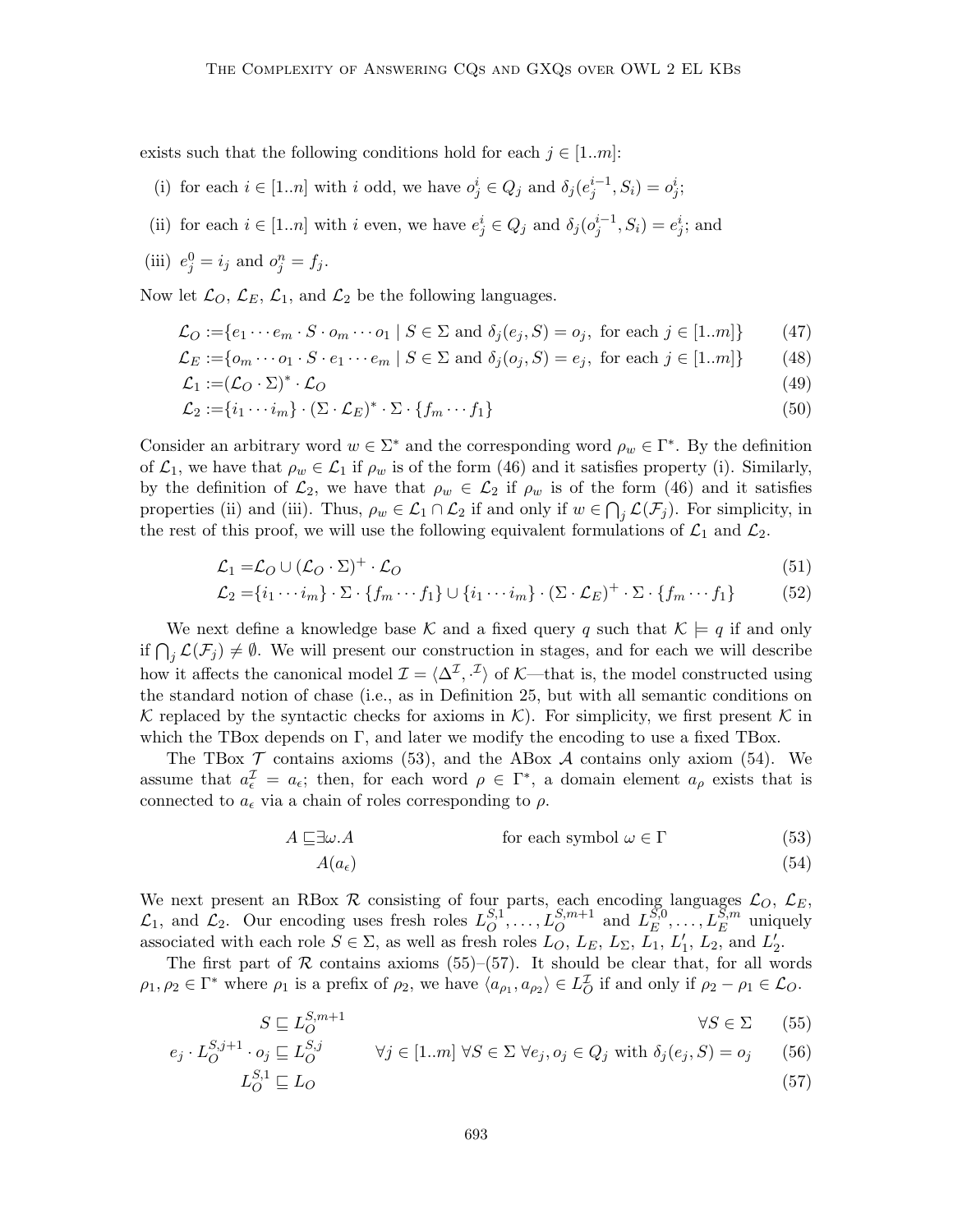The second part of  $R$  contains axioms (58)–(60). It should be clear that, for all words  $\rho_1, \rho_2 \in \Gamma^*$  where  $\rho_1$  is a prefix of  $\rho_2$ , we have  $\langle a_{\rho_1}, a_{\rho_2} \rangle \in L_E^{\mathcal{I}}$  if and only if  $\rho_2 - \rho_1 \in \mathcal{L}_E$ .

$$
S \sqsubseteq L_E^{S,0} \qquad \qquad \forall S \in \Sigma \qquad (58)
$$

$$
o_j \cdot L_E^{S,j-1} \cdot e_j \sqsubseteq L_E^{S,j} \qquad \forall j \in [1..m] \,\,\forall S \in \Sigma \,\,\forall e_j, o_j \in Q_j \,\,\text{with} \,\,\delta_j(o_j, S) = e_j \tag{59}
$$

$$
L_E^{S,m} \sqsubseteq L_E \tag{60}
$$

The third part of  $\mathcal R$  contains axioms (61)–(65). It should be clear that, for all words  $\rho_1, \rho_2 \in \Gamma^*$  where  $\rho_1$  is a prefix of  $\rho_2$ , we have  $\langle a_{\rho_1}, a_{\rho_2} \rangle \in L_1^{\mathcal{I}}$  if and only if  $\rho_2 - \rho_1 \in \mathcal{L}_1$ .

$$
S \sqsubseteq L_{\Sigma} \qquad \qquad \forall S \in \Sigma \tag{61}
$$

$$
L_O \sqsubseteq L_1 \tag{62}
$$

$$
L_O \cdot L_\Sigma \sqsubseteq L'_1 \tag{63}
$$

$$
L'_1 \cdot L'_1 \sqsubseteq L'_1 \tag{64}
$$

$$
L'_1 \cdot L_O \sqsubseteq L_1 \tag{65}
$$

The fourth part of R contains axioms (66)–(69). It should be clear that, for all words  $\rho_1, \rho_2 \in \Gamma^*$  where  $\rho_1$  is a prefix of  $\rho_2$ , we have  $\langle a_{\rho_1}, a_{\rho_2} \rangle \in L_2^{\mathcal{I}}$  if and only if  $\rho_2 - \rho_1 \in \mathcal{L}_2$ .

$$
i_1 \cdots i_m \cdot L_{\Sigma} \cdot f_m \cdots f_1 \sqsubseteq L_2 \tag{66}
$$

$$
L_{\Sigma} \cdot L_E \sqsubseteq L_2' \tag{67}
$$

$$
L_2' \cdot L_2' \sqsubseteq L_2' \tag{68}
$$

$$
i_1 \cdots i_m \cdot L'_2 \cdot L_\Sigma \cdot f_m \cdots f_1 \sqsubseteq L_2 \tag{69}
$$

Query q is given in (70). Then,  $\mathcal{K} \models q$  if and only if a word  $\rho \in \Gamma^*$  exists such that  $\langle a_{\epsilon}, a_{\rho} \rangle \in L_1^{\mathcal{I}}$  and  $\langle a_{\epsilon}, a_{\rho} \rangle \in L_2^{\mathcal{I}}$ , and the latter is clearly the case if and only if  $\rho \in \mathcal{L}_1 \cap \mathcal{L}_2$ . RBox  $\mathcal R$  is regular and of size polynomial in the size of automata  $\mathcal F_1, \ldots, \mathcal F_m$ .

$$
q = \exists y. L_1(a_\epsilon, y) \land L_2(a_\epsilon, y) \tag{70}
$$

We next tighten this reduction to use the fixed TBox  $\mathcal{T}'$  consisting of axioms (71)–(72), where  $P_0$  and  $P_1$  are fresh roles.

$$
A \sqsubseteq \exists P_0.A \tag{71}
$$

$$
A \sqsubseteq \exists P_1.A \tag{72}
$$

Now let  $k = \lceil \log_2 |\Gamma| \rceil$ , and assume that each symbol  $\omega \in \Gamma$  corresponds to a k-digit binary number  $b_1 \cdots b_k$  with  $b_i \in \{0,1\}$ . Then, let  $\mathcal{R}'$  be  $\mathcal{R}$  extended with axioms (73).

$$
P_{b_1} \cdots P_{b_k} \sqsubseteq \omega \qquad \text{for each } \omega \in \Gamma \text{ corresponding to } b_1 \cdots b_k \tag{73}
$$

Finally, let  $\mathcal{K}' = \langle \mathcal{T}', \mathcal{R}', \mathcal{A} \rangle$ , and let  $\mathcal{I}'$  be the canonical model of  $\mathcal{K}'$ . Axioms (54), (71), and (72) ensure existence of a binary tree whose edges are labelled with roles  $P_0$  and  $P_1$ . Furthermore, axioms (73) ensure that, for each  $\omega \in \Gamma$  and each sequence of k edges in this tree corresponding to the binary number assigned to  $\omega$ , there is a 'shortcut' in the tree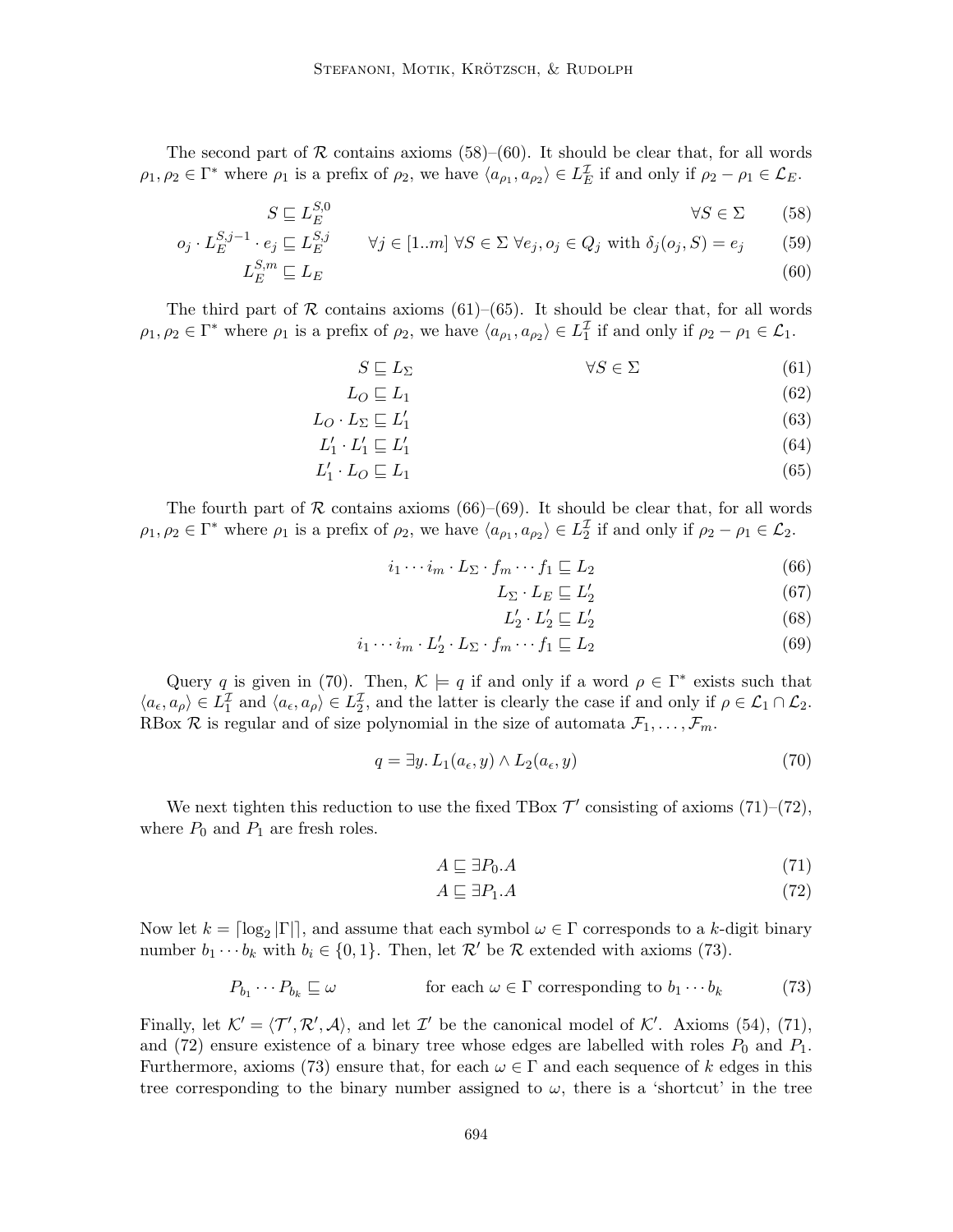labelled with  $\omega$ . Thus,  $\mathcal I$  can be homomorphically embedded into  $\mathcal I'$ . Finally, roles  $P_0$  and  $P_1$  do not occur in R and query q checks for existence of a domain element connected to  $a_{\epsilon}$ ; therefore, the 'extra' edges in  $\mathcal{I}'$  are irrelevant. Consequently, the encoding of languages  $\mathcal{L}_1$ and  $\mathcal{L}_2$  works in the same way as with the varying TBox  $\mathcal{T}$ . П

Finally, we characterise the complexity of BCQ answering over  $\mathcal{ELRO}^+$  knowledge bases.

**Theorem 31.** For K a regular  $\mathcal{ELRO}^+$  KB and q a Boolean CQ, checking  $K \models q$  is

- 1. PTime-complete in data complexity,
- 2. NP-complete, if the RBox R is fixed, and
- 3. PSpace-complete in combined complexity.

Proof. Calvanese et al. (2006) proved that BCQ answering is PTIME-hard in data complexity already for  $\mathcal{EL}$  knowledge bases. Furthermore, when the query is not fixed, BCQ answering is NP-hard already over relational databases (Chandra & Merlin, 1977). Then the theorem follows by Theorems 23 and 30, and by Savitch's theorem.  $\Box$ 

# 6. Navigational Queries

The data in DL knowledge bases has graph-like structure, where unary assertions encode properties of graph nodes and binary assertions encode graph edges. Conjunctive queries cannot express recursive properties such as reachability, and so their expressivity is often insufficient in applications that require graph navigation. As the popularity of graph databases is on the rise, a number of navigational languages for querying graph-like data have been proposed; for example, regular path queries (Barceló, 2013) use regular expressions to express complex navigational patterns between graph vertices, and graph XPath queries (Libkin et al., 2013) extend regular path queries with the converse operator, negation on regular expressions, and checking properties of vertices using Boolean combinations of concepts and existential quantifications over paths. In the DL context, the computational complexity of navigational queries has been studied for several expressive DLs and members of the DL-LITE family and the  $\mathcal{ELH}$  fragment of  $\mathcal{ELRO}^+$  (Calvanese, Eiter, & Ortiz, 2009; Bienvenu et al., 2013; Kostylev et al., 2014; Bienvenu et al., 2014). In order to complete the complexity landscape of this problem, in this section we study the problem of answering graph XPath queries over  $\mathcal{ELRO}^+$  knowledge bases.

### 6.1 Graph XPath Queries

Graph XPath queries consist of *node expressions* and *path expressions*, whose syntaxes are defined respectively by the following two context-free grammars for B a basic concept and S a role.

$$
\varphi \to B \mid \neg \varphi \mid \varphi_1 \land \varphi_2 \mid \varphi_1 \lor \varphi_2 \mid \langle \alpha \rangle
$$
  

$$
\alpha \to S \mid S^- \mid \alpha_1 \cdot \alpha_2 \mid \alpha_1 + \alpha_2 \mid \alpha^* \mid \overline{\alpha} \mid \text{test}(\varphi)
$$

Following Libkin et al. (2013), we consider the following expression fragments.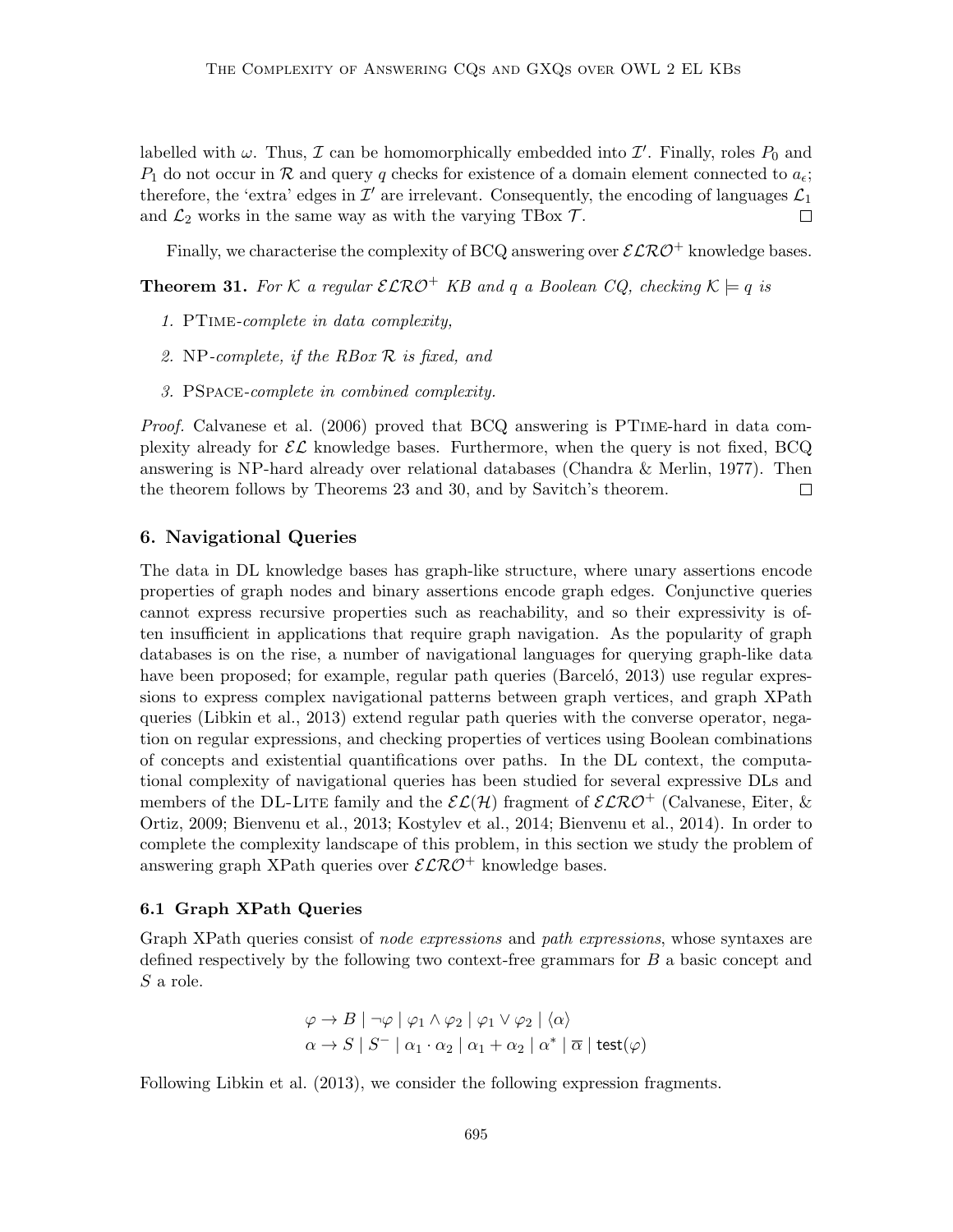

Figure 8: Interpretation  $\mathcal I$ 

- 1. The *path-positive* fragment disallows path expressions of the form  $\overline{\alpha}$ .
- 2. The *positive* fragment disallows path expressions of the form  $\bar{\alpha}$  and node expressions of the form  $\neg \varphi$ .
- 3. The *converse-free* fragment disallows path expressions of the form  $S^-$ .

A graph XPath atom has the form  $\varphi(s)$  or  $\alpha(s,t)$ , for  $\varphi$  a node expression,  $\alpha$  a path expression, and s and t terms. A *conjunctive graph XPath query* (CGXQ) g is an expression  $g = \exists \vec{y}. \ \psi(\vec{x}, \vec{y})$  where  $\psi$  is a conjunction of graph atoms over variables  $\vec{x} \cup \vec{y}$ ; variables  $\vec{x}$ are called the *answer variables* of g. If  $\vec{x} = \emptyset$ , then  $g = \exists \vec{y}$ .  $\psi(\vec{y})$  is a Boolean CGXQ. Path-positive, positive, and converse-free CGXQs are obtained by restricting query atoms accordingly. Finally, a *graph XPath query*  $(GXQ)$  is a CGXQ containing a single atom.

To define the semantics of CGXQs, let  $\mathcal{I} = \langle \Delta^{\mathcal{I}}, \cdot^{\mathcal{I}} \rangle$  be a first-order interpretation. The interpretation of node and path expressions in  $\mathcal I$  is inductively defined as follows.

$$
(\neg \varphi)^{\mathcal{I}} = \Delta^{\mathcal{I}} \setminus (\varphi)^{\mathcal{I}}
$$
  
\n
$$
(\varphi_1 \wedge \varphi_2)^{\mathcal{I}} = (\varphi_1)^{\mathcal{I}} \cap (\varphi_2)^{\mathcal{I}}
$$
  
\n
$$
(\varphi_1 \vee \varphi_2)^{\mathcal{I}} = (\varphi_1)^{\mathcal{I}} \cup (\varphi_2)^{\mathcal{I}}
$$
  
\n
$$
(\varphi_1 \vee \varphi_2)^{\mathcal{I}} = (\varphi_1)^{\mathcal{I}} \cup (\varphi_2)^{\mathcal{I}}
$$
  
\n
$$
(\varphi_1 \vee \varphi_2)^{\mathcal{I}} = (\varphi_1)^{\mathcal{I}} \cup (\varphi_2)^{\mathcal{I}}
$$
  
\n
$$
(\varphi_1 \vee \varphi_2)^{\mathcal{I}} = (\varphi_1)^{\mathcal{I}} \cup (\varphi_2)^{\mathcal{I}}
$$
  
\n
$$
(\varphi_1 \vee \varphi_2)^{\mathcal{I}} = (\varphi_1)^{\mathcal{I}} \cup (\varphi_2)^{\mathcal{I}}
$$
  
\n
$$
(\varphi_1 \vee \varphi_2)^{\mathcal{I}} = (\varphi_1)^{\mathcal{I}} \cup (\varphi_2)^{\mathcal{I}}
$$
  
\n
$$
(\varphi_1 \vee \varphi_2)^{\mathcal{I}} = (\varphi_1)^{\mathcal{I}} \cup (\varphi_2)^{\mathcal{I}}
$$
  
\n
$$
(\varphi_1 \vee \varphi_2)^{\mathcal{I}} = (\varphi_1)^{\mathcal{I}} \vee (\varphi_2)^{\mathcal{I}}
$$
  
\n
$$
(\varphi_1 \vee \varphi_2)^{\mathcal{I}} = (\varphi_1)^{\mathcal{I}} \vee (\varphi_2)^{\mathcal{I}}
$$
  
\n
$$
(\varphi_1 \vee \varphi_2)^{\mathcal{I}} = (\varphi_1)^{\mathcal{I}} \vee (\varphi_2)^{\mathcal{I}}
$$
  
\n
$$
(\varphi_1 \vee \varphi_2)^{\mathcal{I}} = (\varphi_1)^{\mathcal{I}} \vee (\varphi_2)^{\mathcal{I}}
$$
  
\n
$$
(\varphi_1 \vee \varphi_2
$$

Please observe that the difference of path expressions  $\alpha_1$  and  $\alpha_2$  corresponds to  $(\overline{\alpha_1} + \alpha_2)$ , whereas the intersection of  $\alpha_1$  and  $\alpha_2$  corresponds to  $(\overline{\alpha_1} + \overline{\alpha_2})$ ; moreover, Libkin et al. (2013) define a path expression  $\epsilon$ , which in our setting corresponds to test( $\tau_c$ ). Satisfaction of a Boolean CGXQ  $g$  in  $\mathcal I$  and CGXQ entailment are defined in the obvious way; moreover, *Boolean CGXQ answering* is the problem of checking  $\mathcal{K} \models g$ .

**Example 32.** We illustrate these definitions using interpretation  $\mathcal I$  shown in Figure 8; notation is as in Example 15. Moreover, let  $\alpha_1, \alpha_2,$  and  $\alpha_3$  be the following path expressions.

$$
\alpha_1 = (R \cdot \text{test}(\langle S^* \cdot \text{test}(A \vee B) \rangle))^* \tag{74}
$$

$$
\alpha_2 = (U \cdot \text{test}(\neg \langle P \cdot \text{test}(A \lor B) \rangle)) \tag{75}
$$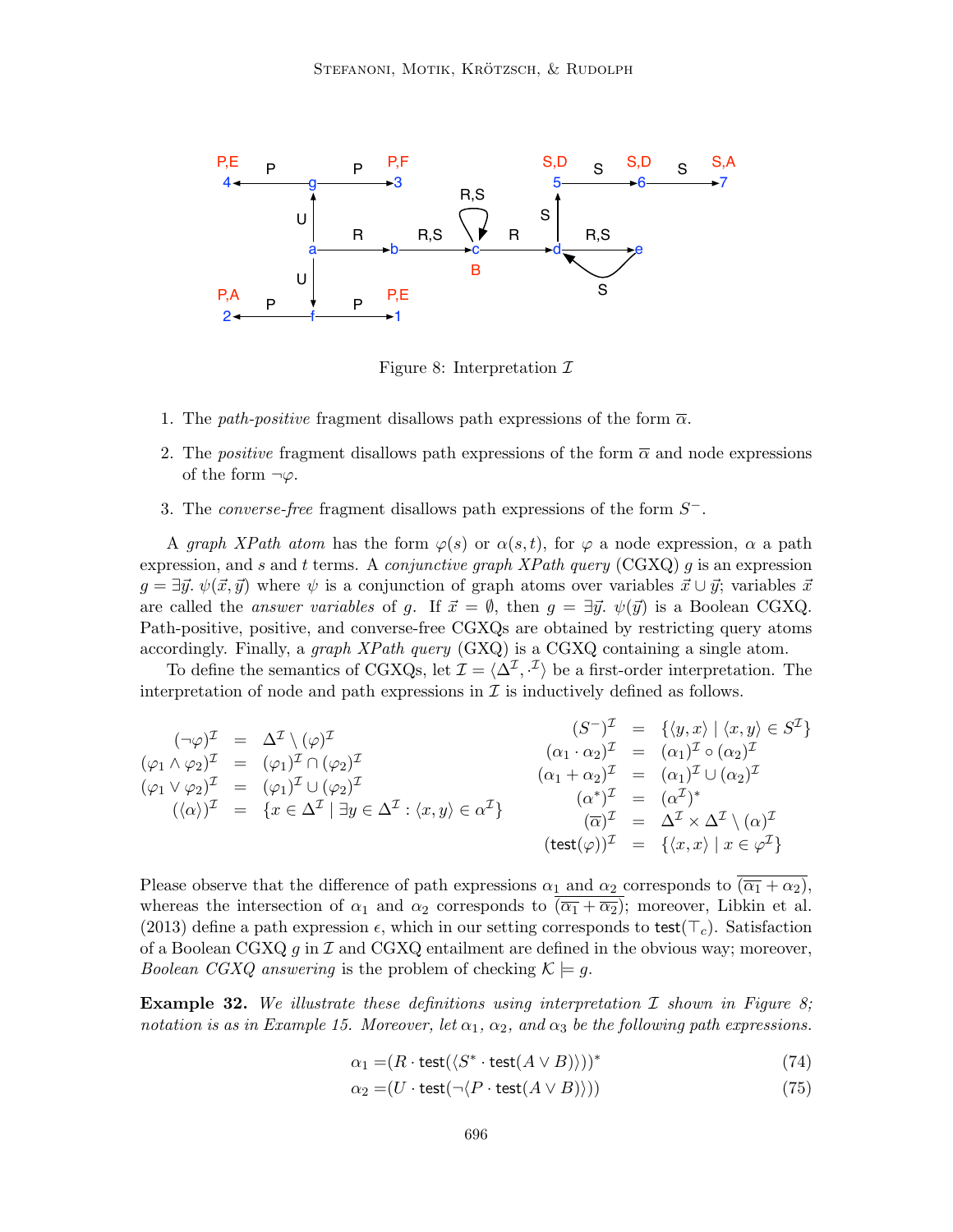| Node expressions                                                                                                                                                                                           |                                                                                                                                                                                                |
|------------------------------------------------------------------------------------------------------------------------------------------------------------------------------------------------------------|------------------------------------------------------------------------------------------------------------------------------------------------------------------------------------------------|
| $\mathcal{T}_B = \{B \sqsubseteq C_B\}$                                                                                                                                                                    | $\mathcal{R}_B = \emptyset$                                                                                                                                                                    |
| $\mathcal{T}_{\varphi_1 \wedge \varphi_2} = \{C_{\varphi_1} \sqcap C_{\varphi_1} \sqsubseteq C_{\varphi_1 \wedge \varphi_2}\} \cup \mathcal{T}_{\varphi_1} \cup \mathcal{T}_{\varphi_2}$                   | $\mathcal{R}_{\varphi_1 \wedge \varphi_2} = \mathcal{R}_{\varphi_1} \cup \mathcal{R}_{\varphi_2}$                                                                                              |
| $\mathcal{T}_{\varphi_1\vee\varphi_2}=\{C_{\varphi_1}\sqsubseteq C_{\varphi_1\vee\varphi_2},\ C_{\varphi_2}\sqsubseteq C_{\varphi_1\vee\varphi_2}\}\cup\mathcal{T}_{\varphi_1}\cup\mathcal{T}_{\varphi_2}$ | $\mathcal{R}_{\varphi_1 \vee \varphi_2} = \mathcal{R}_{\varphi_1} \cup \mathcal{R}_{\varphi_2}$                                                                                                |
| $\mathcal{T}_{\langle\alpha\rangle} = \{\exists T_\alpha.\top_c \sqsubseteq C_{\langle\alpha\rangle}\}\cup\mathcal{T}_\alpha$                                                                              | $\mathcal{R}_{\langle\alpha\rangle}=\mathcal{R}_{\alpha}$                                                                                                                                      |
| Path expressions                                                                                                                                                                                           |                                                                                                                                                                                                |
| $\mathcal{T}_{\rm S}=\emptyset$                                                                                                                                                                            | $\mathcal{R}_S = \{ S \sqsubseteq T_S \}$                                                                                                                                                      |
| $\mathcal{T}_{\alpha_1 \cdot \alpha_2} = \mathcal{T}_{\alpha_1} \cup \mathcal{T}_{\alpha_2}$                                                                                                               | $\mathcal{R}_{\alpha_1 \cdot \alpha_2} = \{ T_{\alpha_1} \cdot T_{\alpha_2} \sqsubseteq T_{\alpha_1 \cdot \alpha_2} \} \cup \mathcal{R}_{\alpha_1} \cup \mathcal{R}_{\alpha_2}$                |
| $\mathcal{T}_{\alpha_1+\alpha_2}=\mathcal{T}_{\alpha_1}\cup \mathcal{T}_{\alpha_2}$                                                                                                                        | $\mathcal{R}_{\alpha_1+\alpha_2} = \{T_{\alpha_1} \sqsubseteq T_{\alpha_1+\alpha_2}, T_{\alpha_2} \sqsubseteq T_{\alpha_1+\alpha_2}\} \cup \mathcal{R}_{\alpha_1} \cup \mathcal{R}_{\alpha_2}$ |
| $\mathcal{T}_{\alpha^*} = \mathcal{T}_{\alpha}$                                                                                                                                                            | $\mathcal{R}_{\alpha^*} = \{ \epsilon \sqsubseteq T_{\alpha^*}, T_{\alpha} \sqsubseteq T_{\alpha^*}, T_{\alpha^*} \cdot T_{\alpha^*} \sqsubseteq T_{\alpha^*} \} \cup \mathcal{R}_{\alpha}$    |
| $\mathcal{T}_{\mathsf{test}(\varphi)} = \{C_{\varphi} \sqsubseteq \exists T_{\mathsf{test}(\varphi)}.\mathsf{Self}\} \cup \mathcal{T}_{\varphi}$                                                           | $\mathcal{R}_{\mathsf{test}(\varphi)} = \mathcal{R}_{\varphi}$                                                                                                                                 |

Table 6: Encoding positive, converse-free node and path expressions using axioms

$$
\alpha_3 = (\overline{(R \cdot S)^*}) \tag{76}
$$

Expression  $\alpha_1$  is positive, and it retrieves all pairs of individuals that are connected by a path of R-edges such that, for each element occurring in the path other than the first, there exists an outgoing path of S-edges reaching a member of concept  $A \sqcup B$ . For example, we have  $\{\langle a^{\mathcal{I}}, d^{\mathcal{I}} \rangle, \langle a^{\mathcal{I}}, e^{\mathcal{I}} \rangle\} \subseteq (\alpha_1)^{\mathcal{I}}$ .

In contrast, expression  $\alpha_2$  is path-positive, and it retrieves all pairs of individuals that are connected by a U-edge such that no P-successor exists that is a member of concept  $A \sqcup B$ . For example, we have  $\langle a^{\mathcal{I}}, g^{\mathcal{I}} \rangle \in (\alpha_2)^{\mathcal{I}}$ , but  $\langle a^{\mathcal{I}}, f^{\mathcal{I}} \rangle \notin (\alpha_2)^{\mathcal{I}}$ .

Finally, expression  $\alpha_3$  is neither positive nor path-positive, and it retrieves all pairs of individuals that are connected by a path not consisting of a sequence of edges described by the regular expression  $(R \cdot S)^*$ . For example, we have  $\langle a^{\mathcal{I}}, d^{\mathcal{I}} \rangle \in (\alpha_3)^{\mathcal{I}}$ , but  $\langle a^{\mathcal{I}}, e^{\mathcal{I}} \rangle \notin (\alpha_3)^{\mathcal{I}}$ .

Let  $g = \exists x, y, z. \alpha_1(x, y) \wedge \alpha_2(x, z) \wedge \alpha_3(x, y)$  be a conjunctive graph XPath query, and let  $\sigma = \{x \mapsto a, y \mapsto d, z \mapsto g\}$  be a substitution. Using Figure 8, one can check that  $\mathcal{I} \models \sigma(g)$ .

As observed by Kostylev et al. (2014), node expressions in graph XPath queries correspond precisely to formulas in propositional dynamic logic with negation  $(PDL^{-})$  (Harel et al., 2000); the satisfiability problem for  $PDL$ <sup>-</sup> is undecidable (Harel, 1984), so answering GXQs under DL constraints is undecidable. Decidability results have been recently obtained for path-positive and positive queries over *DL-Lite* knowledge bases (Kostylev et al., 2014). In addition, Kostylev et al. (2014) proved that, for all DLs, answering path-positive, converse-free GXQs is coNP-hard in data-complexity. Finally, Bienvenu et al. (2014) proved that answering positive GXQs over  $\mathcal{EL}$  knowledge bases is EXPTIME-complete. Thus, in the rest of this section we focus on positive, converse-free graph XPath queries.

#### 6.2 Complexity of Answering Positive, Converse-Free Graph XPath Queries

In the rest of this section, we fix an  $\mathcal{ELRO}^+$  KB  $\mathcal{K} = \langle \mathcal{T}, \mathcal{R}, \mathcal{A} \rangle$  such that  $\mathcal{R}$  is regular. We next show that, given a positive, converse-free Boolean CGXQ  $g$ , one can construct in polynomial time a regular  $\mathcal{ELRO}^+$  KB K' and a Boolean CQ q' such that  $\mathcal{K} \models g$  if and only if  $K' \models q'$ . Our construction of K' combines various expressive features of  $\mathcal{ELRO}^+$ :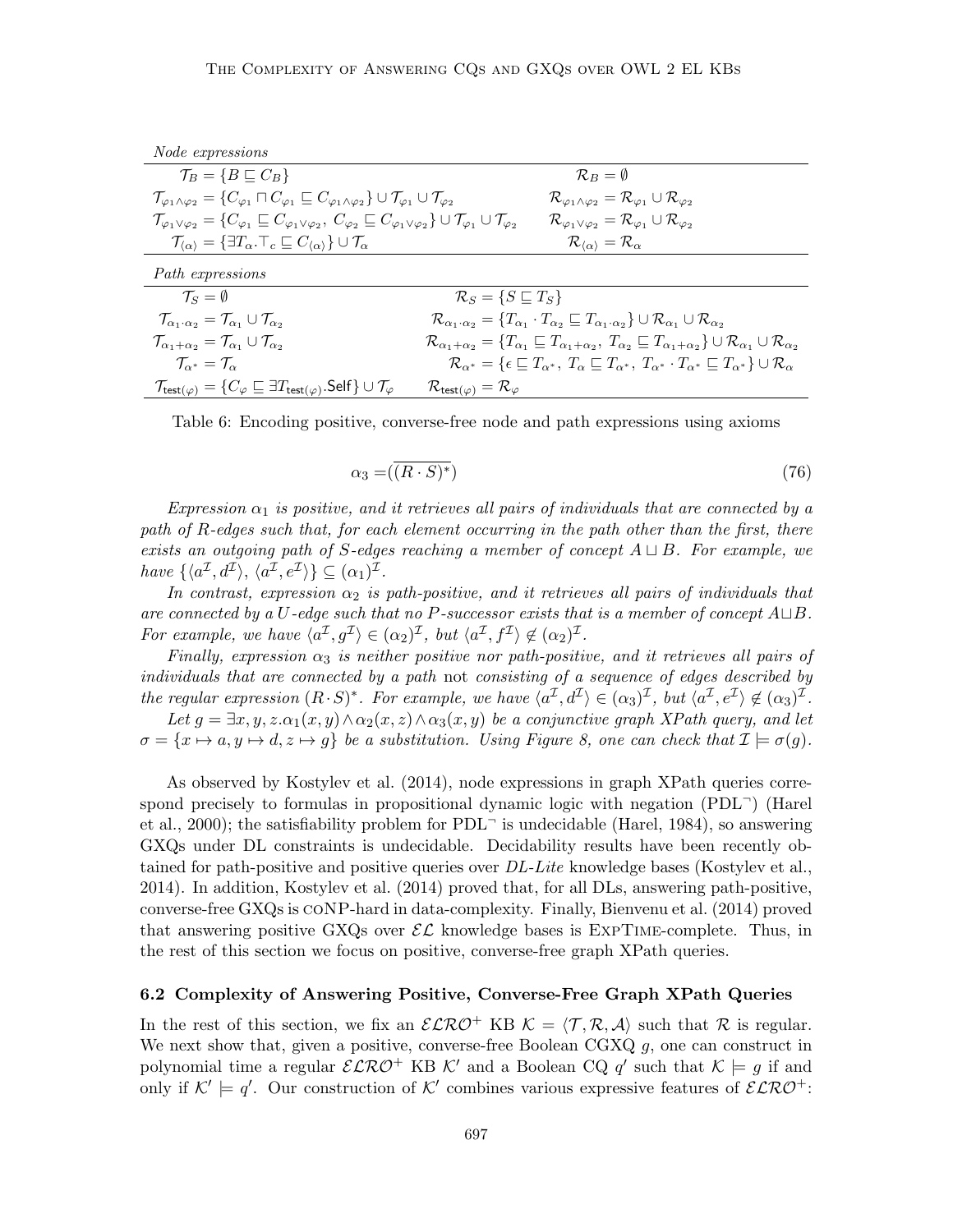role inclusions and reflexive roles encode the path expressions of  $g$  in the RBox, and selfrestrictions encode the node expressions of  $g$  in the TBox.

**Proposition 33.** Given a positive, converse-free Boolean CGXQ g over  $K$ , one can compute in time polynomial in  $|K|+|g|$  an  $\mathcal{ELRO}^+$  KB K' and a Boolean CQ q' such that the RBox of K' is regular, g and q' have equally many atoms, and  $\mathcal{K} \models g$  if and only if  $\mathcal{K}' \models q'$ .

*Proof.* Let  $g = \exists \vec{y}$ .  $\psi(\vec{y})$  be a positive, converse-free Boolean CGXQ over K. For each positive node expression  $\varphi$ , let  $C_{\varphi}$  be a fresh atomic concept uniquely associated with  $\varphi$ and, for each positive, converse-free path expression  $\alpha$ , let  $T_{\alpha}$  be a fresh role uniquely associated with  $\alpha$ . By structural induction, we associate with each  $\varphi$  (resp.  $\alpha$ ) a TBox  $\mathcal{T}_{\varphi}$  and an RBox  $\mathcal{R}_{\varphi}$  (resp. a TBox  $\mathcal{T}_{\alpha}$  and an RBox  $\mathcal{R}_{\alpha}$ ) as shown in Table 6. Then, let  $K' = \langle T \cup T', R \cup R', A \rangle$  where TBox  $T'$  and RBox  $R'$  are as follows.

$$
\mathcal{T}' = \bigcup_{\varphi(s)\in\psi} \mathcal{T}_\varphi \cup \bigcup_{\alpha(s,t)\in\psi} \mathcal{T}_\alpha \hspace{1cm} \mathcal{R}' = \bigcup_{\varphi(s)\in\psi} \mathcal{R}_\varphi \cup \bigcup_{\alpha(s,t)\in\psi} \mathcal{R}_\alpha
$$

Now let  $q' = \exists \vec{y}.\ \psi'(\vec{y})$  be the Boolean CQ where  $\psi'$  contains  $C_{\varphi}(s)$  for each atom  $\varphi(s) \in \psi$ and  $T_{\alpha}(s,t)$  for each atom  $\alpha(s,t) \in \psi$ . Clearly, g and q' have the same number of atoms; moreover, since query g is over K, query q' is over K'. Finally, both q' and K' can be computed in polynomial time in the input size, and the RBox of  $K'$  is clearly regular. We next show that  $\mathcal{K}' \not\models q'$  if and only if  $\mathcal{K} \not\models g$ .

 $(\Rightarrow)$  Assume that  $\mathcal{K}' \not\models q'$ , so an interpretation  $\mathcal I$  exists such that  $\mathcal I \models \mathcal{K}'$  and  $\mathcal I \not\models q'$ . Since each axiom of K is also an axiom of K', we have that  $\mathcal{I} \models \mathcal{K}$ . Furthermore, for each positive node expression  $\varphi$  and positive path expression  $\alpha$ , we have  $\varphi^{\mathcal{I}} \subseteq (C_{\varphi})^{\mathcal{I}}$  and  $\alpha^{\mathcal{I}} \subseteq (T_{\alpha})^{\mathcal{I}}$ . We prove this claim by simultaneous induction on the structure of node and path expressions.

Base case. For the base case, let  $\varphi$  be an arbitrary node expression of the form  $\varphi = B$  and let  $\alpha$  be an arbitrary path expression of the form  $\alpha = S$ . Since  $B \sqsubseteq C_B \in \mathcal{T}'$ ,  $S \sqsubseteq T_S \in \mathcal{R}'$ , and  $\mathcal I$  is a model of  $\mathcal K'$ , the claim easily follows.

Inductive step. For the inductive step, we distinguish two cases.

First, consider an arbitrary node expression  $\varphi$  such that the property holds for all node and path expressions occurring in  $\varphi$ . Then let x be an arbitrary element of  $\Delta^{\mathcal{I}}$  and assume that  $x \in \varphi^{\mathcal{I}}$ ; we show that  $x \in C^{\mathcal{I}}_{\varphi}$  by considering the various forms that  $\varphi$  can take.

- $\varphi = \varphi_1 \wedge \varphi_2$ . Since  $x \in \varphi^{\mathcal{I}}$ , we have  $x \in \varphi^{\mathcal{I}}_1$  and  $x \in \varphi^{\mathcal{I}}_2$ . By the inductive hypothesis, we have  $x \in C^{\mathcal{I}}_{\varphi_1}$  and  $x \in C^{\mathcal{I}}_{\varphi_2}$ . By the definition of  $\mathcal{T}'$ , we have  $C_{\varphi_1} \sqcap C_{\varphi_2} \sqsubseteq C_{\varphi} \in \mathcal{T}'$ . Since *I* is a model of  $\mathcal{T}'$ , we have  $x \in C^{\mathcal{I}}_{\varphi}$ , as required.
- $\varphi = \varphi_1 \vee \varphi_2$ . The proof for this case is similar to the one above.
- $\varphi = \langle \alpha \rangle$ . Since  $x \in \varphi^{\mathcal{I}}$ , there exists  $y \in \Delta^{\mathcal{I}}$  such that  $\langle x, y \rangle \in \alpha^{\mathcal{I}}$ . By the inductive hypothesis, we have  $\langle x, y \rangle \in T_{\alpha}^{\mathcal{I}}$ . By the definition of  $\mathcal{T}'$ , we have  $\exists T_{\alpha}.\top_c \sqsubseteq C_{\varphi} \in \mathcal{T}'$ . Since  $\mathcal I$  is a model of  $\mathcal T'$ , we have  $x \in C^{\mathcal I}_{\varphi}$ , as required.

Second, consider an arbitrary path expression  $\alpha$  such that the property holds for all node and path expressions occurring in  $\alpha$ . Then let x and y be arbitrary elements of  $\Delta^{\mathcal{I}}$ and assume that  $\langle x, y \rangle \in \alpha^{\mathcal{I}}$ ; we show that  $\langle x, y \rangle \in T_{\alpha}^{\mathcal{I}}$  by considering the various forms that  $\alpha$  can take.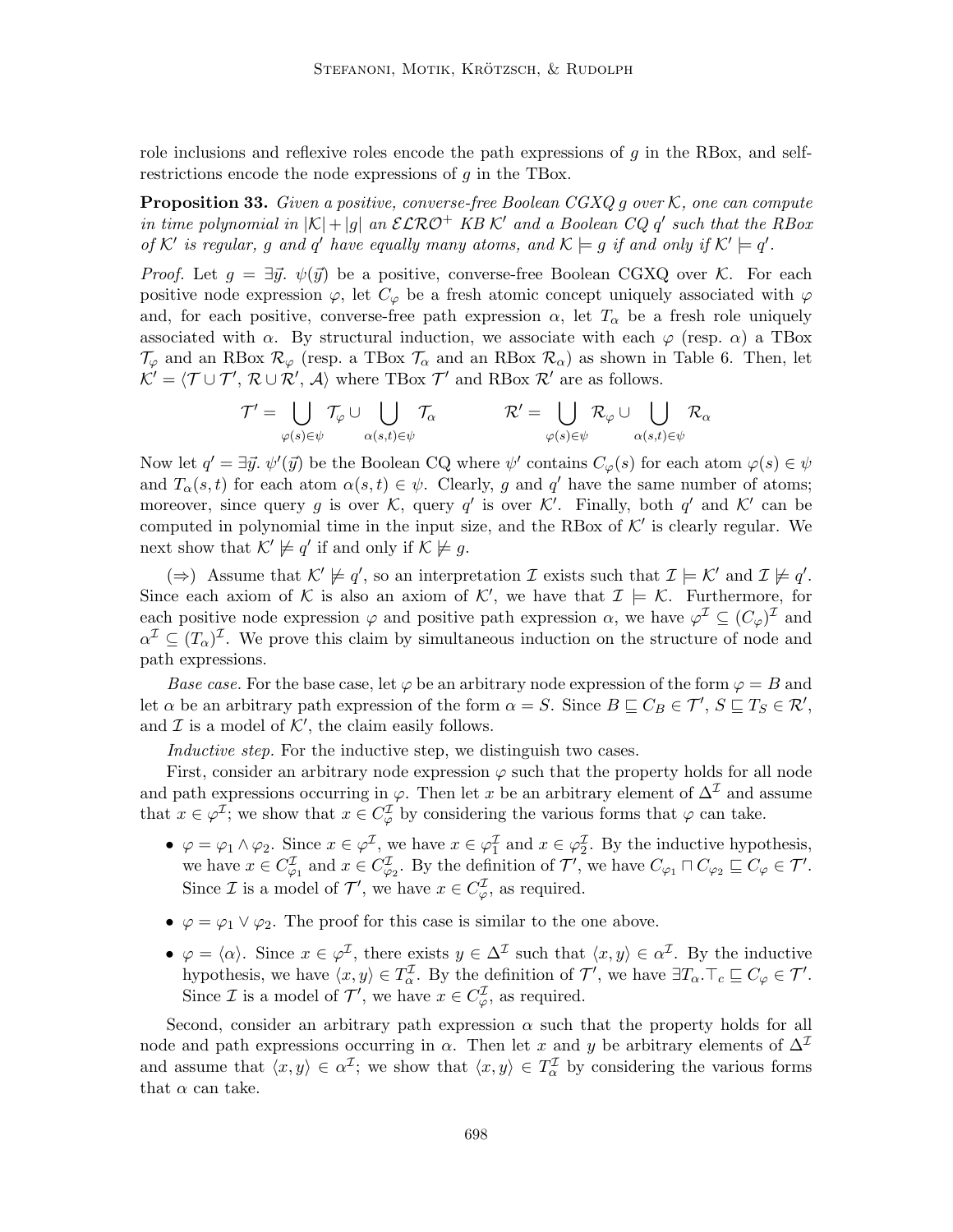- $\alpha = \alpha_1 \cdot \alpha_2$ . Since  $\langle x, y \rangle \in \alpha^{\mathcal{I}}$ , there exists  $z \in \Delta^{\mathcal{I}}$  such that  $\langle x, z \rangle \in \alpha_1^{\mathcal{I}}$  and  $\langle z, y \rangle \in \alpha_2^{\mathcal{I}}$ . By the inductive hypothesis, we have  $\langle x, z \rangle \in T_{\alpha_1}^{\mathcal{I}}$  and  $\langle z, y \rangle \in T_{\alpha_2}^{\mathcal{I}}$ . Moreover, by the definition of  $\mathcal{R}'$ , we have  $T_{\alpha_1} \cdot T_{\alpha_2} \sqsubseteq T_\alpha \in \mathcal{R}'$ . Since  $\mathcal I$  is a model of  $\mathcal{R}'$ , we have  $\langle x, y \rangle \in T_{\alpha}^{\mathcal{I}}$ , as required.
- $\alpha = \alpha_1 + \alpha_2$ . Since  $\langle x, y \rangle \in \alpha^{\mathcal{I}}$ , we have that  $\langle x, y \rangle \in \alpha^{\mathcal{I}}_1$  or  $\langle x, y \rangle \in \alpha^{\mathcal{I}}_2$ . By the inductive hypothesis, we have  $\langle x, y \rangle \in T_{\alpha_1}^{\mathcal{I}}$  or  $\langle x, y \rangle \in T_{\alpha_2}^{\mathcal{I}}$ . By the definition of  $\mathcal{R}'$ , we have  $\{T_{\alpha_1} \sqsubseteq T_{\alpha}, T_{\alpha_2} \sqsubseteq T_{\alpha}\} \subseteq \mathcal{R}'$ . Since  $\mathcal{I}$  is a model of  $\mathcal{R}',$  we have  $\langle x, y \rangle \in T_{\alpha}^{\mathcal{I}}$ .
- $\alpha = \alpha_1^*$ . First, consider the case in which  $x = y$ . By the definition of  $\mathcal{R}'$ , we have  $\epsilon \subseteq T_\alpha \in \mathcal{R}'$ . Since *I* is a model of  $\mathcal{R}',$  we have  $\langle x, y \rangle \in T_\alpha^{\mathcal{I}},$  as required. Otherwise, consider the case in which  $x \neq y$ . Since  $\langle x, y \rangle \in \alpha^{\mathcal{I}}$ , elements  $x_0, \ldots, x_n$  with  $x_0 = x$ and  $x_n = y$  exist in  $\Delta^{\mathcal{I}}$  such that  $n > 0$  and  $\langle x_{i-1}, x_i \rangle \in \alpha_1^{\mathcal{I}}$  for each  $i \in [1..n]$ . By the inductive hypothesis, for each  $i \in [1..n]$ , we have  $\langle x_{i-1}, x_i \rangle \in T_{\alpha_1}^{\mathcal{I}}$ . By the definition of  $\mathcal{R}'$ , we have  $T_{\alpha_1} \cdot T_{\alpha_1} \sqsubseteq T_\alpha \in \mathcal{R}'$ . Since  $\mathcal I$  is a model of  $\mathcal{R}'$ , we have  $\langle x, y \rangle \in T_\alpha$ .
- $\alpha = \text{test}(\varphi)$ . It follows that  $x = y$  and that  $x \in \varphi^{\mathcal{I}}$ . By the inductive hypothesis, we have  $x \in C^{\mathcal{I}}_{\varphi}$ . By the definition of  $\mathcal{T}'$ , we have  $C_{\varphi} \sqsubseteq \exists T_{\alpha}$ . Self  $\in \mathcal{T}'$ . Since  $\mathcal{I}$  is a model of  $\mathcal{T}'$ , we have  $\langle x, y \rangle \in T_{\alpha}^{\mathcal{I}}$ , as required.

But then, since node and path expressions in g are positive,  $\mathcal{I} \not\models q'$  implies  $\mathcal{I} \not\models g$ .

(←) Assume that  $\mathcal{K} \not\models g$ , so an interpretation  $\mathcal{I}$  exists such that  $\mathcal{I} \models \mathcal{K}$  and  $\mathcal{I} \not\models g$ . Let  $\mathcal{I}'$  be the interpretation obtained by extending  $\mathcal I$  to the fresh concepts and roles as follows.

$$
(C_{\varphi})^{\mathcal{I}'} = \varphi^{\mathcal{I}'} \qquad (T_{\alpha})^{\mathcal{I}'} = \alpha^{\mathcal{I}'}
$$

By the definition of K', it is straightforward to see that  $\mathcal{I}' \models \mathcal{K}'$ ; furthermore, by the definition of q', it is straightforward to see that  $\mathcal{I}' \not\models q'$ , as required.  $\Box$ 

Next, we establish the complexity of answering positive, converse-free (C)GXQs over  $\mathcal{ELRO}^+$  knowledge bases.

**Theorem 34.** For K a regular  $\mathcal{ELRO}^+$  KB and g a positive, converse-free Boolean CGXQ, checking  $\mathcal{K} \models g$  is PTIME-complete in data complexity, and PSPACE-complete in combined complexity. For g a positive, converse-free Boolean GXQ, checking  $K \models g$  is PTIMEcomplete in combined and data complexities.

*Proof.* The hardness in data complexity of Boolean positive, converse-free  $(C)$ GXQs follows from the PTIME-hardness of instance checking in  $\mathcal{EL}$  (Calvanese et al., 2006).

For positive, converse-free GXQs, hardness in combined complexity is inherited from the PTIME-hardness of TBox reasoning in  $\mathcal{EL}$  (Baader et al., 2005). For the matching upper bounds, Proposition 33 allows us to reduce Boolean GXQ answering to checking entailments of the form  $K' \models q'$  where q' is a BCQ containing only one atom. We next show that, for each possible form of  $q'$ , we can reduce the latter problem to checking entailment of  $\mathcal{ELRO}^+$ concept inclusions, which can be decided in PTime. In the following, c is an arbitrarily chosen individual from  $I_{K'}$ .

•  $\mathcal{K}' \models A(a)$  if and only if  $\mathcal{K}' \models \{a\} \sqsubseteq A$ .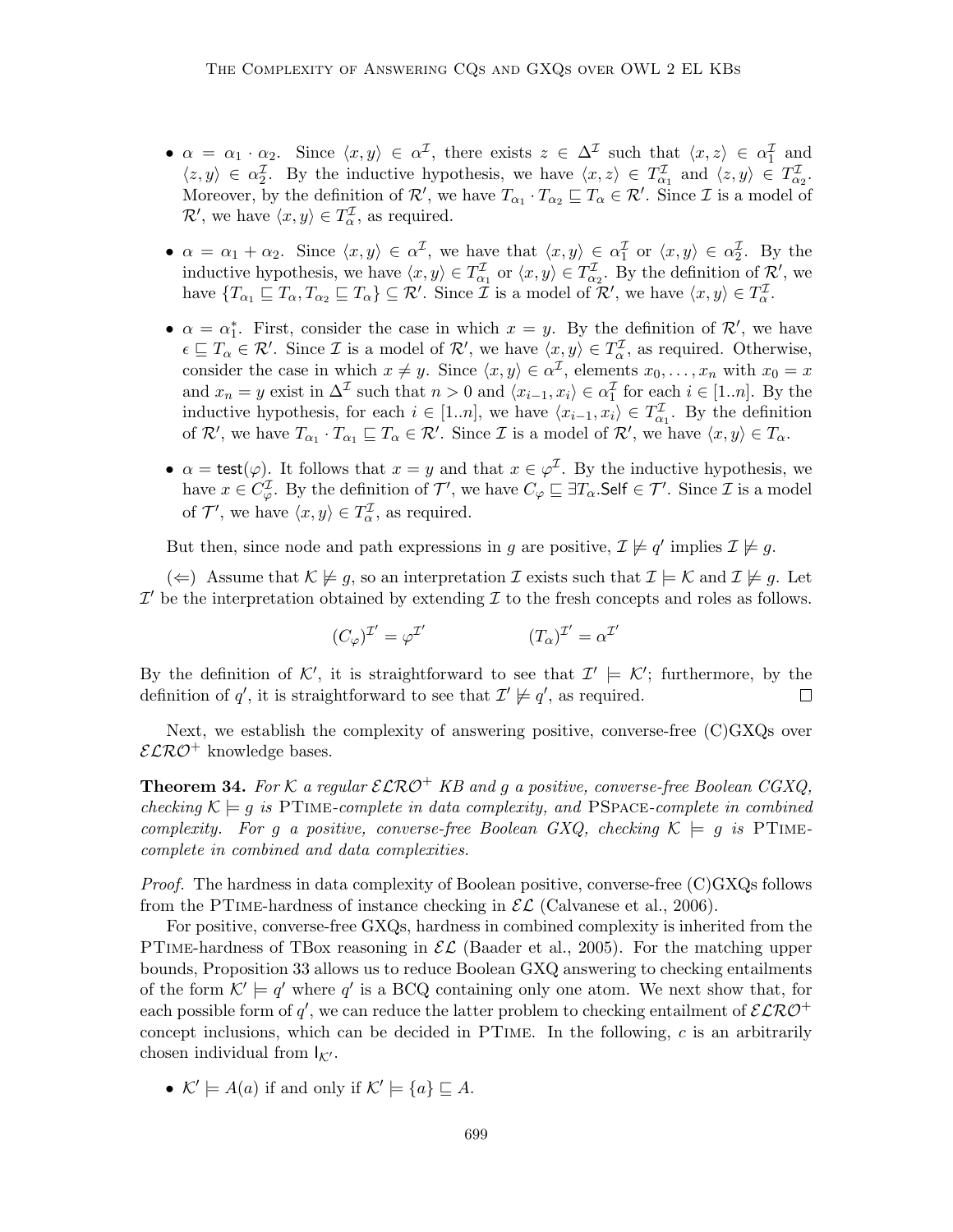- $\mathcal{K}' \models \exists y. A(y)$  if and only if  $\mathcal{K}' \models \{c\} \sqsubseteq \exists \top_r.A$ .
- $\mathcal{K}' \models S(a, b)$  if and only if  $\mathcal{K}' \models \{a\} \sqsubseteq \exists S. \{b\}.$
- $\mathcal{K}' \models \exists y . S(y, b)$  if and only if  $\mathcal{K}' \models \{c\} \sqsubseteq \exists \top_r . \exists S. \{b\}.$
- $\mathcal{K}' \models \exists y . S(a, y)$  if and only if  $\mathcal{K}' \models \{a\} \sqsubseteq \exists S. \top_c$ .
- $\mathcal{K}' \models \exists y_1, y_2.S(y_1, y_2)$  if and only if  $\mathcal{K}' \models \{c\} \sqsubseteq \exists \top_r. \exists S. \top_c$ .

For positive, converse-free CGXQs, hardness in combined complexity is given by Theorem 31, and the matching upper bounds follow from Theorem 23 and Proposition 33.  $\Box$ 

#### 7. Conclusions

In this paper, we presented the first CQ answering algorithm for OWL 2 EL that runs in PSpace, thus closing a longstanding open question. Our algorithm is based on an innovative, succinct encoding of regular role inclusions using bounded-stack PDA—that is, finite automata extended with a stack of fixed size. We believe this encoding is interesting in its own right, as it can be used to optimise popular OWL 2 DL reasoners. Moreover, we refined the previously known PSpace lower bound for CQ answering by showing that the problem remains PSpace-hard even if the query, the TBox, and the ABox are all fixed (and only the RBox varies); thus, we identify role inclusions as the only culprit for the problems' PSpace-hardness. Finally, we showed that positive, converse-free GXQs and CGXQs can be answered over OWL 2 EL knowledge bases in PTime and PSpace, respectively; this is interesting because Bienvenu et al. (2014) have showed that adding the converse operator makes the problem ExpTime-hard. Thus, at least from a theoretical perspective, positive, converse-free (C)GXQs seem to provide an adequate language for querying OWL 2 EL knowledge bases.

We see two main open problems for our future work. First, by drawing inspiration from the succinct encoding of role inclusions, we shall extend the combined approach by Stefanoni et al. (2013) to OWL 2 EL and thus obtain a practical algorithm. Second, as static query analysis is a fundamental task in query optimisation, we shall study the containment problem for graph queries under  $\mathcal{ELRO}^+$  constraints.

#### Acknowledgements

The results in this article are an extension of the results that were published in preliminary form by Krötzsch et al. (2007) in the Proceedings of the 6th International Semantic Web Conference (ISWC 2007). This work was supported by Alcatel-Lucent; the EU FP7 project OPTIQUE; the EPSRC projects MASI<sup>3</sup>, Score!, and DBOnto; and the DFG project DIAMOND (Emmy Noether grant KR 4381/1-1).

### References

Anselmo, M., Giammarresi, D., & Varricchio, S. (2003). Finite automata and non-selfembedding grammars. In Proceedings of the 7th International Conference on Im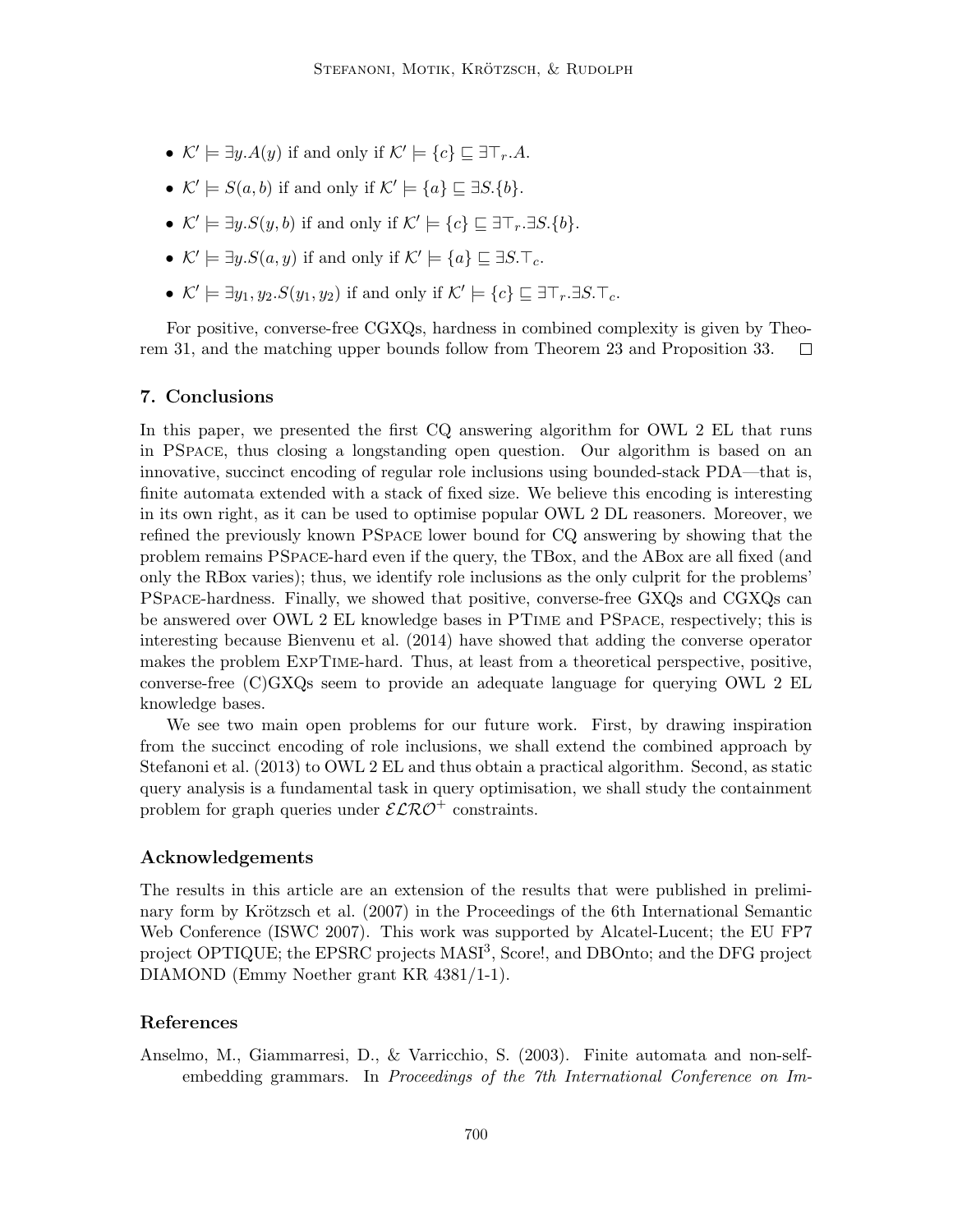plementation and Application of Automata, CIAA'02, pp. 47–56, Berlin, Heidelberg. Springer-Verlag.

- Artale, A., Calvanese, D., Kontchakov, R., & Zakharyaschev, M. (2009). The DL-Lite family and relations. J. Artif. Intell. Res. (JAIR), 36, 1–69.
- Baader, F., Brandt, S., & Lutz, C. (2005). Pushing the  $\mathcal{EL}$  envelope. In Kaelbling, L. P., & Saffiotti, A. (Eds.), Proceedings of the 19th International Joint Conference on Artificial Intelligence (IJCAI 2005), pp. 364–369, Edinburgh, UK. Morgan Kaufmann Publishers.
- Baader, F., Brandt, S., & Lutz, C. (2008). Pushing the  $\mathcal{EL}$  envelope further. In Clark, K., & Patel-Schneider, P. F. (Eds.), In Proceedings of the OWLED 2008 DC Workshop on OWL: Experiences and Directions.
- Baader, F., Calvanese, D., McGuinness, D., Nardi, D., & Patel-Schneider, P. F. (Eds.). (2010). The Description Logic Handbook: Theory, Implementation, and Applications. Cambridge University Press. Paperback edition.
- Baget, J.-F., Leclère, M., Mugnier, M.-L., & Salvat, E.  $(2011)$ . On rules with existential variables: Walking the decidability line. Artif. Intell., 175 (9-10), 1620–1654.
- Barceló, P. (2013). Querying graph databases. In Hull, R., & Fan, W. (Eds.), *PODS*, pp. 175–188. ACM.
- Barrett, C., Jacob, R., & Marathe, M. (2000). Formal-language-constrained path problems. SIAM J. Comput., 30 (3), 809–837.
- Bienvenu, M., Calvanese, D., Ortiz, M., & Simkus, M. (2014). Nested regular path queries in Description Logics. In Proc. of the 14th Int. Conf. on the Principles of Knowledge Representation and Reasoning (KR 2014). AAAI Press.
- Bienvenu, M., Ortiz, M., & Simkus, M. (2013). Conjunctive regular path queries in lightweight Description Logics. In Rossi, F. (Ed.), IJCAI. IJCAI/AAAI.
- Calì, A., Gottlob, G., & Kifer, M. (2013). Taming the infinite chase: Query answering under expressive relational constraints. J. Artif. Intell. Res. (JAIR), 48, 115–174.
- Calvanese, D., De Giacomo, G., Lembo, D., Lenzerini, M., Poggi, A., Rodriguez-Muro, M., Rosati, R., Ruzzi, M., & Savo, D. F. (2011). The MASTRO system for Ontology-Based Data Access. Semantic Web,  $2(1)$ , 43-53.
- Calvanese, D., De Giacomo, G., Lembo, D., Lenzerini, M., & Rosati, R. (2006). Data complexity of query answering in Description Logics. In Proc. of the 10th Int. Conf. on the Principles of Knowledge Representation and Reasoning (KR 2006), pp. 260– 270.
- Calvanese, D., De Giacomo, G., Lembo, D., Lenzerini, M., & Rosati, R. (2007). Tractable reasoning and efficient query answering in Description Logics: The DL-Lite family. J. Autom. Reasoning, 39(3), 385–429.
- Calvanese, D., De Giacomo, G., Lembo, D., Lenzerini, M., & Rosati, R. (2013). Data complexity of query answering in Description Logics. Artificial Intelligence, 195, 335– 360.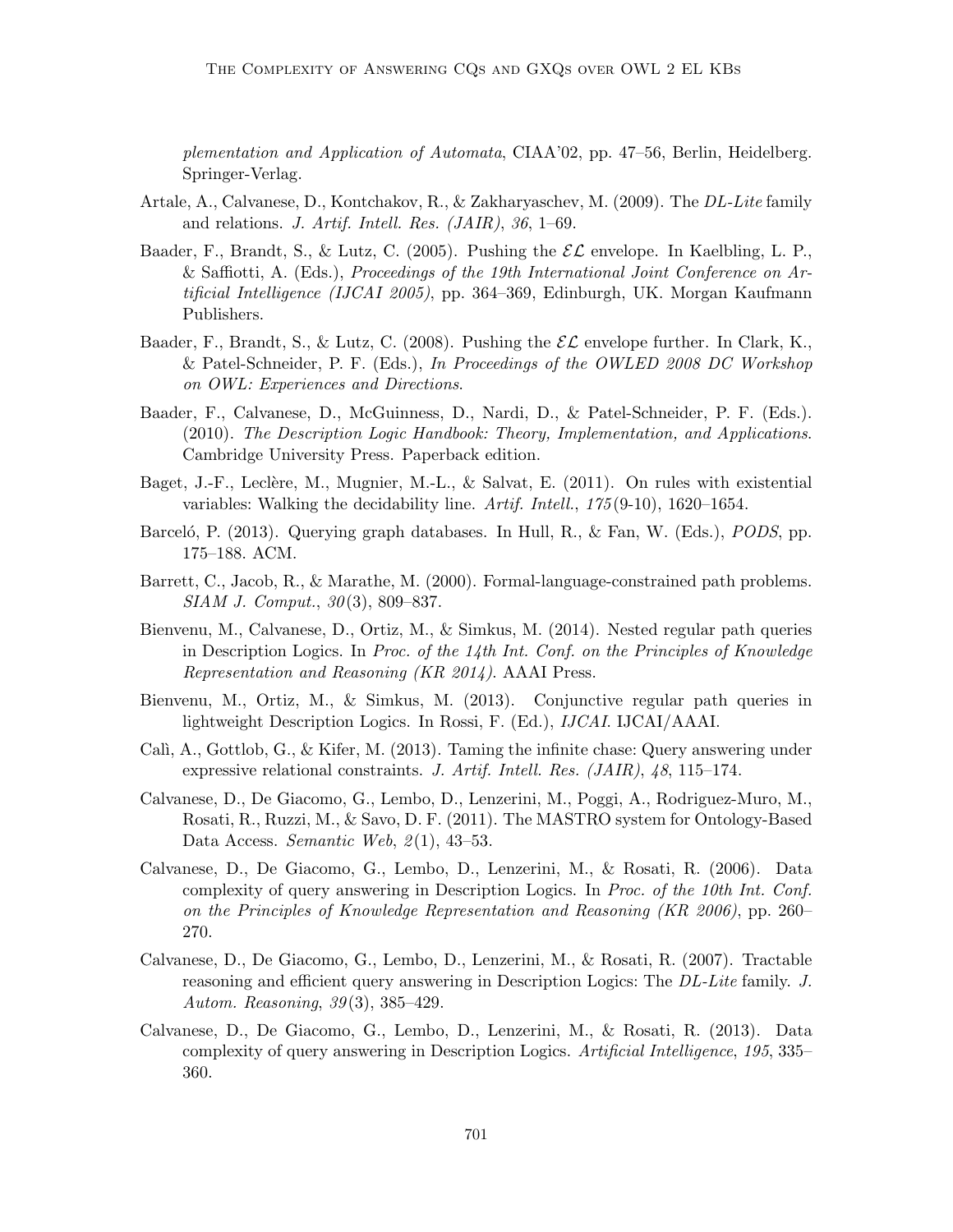- Calvanese, D., De Giacomo, G., Lenzerini, M., & Vardi, M. Y. (2000). Containment of conjunctive regular path queries with inverse. In Proc. of the 7th Int. Conf. on the Principles of Knowledge Representation and Reasoning (KR 2000), pp. 176–185.
- Calvanese, D., Eiter, T., & Ortiz, M. (2009). Regular path queries in expressive Description Logics with nominals. In Boutilier, C. (Ed.), IJCAI 2009, Proceedings of the 21st International Joint Conference on Artificial Intelligence, Pasadena, California, USA, July 11-17, 2009, pp. 714–720.
- Calvanese, D., Vardi, M. Y., De Giacomo, G., & Lenzerini, M. (2000). View-based query processing for regular path queries with inverse. In Proceedings of the Nineteenth ACM SIGMOD-SIGACT-SIGART Symposium on Principles of Database Systems, PODS '00, pp. 58–66, New York, NY, USA. ACM.
- Chandra, A. K., & Merlin, P. M. (1977). Optimal implementation of conjunctive queries in relational data bases. In Hopcroft, J. E., Friedman, E. P., & Harrison, M. A. (Eds.), Proc. of the 9th annual ACM Symposium on Theory of Computing (STOC '77), pp. 77–90, Boulder, CO, USA. ACM Press.
- Cruz, I. F., Mendelzon, A. O., & Wood, P. T. (1987). A graphical query language supporting recursion. *SIGMOD Rec.*,  $16(3)$ , 323-330.
- Cuenca Grau, B., Horrocks, I., Motik, B., Parsia, B., Patel-Schneider, P. F., & Sattler, U.  $(2008)$ . OWL 2: The next step for OWL. *J. Web Sem.*,  $6(4)$ , 309–322.
- De Giacomo, G., Lembo, D., Lenzerini, M., Poggi, A., Rosati, R., Ruzzi, M., & Savo, D. F. (2012). MASTRO: A reasoner for effective Ontology-Based Data Access. In Horrocks, I., Yatskevich, M., & Jiménez-Ruiz, E. (Eds.), *ORE*, Vol. 858 of *CEUR Workshop* Proceedings. CEUR-WS.org.
- Eiter, T., Ortiz, M., & Simkus, M. (2012a). Conjunctive query answering in the Description Logic  $\mathcal{SH}$  using knots. J. Comput. Syst. Sci., 78(1), 47–85.
- Eiter, T., Ortiz, M., Simkus, M., Tran, T.-K., & Xiao, G. (2012b). Query rewriting for Horn-SHIQ plus rules. In Hoffmann, J., & Selman, B. (Eds.), AAAI. AAAI Press.
- Fan, W. (2012). Graph pattern matching revised for social network analysis. In Deutsch, A. (Ed.), ICDT, pp. 8–21. ACM.
- Geffert, V., Mereghetti, C., & Palano, B. (2010). More concise representation of regular languages by automata and regular expressions. Information and computation, 208 (4), 385–394.
- Giese, M., Calvanese, D., Haase, P., Horrocks, I., Ioannidis, Y., Kllapi, H., Koubarakis, M., Lenzerini, M., Möller, R., Rodriguez-Muro, M., Ozcep, O., Rosati, R., Schlatte, R., Schmidt, M., Soylu, A., & Waaler, A. (2013). Scalable end-user access to big data. In Akerkar, R. (Ed.), Big Data Computing. CRC Press.
- Glimm, B., Lutz, C., Horrocks, I., & Sattler, U. (2008). Conjunctive query answering for the Description Logic  $\mathcal{SHIQ}$ . J. Artif. Intell. Res. (JAIR), 31, 157–204.
- Gottlob, G., Manna, M., & Pieris, A. (2014). Polynomial combined rewritings for existential rules. In Proc. of the 14th Int. Conf. on the Principles of Knowledge Representation and Reasoning (KR 2014). AAAI Press.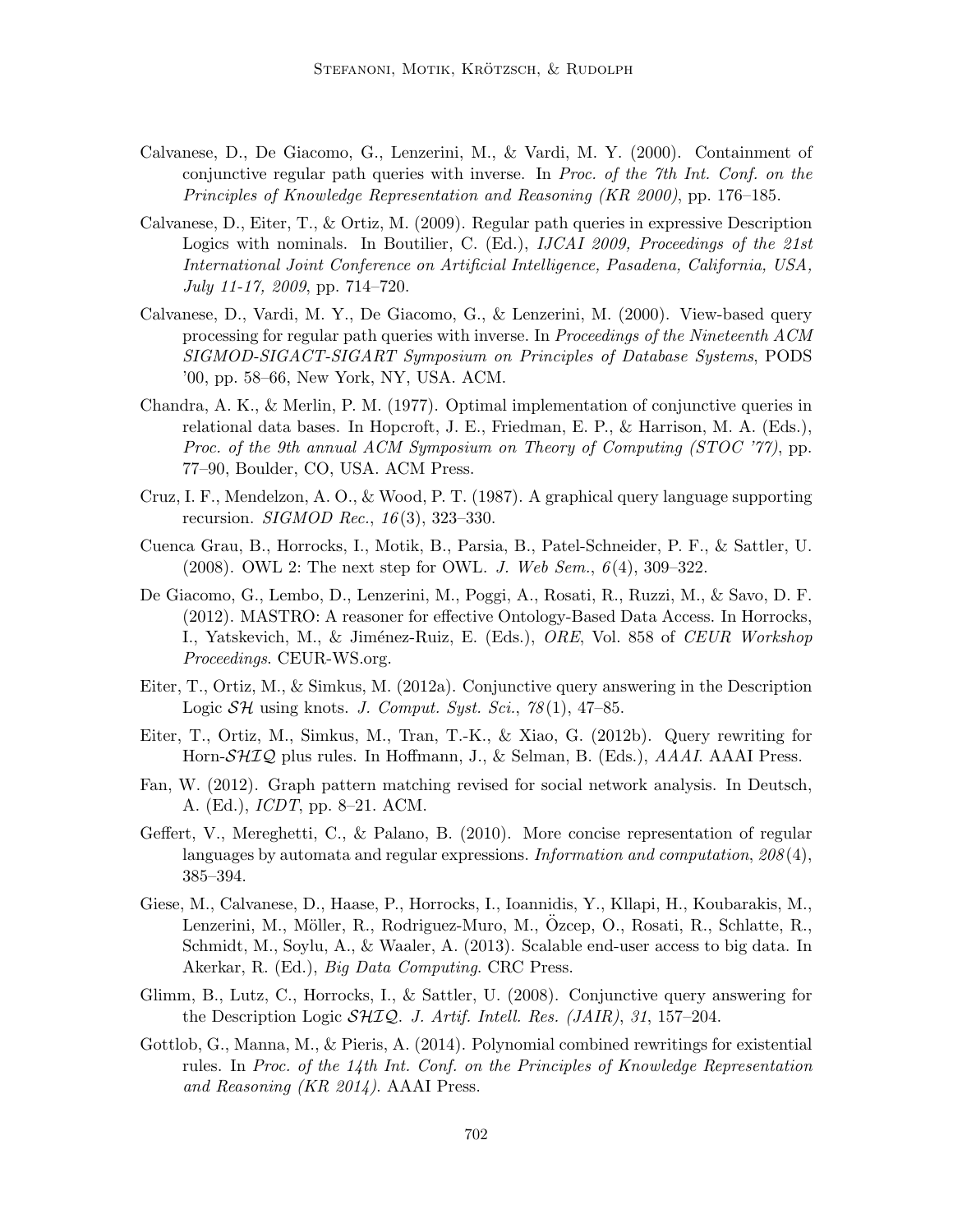- Gottlob, G., & Schwentick, T. (2012). Rewriting ontological queries into small nonrecursive datalog programs. In Brewka, G., Eiter, T., & McIlraith, S. A. (Eds.), Principles of Knowledge Representation and Reasoning: Proceedings of the Thirteenth International Conference, KR 2012, Rome, Italy, June 10-14, 2012. AAAI Press.
- Grosof, B. N., Horrocks, I., Volz, R., & Decker, S. (2003). Description Logic Programs: Combining logic programs with Description Logic. In Proceedings of the 12th international conference on World Wide Web, pp. 48–57.
- Gutierrez, C., Hurtado, C. A., Mendelzon, A. O., & Pérez, J. (2011). Foundations of semantic web databases. J. Comput. Syst. Sci.,  $77(3)$ , 520–541.
- Harel, D. (1984). Dynamic logic. In Gabbay, D., & Guenthner, F. (Eds.), Handbook of Philosophical Logic Vol. II, pp. 497–604. Reidel Publishing Company.
- Harel, D., Tiuryn, J., & Kozen, D. (2000). Dynamic Logic. MIT Press, Cambridge, MA, USA.
- Hopcroft, J. E., Motwani, R., & Ullman, J. D. (2003). Introduction to Automata Theory, Languages, and Computation - international edition (2. ed). Addison-Wesley.
- Horrocks, I., Kutz, O., & Sattler, U. (2006). The even more irresistible  $\mathcal{SROIQ}$ . In Doherty, P., Mylopoulos, J., & Welty, C. A. (Eds.), KR, pp. 57–67. AAAI Press.
- Horrocks, I., & Sattler, U. (2004). Decidability of  $\mathcal{SHIQ}$  with complex role inclusion axioms. Artificial Intelligence,  $160(1-2)$ , 79-104.
- Johnson, D. S., & Klug, A. C. (1984). Testing containment of conjunctive queries under functional and inclusion dependencies. J. Comput. Syst. Sci.,  $28(1)$ , 167–189.
- Kazakov, Y. (2008). RIQ and SROIQ are harder than SHOIQ. In Brewka, G., & Lang, J. (Eds.), KR, pp. 274–284. AAAI Press.
- Kontchakov, R., Lutz, C., Toman, D., Wolter, F., & Zakharyaschev, M. (2011). The combined approach to Ontology-Based Data Access. In Walsh, T. (Ed.), IJCAI 2011, Proceedings of the 22nd International Joint Conference on Artificial Intelligence, Barcelona, Catalonia, Spain, July 16-22, 2011, pp. 2656–2661. IJCAI/AAAI.
- Kostylev, E. V., Reutter, J. L., & Vrgoc, D. (2014). XPath for DL-Lite ontologies. In Bienvenu, M., Ortiz, M., Rosati, R., & Simkus, M. (Eds.), Informal Proceedings of the 27th International Workshop on Description Logics, Vienna, Austria, July 17-20,  $2014$ ., Vol. 1193 of *CEUR Workshop Proceedings*, pp. 258–269. CEUR-WS.org.
- Kozen, D. (1977). Lower bounds for natural proof systems. In FOCS, pp. 254–266. IEEE Computer Society.
- Krötzsch, M. (2011). Efficient rule-based inferencing for OWL EL. In Walsh, T. (Ed.), Proceedings of the 22nd International Joint Conference on Artificial Intelligence (IJ-CAI'11). AAAI Press/IJCAI. 2668–2673.
- Krötzsch, M., Rudolph, S., & Hitzler, P. (2007). Conjunctive queries for a tractable fragment of OWL 1.1. In Aberer, K., Choi, K.-S., Noy, N., Allemang, D., Lee, K.-I., Nixon, L., Golbeck, J., Mika, P., Maynard, D., Mizoguchi, R., Schreiber, G., & Cudré-Mauroux, P. (Eds.), Proceedings of the 6th International Semantic Web Conference (ISWC'07), Vol. 4825 of LNCS, pp. 310–323. Springer.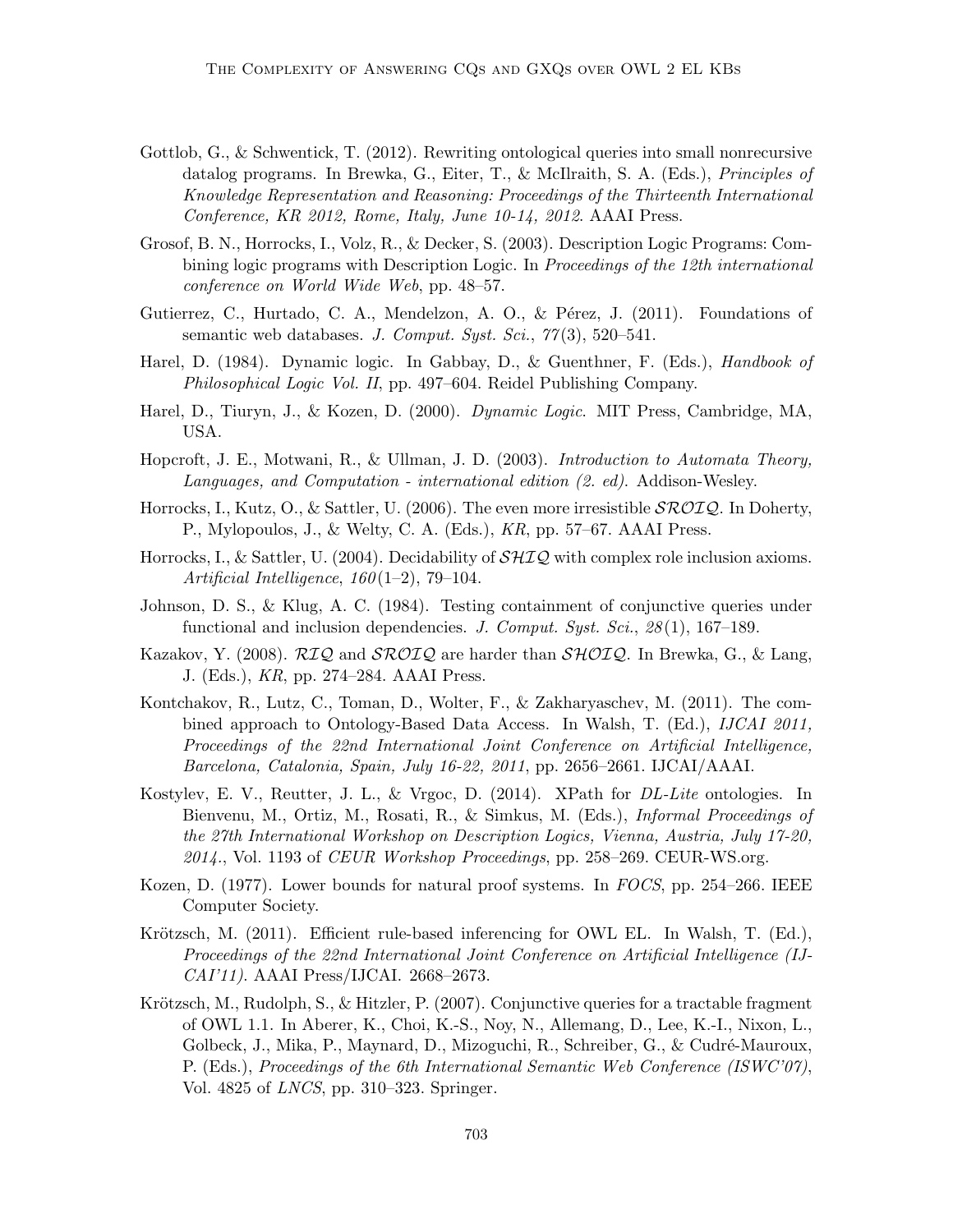- Libkin, L., Martens, W., & Vrgoč, D. (2013). Querying graph databases with XPath. In Tan, W.-C., Guerrini, G., Catania, B., & Gounaris, A. (Eds.), ICDT, pp. 129–140. ACM.
- Lutz, C. (2008). The complexity of conjunctive query answering in expressive Description Logics. In Automated Reasoning.
- Lutz, C., Seylan, I., Toman, D., & Wolter, F. (2013). The combined approach to OBDA: Taming role hierarchies using filters. In Alani, H., Kagal, L., Fokoue, A., Groth, P. T., Biemann, C., Parreira, J. X., Aroyo, L., Noy, N. F., Welty, C., & Janowicz, K. (Eds.), International Semantic Web Conference (1), Vol. 8218 of Lecture Notes in Computer Science, pp. 314–330. Springer.
- Lutz, C., Toman, D., & Wolter, F. (2009). Conjunctive query answering in the Description Logic  $\mathcal{EL}$  using a relational database system. In Boutilier, C. (Ed.), *IJCAI* 2009, Proceedings of the 21st International Joint Conference on Artificial Intelligence, Pasadena, California, USA, July 11-17, 2009, pp. 2070–2075.
- Marnette, B. (2009). Generalized schema-mappings: From termination to tractability. In Paredaens, J., & Su, J. (Eds.), PODS, pp. 13–22. ACM.
- Mora, J., Rosati, R., & Corcho, O. (2014). kyrie2: Query rewriting under extensional constraints in ELHIO. In Mika, P., Tudorache, T., Bernstein, A., Welty, C., Knoblock, C. A., Vrandecic, D., Groth, P. T., Noy, N. F., Janowicz, K., & Goble, C. A. (Eds.), The Semantic Web - ISWC 2014 - 13th International Semantic Web Conference, Riva del Garda, Italy, October 19-23, 2014. Proceedings, Part I, Vol. 8796 of Lecture Notes in Computer Science, pp. 568–583. Springer.
- Ortiz, M., Calvanese, D., & Eiter, T. (2008). Data complexity of query answering in expressive Description Logics via tableaux. J. Autom. Reasoning, 41 (1), 61–98.
- Ortiz, M., Rudolph, S., & Simkus, M. (2011). Query answering in the Horn fragments of the Description Logics  $\mathcal{SHOLQ}$  and  $\mathcal{SROLQ}$ . In Walsh, T. (Ed.), *IJCAI 2011*, *Proceed*ings of the 22nd International Joint Conference on Artificial Intelligence, Barcelona, Catalonia, Spain, July 16-22, 2011, pp. 1039–1044. IJCAI/AAAI.
- Pérez, J., Arenas, M., & Gutierrez, C. (2010). nSPARQL: A navigational language for RDF. Web Semant., 8(4), 255-270.
- Pérez-Urbina, H., Motik, B., & Horrocks, I. (2010). Tractable query answering and rewriting under Description Logic constraints. J. Applied Logic,  $8(2)$ , 186–209.
- Rodriguez-Muro, M., & Calvanese, D. (2012). High performance query answering over DL-Lite ontologies. In Brewka, G., Eiter, T., & McIlraith, S. A. (Eds.), Principles of Knowledge Representation and Reasoning: Proceedings of the Thirteenth International Conference, KR 2012, Rome, Italy, June 10-14, 2012. AAAI Press.
- Rosati, R. (2007). On conjunctive query answering in  $\mathcal{EL}$ . In Calvanese, D., Franconi, E., Haarslev, V., Lembo, D., Motik, B., Turhan, A.-Y., & Tessaris, S. (Eds.), Description Logics, Vol. 250 of CEUR Workshop Proceedings. CEUR-WS.org.
- Rudolph, S., & Glimm, B. (2010). Nominals, inverses, counting, and conjunctive queries or: Why infinity is your friend!. J. Artif. Intell. Res. (JAIR), 39, 429–481.